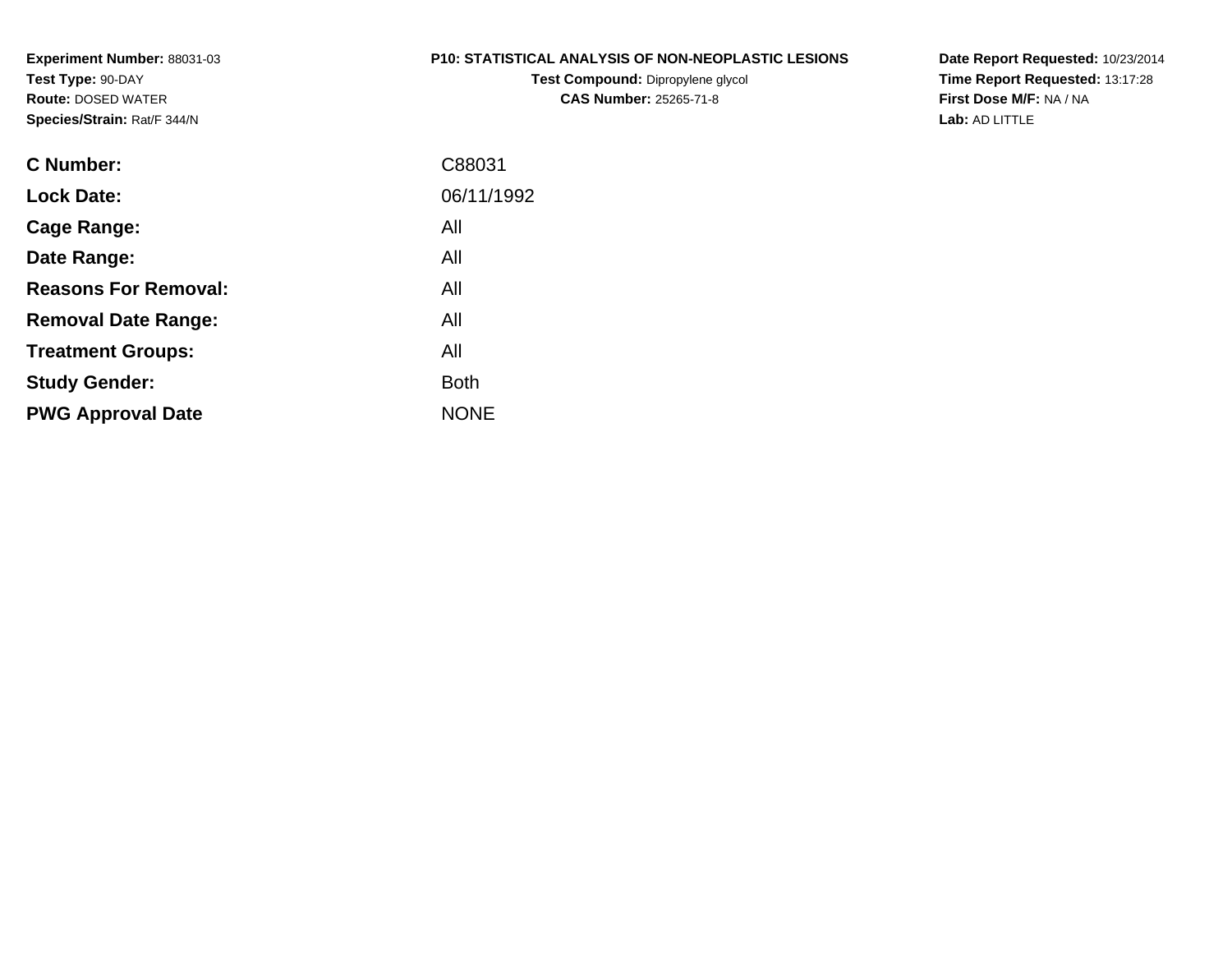**MALE RAT**

#### **P10: STATISTICAL ANALYSIS OF NON-NEOPLASTIC LESIONS**

**Test Compound:** Dipropylene glycol **CAS Number:** 25265-71-8

**Date Report Requested:** 10/23/2014 **Time Report Requested:** 13:17:28**First Dose M/F:** NA / NA**Lab:** AD LITTLE

# **SUMMARY OF STATISTICALLY SIGNIFICANT (P<=.05) RESULTS IN THE ANALYSIS OF DIPROPYLENE GLYCOL**

| Organ                          | <b>Morphology</b>                |
|--------------------------------|----------------------------------|
| <b>Adrenal Cortex</b>          | Hypertrophy                      |
| Epididymis                     | Hypospermia                      |
| Heart                          | Cardiomyopathy                   |
| Kidney                         | Infiltration Cellular Lymphocyte |
| Kidney: Renal Tubule           | Casts Protein                    |
|                                | Regeneration                     |
| Liver                          | <b>Atypical Focus</b>            |
|                                | Necrosis Focal                   |
|                                | Hepatodiaphragmatic Nodule       |
|                                | <b>Fatty Change</b>              |
| Lung                           | Hemorrhage Focal                 |
|                                | <b>Inflammation Acute Focal</b>  |
| Nose: Olfactory Epi            | <b>Degeneration Focal</b>        |
| <b>Preputial Gland</b>         | Atrophy                          |
| <b>Testes</b>                  | Atrophy                          |
| Thymus                         | Hemorrhage                       |
| <b>FEMALE RAT</b>              |                                  |
| Organ                          | <b>Morphology</b>                |
| <b>Adrenal Cortex</b>          | Hypertrophy                      |
| Kidney                         | Infiltration Cellular Lymphocyte |
| Kidney: Renal Tubule           | <b>Casts Protein</b>             |
|                                | Regeneration                     |
| Liver                          | Fatty Change                     |
|                                | Hepatodiaphragmatic Nodule       |
| Lymph Node, Mandibular         | Hemorrhage                       |
| Nose: Olfactory Epi            | Degeneration Focal               |
| Ovary                          | Cyst                             |
| Pituitary Gland: Pars Distalis | Hyperplasia Focal                |
| Thymus                         | Hemorrhage                       |
|                                |                                  |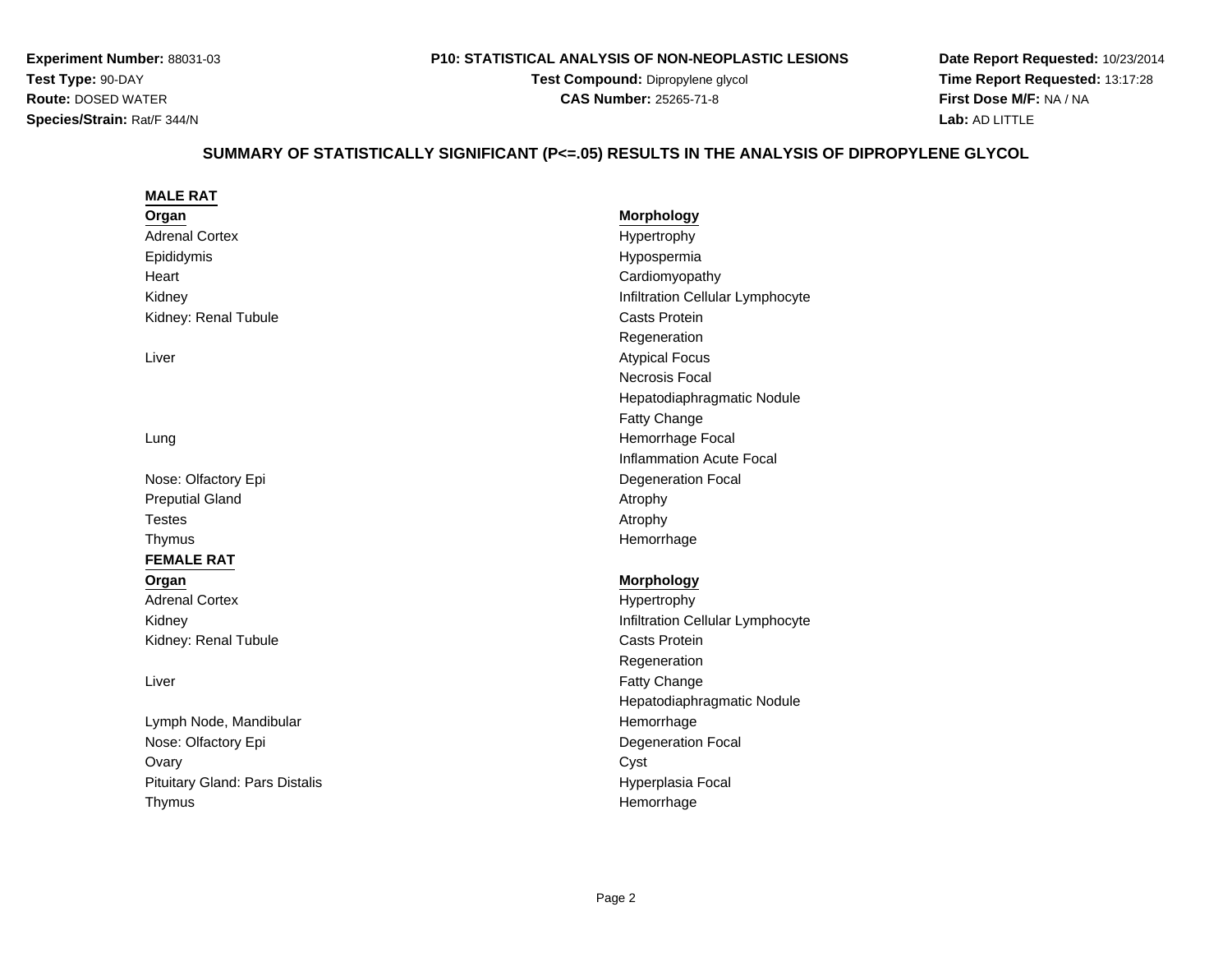#### **P10: STATISTICAL ANALYSIS OF NON-NEOPLASTIC LESIONS**

**Test Compound:** Dipropylene glycol **CAS Number:** 25265-71-8

**Date Report Requested:** 10/23/2014**Time Report Requested:** 13:17:28**First Dose M/F:** NA / NA**Lab:** AD LITTLE

# **SUMMARY OF STATISTICALLY SIGNIFICANT (P<=.05) RESULTS IN THE ANALYSIS OF DIPROPYLENE GLYCOL**

Uterus

s Dilatation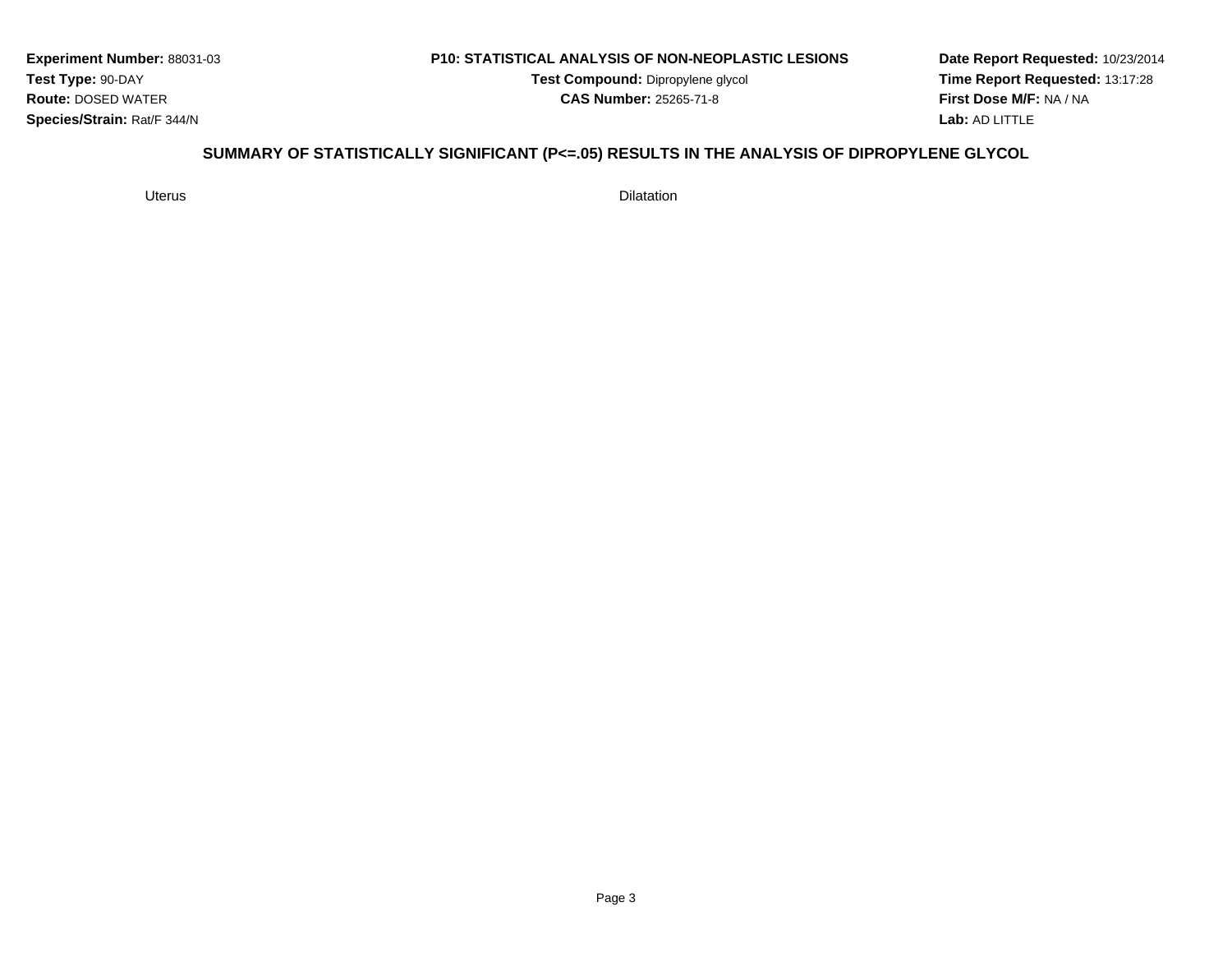**Test Compound:** Dipropylene glycol

**CAS Number:** 25265-71-8

**Date Report Requested:** 10/23/2014 **Time Report Requested:** 13:17:28**First Dose M/F:** NA / NA**Lab:** AD LITTLE

## **STATISTICAL ANALYSIS OF NON-NEOPLASTIC LESIONS IN RAT(F 344/N) LAST REMOVAL AT 14286 WEEKS**

| <b>MALE</b>                |                        |             |             |             |             |             |  |  |
|----------------------------|------------------------|-------------|-------------|-------------|-------------|-------------|--|--|
| <b>DOSE</b>                | <b>VEHICLE CONTROL</b> | 0.5%        | 1.0%        | 2.0%        | 4.0%        | 8.0%        |  |  |
| <b>Adrenal Cortex</b>      |                        |             |             |             |             |             |  |  |
| <b>Hyperplasia Focal</b>   |                        |             |             |             |             |             |  |  |
| <b>LESION RATES</b>        |                        |             |             |             |             |             |  |  |
| <b>OVERALL(a)</b>          | $0/10(0\%)$            | $0/10(0\%)$ | $0/10(0\%)$ | $0/10(0\%)$ | $0/10(0\%)$ | $0/10(0\%)$ |  |  |
| POLY-3 RATE (b)            | 0/10.00                | 0/10.00     | 0/10.00     | 0/10.00     | 0/10.00     | 0/10.00     |  |  |
| POLY-3 PERCENT (g)         | 0%                     | 0%          | 0%          | 0%          | 0%          | 0%          |  |  |
| <b>TERMINAL (d)</b>        | $0/10(0\%)$            | $0/10(0\%)$ | $0/10(0\%)$ | $0/10(0\%)$ | $0/10(0\%)$ | $0/10(0\%)$ |  |  |
| <b>FIRST INCIDENCE</b>     | ---                    | $---$       | ---         | ---         | $---$       | $---$       |  |  |
| <b>STATISTICAL TESTS</b>   |                        |             |             |             |             |             |  |  |
| POLY <sub>3</sub>          | (n)                    | (n)         | (n)         | (n)         | (n)         | (n)         |  |  |
| <b>POLY 1.5</b>            | (n)                    | (n)         | (n)         | (n)         | (n)         | (n)         |  |  |
| POLY <sub>6</sub>          | (n)                    | (n)         | (n)         | (n)         | (n)         | (n)         |  |  |
| <b>COCH-ARM / FISHERS</b>  | (n)                    | (n)         | (n)         | (n)         | (n)         | (n)         |  |  |
| MAX-ISO-POLY-3             | (n)                    | (n)         | (n)         | (n)         | (n)         | (n)         |  |  |
| <b>HISTCONT SAME RTE</b>   |                        |             |             |             |             |             |  |  |
| <b>HISTCONT ALL RTES</b>   |                        |             |             |             |             |             |  |  |
| <b>CURR VS HC SAME RTE</b> |                        |             |             |             |             |             |  |  |
| <b>CURR VS HC ALL RTES</b> |                        |             |             |             |             |             |  |  |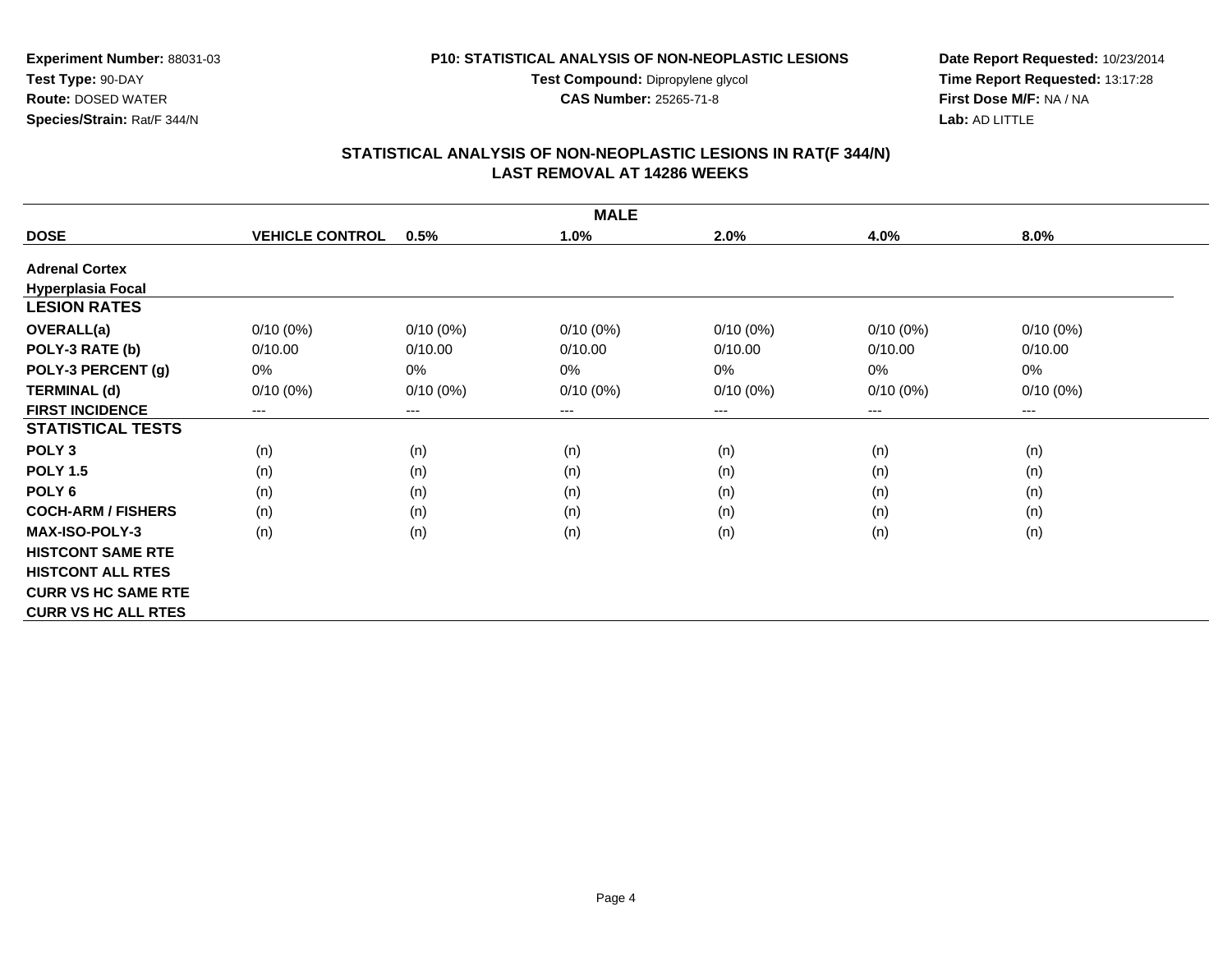**Test Compound:** Dipropylene glycol

**CAS Number:** 25265-71-8

**Date Report Requested:** 10/23/2014 **Time Report Requested:** 13:17:28**First Dose M/F:** NA / NA**Lab:** AD LITTLE

## **STATISTICAL ANALYSIS OF NON-NEOPLASTIC LESIONS IN RAT(F 344/N) LAST REMOVAL AT 14286 WEEKS**

| <b>MALE</b>                |                        |             |             |             |             |              |  |  |
|----------------------------|------------------------|-------------|-------------|-------------|-------------|--------------|--|--|
| <b>DOSE</b>                | <b>VEHICLE CONTROL</b> | 0.5%        | 1.0%        | 2.0%        | 4.0%        | 8.0%         |  |  |
| <b>Adrenal Cortex</b>      |                        |             |             |             |             |              |  |  |
| <b>Hypertrophy</b>         |                        |             |             |             |             |              |  |  |
| <b>LESION RATES</b>        |                        |             |             |             |             |              |  |  |
| <b>OVERALL(a)</b>          | $0/10(0\%)$            | 7/10 (70%)  | 5/10 (50%)  | 6/10(60%)   | 6/10(60%)   | 10/10 (100%) |  |  |
| POLY-3 RATE (b)            | 0/10.00                | 7/10.00     | 5/10.00     | 6/10.00     | 6/10.00     | 10/10.00     |  |  |
| POLY-3 PERCENT (g)         | 0%                     | 70%         | 50%         | 60%         | 60%         | 100%         |  |  |
| <b>TERMINAL (d)</b>        | $0/10(0\%)$            | 7/10 (70%)  | 5/10 (50%)  | 6/10(60%)   | 6/10(60%)   | 10/10 (100%) |  |  |
| <b>FIRST INCIDENCE</b>     | $\qquad \qquad \cdots$ | 95(T)       | 95(T)       | 95(T)       | 95(T)       | 95(T)        |  |  |
| <b>STATISTICAL TESTS</b>   |                        |             |             |             |             |              |  |  |
| POLY <sub>3</sub>          | $P=0.000**$            | P=0.000**   | $P=0.008**$ | $P<0.001**$ | $P<0.001**$ | $P=NA$       |  |  |
| <b>POLY 1.5</b>            | $P=0.000**$            | $P=0.000**$ | $P=0.008**$ | P<0.001**   | $P<0.001**$ | $P=NA$       |  |  |
| POLY <sub>6</sub>          | $P=0.000**$            | $P=0.000**$ | $P=0.008**$ | P<0.001**   | P<0.001**   | $P = NA$     |  |  |
| <b>COCH-ARM / FISHERS</b>  | P<0.001**              | $P=0.002**$ | $P=0.016*$  | $P=0.005**$ | $P=0.005**$ | $P=0.000**$  |  |  |
| <b>MAX-ISO-POLY-3</b>      | $P=0.000**$            | $P=0.000**$ | P<0.001**   | $P=0.000**$ | $P=0.000**$ | (e)          |  |  |
| <b>HISTCONT SAME RTE</b>   |                        |             |             |             |             |              |  |  |
| <b>HISTCONT ALL RTES</b>   |                        |             |             |             |             |              |  |  |
| <b>CURR VS HC SAME RTE</b> |                        |             |             |             |             |              |  |  |
| <b>CURR VS HC ALL RTES</b> |                        |             |             |             |             |              |  |  |

Page 5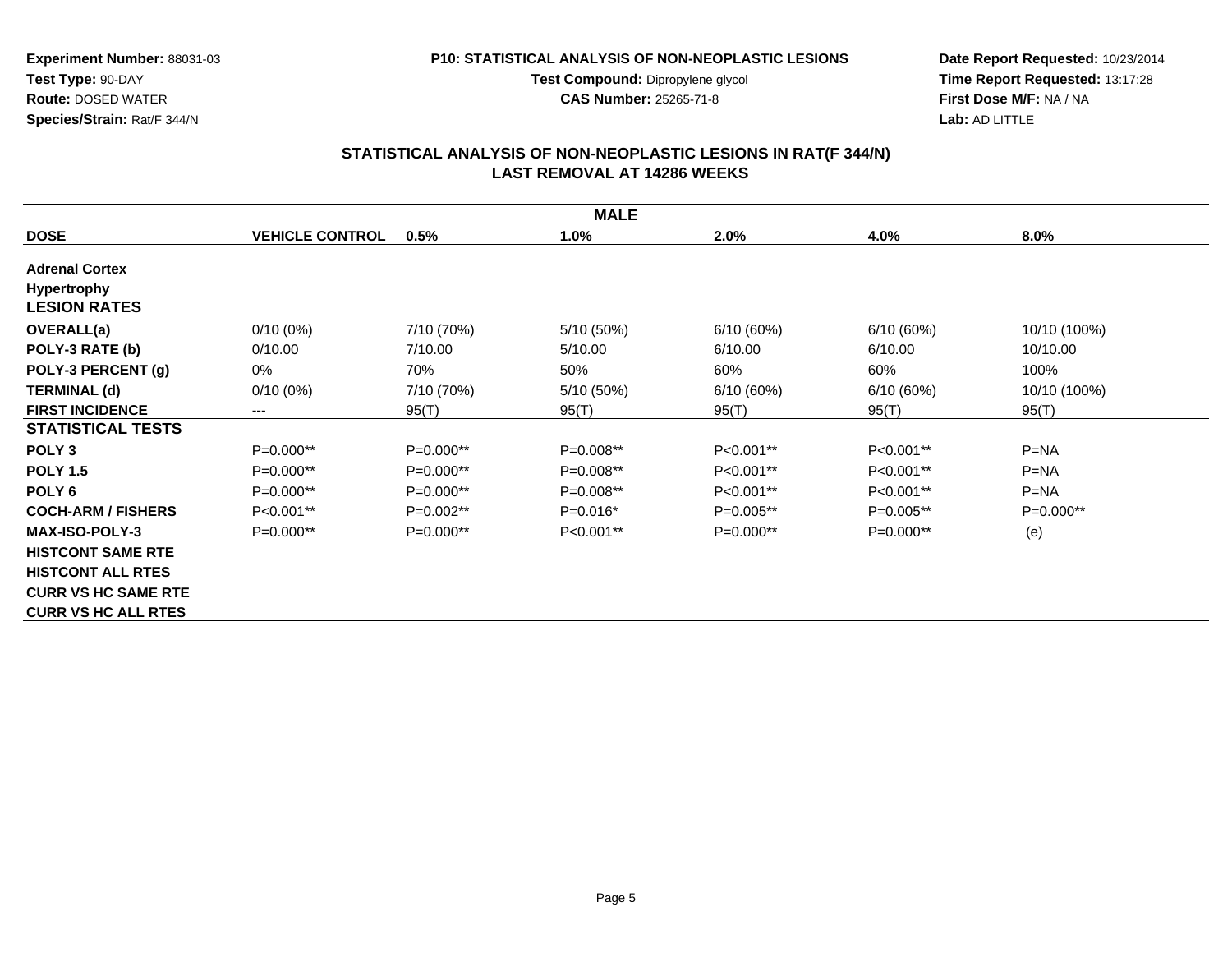**Test Compound:** Dipropylene glycol

**CAS Number:** 25265-71-8

**Date Report Requested:** 10/23/2014 **Time Report Requested:** 13:17:28**First Dose M/F:** NA / NA**Lab:** AD LITTLE

## **STATISTICAL ANALYSIS OF NON-NEOPLASTIC LESIONS IN RAT(F 344/N) LAST REMOVAL AT 14286 WEEKS**

| <b>MALE</b>                            |                        |             |             |             |             |             |  |  |
|----------------------------------------|------------------------|-------------|-------------|-------------|-------------|-------------|--|--|
| <b>DOSE</b>                            | <b>VEHICLE CONTROL</b> | 0.5%        | 1.0%        | 2.0%        | 4.0%        | $8.0\%$     |  |  |
| <b>Adrenal Cortex</b>                  |                        |             |             |             |             |             |  |  |
| <b>Vacuolization Cytoplasmic Focal</b> |                        |             |             |             |             |             |  |  |
| <b>LESION RATES</b>                    |                        |             |             |             |             |             |  |  |
| <b>OVERALL(a)</b>                      | $0/10(0\%)$            | $0/10(0\%)$ | $0/10(0\%)$ | $0/10(0\%)$ | $0/10(0\%)$ | 1/10 (10%)  |  |  |
| POLY-3 RATE (b)                        | 0/10.00                | 0/10.00     | 0/10.00     | 0/10.00     | 0/10.00     | 1/10.00     |  |  |
| POLY-3 PERCENT (g)                     | 0%                     | 0%          | 0%          | $0\%$       | $0\%$       | 10%         |  |  |
| <b>TERMINAL (d)</b>                    | $0/10(0\%)$            | $0/10(0\%)$ | $0/10(0\%)$ | $0/10(0\%)$ | $0/10(0\%)$ | 1/10 (10%)  |  |  |
| <b>FIRST INCIDENCE</b>                 | ---                    | $---$       | ---         | $---$       | $---$       | 95(T)       |  |  |
| <b>STATISTICAL TESTS</b>               |                        |             |             |             |             |             |  |  |
| POLY <sub>3</sub>                      | $P = 0.107$            | (e)         | (e)         | (e)         | (e)         | $P = 0.500$ |  |  |
| <b>POLY 1.5</b>                        | $P = 0.107$            | (e)         | (e)         | (e)         | (e)         | $P = 0.500$ |  |  |
| POLY <sub>6</sub>                      | $P=0.107$              | (e)         | (e)         | (e)         | (e)         | $P = 0.500$ |  |  |
| <b>COCH-ARM / FISHERS</b>              | $P = 0.105$            | (e)         | (e)         | (e)         | (e)         | $P = 0.500$ |  |  |
| <b>MAX-ISO-POLY-3</b>                  | $P=0.075$              | (e)         | (e)         | (e)         | (e)         | $P=0.159$   |  |  |
| <b>HISTCONT SAME RTE</b>               |                        |             |             |             |             |             |  |  |
| <b>HISTCONT ALL RTES</b>               |                        |             |             |             |             |             |  |  |
| <b>CURR VS HC SAME RTE</b>             |                        |             |             |             |             |             |  |  |
| <b>CURR VS HC ALL RTES</b>             |                        |             |             |             |             |             |  |  |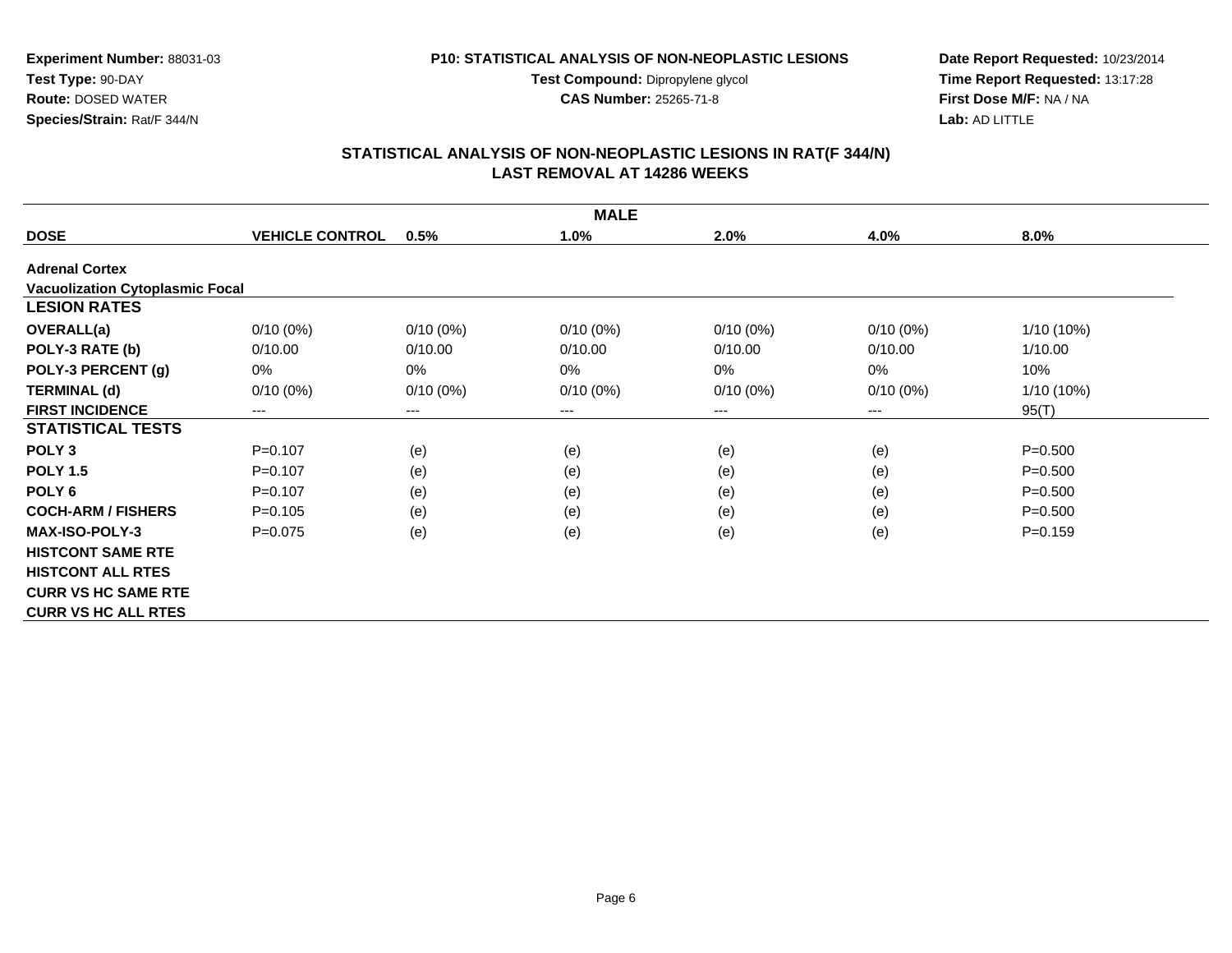#### **P10: STATISTICAL ANALYSIS OF NON-NEOPLASTIC LESIONS**

**Test Compound:** Dipropylene glycol **CAS Number:** 25265-71-8

**Date Report Requested:** 10/23/2014 **Time Report Requested:** 13:17:28**First Dose M/F:** NA / NA**Lab:** AD LITTLE

| <b>MALE</b>                    |                        |              |              |              |              |              |  |  |  |
|--------------------------------|------------------------|--------------|--------------|--------------|--------------|--------------|--|--|--|
| <b>DOSE</b>                    | <b>VEHICLE CONTROL</b> | 0.5%         | 1.0%         | 2.0%         | 4.0%         | 8.0%         |  |  |  |
| <b>Adrenal Cortex: Capsule</b> |                        |              |              |              |              |              |  |  |  |
| <b>Fibrosis Focal</b>          |                        |              |              |              |              |              |  |  |  |
| <b>LESION RATES</b>            |                        |              |              |              |              |              |  |  |  |
| <b>OVERALL(a)</b>              | 1/10 (10%)             | $0/10(0\%)$  | $0/10(0\%)$  | $0/10(0\%)$  | $0/10(0\%)$  | $0/10(0\%)$  |  |  |  |
| POLY-3 RATE (b)                | 1/10.00                | 0/10.00      | 0/10.00      | 0/10.00      | 0/10.00      | 0/10.00      |  |  |  |
| POLY-3 PERCENT (g)             | 10%                    | 0%           | $0\%$        | 0%           | 0%           | 0%           |  |  |  |
| <b>TERMINAL (d)</b>            | $1/10(10\%)$           | $0/10(0\%)$  | $0/10(0\%)$  | $0/10(0\%)$  | $0/10(0\%)$  | $0/10(0\%)$  |  |  |  |
| <b>FIRST INCIDENCE</b>         | 95(T)                  | $---$        | ---          | $---$        | $---$        | $--$         |  |  |  |
| <b>STATISTICAL TESTS</b>       |                        |              |              |              |              |              |  |  |  |
| POLY <sub>3</sub>              | $P = 0.416N$           | $P = 0.500N$ | $P = 0.500N$ | $P = 0.500N$ | $P = 0.500N$ | $P = 0.500N$ |  |  |  |
| <b>POLY 1.5</b>                | $P = 0.416N$           | $P=0.500N$   | $P = 0.500N$ | $P = 0.500N$ | P=0.500N     | $P = 0.500N$ |  |  |  |
| POLY <sub>6</sub>              | P=0.416N               | $P = 0.500N$ | $P = 0.500N$ | $P = 0.500N$ | $P = 0.500N$ | $P = 0.500N$ |  |  |  |
| <b>COCH-ARM / FISHERS</b>      | $P = 0.415N$           | $P=0.500N$   | $P = 0.500N$ | $P = 0.500N$ | $P = 0.500N$ | $P = 0.500N$ |  |  |  |
| <b>MAX-ISO-POLY-3</b>          | $P = 0.075N$           | $P=0.159N$   | $P = 0.159N$ | $P = 0.159N$ | $P = 0.159N$ | $P = 0.159N$ |  |  |  |
| <b>HISTCONT SAME RTE</b>       |                        |              |              |              |              |              |  |  |  |
| <b>HISTCONT ALL RTES</b>       |                        |              |              |              |              |              |  |  |  |
| <b>CURR VS HC SAME RTE</b>     |                        |              |              |              |              |              |  |  |  |
| <b>CURR VS HC ALL RTES</b>     |                        |              |              |              |              |              |  |  |  |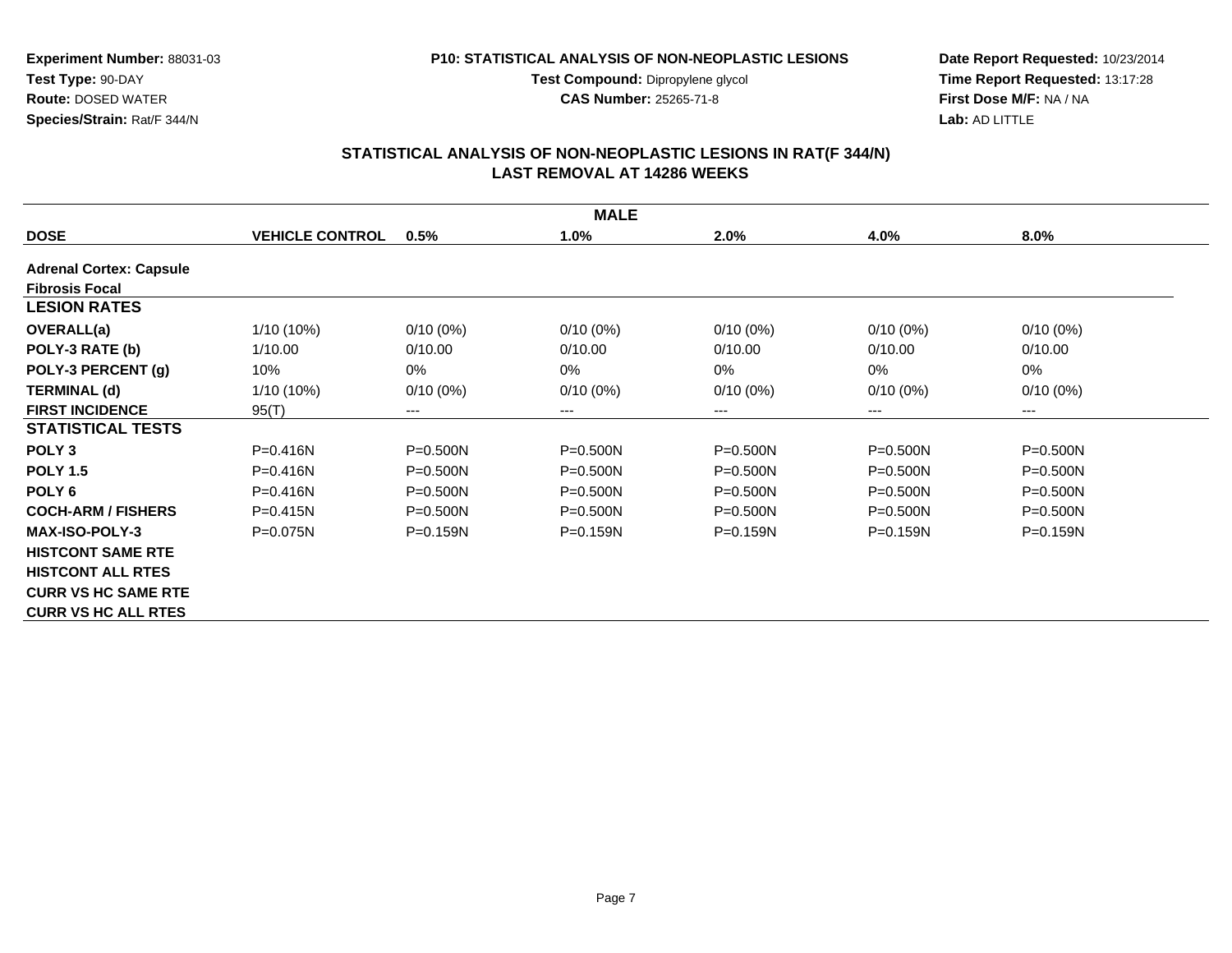**Test Compound:** Dipropylene glycol

**CAS Number:** 25265-71-8

**Date Report Requested:** 10/23/2014 **Time Report Requested:** 13:17:28**First Dose M/F:** NA / NA**Lab:** AD LITTLE

| <b>MALE</b>                |                        |                        |             |             |                        |             |  |  |
|----------------------------|------------------------|------------------------|-------------|-------------|------------------------|-------------|--|--|
| <b>DOSE</b>                | <b>VEHICLE CONTROL</b> | 0.5%                   | 1.0%        | 2.0%        | 4.0%                   | 8.0%        |  |  |
| <b>Epididymis</b>          |                        |                        |             |             |                        |             |  |  |
| Hypospermia                |                        |                        |             |             |                        |             |  |  |
| <b>LESION RATES</b>        |                        |                        |             |             |                        |             |  |  |
| OVERALL(a)                 | $0/10(0\%)$            | $0/0 (0\%)$            | $0/0 (0\%)$ | $0/0 (0\%)$ | $0/0 (0\%)$            | 6/10(60%)   |  |  |
| POLY-3 RATE (b)            | 0/10.00                | 0/0.00                 | 0/0.00      | 0/0.00      | 0/0.00                 | 6/10.00     |  |  |
| POLY-3 PERCENT (g)         | 0%                     | $0\%$                  | $0\%$       | 0%          | 0%                     | 60%         |  |  |
| <b>TERMINAL (d)</b>        | $0/10(0\%)$            | $0/0 (0\%)$            | $0/0 (0\%)$ | $0/0 (0\%)$ | $0/0 (0\%)$            | 6/10(60%)   |  |  |
| <b>FIRST INCIDENCE</b>     | $\qquad \qquad \cdots$ | $\qquad \qquad \cdots$ | ---         | $---$       | $\qquad \qquad \cdots$ | 95(T)       |  |  |
| <b>STATISTICAL TESTS</b>   |                        |                        |             |             |                        |             |  |  |
| POLY <sub>3</sub>          | (e)                    | (e)                    | (e)         | (e)         | (e)                    | P<0.001**   |  |  |
| <b>POLY 1.5</b>            | (e)                    | (e)                    | (e)         | (e)         | (e)                    | P<0.001**   |  |  |
| POLY <sub>6</sub>          | (e)                    | (e)                    | (e)         | (e)         | (e)                    | P<0.001**   |  |  |
| <b>COCH-ARM / FISHERS</b>  | $P=0.004**$            | (e)                    | (e)         | (e)         | (e)                    | $P=0.005**$ |  |  |
| <b>MAX-ISO-POLY-3</b>      | (e)                    | (e)                    | (e)         | (e)         | (e)                    | $P=0.000**$ |  |  |
| <b>HISTCONT SAME RTE</b>   |                        |                        |             |             |                        |             |  |  |
| <b>HISTCONT ALL RTES</b>   |                        |                        |             |             |                        |             |  |  |
| <b>CURR VS HC SAME RTE</b> |                        |                        |             |             |                        |             |  |  |
| <b>CURR VS HC ALL RTES</b> |                        |                        |             |             |                        |             |  |  |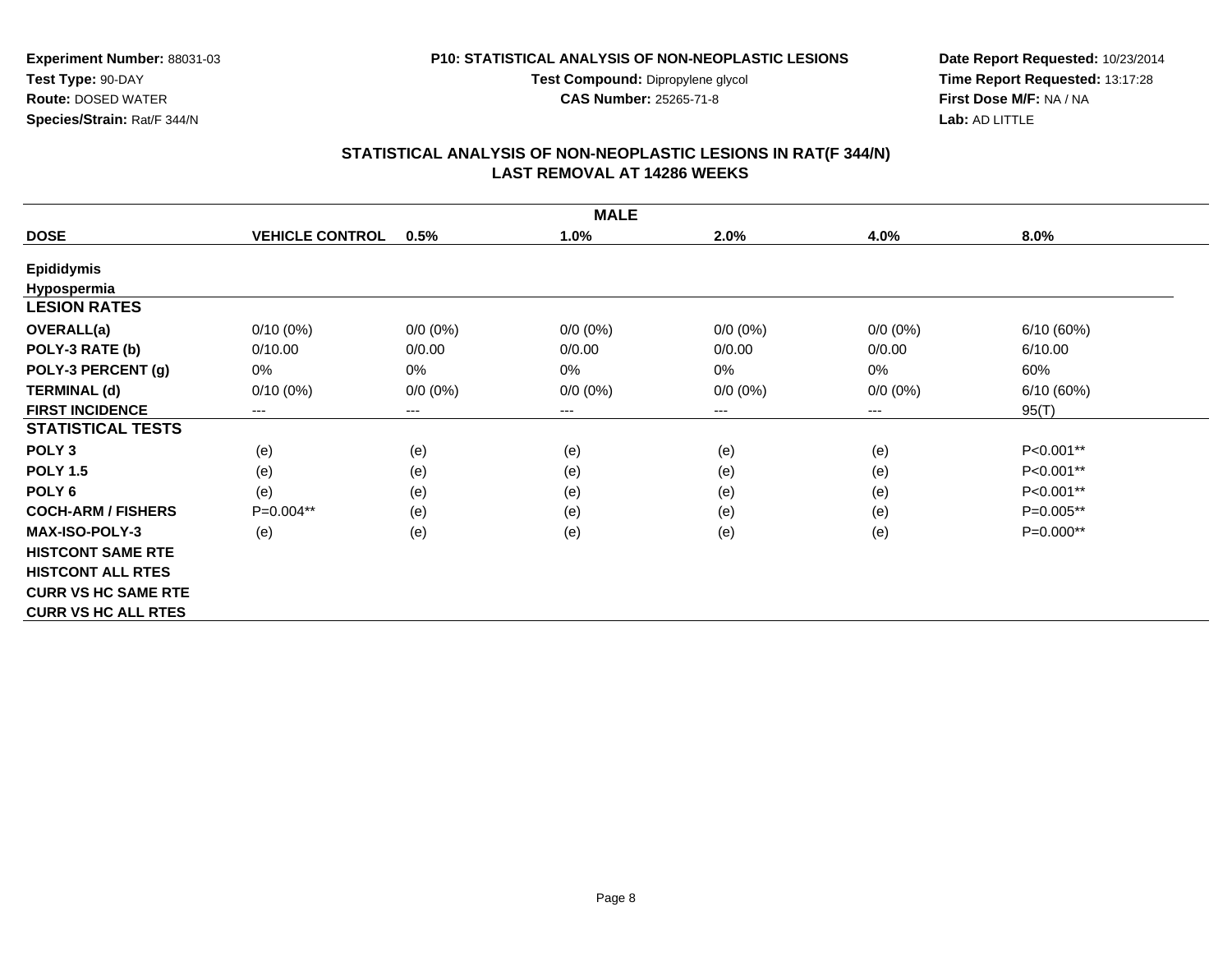**Test Compound:** Dipropylene glycol

**CAS Number:** 25265-71-8

**Date Report Requested:** 10/23/2014 **Time Report Requested:** 13:17:28**First Dose M/F:** NA / NA**Lab:** AD LITTLE

| <b>MALE</b>                |                        |             |             |             |             |             |  |  |
|----------------------------|------------------------|-------------|-------------|-------------|-------------|-------------|--|--|
| <b>DOSE</b>                | <b>VEHICLE CONTROL</b> | 0.5%        | 1.0%        | 2.0%        | 4.0%        | 8.0%        |  |  |
| Heart                      |                        |             |             |             |             |             |  |  |
| Cardiomyopathy             |                        |             |             |             |             |             |  |  |
| <b>LESION RATES</b>        |                        |             |             |             |             |             |  |  |
| <b>OVERALL(a)</b>          | 7/10 (70%)             | $0/0 (0\%)$ | $0/0 (0\%)$ | $0/0 (0\%)$ | $0/0(0\%)$  | $0/10(0\%)$ |  |  |
| POLY-3 RATE (b)            | 7/10.00                | 0/0.00      | 0/0.00      | 0/0.00      | 0/0.00      | 0/10.00     |  |  |
| POLY-3 PERCENT (g)         | 70%                    | 0%          | $0\%$       | $0\%$       | 0%          | 0%          |  |  |
| <b>TERMINAL (d)</b>        | 7/10 (70%)             | $0/0 (0\%)$ | $0/0 (0\%)$ | $0/0 (0\%)$ | $0/0 (0\%)$ | $0/10(0\%)$ |  |  |
| <b>FIRST INCIDENCE</b>     | 95(T)                  | $---$       | ---         | ---         | $---$       | $---$       |  |  |
| <b>STATISTICAL TESTS</b>   |                        |             |             |             |             |             |  |  |
| POLY <sub>3</sub>          | (e)                    | (e)         | (e)         | (e)         | (e)         | P=0.000N**  |  |  |
| <b>POLY 1.5</b>            | (e)                    | (e)         | (e)         | (e)         | (e)         | P=0.000N**  |  |  |
| POLY <sub>6</sub>          | (e)                    | (e)         | (e)         | (e)         | (e)         | P=0.000N**  |  |  |
| <b>COCH-ARM / FISHERS</b>  | $P=0.001N**$           | (e)         | (e)         | (e)         | (e)         | P=0.002N**  |  |  |
| <b>MAX-ISO-POLY-3</b>      | (e)                    | (e)         | (e)         | (e)         | (e)         | P=0.000N**  |  |  |
| <b>HISTCONT SAME RTE</b>   |                        |             |             |             |             |             |  |  |
| <b>HISTCONT ALL RTES</b>   |                        |             |             |             |             |             |  |  |
| <b>CURR VS HC SAME RTE</b> |                        |             |             |             |             |             |  |  |
| <b>CURR VS HC ALL RTES</b> |                        |             |             |             |             |             |  |  |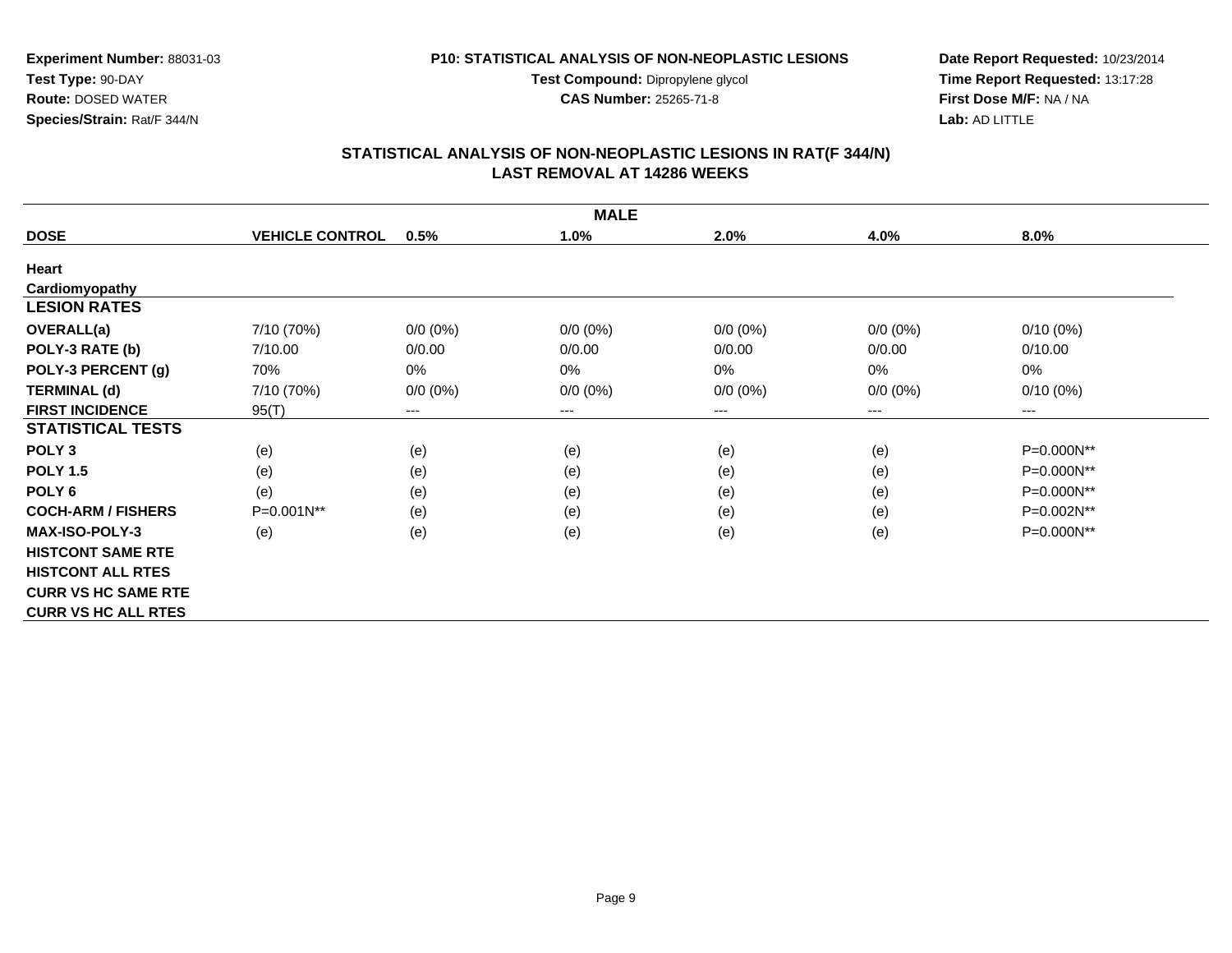**Test Compound:** Dipropylene glycol

**CAS Number:** 25265-71-8

**Date Report Requested:** 10/23/2014 **Time Report Requested:** 13:17:28**First Dose M/F:** NA / NA**Lab:** AD LITTLE

## **STATISTICAL ANALYSIS OF NON-NEOPLASTIC LESIONS IN RAT(F 344/N) LAST REMOVAL AT 14286 WEEKS**

| <b>MALE</b>                             |                        |              |              |             |             |             |  |  |
|-----------------------------------------|------------------------|--------------|--------------|-------------|-------------|-------------|--|--|
| <b>DOSE</b>                             | <b>VEHICLE CONTROL</b> | 0.5%         | 1.0%         | 2.0%        | 4.0%        | 8.0%        |  |  |
| Kidney                                  |                        |              |              |             |             |             |  |  |
| <b>Infiltration Cellular Lymphocyte</b> |                        |              |              |             |             |             |  |  |
| <b>LESION RATES</b>                     |                        |              |              |             |             |             |  |  |
| <b>OVERALL(a)</b>                       | 1/10 (10%)             | $1/10(10\%)$ | $1/10(10\%)$ | 2/10(20%)   | 6/10(60%)   | 4/10 (40%)  |  |  |
| POLY-3 RATE (b)                         | 1/10.00                | 1/10.00      | 1/10.00      | 2/10.00     | 6/10.00     | 4/10.00     |  |  |
| POLY-3 PERCENT (g)                      | 10%                    | 10%          | 10%          | 20%         | 60%         | 40%         |  |  |
| <b>TERMINAL (d)</b>                     | 1/10 (10%)             | $1/10(10\%)$ | 1/10 (10%)   | 2/10(20%)   | 6/10(60%)   | 4/10 (40%)  |  |  |
| <b>FIRST INCIDENCE</b>                  | 95(T)                  | 95(T)        | 95(T)        | 95(T)       | 95(T)       | 95(T)       |  |  |
| <b>STATISTICAL TESTS</b>                |                        |              |              |             |             |             |  |  |
| POLY <sub>3</sub>                       | P=0.009**              | $P = 0.760$  | $P=0.760$    | $P = 0.500$ | $P=0.018*$  | $P = 0.148$ |  |  |
| <b>POLY 1.5</b>                         | P=0.009**              | $P=0.760$    | $P=0.760$    | $P = 0.500$ | $P=0.018*$  | $P = 0.148$ |  |  |
| POLY <sub>6</sub>                       | P=0.009**              | $P = 0.760$  | P=0.760      | $P = 0.500$ | $P=0.018*$  | $P = 0.148$ |  |  |
| <b>COCH-ARM / FISHERS</b>               | $P=0.012*$             | $P = 0.763N$ | $P = 0.763N$ | $P = 0.500$ | $P=0.029*$  | $P=0.152$   |  |  |
| <b>MAX-ISO-POLY-3</b>                   | $P=0.015*$             | $P = 1.000$  | $P = 1.000$  | $P=0.274$   | $P=0.005**$ | $P=0.059$   |  |  |
| <b>HISTCONT SAME RTE</b>                |                        |              |              |             |             |             |  |  |
| <b>HISTCONT ALL RTES</b>                |                        |              |              |             |             |             |  |  |
| <b>CURR VS HC SAME RTE</b>              |                        |              |              |             |             |             |  |  |
| <b>CURR VS HC ALL RTES</b>              |                        |              |              |             |             |             |  |  |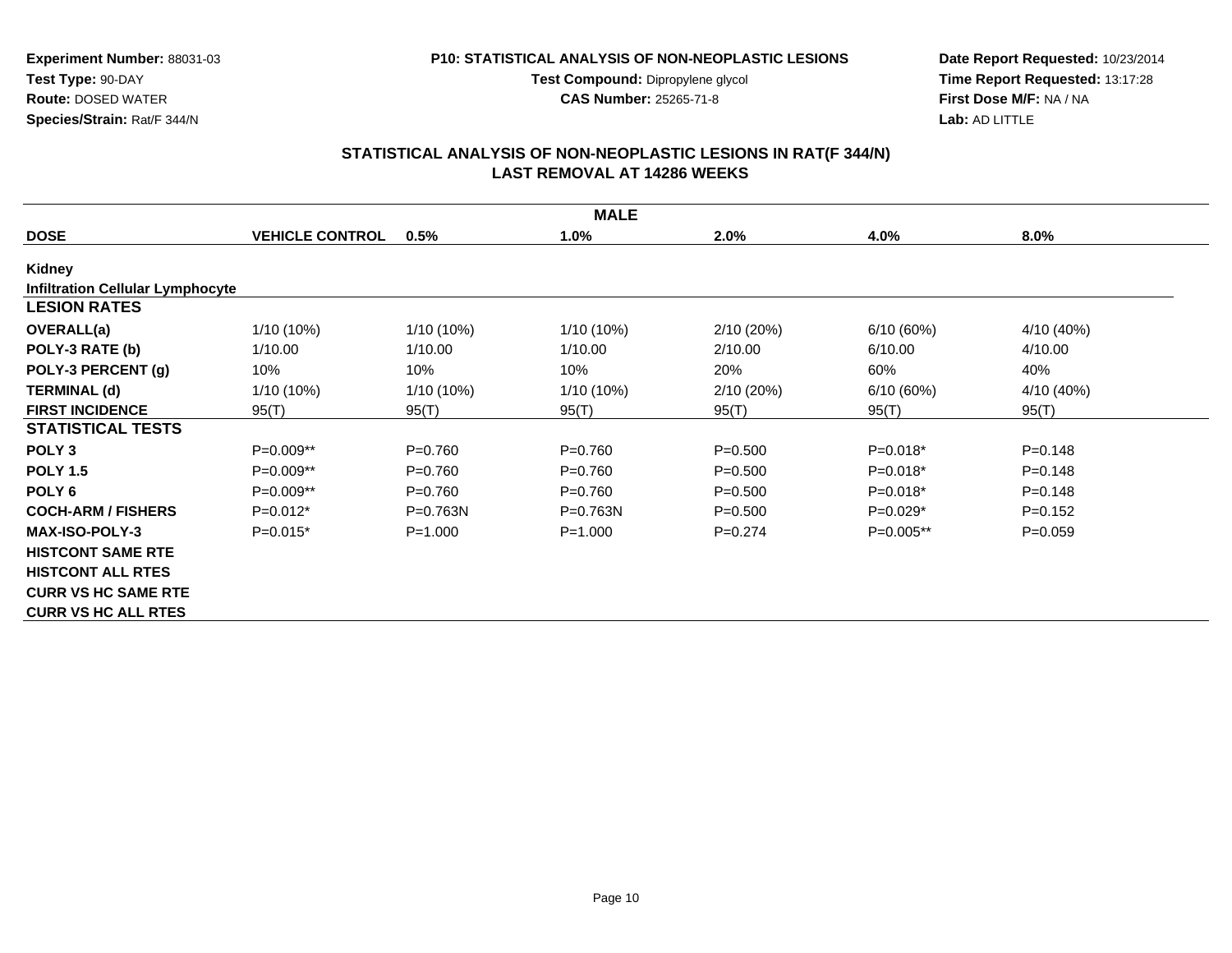**Experiment Number:** 88031-03**Test Type:** 90-DAY

 **Route:** DOSED WATER**Species/Strain:** Rat/F 344/N

#### **P10: STATISTICAL ANALYSIS OF NON-NEOPLASTIC LESIONS**

**Test Compound:** Dipropylene glycol **CAS Number:** 25265-71-8

**Date Report Requested:** 10/23/2014 **Time Report Requested:** 13:17:28**First Dose M/F:** NA / NA**Lab:** AD LITTLE

|                             | <b>MALE</b>            |             |              |             |              |              |  |  |  |
|-----------------------------|------------------------|-------------|--------------|-------------|--------------|--------------|--|--|--|
| <b>DOSE</b>                 | <b>VEHICLE CONTROL</b> | 0.5%        | 1.0%         | 2.0%        | 4.0%         | $8.0\%$      |  |  |  |
| <b>Kidney: Renal Tubule</b> |                        |             |              |             |              |              |  |  |  |
| <b>Casts Protein</b>        |                        |             |              |             |              |              |  |  |  |
| <b>LESION RATES</b>         |                        |             |              |             |              |              |  |  |  |
| <b>OVERALL(a)</b>           | $0/10(0\%)$            | $0/10(0\%)$ | $3/10(30\%)$ | 4/10 (40%)  | 10/10 (100%) | 10/10 (100%) |  |  |  |
| POLY-3 RATE (b)             | 0/10.00                | 0/10.00     | 3/10.00      | 4/10.00     | 10/10.00     | 10/10.00     |  |  |  |
| POLY-3 PERCENT (g)          | 0%                     | 0%          | 30%          | 40%         | 100%         | 100%         |  |  |  |
| <b>TERMINAL (d)</b>         | $0/10(0\%)$            | $0/10(0\%)$ | 3/10 (30%)   | 4/10 (40%)  | 10/10 (100%) | 10/10 (100%) |  |  |  |
| <b>FIRST INCIDENCE</b>      | ---                    | $--$        | 95(T)        | 95(T)       | 95(T)        | 95(T)        |  |  |  |
| <b>STATISTICAL TESTS</b>    |                        |             |              |             |              |              |  |  |  |
| POLY <sub>3</sub>           | P=0.000**              | (e)         | $P=0.095$    | $P=0.033*$  | $P=NA$       | $P=NA$       |  |  |  |
| <b>POLY 1.5</b>             | $P=0.000**$            | (e)         | $P=0.095$    | $P=0.033*$  | $P=NA$       | $P=NA$       |  |  |  |
| POLY <sub>6</sub>           | P=0.000**              | (e)         | $P=0.095$    | $P=0.033*$  | $P=NA$       | $P=NA$       |  |  |  |
| <b>COCH-ARM / FISHERS</b>   | $P=0.000**$            | (e)         | $P = 0.105$  | $P=0.043*$  | $P=0.000**$  | $P=0.000**$  |  |  |  |
| <b>MAX-ISO-POLY-3</b>       | $P=0.000**$            | (e)         | $P=0.025*$   | $P=0.007**$ | (e)          | (e)          |  |  |  |
| <b>HISTCONT SAME RTE</b>    |                        |             |              |             |              |              |  |  |  |
| <b>HISTCONT ALL RTES</b>    |                        |             |              |             |              |              |  |  |  |
| <b>CURR VS HC SAME RTE</b>  |                        |             |              |             |              |              |  |  |  |
| <b>CURR VS HC ALL RTES</b>  |                        |             |              |             |              |              |  |  |  |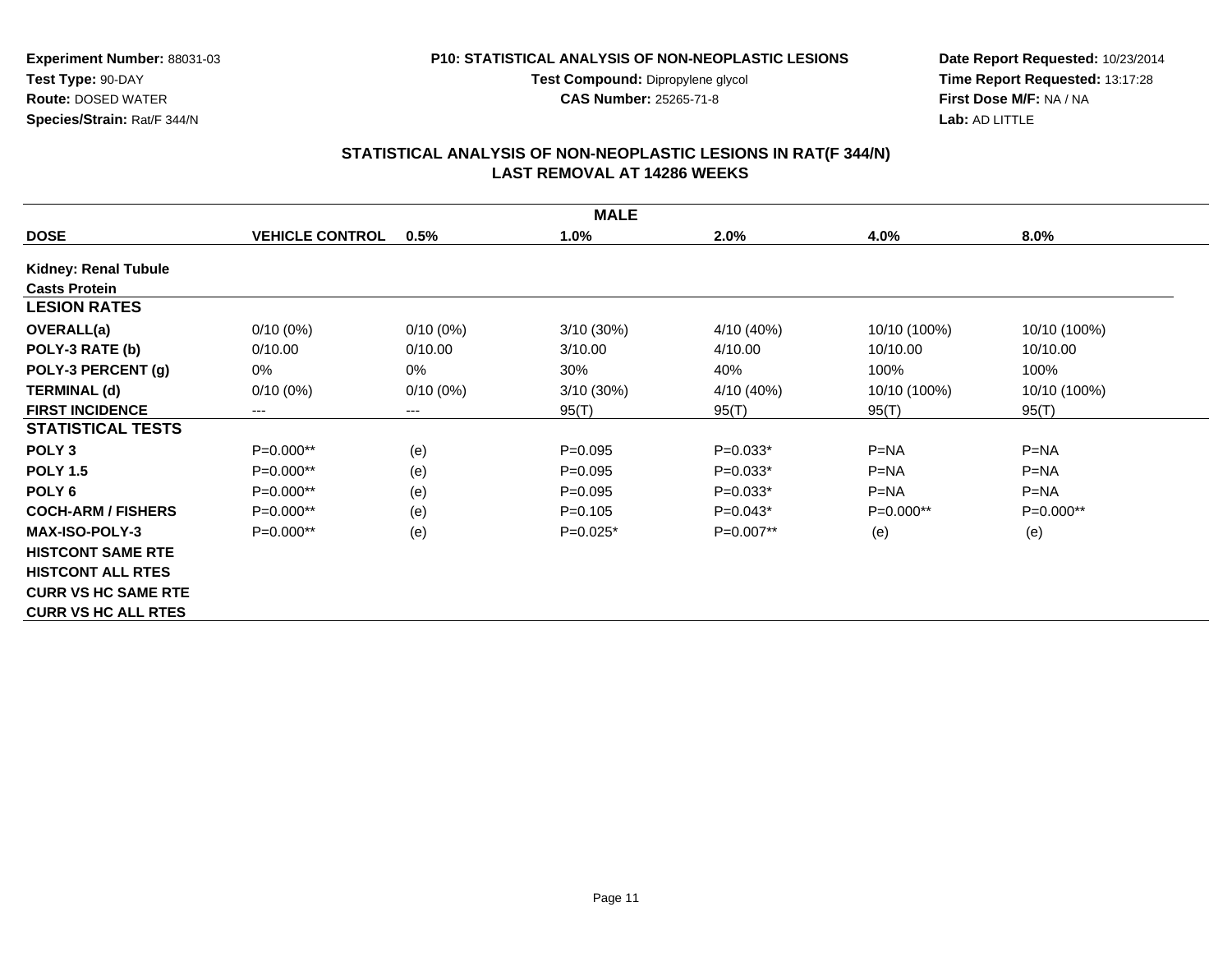**Test Compound:** Dipropylene glycol

**CAS Number:** 25265-71-8

**Date Report Requested:** 10/23/2014 **Time Report Requested:** 13:17:28**First Dose M/F:** NA / NA**Lab:** AD LITTLE

## **STATISTICAL ANALYSIS OF NON-NEOPLASTIC LESIONS IN RAT(F 344/N) LAST REMOVAL AT 14286 WEEKS**

| <b>MALE</b>                |                        |                        |             |             |             |             |  |  |
|----------------------------|------------------------|------------------------|-------------|-------------|-------------|-------------|--|--|
| <b>DOSE</b>                | <b>VEHICLE CONTROL</b> | 0.5%                   | 1.0%        | 2.0%        | 4.0%        | 8.0%        |  |  |
| Kidney: Renal Tubule       |                        |                        |             |             |             |             |  |  |
| Hemorrhage                 |                        |                        |             |             |             |             |  |  |
| <b>LESION RATES</b>        |                        |                        |             |             |             |             |  |  |
| <b>OVERALL(a)</b>          | $0/10(0\%)$            | $0/10(0\%)$            | $0/10(0\%)$ | $0/10(0\%)$ | $0/10(0\%)$ | 1/10 (10%)  |  |  |
| POLY-3 RATE (b)            | 0/10.00                | 0/10.00                | 0/10.00     | 0/10.00     | 0/10.00     | 1/10.00     |  |  |
| POLY-3 PERCENT (g)         | 0%                     | $0\%$                  | $0\%$       | 0%          | 0%          | 10%         |  |  |
| <b>TERMINAL (d)</b>        | $0/10(0\%)$            | $0/10(0\%)$            | $0/10(0\%)$ | $0/10(0\%)$ | $0/10(0\%)$ | 1/10 (10%)  |  |  |
| <b>FIRST INCIDENCE</b>     | $\qquad \qquad \cdots$ | $\qquad \qquad \cdots$ | ---         | ---         | ---         | 95(T)       |  |  |
| <b>STATISTICAL TESTS</b>   |                        |                        |             |             |             |             |  |  |
| POLY <sub>3</sub>          | $P=0.107$              | (e)                    | (e)         | (e)         | (e)         | $P = 0.500$ |  |  |
| <b>POLY 1.5</b>            | $P=0.107$              | (e)                    | (e)         | (e)         | (e)         | $P = 0.500$ |  |  |
| POLY <sub>6</sub>          | $P = 0.107$            | (e)                    | (e)         | (e)         | (e)         | $P = 0.500$ |  |  |
| <b>COCH-ARM / FISHERS</b>  | $P = 0.105$            | (e)                    | (e)         | (e)         | (e)         | $P = 0.500$ |  |  |
| <b>MAX-ISO-POLY-3</b>      | $P=0.075$              | (e)                    | (e)         | (e)         | (e)         | $P = 0.159$ |  |  |
| <b>HISTCONT SAME RTE</b>   |                        |                        |             |             |             |             |  |  |
| <b>HISTCONT ALL RTES</b>   |                        |                        |             |             |             |             |  |  |
| <b>CURR VS HC SAME RTE</b> |                        |                        |             |             |             |             |  |  |
| <b>CURR VS HC ALL RTES</b> |                        |                        |             |             |             |             |  |  |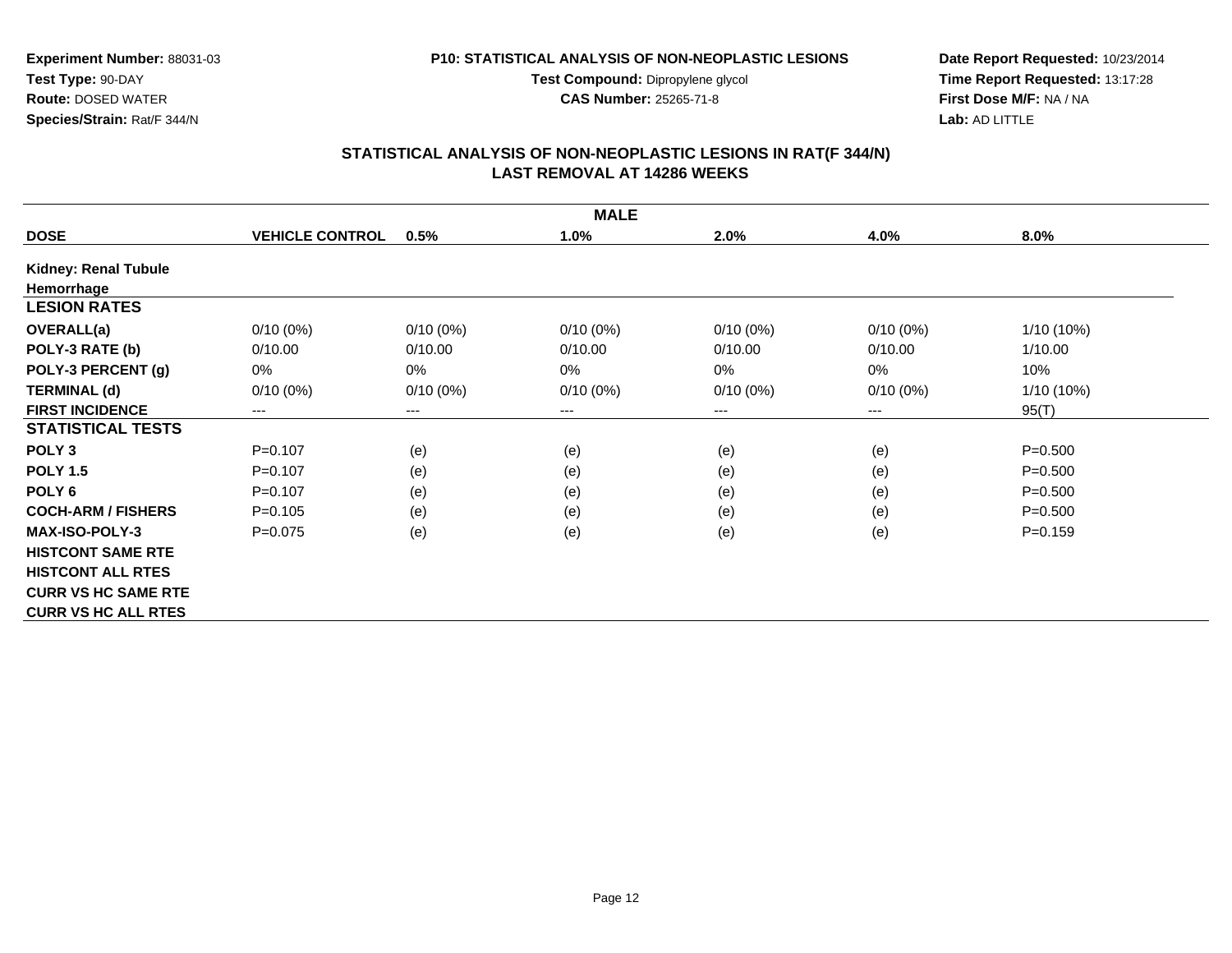#### **P10: STATISTICAL ANALYSIS OF NON-NEOPLASTIC LESIONS**

**Test Compound:** Dipropylene glycol **CAS Number:** 25265-71-8

**Date Report Requested:** 10/23/2014 **Time Report Requested:** 13:17:28**First Dose M/F:** NA / NA**Lab:** AD LITTLE

| <b>MALE</b>                |                        |              |             |              |              |             |  |  |
|----------------------------|------------------------|--------------|-------------|--------------|--------------|-------------|--|--|
| <b>DOSE</b>                | <b>VEHICLE CONTROL</b> | 0.5%         | 1.0%        | 2.0%         | 4.0%         | 8.0%        |  |  |
| Kidney: Renal Tubule       |                        |              |             |              |              |             |  |  |
| Regeneration               |                        |              |             |              |              |             |  |  |
| <b>LESION RATES</b>        |                        |              |             |              |              |             |  |  |
| <b>OVERALL(a)</b>          | 6/10(60%)              | 2/10(20%)    | 7/10 (70%)  | 4/10 (40%)   | 9/10(90%)    | 8/10 (80%)  |  |  |
| POLY-3 RATE (b)            | 6/10.00                | 2/10.00      | 7/10.00     | 4/10.00      | 9/10.00      | 8/10.00     |  |  |
| POLY-3 PERCENT (g)         | 60%                    | 20%          | 70%         | 40%          | 90%          | 80%         |  |  |
| <b>TERMINAL (d)</b>        | 6/10(60%)              | 2/10 (20%)   | 7/10 (70%)  | 4/10 (40%)   | $9/10(90\%)$ | 8/10 (80%)  |  |  |
| <b>FIRST INCIDENCE</b>     | 95(T)                  | 95(T)        | 95(T)       | 95(T)        | 95(T)        | 95(T)       |  |  |
| <b>STATISTICAL TESTS</b>   |                        |              |             |              |              |             |  |  |
| POLY <sub>3</sub>          | $P=0.014*$             | $P=0.077N$   | $P = 0.500$ | $P = 0.333N$ | $P = 0.148$  | $P = 0.318$ |  |  |
| <b>POLY 1.5</b>            | $P=0.014*$             | $P=0.077N$   | $P = 0.500$ | $P = 0.333N$ | $P=0.148$    | $P = 0.318$ |  |  |
| POLY <sub>6</sub>          | $P=0.014*$             | $P=0.077N$   | $P = 0.500$ | P=0.333N     | $P = 0.148$  | $P = 0.318$ |  |  |
| <b>COCH-ARM / FISHERS</b>  | $P=0.022*$             | $P=0.085N$   | $P = 0.500$ | $P = 0.328N$ | $P=0.152$    | $P = 0.314$ |  |  |
| <b>MAX-ISO-POLY-3</b>      | $P=0.023*$             | $P=0.029N^*$ | $P=0.327$   | $P = 0.194N$ | $P=0.059$    | $P=0.172$   |  |  |
| <b>HISTCONT SAME RTE</b>   |                        |              |             |              |              |             |  |  |
| <b>HISTCONT ALL RTES</b>   |                        |              |             |              |              |             |  |  |
| <b>CURR VS HC SAME RTE</b> |                        |              |             |              |              |             |  |  |
| <b>CURR VS HC ALL RTES</b> |                        |              |             |              |              |             |  |  |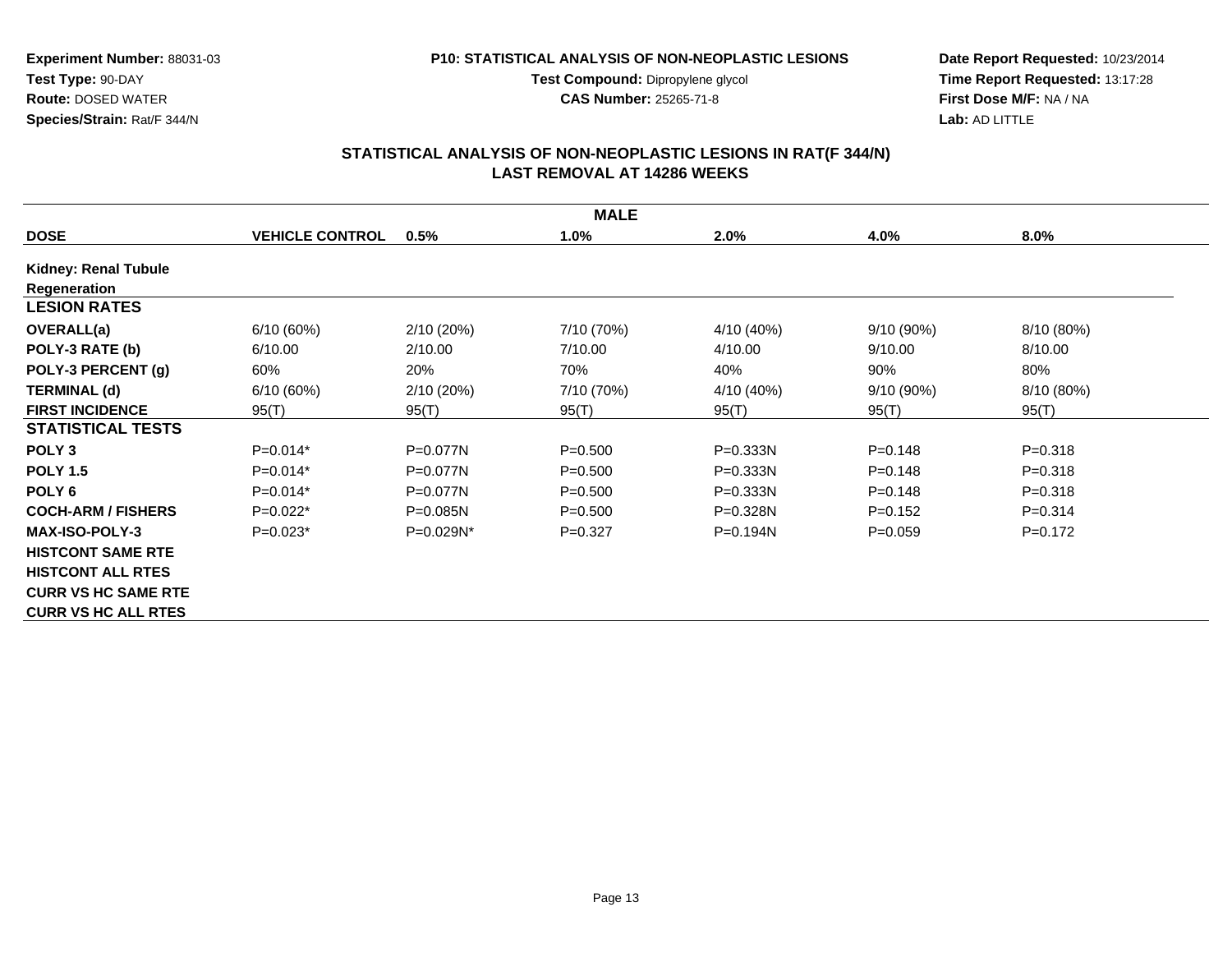**Test Compound:** Dipropylene glycol

**CAS Number:** 25265-71-8

**Date Report Requested:** 10/23/2014 **Time Report Requested:** 13:17:28**First Dose M/F:** NA / NA**Lab:** AD LITTLE

## **STATISTICAL ANALYSIS OF NON-NEOPLASTIC LESIONS IN RAT(F 344/N) LAST REMOVAL AT 14286 WEEKS**

|                            | <b>MALE</b>            |                        |             |             |                        |            |  |  |  |
|----------------------------|------------------------|------------------------|-------------|-------------|------------------------|------------|--|--|--|
| <b>DOSE</b>                | <b>VEHICLE CONTROL</b> | 0.5%                   | 1.0%        | 2.0%        | 4.0%                   | 8.0%       |  |  |  |
| Liver                      |                        |                        |             |             |                        |            |  |  |  |
| <b>Atypical Focus</b>      |                        |                        |             |             |                        |            |  |  |  |
| <b>LESION RATES</b>        |                        |                        |             |             |                        |            |  |  |  |
| <b>OVERALL(a)</b>          | $0/10(0\%)$            | 0/2(0%)                | $0/10(0\%)$ | $0/10(0\%)$ | $0/10(0\%)$            | 8/10 (80%) |  |  |  |
| POLY-3 RATE (b)            | 0/10.00                | 0/2.00                 | 0/10.00     | 0/10.00     | 0/10.00                | 8/10.00    |  |  |  |
| POLY-3 PERCENT (g)         | $0\%$                  | 0%                     | $0\%$       | 0%          | 0%                     | 80%        |  |  |  |
| <b>TERMINAL (d)</b>        | $0/10(0\%)$            | 0/2(0%)                | $0/10(0\%)$ | $0/10(0\%)$ | $0/10(0\%)$            | 8/10 (80%) |  |  |  |
| <b>FIRST INCIDENCE</b>     | ---                    | $\qquad \qquad \cdots$ | $--$        | ---         | $\qquad \qquad \cdots$ | 95(T)      |  |  |  |
| <b>STATISTICAL TESTS</b>   |                        |                        |             |             |                        |            |  |  |  |
| POLY <sub>3</sub>          | P=0.000**              | (e)                    | (e)         | (e)         | (e)                    | P=0.000**  |  |  |  |
| <b>POLY 1.5</b>            | $P=0.000**$            | (e)                    | (e)         | (e)         | (e)                    | P=0.000**  |  |  |  |
| POLY 6                     | P=0.000**              | (e)                    | (e)         | (e)         | (e)                    | P=0.000**  |  |  |  |
| <b>COCH-ARM / FISHERS</b>  | $P=0.000**$            | (e)                    | (e)         | (e)         | (e)                    | P=0.000**  |  |  |  |
| <b>MAX-ISO-POLY-3</b>      | P=0.000**              | (e)                    | (e)         | (e)         | (e)                    | P=0.000**  |  |  |  |
| <b>HISTCONT SAME RTE</b>   |                        |                        |             |             |                        |            |  |  |  |
| <b>HISTCONT ALL RTES</b>   |                        |                        |             |             |                        |            |  |  |  |
| <b>CURR VS HC SAME RTE</b> |                        |                        |             |             |                        |            |  |  |  |
| <b>CURR VS HC ALL RTES</b> |                        |                        |             |             |                        |            |  |  |  |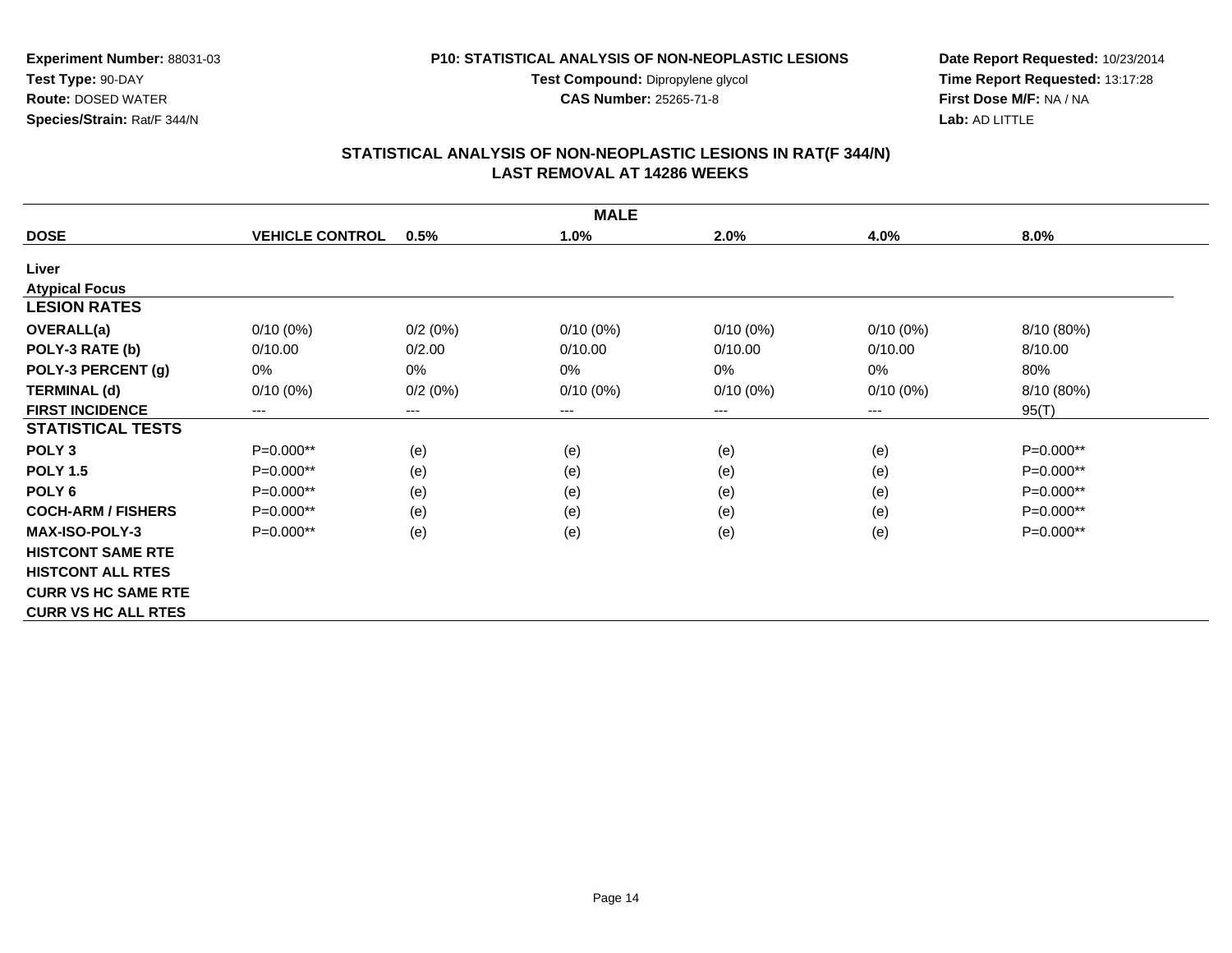**Test Compound:** Dipropylene glycol

**CAS Number:** 25265-71-8

**Date Report Requested:** 10/23/2014 **Time Report Requested:** 13:17:28**First Dose M/F:** NA / NA**Lab:** AD LITTLE

## **STATISTICAL ANALYSIS OF NON-NEOPLASTIC LESIONS IN RAT(F 344/N) LAST REMOVAL AT 14286 WEEKS**

|                            |                        |                        | <b>MALE</b> |              |                        |             |
|----------------------------|------------------------|------------------------|-------------|--------------|------------------------|-------------|
| <b>DOSE</b>                | <b>VEHICLE CONTROL</b> | 0.5%                   | 1.0%        | 2.0%         | 4.0%                   | 8.0%        |
| Liver                      |                        |                        |             |              |                        |             |
| <b>Congestion</b>          |                        |                        |             |              |                        |             |
| <b>LESION RATES</b>        |                        |                        |             |              |                        |             |
| OVERALL(a)                 | $0/10(0\%)$            | 0/2(0%)                | $0/10(0\%)$ | 1/10 (10%)   | $0/10(0\%)$            | $0/10(0\%)$ |
| POLY-3 RATE (b)            | 0/10.00                | 0/2.00                 | 0/10.00     | 1/10.00      | 0/10.00                | 0/10.00     |
| POLY-3 PERCENT (g)         | 0%                     | 0%                     | 0%          | 10%          | 0%                     | 0%          |
| <b>TERMINAL (d)</b>        | $0/10(0\%)$            | 0/2(0%)                | $0/10(0\%)$ | $1/10(10\%)$ | $0/10(0\%)$            | $0/10(0\%)$ |
| <b>FIRST INCIDENCE</b>     | $\qquad \qquad \cdots$ | $\qquad \qquad \cdots$ | ---         | 95(T)        | $\qquad \qquad \cdots$ | ---         |
| <b>STATISTICAL TESTS</b>   |                        |                        |             |              |                        |             |
| POLY <sub>3</sub>          | $P = 0.650N$           | (e)                    | (e)         | $P = 0.500$  | (e)                    | (e)         |
| <b>POLY 1.5</b>            | $P = 0.650N$           | (e)                    | (e)         | $P = 0.500$  | (e)                    | (e)         |
| POLY <sub>6</sub>          | $P = 0.650N$           | (e)                    | (e)         | $P = 0.500$  | (e)                    | (e)         |
| <b>COCH-ARM / FISHERS</b>  | $P = 0.653N$           | (e)                    | (e)         | $P = 0.500$  | (e)                    | (e)         |
| <b>MAX-ISO-POLY-3</b>      | $P = 0.540$            | (e)                    | (e)         | $P = 0.159$  | (e)                    | (e)         |
| <b>HISTCONT SAME RTE</b>   |                        |                        |             |              |                        |             |
| <b>HISTCONT ALL RTES</b>   |                        |                        |             |              |                        |             |
| <b>CURR VS HC SAME RTE</b> |                        |                        |             |              |                        |             |
| <b>CURR VS HC ALL RTES</b> |                        |                        |             |              |                        |             |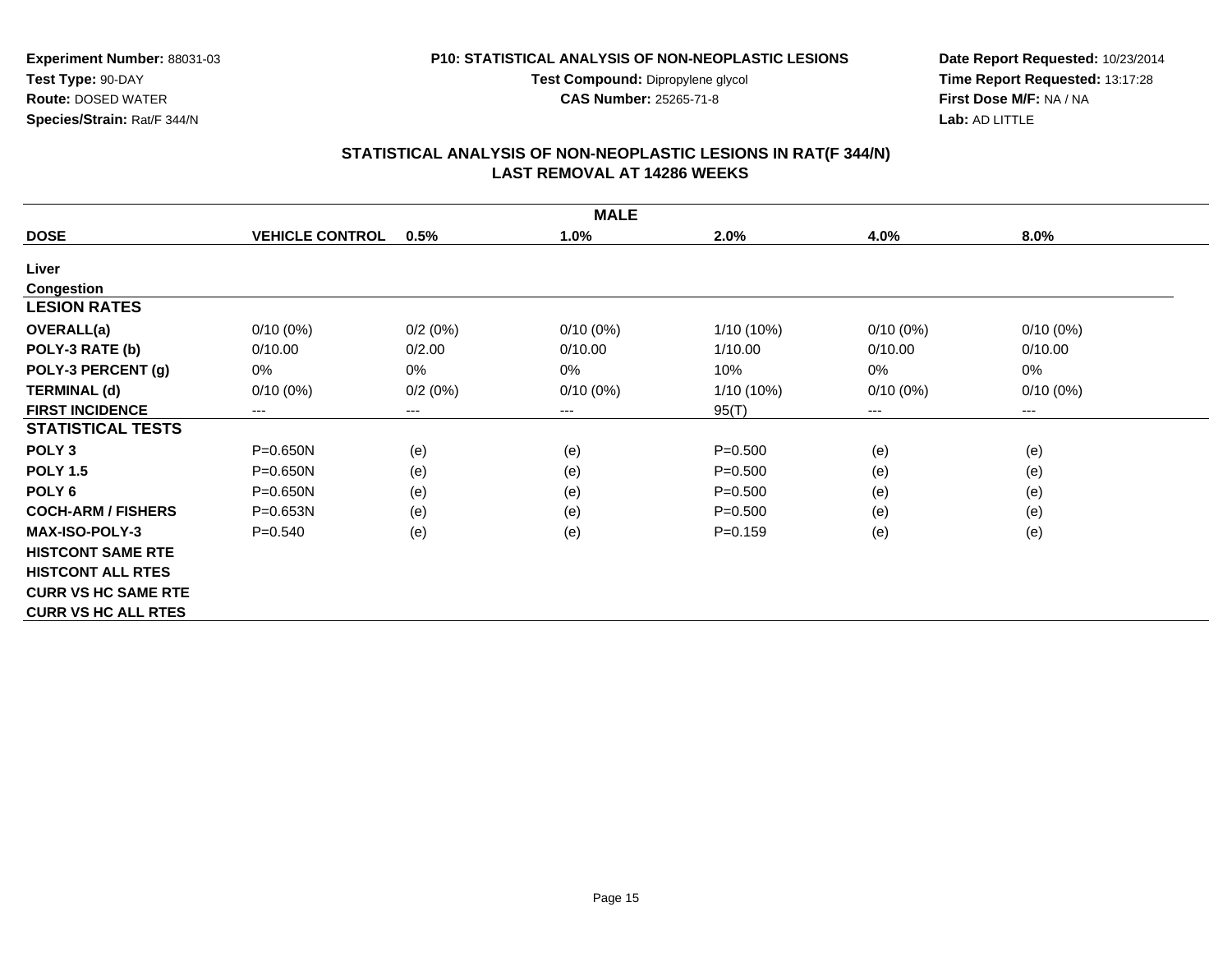**Test Compound:** Dipropylene glycol

**CAS Number:** 25265-71-8

**Date Report Requested:** 10/23/2014 **Time Report Requested:** 13:17:28**First Dose M/F:** NA / NA**Lab:** AD LITTLE

## **STATISTICAL ANALYSIS OF NON-NEOPLASTIC LESIONS IN RAT(F 344/N) LAST REMOVAL AT 14286 WEEKS**

|                                         |                        |         | <b>MALE</b> |             |             |             |
|-----------------------------------------|------------------------|---------|-------------|-------------|-------------|-------------|
| <b>DOSE</b>                             | <b>VEHICLE CONTROL</b> | 0.5%    | 1.0%        | 2.0%        | 4.0%        | 8.0%        |
| Liver                                   |                        |         |             |             |             |             |
| <b>Developmental Malformation Focal</b> |                        |         |             |             |             |             |
| <b>LESION RATES</b>                     |                        |         |             |             |             |             |
| <b>OVERALL(a)</b>                       | $0/10(0\%)$            | 0/2(0%) | $0/10(0\%)$ | $0/10(0\%)$ | $0/10(0\%)$ | $0/10(0\%)$ |
| POLY-3 RATE (b)                         | 0/10.00                | 0/2.00  | 0/10.00     | 0/10.00     | 0/10.00     | 0/10.00     |
| POLY-3 PERCENT (g)                      | 0%                     | 0%      | 0%          | 0%          | 0%          | 0%          |
| <b>TERMINAL (d)</b>                     | $0/10(0\%)$            | 0/2(0%) | $0/10(0\%)$ | $0/10(0\%)$ | $0/10(0\%)$ | $0/10(0\%)$ |
| <b>FIRST INCIDENCE</b>                  | ---                    | ---     | ---         | ---         | $--$        | ---         |
| <b>STATISTICAL TESTS</b>                |                        |         |             |             |             |             |
| POLY <sub>3</sub>                       | (n)                    | (n)     | (n)         | (n)         | (n)         | (n)         |
| <b>POLY 1.5</b>                         | (n)                    | (n)     | (n)         | (n)         | (n)         | (n)         |
| POLY <sub>6</sub>                       | (n)                    | (n)     | (n)         | (n)         | (n)         | (n)         |
| <b>COCH-ARM / FISHERS</b>               | (n)                    | (n)     | (n)         | (n)         | (n)         | (n)         |
| <b>MAX-ISO-POLY-3</b>                   | (n)                    | (n)     | (n)         | (n)         | (n)         | (n)         |
| <b>HISTCONT SAME RTE</b>                |                        |         |             |             |             |             |
| <b>HISTCONT ALL RTES</b>                |                        |         |             |             |             |             |
| <b>CURR VS HC SAME RTE</b>              |                        |         |             |             |             |             |
| <b>CURR VS HC ALL RTES</b>              |                        |         |             |             |             |             |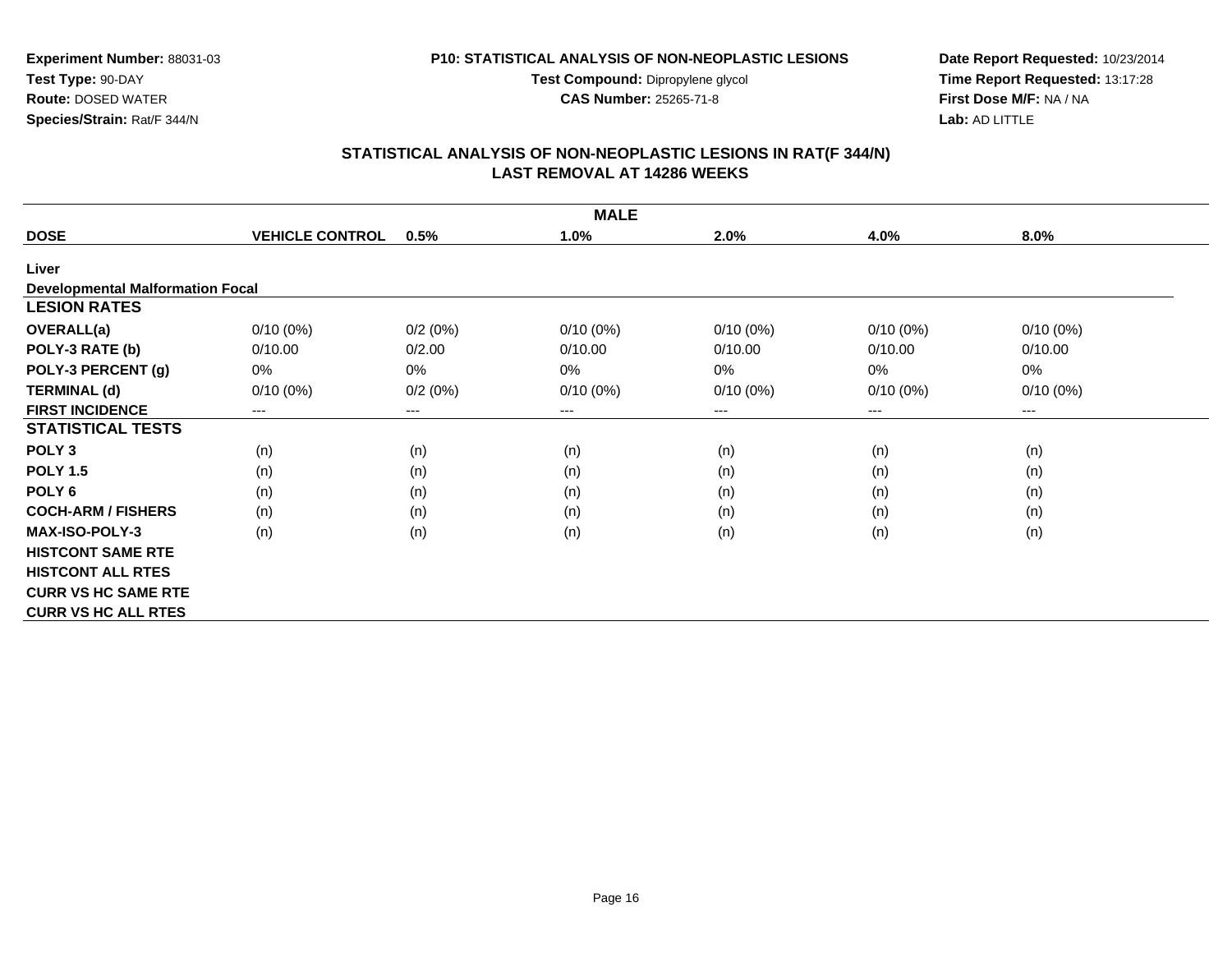**Test Compound:** Dipropylene glycol

**CAS Number:** 25265-71-8

**Date Report Requested:** 10/23/2014 **Time Report Requested:** 13:17:28**First Dose M/F:** NA / NA**Lab:** AD LITTLE

## **STATISTICAL ANALYSIS OF NON-NEOPLASTIC LESIONS IN RAT(F 344/N) LAST REMOVAL AT 14286 WEEKS**

| <b>MALE</b>                |                        |         |             |             |              |              |  |  |
|----------------------------|------------------------|---------|-------------|-------------|--------------|--------------|--|--|
| <b>DOSE</b>                | <b>VEHICLE CONTROL</b> | 0.5%    | 1.0%        | 2.0%        | 4.0%         | 8.0%         |  |  |
| Liver                      |                        |         |             |             |              |              |  |  |
| <b>Fatty Change</b>        |                        |         |             |             |              |              |  |  |
| <b>LESION RATES</b>        |                        |         |             |             |              |              |  |  |
| <b>OVERALL(a)</b>          | $0/10(0\%)$            | 0/2(0%) | $0/10(0\%)$ | 9/10(90%)   | 10/10 (100%) | 10/10 (100%) |  |  |
| POLY-3 RATE (b)            | 0/10.00                | 0/2.00  | 0/10.00     | 9/10.00     | 10/10.00     | 10/10.00     |  |  |
| POLY-3 PERCENT (g)         | 0%                     | 0%      | 0%          | 90%         | 100%         | 100%         |  |  |
| <b>TERMINAL (d)</b>        | $0/10(0\%)$            | 0/2(0%) | $0/10(0\%)$ | 9/10(90%)   | 10/10 (100%) | 10/10 (100%) |  |  |
| <b>FIRST INCIDENCE</b>     | $\qquad \qquad \cdots$ | $--$    | ---         | 95(T)       | 95(T)        | 95(T)        |  |  |
| <b>STATISTICAL TESTS</b>   |                        |         |             |             |              |              |  |  |
| POLY <sub>3</sub>          | P=0.000**              | (e)     | (e)         | $P=0.000**$ | $P=NA$       | $P=NA$       |  |  |
| <b>POLY 1.5</b>            | P=0.000**              | (e)     | (e)         | P=0.000**   | $P = NA$     | $P = NA$     |  |  |
| POLY <sub>6</sub>          | P=0.000**              | (e)     | (e)         | P=0.000**   | $P=NA$       | $P=NA$       |  |  |
| <b>COCH-ARM / FISHERS</b>  | $P=0.000**$            | (e)     | (e)         | $P=0.000**$ | $P=0.000**$  | $P=0.000**$  |  |  |
| <b>MAX-ISO-POLY-3</b>      | P=0.000**              | (e)     | (e)         | $P=0.000**$ | (e)          | (e)          |  |  |
| <b>HISTCONT SAME RTE</b>   |                        |         |             |             |              |              |  |  |
| <b>HISTCONT ALL RTES</b>   |                        |         |             |             |              |              |  |  |
| <b>CURR VS HC SAME RTE</b> |                        |         |             |             |              |              |  |  |
| <b>CURR VS HC ALL RTES</b> |                        |         |             |             |              |              |  |  |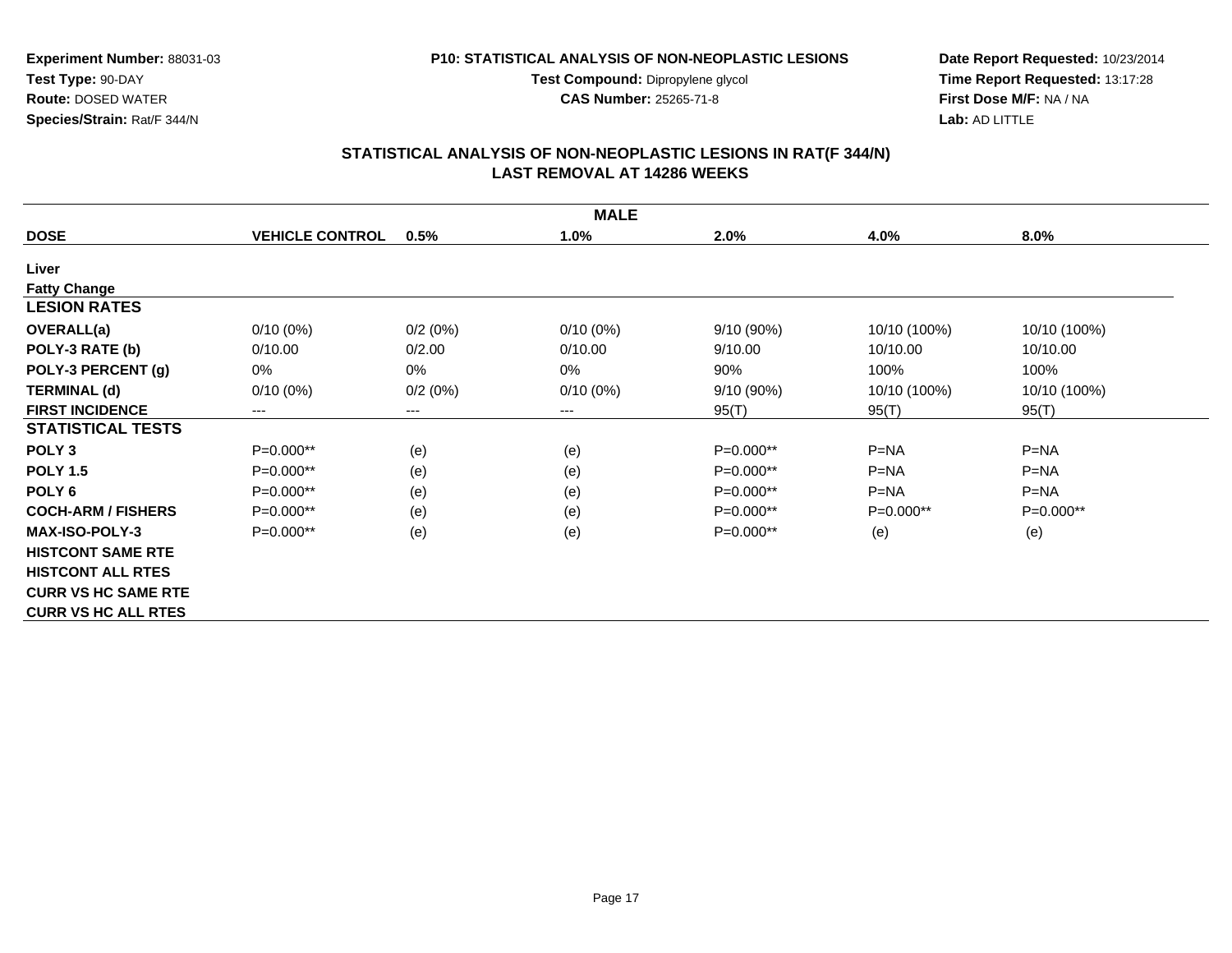**Test Compound:** Dipropylene glycol

**CAS Number:** 25265-71-8

**Date Report Requested:** 10/23/2014 **Time Report Requested:** 13:17:28**First Dose M/F:** NA / NA**Lab:** AD LITTLE

## **STATISTICAL ANALYSIS OF NON-NEOPLASTIC LESIONS IN RAT(F 344/N) LAST REMOVAL AT 14286 WEEKS**

| <b>MALE</b>                |                        |         |             |             |             |             |  |  |
|----------------------------|------------------------|---------|-------------|-------------|-------------|-------------|--|--|
| <b>DOSE</b>                | <b>VEHICLE CONTROL</b> | 0.5%    | 1.0%        | 2.0%        | 4.0%        | 8.0%        |  |  |
| Liver                      |                        |         |             |             |             |             |  |  |
| <b>Fibrosis Focal</b>      |                        |         |             |             |             |             |  |  |
| <b>LESION RATES</b>        |                        |         |             |             |             |             |  |  |
| <b>OVERALL(a)</b>          | $0/10(0\%)$            | 0/2(0%) | $0/10(0\%)$ | $0/10(0\%)$ | $0/10(0\%)$ | 1/10 (10%)  |  |  |
| POLY-3 RATE (b)            | 0/10.00                | 0/2.00  | 0/10.00     | 0/10.00     | 0/10.00     | 1/10.00     |  |  |
| POLY-3 PERCENT (g)         | 0%                     | $0\%$   | $0\%$       | 0%          | 0%          | 10%         |  |  |
| <b>TERMINAL (d)</b>        | $0/10(0\%)$            | 0/2(0%) | $0/10(0\%)$ | $0/10(0\%)$ | $0/10(0\%)$ | 1/10 (10%)  |  |  |
| <b>FIRST INCIDENCE</b>     | $---$                  | $---$   | ---         | ---         | ---         | 95(T)       |  |  |
| <b>STATISTICAL TESTS</b>   |                        |         |             |             |             |             |  |  |
| POLY <sub>3</sub>          | $P = 0.138$            | (e)     | (e)         | (e)         | (e)         | $P = 0.500$ |  |  |
| <b>POLY 1.5</b>            | $P = 0.138$            | (e)     | (e)         | (e)         | (e)         | $P = 0.500$ |  |  |
| POLY <sub>6</sub>          | $P = 0.138$            | (e)     | (e)         | (e)         | (e)         | $P = 0.500$ |  |  |
| <b>COCH-ARM / FISHERS</b>  | $P = 0.133$            | (e)     | (e)         | (e)         | (e)         | $P = 0.500$ |  |  |
| <b>MAX-ISO-POLY-3</b>      | $P=0.099$              | (e)     | (e)         | (e)         | (e)         | $P = 0.159$ |  |  |
| <b>HISTCONT SAME RTE</b>   |                        |         |             |             |             |             |  |  |
| <b>HISTCONT ALL RTES</b>   |                        |         |             |             |             |             |  |  |
| <b>CURR VS HC SAME RTE</b> |                        |         |             |             |             |             |  |  |
| <b>CURR VS HC ALL RTES</b> |                        |         |             |             |             |             |  |  |

Page 18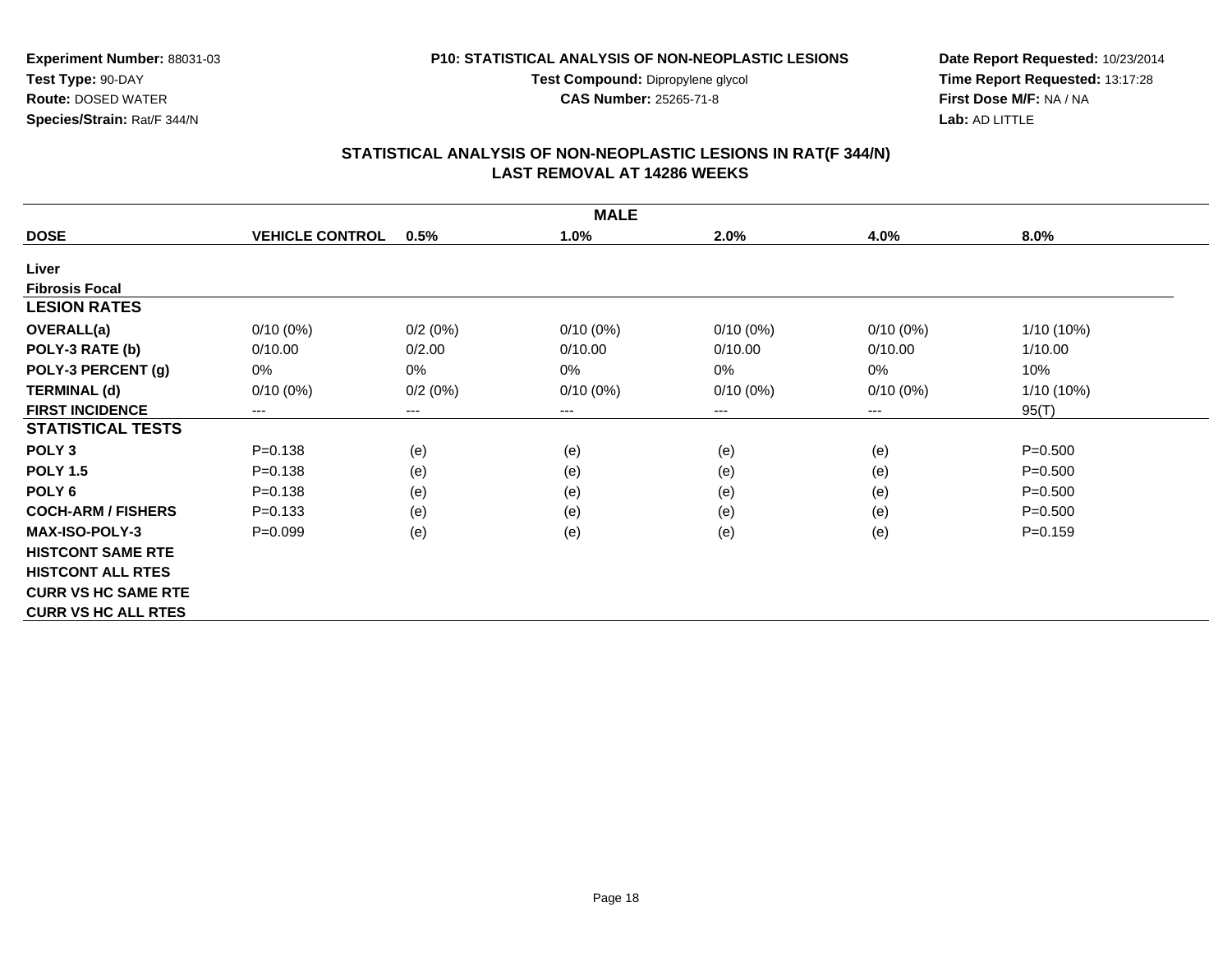**Test Compound:** Dipropylene glycol

**CAS Number:** 25265-71-8

**Date Report Requested:** 10/23/2014 **Time Report Requested:** 13:17:28**First Dose M/F:** NA / NA**Lab:** AD LITTLE

## **STATISTICAL ANALYSIS OF NON-NEOPLASTIC LESIONS IN RAT(F 344/N) LAST REMOVAL AT 14286 WEEKS**

| <b>MALE</b>                       |                        |             |             |             |             |             |  |  |
|-----------------------------------|------------------------|-------------|-------------|-------------|-------------|-------------|--|--|
| <b>DOSE</b>                       | <b>VEHICLE CONTROL</b> | 0.5%        | 1.0%        | 2.0%        | 4.0%        | 8.0%        |  |  |
| Liver                             |                        |             |             |             |             |             |  |  |
| <b>Hepatodiaphragmatic Nodule</b> |                        |             |             |             |             |             |  |  |
| <b>LESION RATES</b>               |                        |             |             |             |             |             |  |  |
| <b>OVERALL(a)</b>                 | $0/10(0\%)$            | $1/2$ (50%) | $0/10(0\%)$ | $0/10(0\%)$ | 1/10 (10%)  | $0/10(0\%)$ |  |  |
| POLY-3 RATE (b)                   | 0/10.00                | 1/2.00      | 0/10.00     | 0/10.00     | 1/10.00     | 0/10.00     |  |  |
| POLY-3 PERCENT (g)                | 0%                     | 50%         | $0\%$       | $0\%$       | 10%         | 0%          |  |  |
| <b>TERMINAL (d)</b>               | $0/10(0\%)$            | $1/2$ (50%) | $0/10(0\%)$ | $0/10(0\%)$ | 1/10 (10%)  | $0/10(0\%)$ |  |  |
| <b>FIRST INCIDENCE</b>            | $\cdots$               | 95(T)       | ---         | $---$       | 95(T)       | ---         |  |  |
| <b>STATISTICAL TESTS</b>          |                        |             |             |             |             |             |  |  |
| POLY <sub>3</sub>                 | P=0.578N               | $P=0.124$   | (e)         | (e)         | $P = 0.500$ | (e)         |  |  |
| <b>POLY 1.5</b>                   | P=0.578N               | $P=0.124$   | (e)         | (e)         | $P = 0.500$ | (e)         |  |  |
| POLY <sub>6</sub>                 | $P = 0.578N$           | $P = 0.124$ | (e)         | (e)         | $P = 0.500$ | (e)         |  |  |
| <b>COCH-ARM / FISHERS</b>         | $P = 0.570N$           | $P = 0.167$ | (e)         | (e)         | $P = 0.500$ | (e)         |  |  |
| <b>MAX-ISO-POLY-3</b>             | $P = 0.262N$           | $P=0.013*$  | (e)         | (e)         | $P = 0.159$ | (e)         |  |  |
| <b>HISTCONT SAME RTE</b>          |                        |             |             |             |             |             |  |  |
| <b>HISTCONT ALL RTES</b>          |                        |             |             |             |             |             |  |  |
| <b>CURR VS HC SAME RTE</b>        |                        |             |             |             |             |             |  |  |
| <b>CURR VS HC ALL RTES</b>        |                        |             |             |             |             |             |  |  |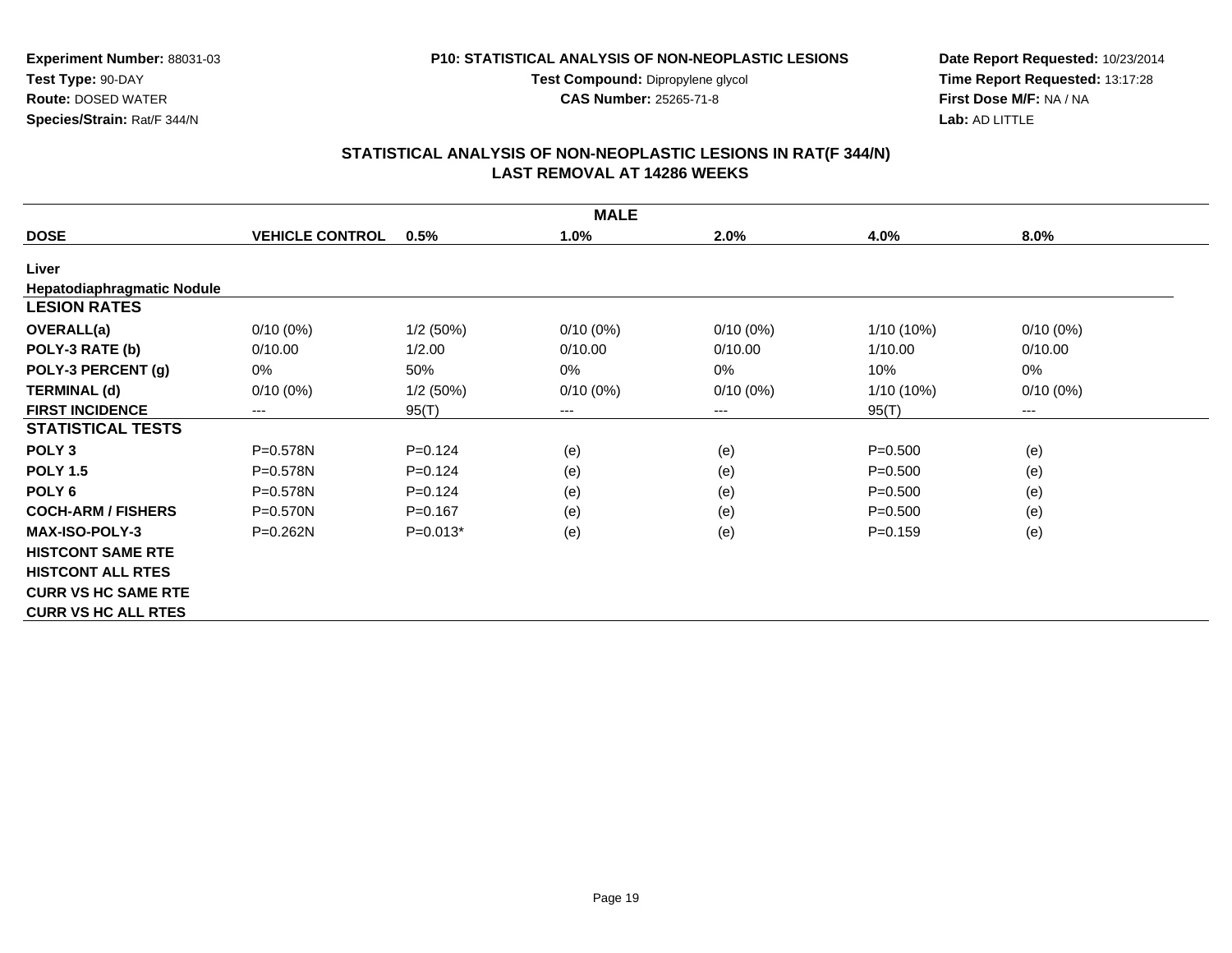**Test Compound:** Dipropylene glycol

**CAS Number:** 25265-71-8

**Date Report Requested:** 10/23/2014 **Time Report Requested:** 13:17:28**First Dose M/F:** NA / NA**Lab:** AD LITTLE

## **STATISTICAL ANALYSIS OF NON-NEOPLASTIC LESIONS IN RAT(F 344/N) LAST REMOVAL AT 14286 WEEKS**

| <b>MALE</b>                |                            |         |             |             |            |             |  |  |
|----------------------------|----------------------------|---------|-------------|-------------|------------|-------------|--|--|
| <b>DOSE</b>                | <b>VEHICLE CONTROL</b>     | 0.5%    | 1.0%        | 2.0%        | 4.0%       | 8.0%        |  |  |
| Liver                      |                            |         |             |             |            |             |  |  |
| <b>Necrosis Focal</b>      |                            |         |             |             |            |             |  |  |
| <b>LESION RATES</b>        |                            |         |             |             |            |             |  |  |
| <b>OVERALL(a)</b>          | $0/10(0\%)$                | 0/2(0%) | $0/10(0\%)$ | $0/10(0\%)$ | 4/10 (40%) | $0/10(0\%)$ |  |  |
| POLY-3 RATE (b)            | 0/10.00                    | 0/2.00  | 0/10.00     | 0/10.00     | 4/10.00    | 0/10.00     |  |  |
| POLY-3 PERCENT (g)         | 0%                         | 0%      | 0%          | 0%          | 40%        | 0%          |  |  |
| <b>TERMINAL (d)</b>        | $0/10(0\%)$                | 0/2(0%) | $0/10(0\%)$ | $0/10(0\%)$ | 4/10 (40%) | $0/10(0\%)$ |  |  |
| <b>FIRST INCIDENCE</b>     | $\qquad \qquad - \qquad -$ | $---$   | ---         | ---         | 95(T)      | ---         |  |  |
| <b>STATISTICAL TESTS</b>   |                            |         |             |             |            |             |  |  |
| POLY <sub>3</sub>          | $P=0.304$                  | (e)     | (e)         | (e)         | $P=0.033*$ | (e)         |  |  |
| <b>POLY 1.5</b>            | $P=0.304$                  | (e)     | (e)         | (e)         | $P=0.033*$ | (e)         |  |  |
| POLY <sub>6</sub>          | $P=0.304$                  | (e)     | (e)         | (e)         | $P=0.033*$ | (e)         |  |  |
| <b>COCH-ARM / FISHERS</b>  | $P = 0.330$                | (e)     | (e)         | (e)         | $P=0.043*$ | (e)         |  |  |
| <b>MAX-ISO-POLY-3</b>      | $P=0.045*$                 | (e)     | (e)         | (e)         | P=0.007**  | (e)         |  |  |
| <b>HISTCONT SAME RTE</b>   |                            |         |             |             |            |             |  |  |
| <b>HISTCONT ALL RTES</b>   |                            |         |             |             |            |             |  |  |
| <b>CURR VS HC SAME RTE</b> |                            |         |             |             |            |             |  |  |
| <b>CURR VS HC ALL RTES</b> |                            |         |             |             |            |             |  |  |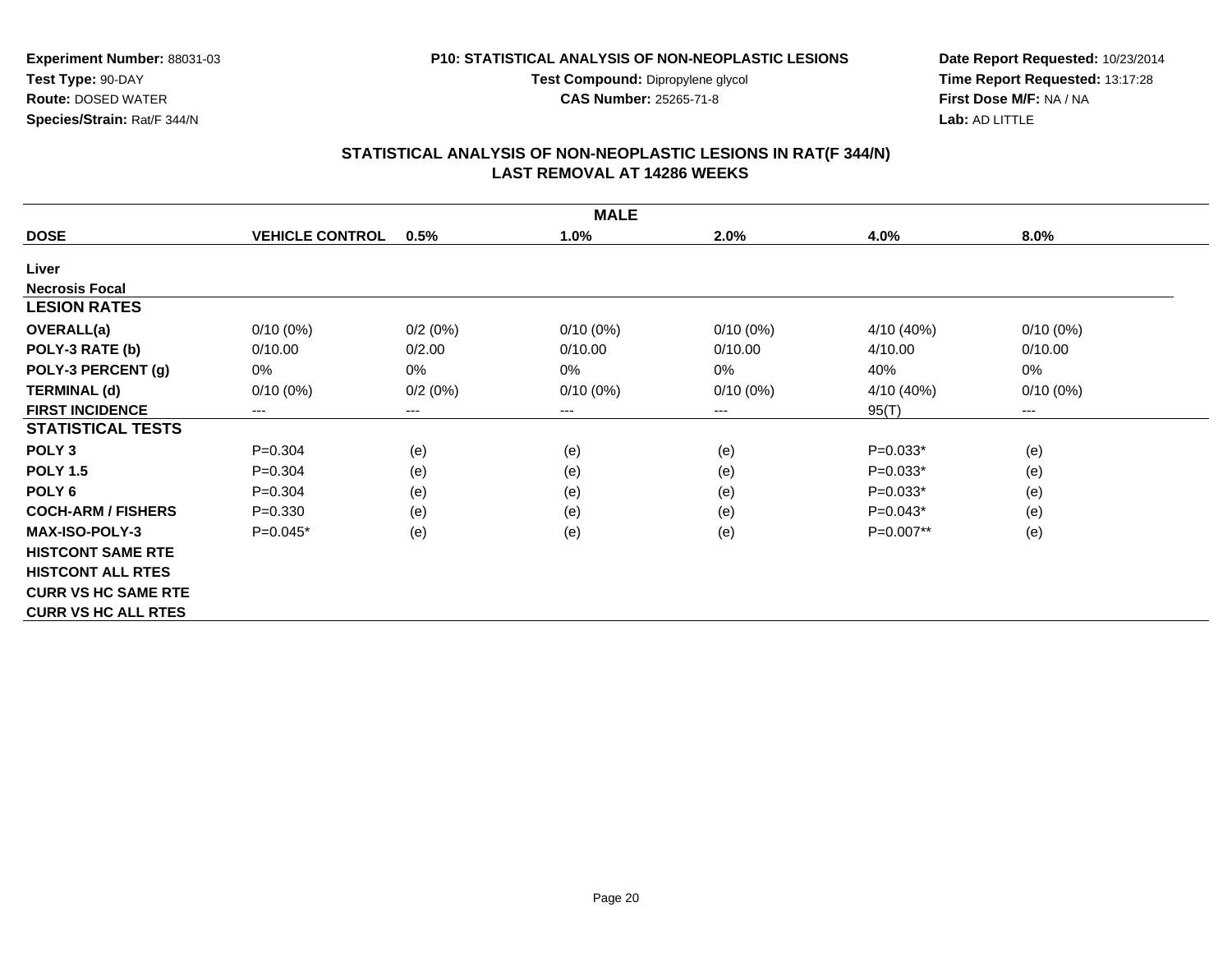**Test Compound:** Dipropylene glycol

**CAS Number:** 25265-71-8

**Date Report Requested:** 10/23/2014 **Time Report Requested:** 13:17:29**First Dose M/F:** NA / NA**Lab:** AD LITTLE

## **STATISTICAL ANALYSIS OF NON-NEOPLASTIC LESIONS IN RAT(F 344/N) LAST REMOVAL AT 14286 WEEKS**

|                            | <b>MALE</b>            |             |             |             |             |             |  |  |  |
|----------------------------|------------------------|-------------|-------------|-------------|-------------|-------------|--|--|--|
| <b>DOSE</b>                | <b>VEHICLE CONTROL</b> | 0.5%        | 1.0%        | 2.0%        | 4.0%        | 8.0%        |  |  |  |
| Lung                       |                        |             |             |             |             |             |  |  |  |
| <b>Hemorrhage Focal</b>    |                        |             |             |             |             |             |  |  |  |
| <b>LESION RATES</b>        |                        |             |             |             |             |             |  |  |  |
| <b>OVERALL(a)</b>          | $0/10(0\%)$            | $0/0 (0\%)$ | $0/0 (0\%)$ | $0/0 (0\%)$ | 1/3(33%)    | $0/10(0\%)$ |  |  |  |
| POLY-3 RATE (b)            | 0/10.00                | 0/0.00      | 0/0.00      | 0/0.00      | 1/3.00      | 0/10.00     |  |  |  |
| POLY-3 PERCENT (g)         | 0%                     | 0%          | 0%          | $0\%$       | 33.3%       | 0%          |  |  |  |
| <b>TERMINAL (d)</b>        | $0/10(0\%)$            | $0/0 (0\%)$ | $0/0 (0\%)$ | $0/0 (0\%)$ | 1/3(33%)    | $0/10(0\%)$ |  |  |  |
| <b>FIRST INCIDENCE</b>     | ---                    | $---$       | ---         | $---$       | 95(T)       | $---$       |  |  |  |
| <b>STATISTICAL TESTS</b>   |                        |             |             |             |             |             |  |  |  |
| POLY <sub>3</sub>          | (e)                    | (e)         | (e)         | (e)         | $P = 0.236$ | (e)         |  |  |  |
| <b>POLY 1.5</b>            | (e)                    | (e)         | (e)         | (e)         | $P = 0.236$ | (e)         |  |  |  |
| POLY <sub>6</sub>          | (e)                    | (e)         | (e)         | (e)         | $P = 0.236$ | (e)         |  |  |  |
| <b>COCH-ARM / FISHERS</b>  | $P=0.708$              | (e)         | (e)         | (e)         | $P = 0.231$ | (e)         |  |  |  |
| <b>MAX-ISO-POLY-3</b>      | (e)                    | (e)         | (e)         | (e)         | $P=0.049*$  | (e)         |  |  |  |
| <b>HISTCONT SAME RTE</b>   |                        |             |             |             |             |             |  |  |  |
| <b>HISTCONT ALL RTES</b>   |                        |             |             |             |             |             |  |  |  |
| <b>CURR VS HC SAME RTE</b> |                        |             |             |             |             |             |  |  |  |
| <b>CURR VS HC ALL RTES</b> |                        |             |             |             |             |             |  |  |  |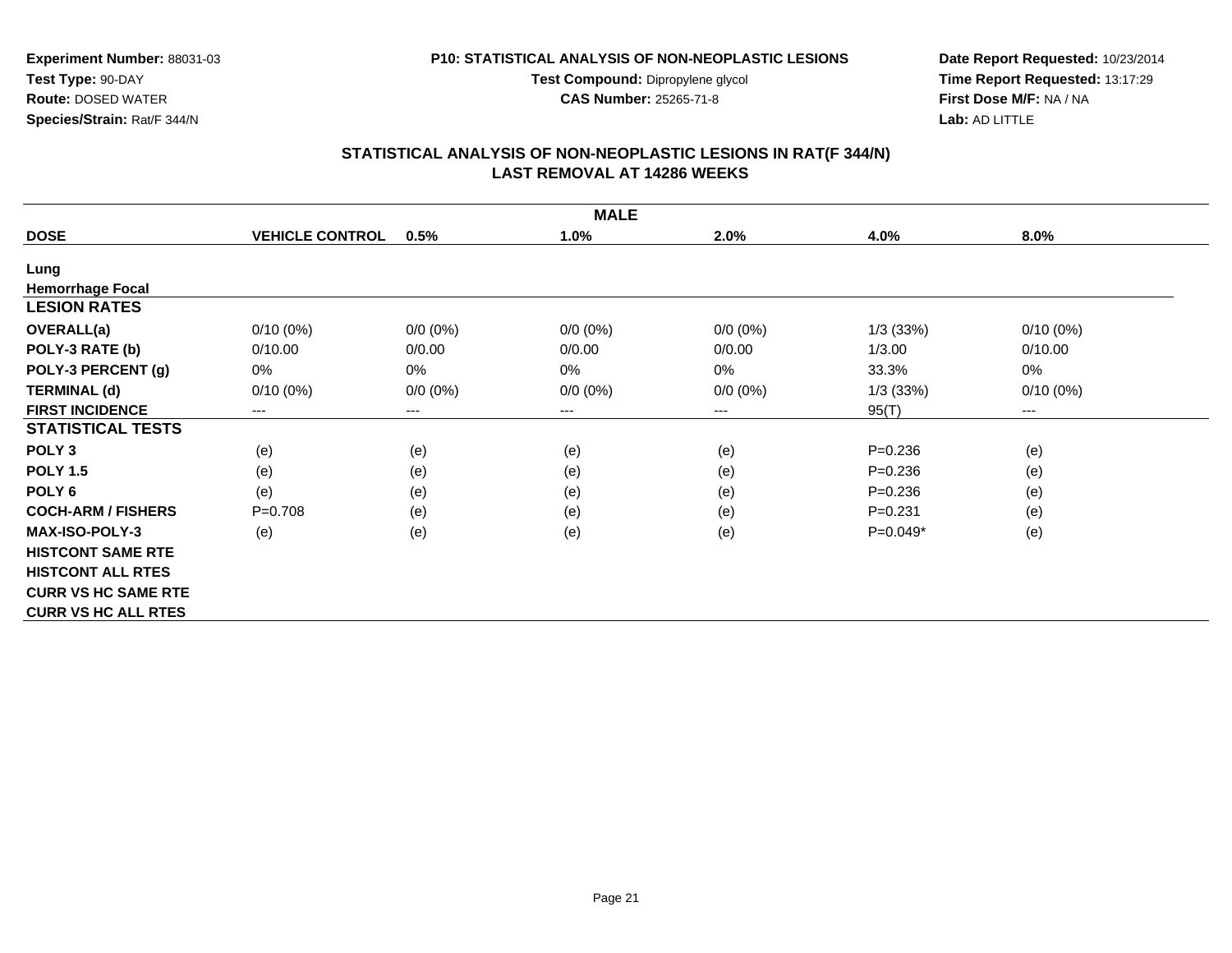**Test Compound:** Dipropylene glycol

**CAS Number:** 25265-71-8

**Date Report Requested:** 10/23/2014 **Time Report Requested:** 13:17:29**First Dose M/F:** NA / NA**Lab:** AD LITTLE

|                                         |                        |             | <b>MALE</b> |             |            |                      |
|-----------------------------------------|------------------------|-------------|-------------|-------------|------------|----------------------|
| <b>DOSE</b>                             | <b>VEHICLE CONTROL</b> | 0.5%        | 1.0%        | 2.0%        | 4.0%       | 8.0%                 |
| Lung                                    |                        |             |             |             |            |                      |
| <b>Infiltration Cellular Lymphocyte</b> |                        |             |             |             |            |                      |
| <b>LESION RATES</b>                     |                        |             |             |             |            |                      |
| OVERALL(a)                              | $0/10(0\%)$            | $0/0 (0\%)$ | $0/0 (0\%)$ | $0/0 (0\%)$ | $0/3(0\%)$ | $0/10(0\%)$          |
| POLY-3 RATE (b)                         | 0/10.00                | 0/0.00      | 0/0.00      | 0/0.00      | 0/3.00     | 0/10.00              |
| POLY-3 PERCENT (g)                      | 0%                     | 0%          | 0%          | 0%          | 0%         | 0%                   |
| <b>TERMINAL (d)</b>                     | $0/10(0\%)$            | $0/0 (0\%)$ | $0/0 (0\%)$ | $0/0 (0\%)$ | 0/3(0%)    | $0/10(0\%)$          |
| <b>FIRST INCIDENCE</b>                  | $\qquad \qquad \cdots$ | $---$       | ---         | ---         | ---        | $\scriptstyle\cdots$ |
| <b>STATISTICAL TESTS</b>                |                        |             |             |             |            |                      |
| POLY <sub>3</sub>                       | (n)                    | (n)         | (n)         | (n)         | (n)        | (n)                  |
| <b>POLY 1.5</b>                         | (n)                    | (n)         | (n)         | (n)         | (n)        | (n)                  |
| POLY <sub>6</sub>                       | (n)                    | (n)         | (n)         | (n)         | (n)        | (n)                  |
| <b>COCH-ARM / FISHERS</b>               | (n)                    | (n)         | (n)         | (n)         | (n)        | (n)                  |
| <b>MAX-ISO-POLY-3</b>                   | (n)                    | (n)         | (n)         | (n)         | (n)        | (n)                  |
| <b>HISTCONT SAME RTE</b>                |                        |             |             |             |            |                      |
| <b>HISTCONT ALL RTES</b>                |                        |             |             |             |            |                      |
| <b>CURR VS HC SAME RTE</b>              |                        |             |             |             |            |                      |
| <b>CURR VS HC ALL RTES</b>              |                        |             |             |             |            |                      |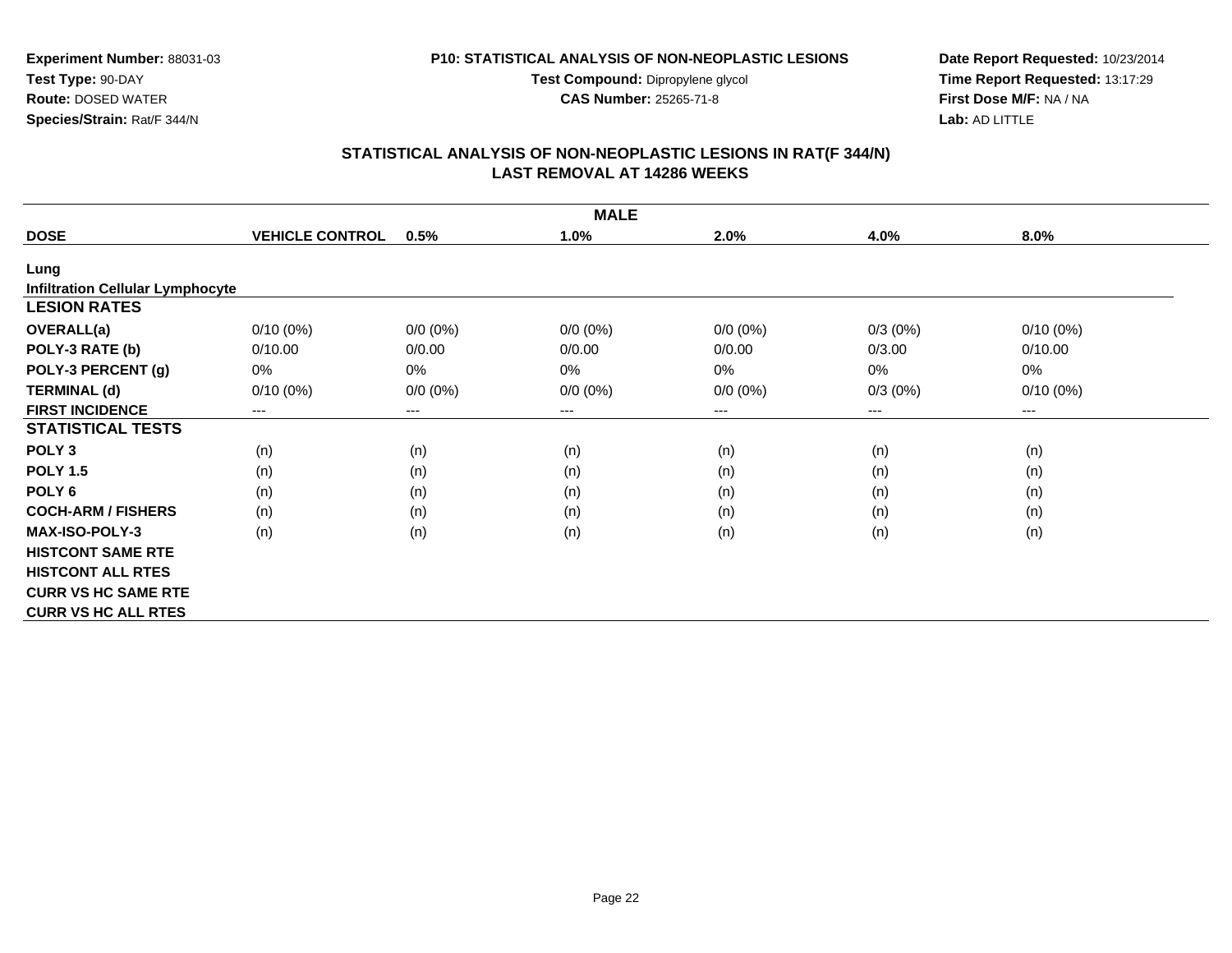**Test Compound:** Dipropylene glycol

**CAS Number:** 25265-71-8

**Date Report Requested:** 10/23/2014 **Time Report Requested:** 13:17:29**First Dose M/F:** NA / NA**Lab:** AD LITTLE

#### **STATISTICAL ANALYSIS OF NON-NEOPLASTIC LESIONS IN RAT(F 344/N) LAST REMOVAL AT 14286 WEEKS**

|                                 | <b>MALE</b>            |             |             |             |             |                        |  |  |  |
|---------------------------------|------------------------|-------------|-------------|-------------|-------------|------------------------|--|--|--|
| <b>DOSE</b>                     | <b>VEHICLE CONTROL</b> | 0.5%        | 1.0%        | 2.0%        | 4.0%        | 8.0%                   |  |  |  |
| Lung                            |                        |             |             |             |             |                        |  |  |  |
| <b>Inflammation Acute Focal</b> |                        |             |             |             |             |                        |  |  |  |
| <b>LESION RATES</b>             |                        |             |             |             |             |                        |  |  |  |
| <b>OVERALL(a)</b>               | $0/10(0\%)$            | $0/0 (0\%)$ | $0/0 (0\%)$ | $0/0 (0\%)$ | 2/3(67%)    | $0/10(0\%)$            |  |  |  |
| POLY-3 RATE (b)                 | 0/10.00                | 0/0.00      | 0/0.00      | 0/0.00      | 2/3.00      | 0/10.00                |  |  |  |
| POLY-3 PERCENT (g)              | 0%                     | $0\%$       | 0%          | 0%          | 66.7%       | 0%                     |  |  |  |
| <b>TERMINAL (d)</b>             | $0/10(0\%)$            | $0/0 (0\%)$ | $0/0 (0\%)$ | $0/0 (0\%)$ | 2/3(67%)    | $0/10(0\%)$            |  |  |  |
| <b>FIRST INCIDENCE</b>          | $---$                  | $---$       | ---         | ---         | 95(T)       | $\qquad \qquad \cdots$ |  |  |  |
| <b>STATISTICAL TESTS</b>        |                        |             |             |             |             |                        |  |  |  |
| POLY <sub>3</sub>               | (e)                    | (e)         | (e)         | (e)         | P=0.003**   | (e)                    |  |  |  |
| <b>POLY 1.5</b>                 | (e)                    | (e)         | (e)         | (e)         | $P=0.003**$ | (e)                    |  |  |  |
| POLY <sub>6</sub>               | (e)                    | (e)         | (e)         | (e)         | P=0.003**   | (e)                    |  |  |  |
| <b>COCH-ARM / FISHERS</b>       | $P=0.654$              | (e)         | (e)         | (e)         | $P=0.038*$  | (e)                    |  |  |  |
| <b>MAX-ISO-POLY-3</b>           | (e)                    | (e)         | (e)         | (e)         | P=0.000**   | (e)                    |  |  |  |
| <b>HISTCONT SAME RTE</b>        |                        |             |             |             |             |                        |  |  |  |
| <b>HISTCONT ALL RTES</b>        |                        |             |             |             |             |                        |  |  |  |
| <b>CURR VS HC SAME RTE</b>      |                        |             |             |             |             |                        |  |  |  |
| <b>CURR VS HC ALL RTES</b>      |                        |             |             |             |             |                        |  |  |  |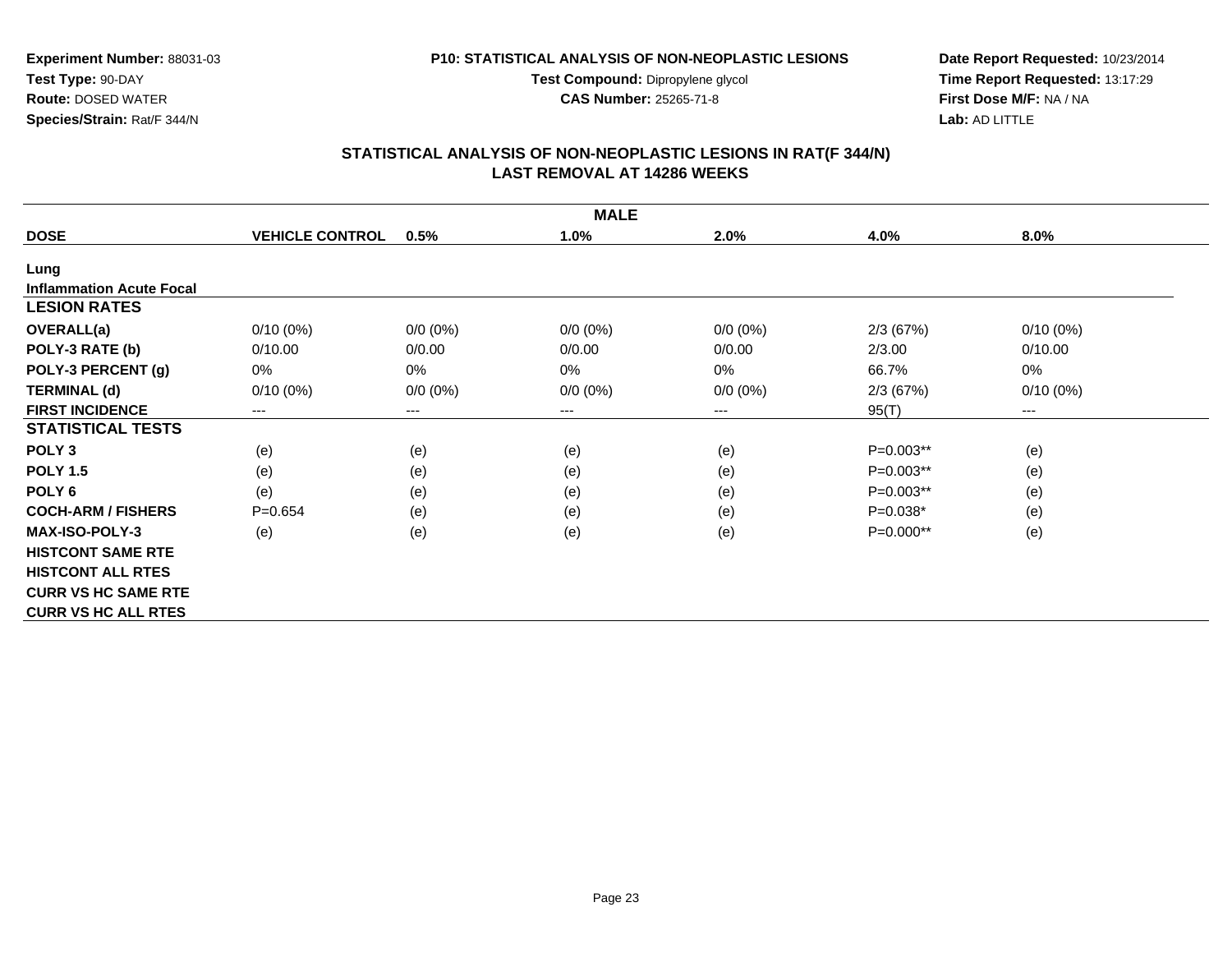**Test Compound:** Dipropylene glycol

**CAS Number:** 25265-71-8

**Date Report Requested:** 10/23/2014 **Time Report Requested:** 13:17:29**First Dose M/F:** NA / NA**Lab:** AD LITTLE

## **STATISTICAL ANALYSIS OF NON-NEOPLASTIC LESIONS IN RAT(F 344/N) LAST REMOVAL AT 14286 WEEKS**

| <b>MALE</b>                 |                        |             |                        |             |            |                        |  |  |
|-----------------------------|------------------------|-------------|------------------------|-------------|------------|------------------------|--|--|
| <b>DOSE</b>                 | <b>VEHICLE CONTROL</b> | 0.5%        | 1.0%                   | 2.0%        | 4.0%       | $8.0\%$                |  |  |
| <b>Lung: Alveolar Epith</b> |                        |             |                        |             |            |                        |  |  |
| <b>Hyperplasia Focal</b>    |                        |             |                        |             |            |                        |  |  |
| <b>LESION RATES</b>         |                        |             |                        |             |            |                        |  |  |
| <b>OVERALL(a)</b>           | 1/10 (10%)             | $0/0 (0\%)$ | $0/0 (0\%)$            | $0/0 (0\%)$ | $0/3(0\%)$ | $0/10(0\%)$            |  |  |
| POLY-3 RATE (b)             | 1/10.00                | 0/0.00      | 0/0.00                 | 0/0.00      | 0/3.00     | 0/10.00                |  |  |
| POLY-3 PERCENT (g)          | 10%                    | 0%          | $0\%$                  | 0%          | $0\%$      | 0%                     |  |  |
| <b>TERMINAL (d)</b>         | 1/10 (10%)             | $0/0 (0\%)$ | $0/0 (0\%)$            | $0/0 (0\%)$ | $0/3(0\%)$ | $0/10(0\%)$            |  |  |
| <b>FIRST INCIDENCE</b>      | 95(T)                  | $---$       | $\qquad \qquad \cdots$ | ---         | ---        | $\qquad \qquad \cdots$ |  |  |
| <b>STATISTICAL TESTS</b>    |                        |             |                        |             |            |                        |  |  |
| POLY <sub>3</sub>           | (e)                    | (e)         | (e)                    | (e)         | P=0.732N   | $P = 0.500N$           |  |  |
| <b>POLY 1.5</b>             | (e)                    | (e)         | (e)                    | (e)         | $P=0.732N$ | $P = 0.500N$           |  |  |
| POLY <sub>6</sub>           | (e)                    | (e)         | (e)                    | (e)         | P=0.732N   | $P = 0.500N$           |  |  |
| <b>COCH-ARM / FISHERS</b>   | P=0.292N               | (e)         | (e)                    | (e)         | $P=0.769N$ | $P = 0.500N$           |  |  |
| <b>MAX-ISO-POLY-3</b>       | (e)                    | (e)         | (e)                    | (e)         | P=0.334N   | P=0.159N               |  |  |
| <b>HISTCONT SAME RTE</b>    |                        |             |                        |             |            |                        |  |  |
| <b>HISTCONT ALL RTES</b>    |                        |             |                        |             |            |                        |  |  |
| <b>CURR VS HC SAME RTE</b>  |                        |             |                        |             |            |                        |  |  |
| <b>CURR VS HC ALL RTES</b>  |                        |             |                        |             |            |                        |  |  |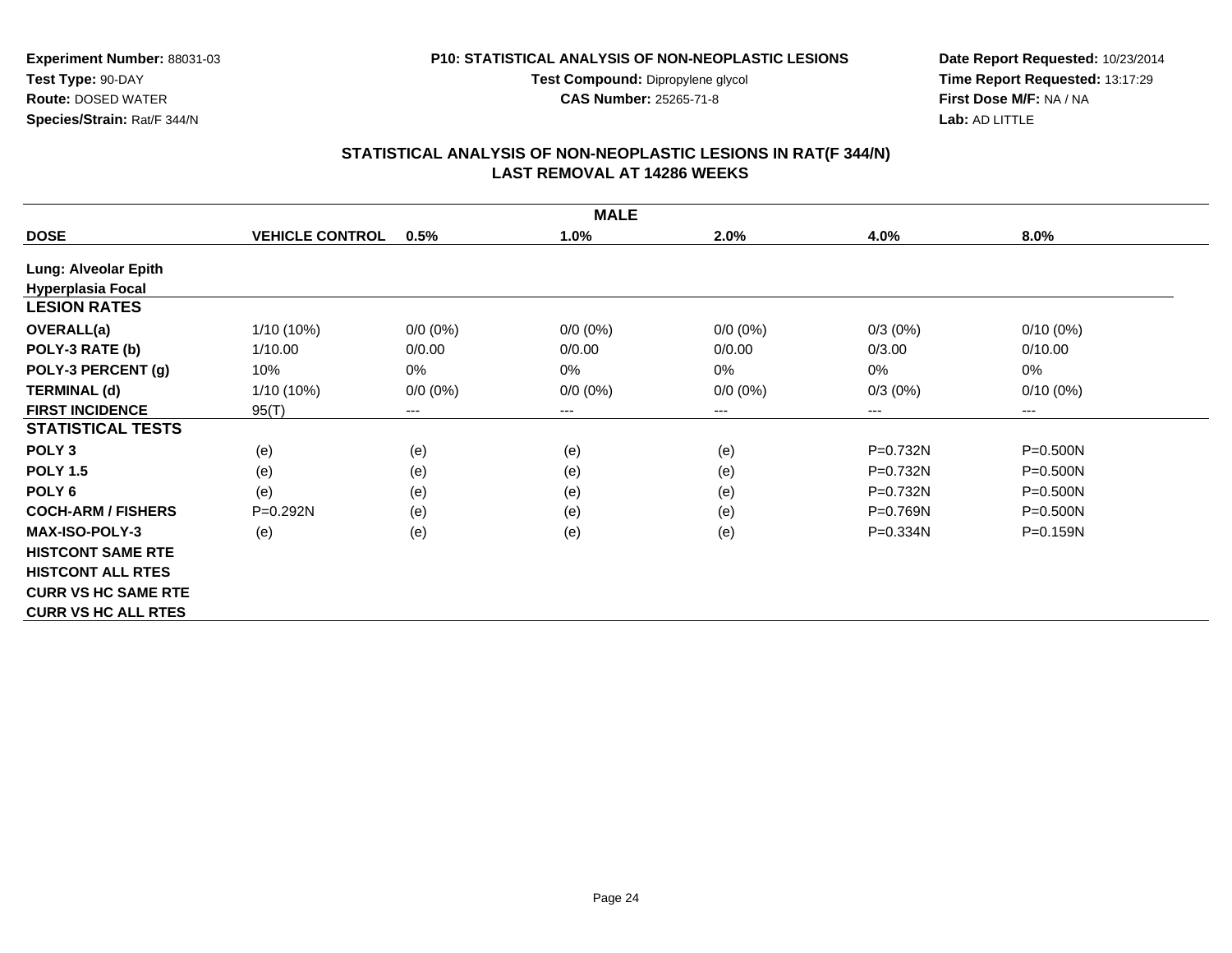#### **P10: STATISTICAL ANALYSIS OF NON-NEOPLASTIC LESIONS**

**Test Compound:** Dipropylene glycol **CAS Number:** 25265-71-8

**Date Report Requested:** 10/23/2014 **Time Report Requested:** 13:17:29**First Dose M/F:** NA / NA**Lab:** AD LITTLE

| <b>MALE</b>                |                        |              |            |             |              |              |  |  |
|----------------------------|------------------------|--------------|------------|-------------|--------------|--------------|--|--|
| <b>DOSE</b>                | <b>VEHICLE CONTROL</b> | 0.5%         | 1.0%       | 2.0%        | 4.0%         | 8.0%         |  |  |
| Lymph Node, Mandibular     |                        |              |            |             |              |              |  |  |
| Hemorrhage                 |                        |              |            |             |              |              |  |  |
| <b>LESION RATES</b>        |                        |              |            |             |              |              |  |  |
| OVERALL(a)                 | 4/10 (40%)             | $0/1$ (0%)   | 1/1(100%)  | $0/0 (0\%)$ | 1/1 (100%)   | 4/10 (40%)   |  |  |
| POLY-3 RATE (b)            | 4/10.00                | 0/1.00       | 1/1.00     | 0/0.00      | 1/1.00       | 4/10.00      |  |  |
| POLY-3 PERCENT (g)         | 40%                    | $0\%$        | 100%       | 0%          | 100%         | 40%          |  |  |
| <b>TERMINAL (d)</b>        | 4/10 (40%)             | $0/1$ (0%)   | 1/1 (100%) | $0/0 (0\%)$ | $1/1(100\%)$ | 4/10 (40%)   |  |  |
| <b>FIRST INCIDENCE</b>     | 95(T)                  | $--$         | 95(T)      | ---         | 95(T)        | 95(T)        |  |  |
| <b>STATISTICAL TESTS</b>   |                        |              |            |             |              |              |  |  |
| POLY <sub>3</sub>          | (e)                    | $P = 0.609N$ | $P=0.463$  | (e)         | $P=0.463$    | $P = 0.667$  |  |  |
| <b>POLY 1.5</b>            | (e)                    | $P = 0.609N$ | $P=0.463$  | (e)         | $P=0.463$    | $P=0.667$    |  |  |
| POLY <sub>6</sub>          | (e)                    | P=0.609N     | $P=0.463$  | (e)         | $P=0.463$    | $P = 0.667$  |  |  |
| <b>COCH-ARM / FISHERS</b>  | P=0.579N               | $P = 0.636N$ | $P=0.455$  | (e)         | $P=0.455$    | $P = 0.675N$ |  |  |
| <b>MAX-ISO-POLY-3</b>      | (e)                    | $P = 0.292N$ | $P=0.206$  | (e)         | $P = 0.206$  | $P = 1.000$  |  |  |
| <b>HISTCONT SAME RTE</b>   |                        |              |            |             |              |              |  |  |
| <b>HISTCONT ALL RTES</b>   |                        |              |            |             |              |              |  |  |
| <b>CURR VS HC SAME RTE</b> |                        |              |            |             |              |              |  |  |
| <b>CURR VS HC ALL RTES</b> |                        |              |            |             |              |              |  |  |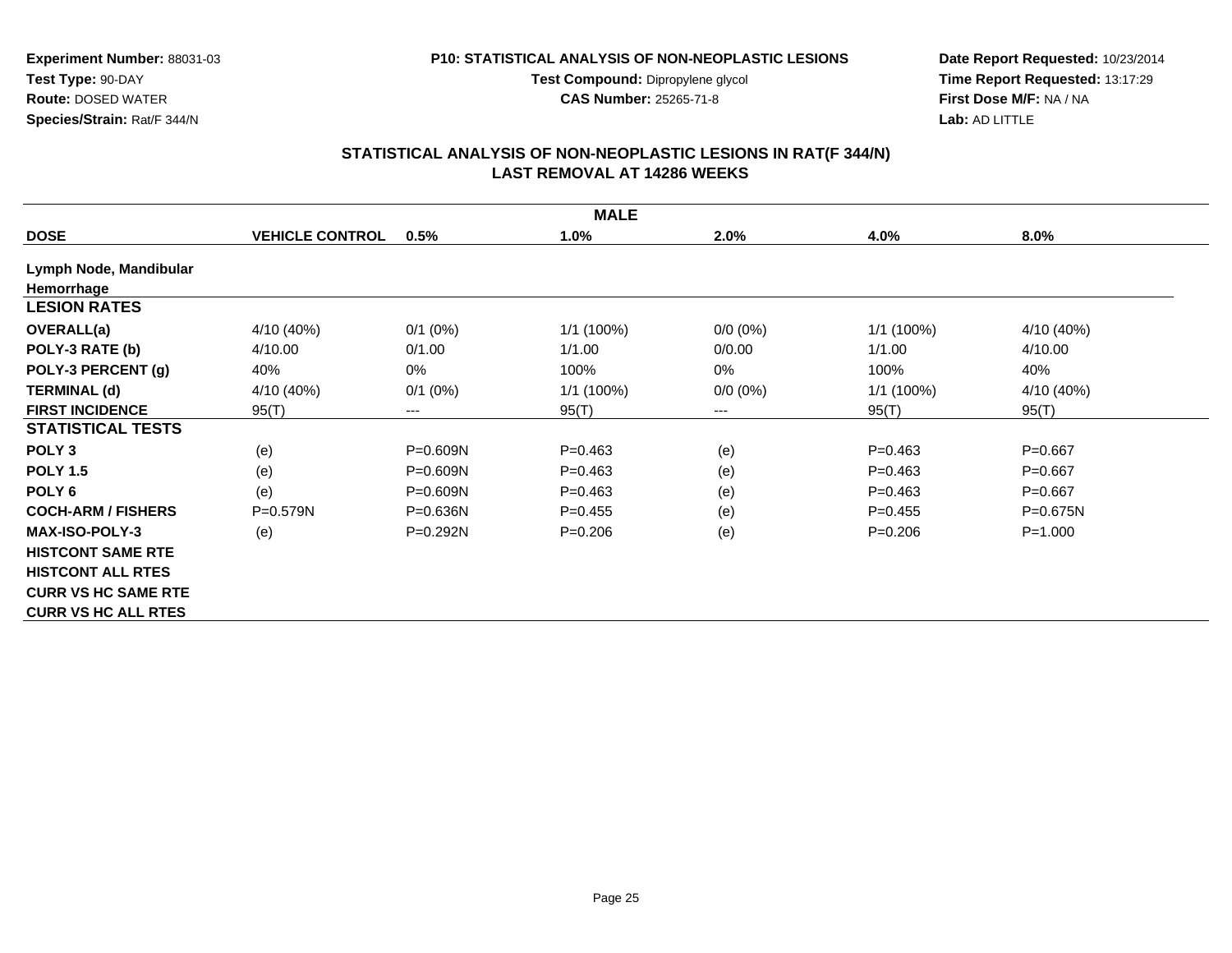**Test Compound:** Dipropylene glycol

**CAS Number:** 25265-71-8

**Date Report Requested:** 10/23/2014 **Time Report Requested:** 13:17:29**First Dose M/F:** NA / NA**Lab:** AD LITTLE

## **STATISTICAL ANALYSIS OF NON-NEOPLASTIC LESIONS IN RAT(F 344/N) LAST REMOVAL AT 14286 WEEKS**

|                            |                        |                        | <b>MALE</b>  |             |            |              |
|----------------------------|------------------------|------------------------|--------------|-------------|------------|--------------|
| <b>DOSE</b>                | <b>VEHICLE CONTROL</b> | 0.5%                   | 1.0%         | 2.0%        | 4.0%       | 8.0%         |
| Lymph Node, Mandibular     |                        |                        |              |             |            |              |
| Hyperplasia Lymphoid       |                        |                        |              |             |            |              |
| <b>LESION RATES</b>        |                        |                        |              |             |            |              |
| <b>OVERALL(a)</b>          | $0/10(0\%)$            | $0/1$ (0%)             | $0/1$ $(0%)$ | $0/0 (0\%)$ | $0/1$ (0%) | $1/10(10\%)$ |
| POLY-3 RATE (b)            | 0/10.00                | 0/1.00                 | 0/1.00       | 0/0.00      | 0/1.00     | 1/10.00      |
| POLY-3 PERCENT (g)         | $0\%$                  | $0\%$                  | 0%           | 0%          | 0%         | 10%          |
| <b>TERMINAL (d)</b>        | $0/10(0\%)$            | $0/1$ (0%)             | $0/1$ $(0%)$ | $0/0 (0\%)$ | $0/1$ (0%) | 1/10 (10%)   |
| <b>FIRST INCIDENCE</b>     | $---$                  | $\qquad \qquad \cdots$ | $--$         | ---         | ---        | 95(T)        |
| <b>STATISTICAL TESTS</b>   |                        |                        |              |             |            |              |
| POLY <sub>3</sub>          | (e)                    | (e)                    | (e)          | (e)         | (e)        | $P = 0.500$  |
| <b>POLY 1.5</b>            | (e)                    | (e)                    | (e)          | (e)         | (e)        | $P = 0.500$  |
| POLY <sub>6</sub>          | (e)                    | (e)                    | (e)          | (e)         | (e)        | $P = 0.500$  |
| <b>COCH-ARM / FISHERS</b>  | $P=0.272$              | (e)                    | (e)          | (e)         | (e)        | $P = 0.500$  |
| <b>MAX-ISO-POLY-3</b>      | (e)                    | (e)                    | (e)          | (e)         | (e)        | $P = 0.159$  |
| <b>HISTCONT SAME RTE</b>   |                        |                        |              |             |            |              |
| <b>HISTCONT ALL RTES</b>   |                        |                        |              |             |            |              |
| <b>CURR VS HC SAME RTE</b> |                        |                        |              |             |            |              |
| <b>CURR VS HC ALL RTES</b> |                        |                        |              |             |            |              |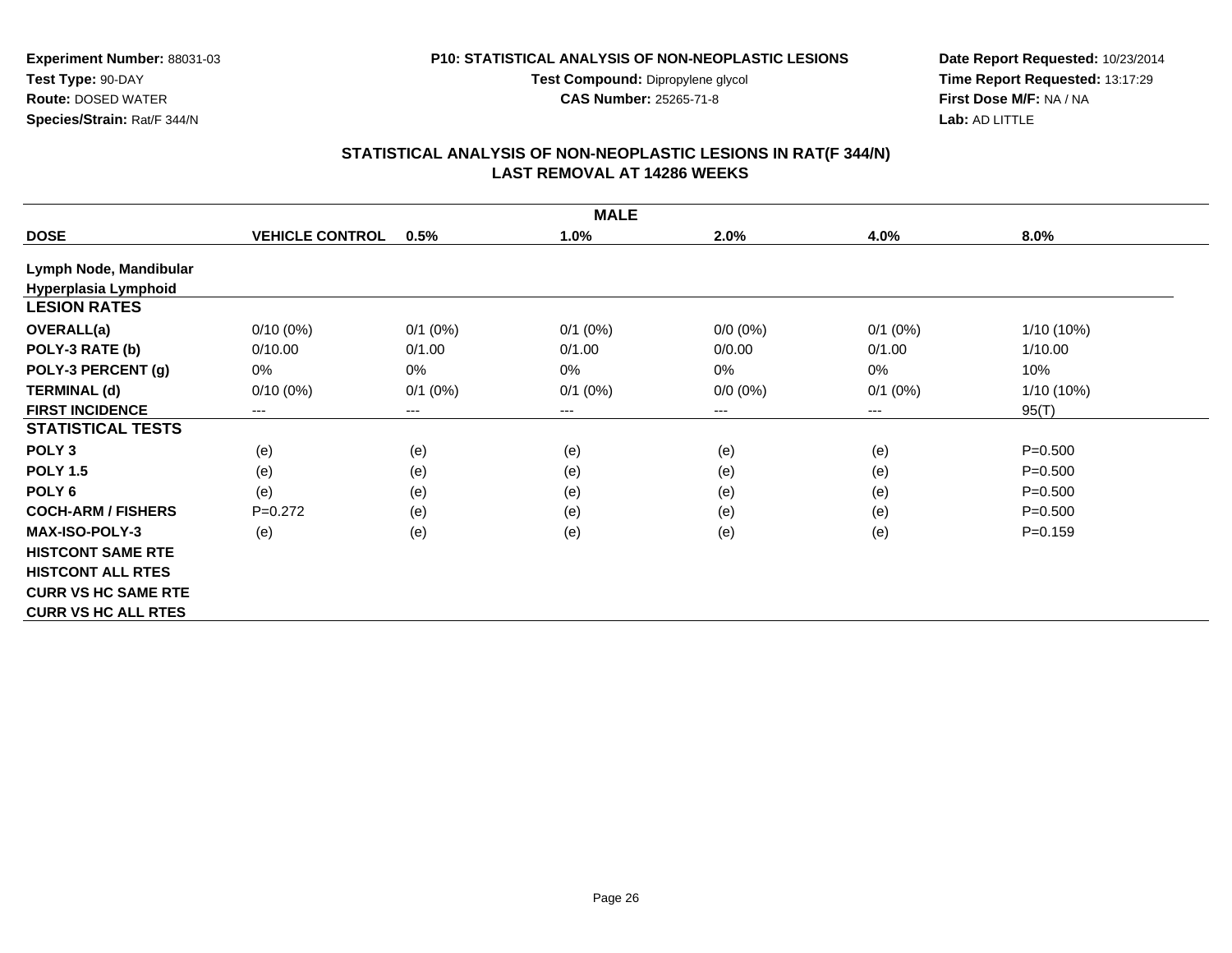**Test Compound:** Dipropylene glycol

**CAS Number:** 25265-71-8

**Date Report Requested:** 10/23/2014 **Time Report Requested:** 13:17:29**First Dose M/F:** NA / NA**Lab:** AD LITTLE

## **STATISTICAL ANALYSIS OF NON-NEOPLASTIC LESIONS IN RAT(F 344/N) LAST REMOVAL AT 14286 WEEKS**

|                            | <b>MALE</b>            |             |             |            |         |             |  |  |  |
|----------------------------|------------------------|-------------|-------------|------------|---------|-------------|--|--|--|
| <b>DOSE</b>                | <b>VEHICLE CONTROL</b> | 0.5%        | 1.0%        | 2.0%       | 4.0%    | 8.0%        |  |  |  |
| Lymph Node: Bronchial      |                        |             |             |            |         |             |  |  |  |
| Hemorrhage                 |                        |             |             |            |         |             |  |  |  |
| <b>LESION RATES</b>        |                        |             |             |            |         |             |  |  |  |
| OVERALL(a)                 | $0/0 (0\%)$            | $0/0 (0\%)$ | $0/0 (0\%)$ | $0/1$ (0%) | 0/2(0%) | $0/0 (0\%)$ |  |  |  |
| POLY-3 RATE (b)            | 0/0.00                 | 0/0.00      | 0/0.00      | 0/1.00     | 0/2.00  | 0/0.00      |  |  |  |
| POLY-3 PERCENT (g)         | 0%                     | $0\%$       | 0%          | 0%         | 0%      | 0%          |  |  |  |
| <b>TERMINAL (d)</b>        | $0/0 (0\%)$            | $0/0 (0\%)$ | $0/0 (0\%)$ | $0/1$ (0%) | 0/2(0%) | $0/0 (0\%)$ |  |  |  |
| <b>FIRST INCIDENCE</b>     | $--$                   | $--$        | ---         | ---        | ---     | $--$        |  |  |  |
| <b>STATISTICAL TESTS</b>   |                        |             |             |            |         |             |  |  |  |
| POLY <sub>3</sub>          | (n)                    | (n)         | (n)         | (n)        | (n)     | (n)         |  |  |  |
| <b>POLY 1.5</b>            | (n)                    | (n)         | (n)         | (n)        | (n)     | (n)         |  |  |  |
| POLY <sub>6</sub>          | (n)                    | (n)         | (n)         | (n)        | (n)     | (n)         |  |  |  |
| <b>COCH-ARM / FISHERS</b>  | (n)                    | (n)         | (n)         | (n)        | (n)     | (n)         |  |  |  |
| <b>MAX-ISO-POLY-3</b>      | (n)                    | (n)         | (n)         | (n)        | (n)     | (n)         |  |  |  |
| <b>HISTCONT SAME RTE</b>   |                        |             |             |            |         |             |  |  |  |
| <b>HISTCONT ALL RTES</b>   |                        |             |             |            |         |             |  |  |  |
| <b>CURR VS HC SAME RTE</b> |                        |             |             |            |         |             |  |  |  |
| <b>CURR VS HC ALL RTES</b> |                        |             |             |            |         |             |  |  |  |

Page 27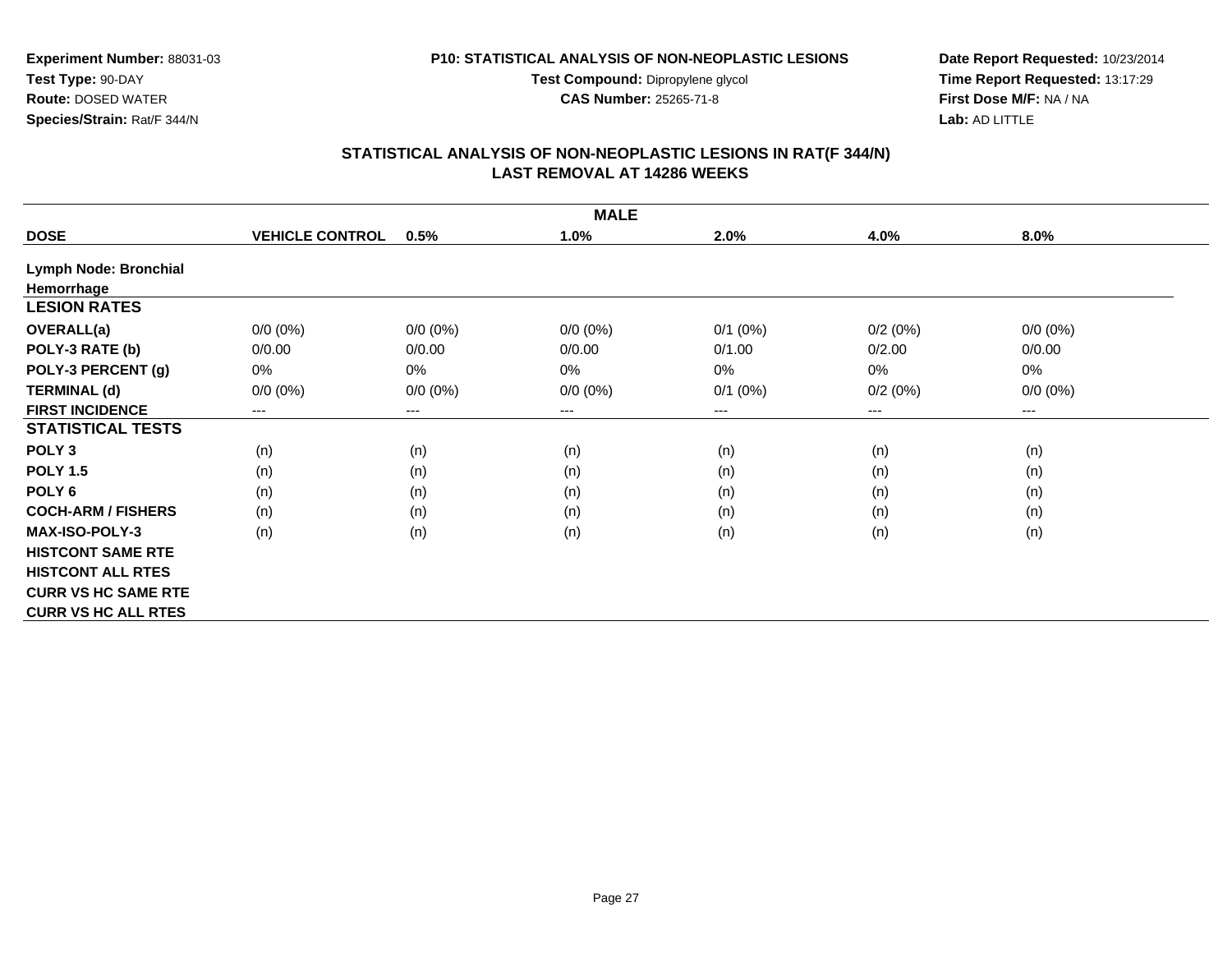**Test Compound:** Dipropylene glycol

**CAS Number:** 25265-71-8

**Date Report Requested:** 10/23/2014 **Time Report Requested:** 13:17:29**First Dose M/F:** NA / NA**Lab:** AD LITTLE

## **STATISTICAL ANALYSIS OF NON-NEOPLASTIC LESIONS IN RAT(F 344/N) LAST REMOVAL AT 14286 WEEKS**

|                            | <b>MALE</b>            |                        |             |            |         |             |  |  |  |
|----------------------------|------------------------|------------------------|-------------|------------|---------|-------------|--|--|--|
| <b>DOSE</b>                | <b>VEHICLE CONTROL</b> | 0.5%                   | 1.0%        | 2.0%       | 4.0%    | 8.0%        |  |  |  |
| Lymph Node: Lumbar         |                        |                        |             |            |         |             |  |  |  |
| <b>Pigmentation Focal</b>  |                        |                        |             |            |         |             |  |  |  |
| <b>LESION RATES</b>        |                        |                        |             |            |         |             |  |  |  |
| <b>OVERALL(a)</b>          | $0/0 (0\%)$            | $0/0 (0\%)$            | $0/0 (0\%)$ | 1/1 (100%) | 0/2(0%) | $0/0 (0\%)$ |  |  |  |
| POLY-3 RATE (b)            | 0/0.00                 | 0/0.00                 | 0/0.00      | 1/1.00     | 0/2.00  | 0/0.00      |  |  |  |
| POLY-3 PERCENT (g)         | $0\%$                  | 0%                     | $0\%$       | 100%       | 0%      | 0%          |  |  |  |
| <b>TERMINAL (d)</b>        | $0/0 (0\%)$            | $0/0 (0\%)$            | $0/0 (0\%)$ | 1/1 (100%) | 0/2(0%) | $0/0 (0\%)$ |  |  |  |
| <b>FIRST INCIDENCE</b>     | $---$                  | $\qquad \qquad \cdots$ | $--$        | 95(T)      | ---     | $--$        |  |  |  |
| <b>STATISTICAL TESTS</b>   |                        |                        |             |            |         |             |  |  |  |
| POLY <sub>3</sub>          | (e)                    | (e)                    | (e)         | (e)        | (e)     | (e)         |  |  |  |
| <b>POLY 1.5</b>            | (e)                    | (e)                    | (e)         | (e)        | (e)     | (e)         |  |  |  |
| POLY <sub>6</sub>          | (e)                    | (e)                    | (e)         | (e)        | (e)     | (e)         |  |  |  |
| <b>COCH-ARM / FISHERS</b>  | P=0.807N               | (e)                    | (e)         | (e)        | (e)     | (e)         |  |  |  |
| <b>MAX-ISO-POLY-3</b>      | (e)                    | (e)                    | (e)         | (e)        | (e)     | (e)         |  |  |  |
| <b>HISTCONT SAME RTE</b>   |                        |                        |             |            |         |             |  |  |  |
| <b>HISTCONT ALL RTES</b>   |                        |                        |             |            |         |             |  |  |  |
| <b>CURR VS HC SAME RTE</b> |                        |                        |             |            |         |             |  |  |  |
| <b>CURR VS HC ALL RTES</b> |                        |                        |             |            |         |             |  |  |  |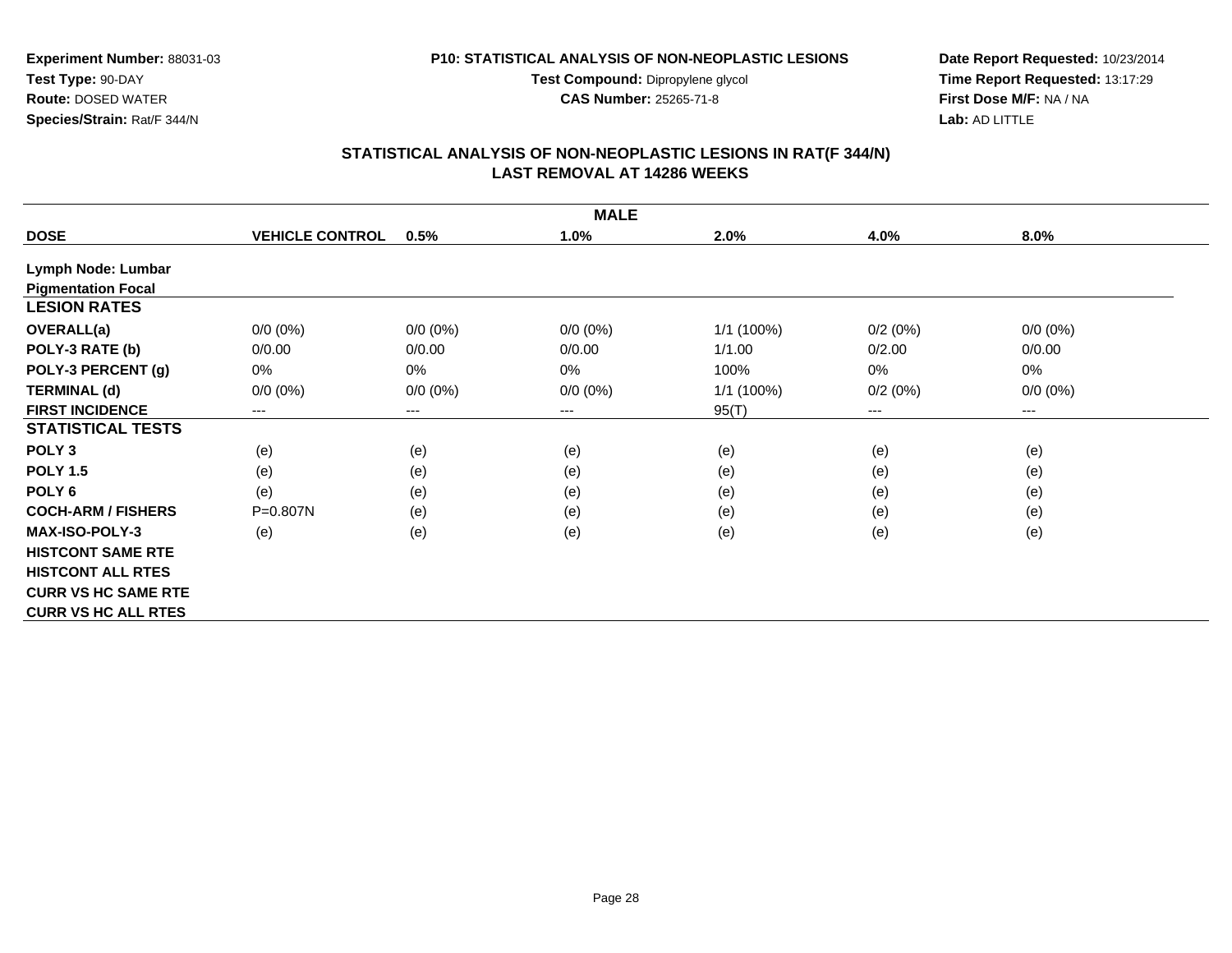**Test Compound:** Dipropylene glycol

**CAS Number:** 25265-71-8

**Date Report Requested:** 10/23/2014 **Time Report Requested:** 13:17:29**First Dose M/F:** NA / NA**Lab:** AD LITTLE

## **STATISTICAL ANALYSIS OF NON-NEOPLASTIC LESIONS IN RAT(F 344/N) LAST REMOVAL AT 14286 WEEKS**

|                            | <b>MALE</b>            |                        |             |            |          |             |  |  |  |
|----------------------------|------------------------|------------------------|-------------|------------|----------|-------------|--|--|--|
| <b>DOSE</b>                | <b>VEHICLE CONTROL</b> | 0.5%                   | 1.0%        | 2.0%       | 4.0%     | 8.0%        |  |  |  |
| Lymph Node: Mediastinal    |                        |                        |             |            |          |             |  |  |  |
| Hemorrhage                 |                        |                        |             |            |          |             |  |  |  |
| <b>LESION RATES</b>        |                        |                        |             |            |          |             |  |  |  |
| <b>OVERALL(a)</b>          | $0/0 (0\%)$            | $0/0 (0\%)$            | $0/0 (0\%)$ | $0/1$ (0%) | 1/2(50%) | $0/0 (0\%)$ |  |  |  |
| POLY-3 RATE (b)            | 0/0.00                 | 0/0.00                 | 0/0.00      | 0/1.00     | 1/2.00   | 0/0.00      |  |  |  |
| POLY-3 PERCENT (g)         | $0\%$                  | $0\%$                  | $0\%$       | 0%         | 50%      | 0%          |  |  |  |
| <b>TERMINAL (d)</b>        | $0/0 (0\%)$            | $0/0 (0\%)$            | $0/0 (0\%)$ | $0/1$ (0%) | 1/2(50%) | $0/0 (0\%)$ |  |  |  |
| <b>FIRST INCIDENCE</b>     | ---                    | $\qquad \qquad \cdots$ | $---$       | ---        | 95(T)    | $---$       |  |  |  |
| <b>STATISTICAL TESTS</b>   |                        |                        |             |            |          |             |  |  |  |
| POLY <sub>3</sub>          | (e)                    | (e)                    | (e)         | (e)        | (e)      | (e)         |  |  |  |
| <b>POLY 1.5</b>            | (e)                    | (e)                    | (e)         | (e)        | (e)      | (e)         |  |  |  |
| POLY <sub>6</sub>          | (e)                    | (e)                    | (e)         | (e)        | (e)      | (e)         |  |  |  |
| <b>COCH-ARM / FISHERS</b>  | $P = 0.958$            | (e)                    | (e)         | (e)        | (e)      | (e)         |  |  |  |
| <b>MAX-ISO-POLY-3</b>      | (e)                    | (e)                    | (e)         | (e)        | (e)      | (e)         |  |  |  |
| <b>HISTCONT SAME RTE</b>   |                        |                        |             |            |          |             |  |  |  |
| <b>HISTCONT ALL RTES</b>   |                        |                        |             |            |          |             |  |  |  |
| <b>CURR VS HC SAME RTE</b> |                        |                        |             |            |          |             |  |  |  |
| <b>CURR VS HC ALL RTES</b> |                        |                        |             |            |          |             |  |  |  |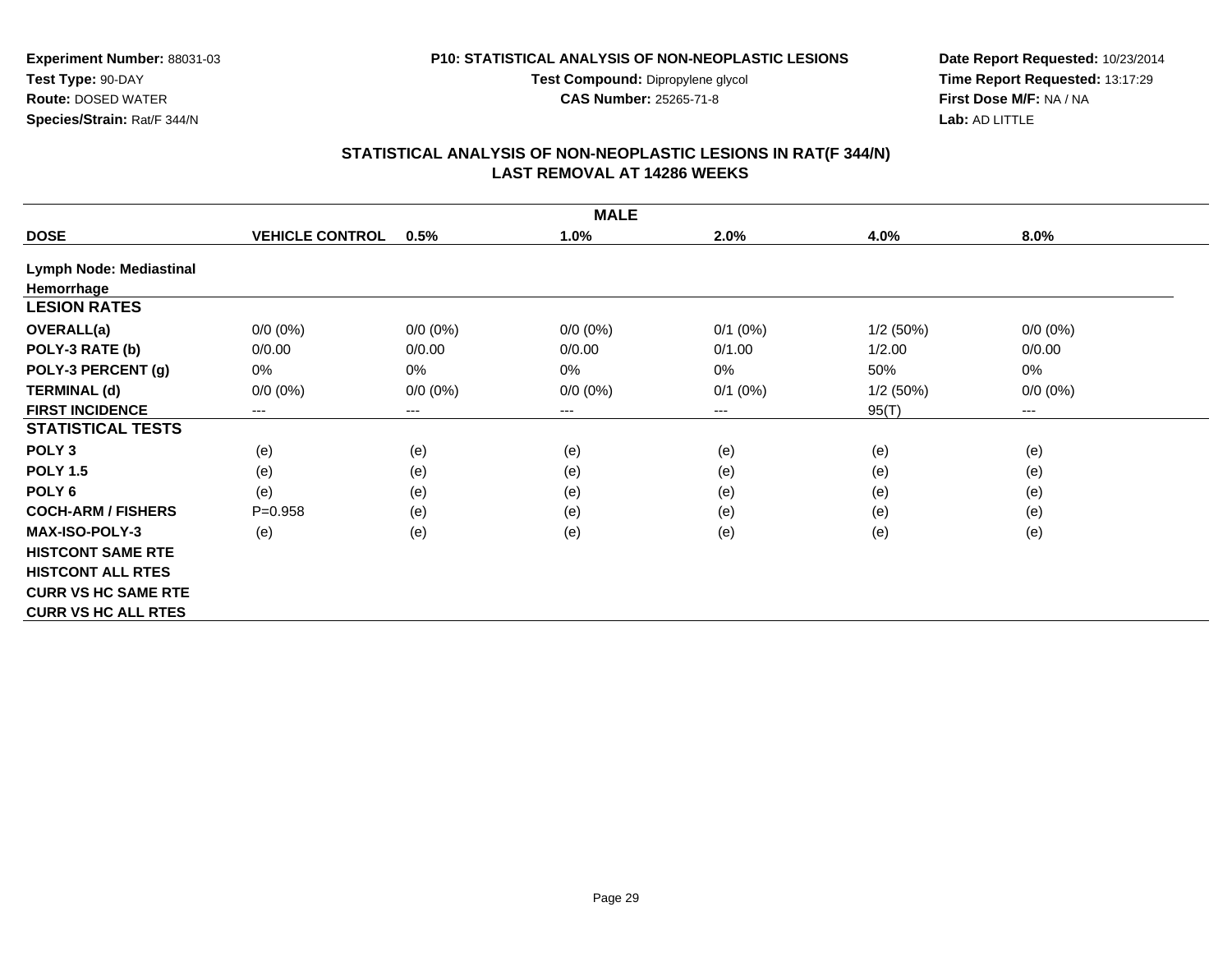**Test Compound:** Dipropylene glycol

**CAS Number:** 25265-71-8

**Date Report Requested:** 10/23/2014 **Time Report Requested:** 13:17:29**First Dose M/F:** NA / NA**Lab:** AD LITTLE

## **STATISTICAL ANALYSIS OF NON-NEOPLASTIC LESIONS IN RAT(F 344/N) LAST REMOVAL AT 14286 WEEKS**

|                            | <b>MALE</b>            |             |                        |            |          |             |  |  |  |
|----------------------------|------------------------|-------------|------------------------|------------|----------|-------------|--|--|--|
| <b>DOSE</b>                | <b>VEHICLE CONTROL</b> | 0.5%        | 1.0%                   | 2.0%       | 4.0%     | $8.0\%$     |  |  |  |
| Lymph Node: Renal          |                        |             |                        |            |          |             |  |  |  |
| Hemorrhage                 |                        |             |                        |            |          |             |  |  |  |
| <b>LESION RATES</b>        |                        |             |                        |            |          |             |  |  |  |
| <b>OVERALL(a)</b>          | $0/0 (0\%)$            | $0/0 (0\%)$ | $0/0 (0\%)$            | 1/1 (100%) | 1/2(50%) | $0/0 (0\%)$ |  |  |  |
| POLY-3 RATE (b)            | 0/0.00                 | 0/0.00      | 0/0.00                 | 1/1.00     | 1/2.00   | 0/0.00      |  |  |  |
| POLY-3 PERCENT (g)         | 0%                     | 0%          | 0%                     | 100%       | 50%      | 0%          |  |  |  |
| <b>TERMINAL (d)</b>        | $0/0 (0\%)$            | $0/0 (0\%)$ | $0/0 (0\%)$            | 1/1 (100%) | 1/2(50%) | $0/0 (0\%)$ |  |  |  |
| <b>FIRST INCIDENCE</b>     | ---                    | ---         | $\qquad \qquad \cdots$ | 95(T)      | 95(T)    | $--$        |  |  |  |
| <b>STATISTICAL TESTS</b>   |                        |             |                        |            |          |             |  |  |  |
| POLY <sub>3</sub>          | (e)                    | (e)         | (e)                    | (e)        | (e)      | (e)         |  |  |  |
| <b>POLY 1.5</b>            | (e)                    | (e)         | (e)                    | (e)        | (e)      | (e)         |  |  |  |
| POLY <sub>6</sub>          | (e)                    | (e)         | (e)                    | (e)        | (e)      | (e)         |  |  |  |
| <b>COCH-ARM / FISHERS</b>  | P=0.958N               | (e)         | (e)                    | (e)        | (e)      | (e)         |  |  |  |
| <b>MAX-ISO-POLY-3</b>      | (e)                    | (e)         | (e)                    | (e)        | (e)      | (e)         |  |  |  |
| <b>HISTCONT SAME RTE</b>   |                        |             |                        |            |          |             |  |  |  |
| <b>HISTCONT ALL RTES</b>   |                        |             |                        |            |          |             |  |  |  |
| <b>CURR VS HC SAME RTE</b> |                        |             |                        |            |          |             |  |  |  |
| <b>CURR VS HC ALL RTES</b> |                        |             |                        |            |          |             |  |  |  |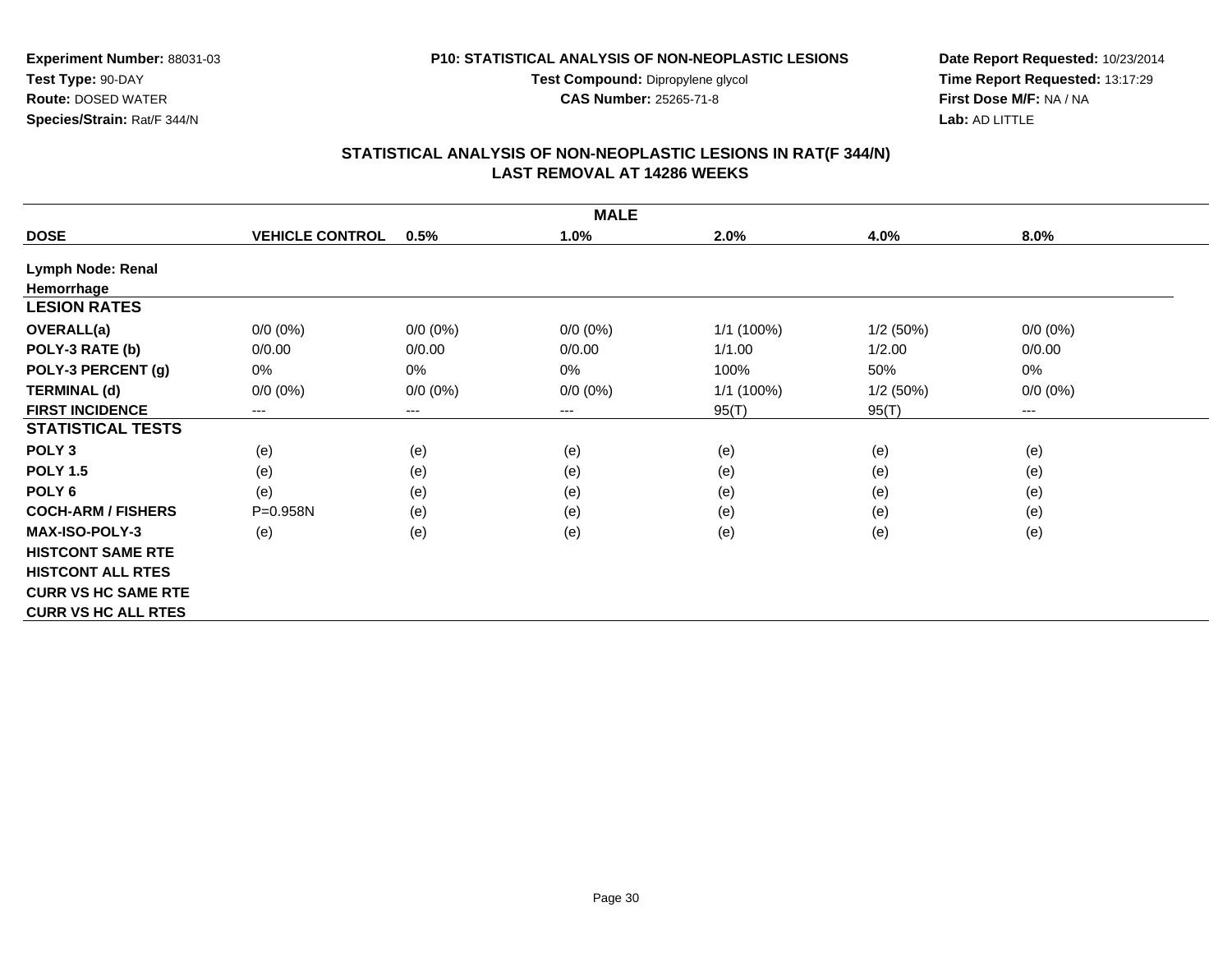**Test Compound:** Dipropylene glycol

**CAS Number:** 25265-71-8

**Date Report Requested:** 10/23/2014 **Time Report Requested:** 13:17:29**First Dose M/F:** NA / NA**Lab:** AD LITTLE

## **STATISTICAL ANALYSIS OF NON-NEOPLASTIC LESIONS IN RAT(F 344/N) LAST REMOVAL AT 14286 WEEKS**

|                            | <b>MALE</b>            |                            |             |             |              |              |  |  |  |
|----------------------------|------------------------|----------------------------|-------------|-------------|--------------|--------------|--|--|--|
| <b>DOSE</b>                | <b>VEHICLE CONTROL</b> | 0.5%                       | 1.0%        | 2.0%        | 4.0%         | 8.0%         |  |  |  |
| <b>Nose</b>                |                        |                            |             |             |              |              |  |  |  |
| <b>Fungus</b>              |                        |                            |             |             |              |              |  |  |  |
| <b>LESION RATES</b>        |                        |                            |             |             |              |              |  |  |  |
| <b>OVERALL(a)</b>          | 1/10 (10%)             | $0/0 (0\%)$                | $0/0 (0\%)$ | $0/0 (0\%)$ | $1/10(10\%)$ | $0/10(0\%)$  |  |  |  |
| POLY-3 RATE (b)            | 1/10.00                | 0/0.00                     | 0/0.00      | 0/0.00      | 1/10.00      | 0/10.00      |  |  |  |
| POLY-3 PERCENT (g)         | 10%                    | 0%                         | 0%          | $0\%$       | 10%          | 0%           |  |  |  |
| <b>TERMINAL (d)</b>        | 1/10 (10%)             | $0/0 (0\%)$                | $0/0 (0\%)$ | $0/0 (0\%)$ | $1/10(10\%)$ | $0/10(0\%)$  |  |  |  |
| <b>FIRST INCIDENCE</b>     | 95(T)                  | $\qquad \qquad - \qquad -$ | ---         | ---         | 95(T)        | $--$         |  |  |  |
| <b>STATISTICAL TESTS</b>   |                        |                            |             |             |              |              |  |  |  |
| POLY <sub>3</sub>          | (e)                    | (e)                        | (e)         | (e)         | $P = 0.760$  | $P = 0.500N$ |  |  |  |
| <b>POLY 1.5</b>            | (e)                    | (e)                        | (e)         | (e)         | $P = 0.760$  | $P = 0.500N$ |  |  |  |
| POLY <sub>6</sub>          | (e)                    | (e)                        | (e)         | (e)         | $P = 0.760$  | $P = 0.500N$ |  |  |  |
| <b>COCH-ARM / FISHERS</b>  | $P = 0.327N$           | (e)                        | (e)         | (e)         | P=0.763N     | $P = 0.500N$ |  |  |  |
| <b>MAX-ISO-POLY-3</b>      | (e)                    | (e)                        | (e)         | (e)         | $P = 1.000$  | $P = 0.159N$ |  |  |  |
| <b>HISTCONT SAME RTE</b>   |                        |                            |             |             |              |              |  |  |  |
| <b>HISTCONT ALL RTES</b>   |                        |                            |             |             |              |              |  |  |  |
| <b>CURR VS HC SAME RTE</b> |                        |                            |             |             |              |              |  |  |  |
| <b>CURR VS HC ALL RTES</b> |                        |                            |             |             |              |              |  |  |  |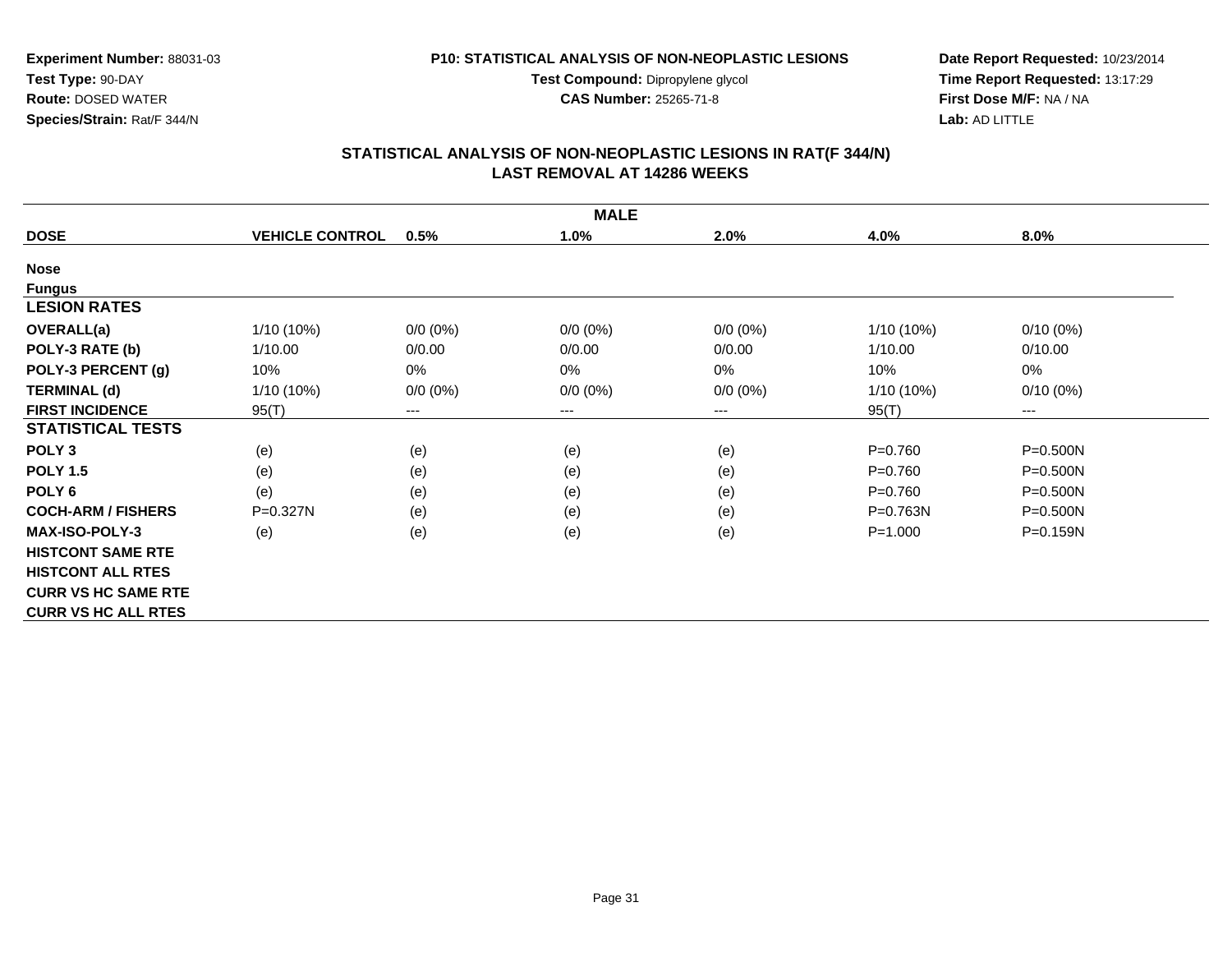**Test Compound:** Dipropylene glycol

**CAS Number:** 25265-71-8

**Date Report Requested:** 10/23/2014 **Time Report Requested:** 13:17:29**First Dose M/F:** NA / NA**Lab:** AD LITTLE

## **STATISTICAL ANALYSIS OF NON-NEOPLASTIC LESIONS IN RAT(F 344/N) LAST REMOVAL AT 14286 WEEKS**

|                            | <b>MALE</b>            |             |             |             |              |             |  |  |  |
|----------------------------|------------------------|-------------|-------------|-------------|--------------|-------------|--|--|--|
| <b>DOSE</b>                | <b>VEHICLE CONTROL</b> | 0.5%        | 1.0%        | 2.0%        | 4.0%         | 8.0%        |  |  |  |
| <b>Nose</b>                |                        |             |             |             |              |             |  |  |  |
| Hemorrhage                 |                        |             |             |             |              |             |  |  |  |
| <b>LESION RATES</b>        |                        |             |             |             |              |             |  |  |  |
| OVERALL(a)                 | $0/10(0\%)$            | $0/0 (0\%)$ | $0/0 (0\%)$ | $0/0 (0\%)$ | $1/10(10\%)$ | $0/10(0\%)$ |  |  |  |
| POLY-3 RATE (b)            | 0/10.00                | 0/0.00      | 0/0.00      | 0/0.00      | 1/10.00      | 0/10.00     |  |  |  |
| POLY-3 PERCENT (g)         | 0%                     | 0%          | 0%          | $0\%$       | 10%          | 0%          |  |  |  |
| <b>TERMINAL (d)</b>        | $0/10(0\%)$            | $0/0 (0\%)$ | $0/0 (0\%)$ | $0/0 (0\%)$ | $1/10(10\%)$ | $0/10(0\%)$ |  |  |  |
| <b>FIRST INCIDENCE</b>     | ---                    | $---$       | ---         | $---$       | 95(T)        | ---         |  |  |  |
| <b>STATISTICAL TESTS</b>   |                        |             |             |             |              |             |  |  |  |
| POLY <sub>3</sub>          | (e)                    | (e)         | (e)         | (e)         | $P = 0.500$  | (e)         |  |  |  |
| <b>POLY 1.5</b>            | (e)                    | (e)         | (e)         | (e)         | $P = 0.500$  | (e)         |  |  |  |
| POLY <sub>6</sub>          | (e)                    | (e)         | (e)         | (e)         | $P = 0.500$  | (e)         |  |  |  |
| <b>COCH-ARM / FISHERS</b>  | $P=0.733$              | (e)         | (e)         | (e)         | $P = 0.500$  | (e)         |  |  |  |
| <b>MAX-ISO-POLY-3</b>      | (e)                    | (e)         | (e)         | (e)         | $P = 0.159$  | (e)         |  |  |  |
| <b>HISTCONT SAME RTE</b>   |                        |             |             |             |              |             |  |  |  |
| <b>HISTCONT ALL RTES</b>   |                        |             |             |             |              |             |  |  |  |
| <b>CURR VS HC SAME RTE</b> |                        |             |             |             |              |             |  |  |  |
| <b>CURR VS HC ALL RTES</b> |                        |             |             |             |              |             |  |  |  |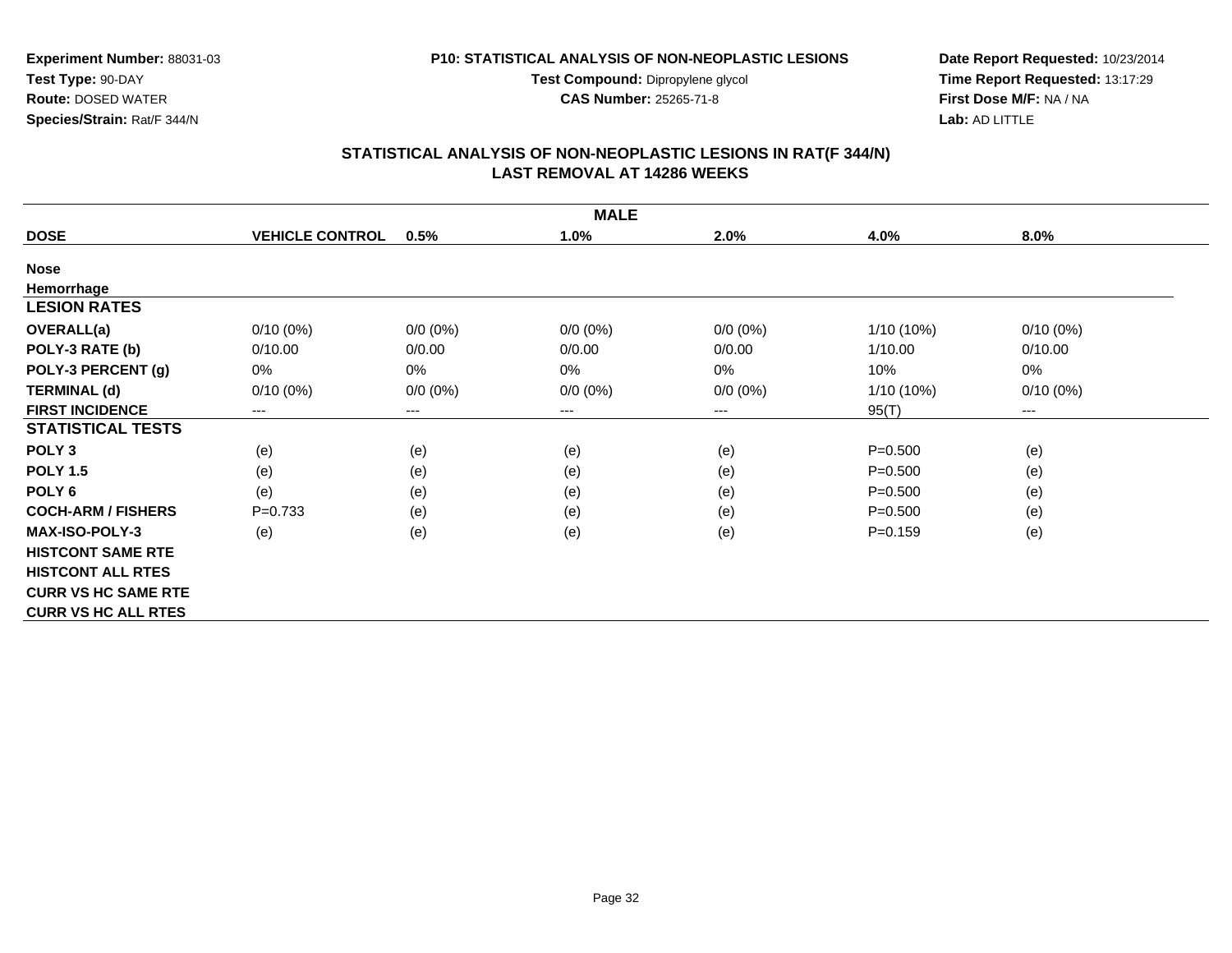**Test Compound:** Dipropylene glycol

**CAS Number:** 25265-71-8

**Date Report Requested:** 10/23/2014 **Time Report Requested:** 13:17:29**First Dose M/F:** NA / NA**Lab:** AD LITTLE

## **STATISTICAL ANALYSIS OF NON-NEOPLASTIC LESIONS IN RAT(F 344/N) LAST REMOVAL AT 14286 WEEKS**

|                            |                        |             | <b>MALE</b> |             |              |              |
|----------------------------|------------------------|-------------|-------------|-------------|--------------|--------------|
| <b>DOSE</b>                | <b>VEHICLE CONTROL</b> | 0.5%        | 1.0%        | 2.0%        | 4.0%         | 8.0%         |
| <b>Nose</b>                |                        |             |             |             |              |              |
| <b>Inflammation Acute</b>  |                        |             |             |             |              |              |
| <b>LESION RATES</b>        |                        |             |             |             |              |              |
| OVERALL(a)                 | $1/10(10\%)$           | $0/0 (0\%)$ | $0/0 (0\%)$ | $0/0 (0\%)$ | 1/10 (10%)   | $0/10(0\%)$  |
| POLY-3 RATE (b)            | 1/10.00                | 0/0.00      | 0/0.00      | 0/0.00      | 1/10.00      | 0/10.00      |
| POLY-3 PERCENT (g)         | 10%                    | 0%          | 0%          | 0%          | 10%          | 0%           |
| <b>TERMINAL (d)</b>        | $1/10(10\%)$           | $0/0 (0\%)$ | $0/0 (0\%)$ | $0/0 (0\%)$ | 1/10 (10%)   | $0/10(0\%)$  |
| <b>FIRST INCIDENCE</b>     | 95(T)                  | $--$        | ---         | ---         | 95(T)        | ---          |
| <b>STATISTICAL TESTS</b>   |                        |             |             |             |              |              |
| POLY <sub>3</sub>          | (e)                    | (e)         | (e)         | (e)         | $P = 0.760$  | $P = 0.500N$ |
| <b>POLY 1.5</b>            | (e)                    | (e)         | (e)         | (e)         | $P = 0.760$  | $P = 0.500N$ |
| POLY <sub>6</sub>          | (e)                    | (e)         | (e)         | (e)         | $P = 0.760$  | $P = 0.500N$ |
| <b>COCH-ARM / FISHERS</b>  | $P = 0.327N$           | (e)         | (e)         | (e)         | $P = 0.763N$ | $P = 0.500N$ |
| <b>MAX-ISO-POLY-3</b>      | (e)                    | (e)         | (e)         | (e)         | $P = 1.000$  | P=0.159N     |
| <b>HISTCONT SAME RTE</b>   |                        |             |             |             |              |              |
| <b>HISTCONT ALL RTES</b>   |                        |             |             |             |              |              |
| <b>CURR VS HC SAME RTE</b> |                        |             |             |             |              |              |
| <b>CURR VS HC ALL RTES</b> |                        |             |             |             |              |              |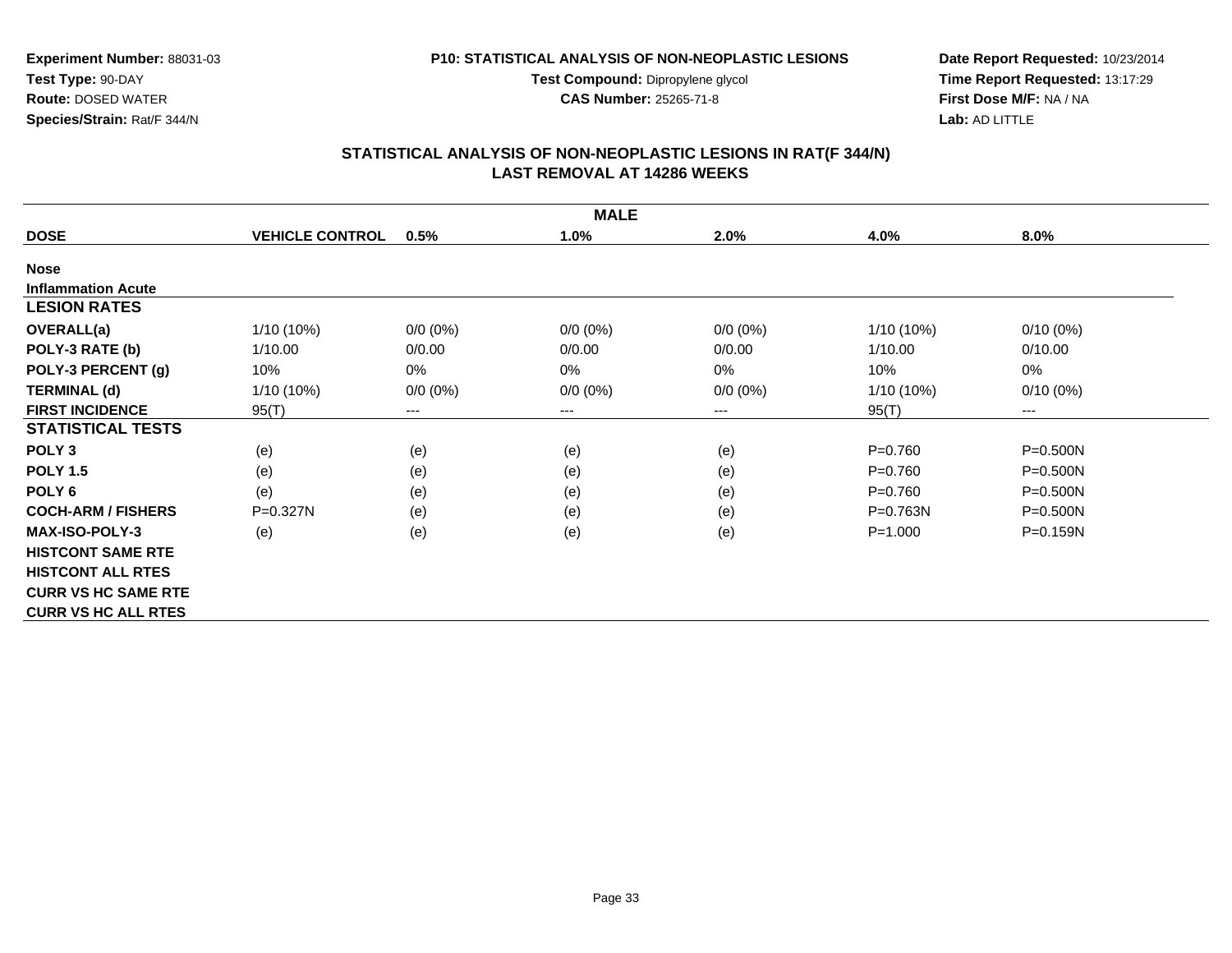**Test Compound:** Dipropylene glycol

**CAS Number:** 25265-71-8

**Date Report Requested:** 10/23/2014 **Time Report Requested:** 13:17:29**First Dose M/F:** NA / NA**Lab:** AD LITTLE

## **STATISTICAL ANALYSIS OF NON-NEOPLASTIC LESIONS IN RAT(F 344/N) LAST REMOVAL AT 14286 WEEKS**

|                            | <b>MALE</b>            |             |             |             |             |              |  |  |  |
|----------------------------|------------------------|-------------|-------------|-------------|-------------|--------------|--|--|--|
| <b>DOSE</b>                | <b>VEHICLE CONTROL</b> | 0.5%        | 1.0%        | 2.0%        | 4.0%        | 8.0%         |  |  |  |
| <b>Nose: Olfactory Epi</b> |                        |             |             |             |             |              |  |  |  |
| <b>Degeneration Focal</b>  |                        |             |             |             |             |              |  |  |  |
| <b>LESION RATES</b>        |                        |             |             |             |             |              |  |  |  |
| <b>OVERALL(a)</b>          | $0/10(0\%)$            | $0/0 (0\%)$ | $0/0 (0\%)$ | $0/0 (0\%)$ | $0/10(0\%)$ | 10/10 (100%) |  |  |  |
| POLY-3 RATE (b)            | 0/10.00                | 0/0.00      | 0/0.00      | 0/0.00      | 0/10.00     | 10/10.00     |  |  |  |
| POLY-3 PERCENT (g)         | 0%                     | 0%          | 0%          | 0%          | $0\%$       | 100%         |  |  |  |
| <b>TERMINAL (d)</b>        | $0/10(0\%)$            | $0/0 (0\%)$ | $0/0 (0\%)$ | $0/0 (0\%)$ | $0/10(0\%)$ | 10/10 (100%) |  |  |  |
| <b>FIRST INCIDENCE</b>     | ---                    | ---         | ---         | ---         | ---         | 95(T)        |  |  |  |
| <b>STATISTICAL TESTS</b>   |                        |             |             |             |             |              |  |  |  |
| POLY <sub>3</sub>          | (e)                    | (e)         | (e)         | (e)         | (e)         | $P=NA$       |  |  |  |
| <b>POLY 1.5</b>            | (e)                    | (e)         | (e)         | (e)         | (e)         | $P = NA$     |  |  |  |
| POLY <sub>6</sub>          | (e)                    | (e)         | (e)         | (e)         | (e)         | $P=NA$       |  |  |  |
| <b>COCH-ARM / FISHERS</b>  | $P=0.000**$            | (e)         | (e)         | (e)         | (e)         | $P=0.000**$  |  |  |  |
| <b>MAX-ISO-POLY-3</b>      | (e)                    | (e)         | (e)         | (e)         | (e)         | (e)          |  |  |  |
| <b>HISTCONT SAME RTE</b>   |                        |             |             |             |             |              |  |  |  |
| <b>HISTCONT ALL RTES</b>   |                        |             |             |             |             |              |  |  |  |
| <b>CURR VS HC SAME RTE</b> |                        |             |             |             |             |              |  |  |  |
| <b>CURR VS HC ALL RTES</b> |                        |             |             |             |             |              |  |  |  |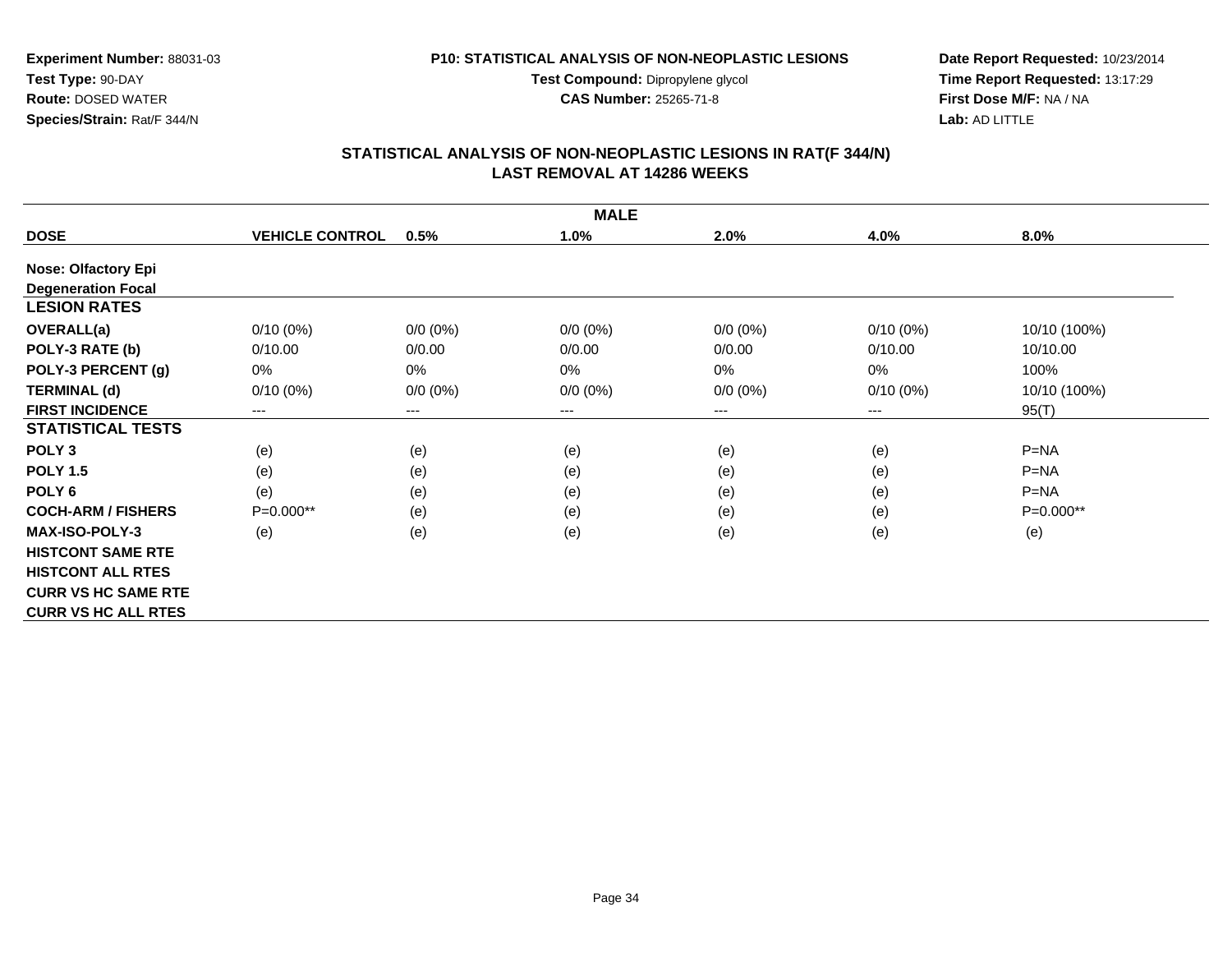**Test Compound:** Dipropylene glycol

**CAS Number:** 25265-71-8

**Date Report Requested:** 10/23/2014 **Time Report Requested:** 13:17:29**First Dose M/F:** NA / NA**Lab:** AD LITTLE

## **STATISTICAL ANALYSIS OF NON-NEOPLASTIC LESIONS IN RAT(F 344/N) LAST REMOVAL AT 14286 WEEKS**

|                             | <b>MALE</b>            |                        |             |             |                        |             |  |  |  |
|-----------------------------|------------------------|------------------------|-------------|-------------|------------------------|-------------|--|--|--|
| <b>DOSE</b>                 | <b>VEHICLE CONTROL</b> | 0.5%                   | 1.0%        | 2.0%        | 4.0%                   | 8.0%        |  |  |  |
| <b>Nose: Respirat Epith</b> |                        |                        |             |             |                        |             |  |  |  |
| <b>Degeneration Focal</b>   |                        |                        |             |             |                        |             |  |  |  |
| <b>LESION RATES</b>         |                        |                        |             |             |                        |             |  |  |  |
| <b>OVERALL(a)</b>           | $0/10(0\%)$            | $0/0 (0\%)$            | $0/0 (0\%)$ | $0/0 (0\%)$ | $0/10(0\%)$            | $0/10(0\%)$ |  |  |  |
| POLY-3 RATE (b)             | 0/10.00                | 0/0.00                 | 0/0.00      | 0/0.00      | 0/10.00                | 0/10.00     |  |  |  |
| POLY-3 PERCENT (g)          | 0%                     | 0%                     | 0%          | $0\%$       | 0%                     | 0%          |  |  |  |
| <b>TERMINAL (d)</b>         | $0/10(0\%)$            | $0/0 (0\%)$            | $0/0 (0\%)$ | $0/0 (0\%)$ | $0/10(0\%)$            | $0/10(0\%)$ |  |  |  |
| <b>FIRST INCIDENCE</b>      | ---                    | $\qquad \qquad \cdots$ | ---         | ---         | $\qquad \qquad \cdots$ | $--$        |  |  |  |
| <b>STATISTICAL TESTS</b>    |                        |                        |             |             |                        |             |  |  |  |
| POLY <sub>3</sub>           | (n)                    | (n)                    | (n)         | (n)         | (n)                    | (n)         |  |  |  |
| <b>POLY 1.5</b>             | (n)                    | (n)                    | (n)         | (n)         | (n)                    | (n)         |  |  |  |
| POLY <sub>6</sub>           | (n)                    | (n)                    | (n)         | (n)         | (n)                    | (n)         |  |  |  |
| <b>COCH-ARM / FISHERS</b>   | (n)                    | (n)                    | (n)         | (n)         | (n)                    | (n)         |  |  |  |
| <b>MAX-ISO-POLY-3</b>       | (n)                    | (n)                    | (n)         | (n)         | (n)                    | (n)         |  |  |  |
| <b>HISTCONT SAME RTE</b>    |                        |                        |             |             |                        |             |  |  |  |
| <b>HISTCONT ALL RTES</b>    |                        |                        |             |             |                        |             |  |  |  |
| <b>CURR VS HC SAME RTE</b>  |                        |                        |             |             |                        |             |  |  |  |
| <b>CURR VS HC ALL RTES</b>  |                        |                        |             |             |                        |             |  |  |  |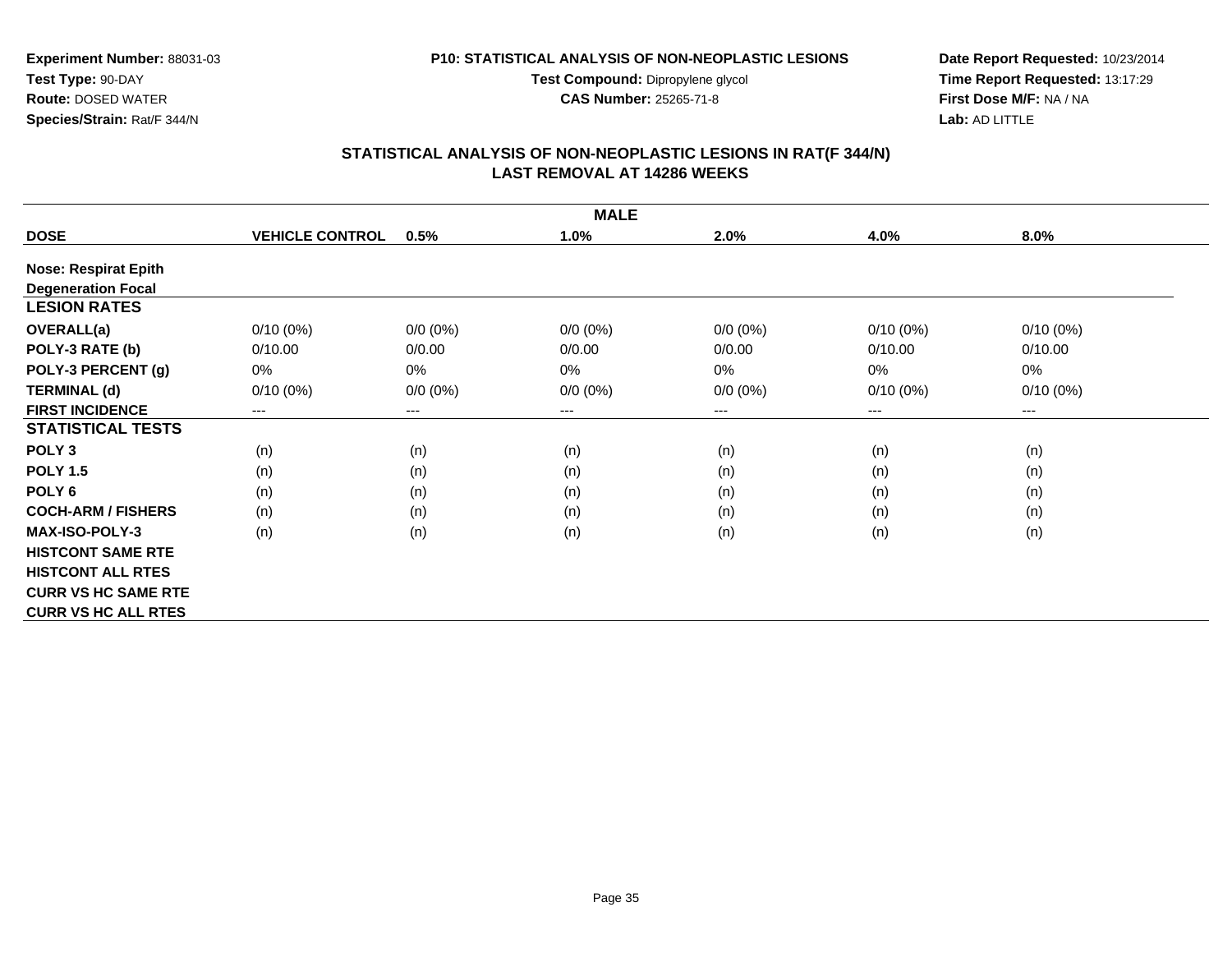**Test Compound:** Dipropylene glycol

**CAS Number:** 25265-71-8

**Date Report Requested:** 10/23/2014 **Time Report Requested:** 13:17:29**First Dose M/F:** NA / NA**Lab:** AD LITTLE

## **STATISTICAL ANALYSIS OF NON-NEOPLASTIC LESIONS IN RAT(F 344/N) LAST REMOVAL AT 14286 WEEKS**

|                            | <b>MALE</b>            |                        |             |             |             |             |  |  |  |
|----------------------------|------------------------|------------------------|-------------|-------------|-------------|-------------|--|--|--|
| <b>DOSE</b>                | <b>VEHICLE CONTROL</b> | 0.5%                   | 1.0%        | 2.0%        | 4.0%        | 8.0%        |  |  |  |
| <b>Pancreas</b>            |                        |                        |             |             |             |             |  |  |  |
| <b>Ectopic Liver Focal</b> |                        |                        |             |             |             |             |  |  |  |
| <b>LESION RATES</b>        |                        |                        |             |             |             |             |  |  |  |
| <b>OVERALL(a)</b>          | $0/10(0\%)$            | $0/0 (0\%)$            | $0/0 (0\%)$ | $0/0 (0\%)$ | $0/0 (0\%)$ | $0/10(0\%)$ |  |  |  |
| POLY-3 RATE (b)            | 0/10.00                | 0/0.00                 | 0/0.00      | 0/0.00      | 0/0.00      | 0/10.00     |  |  |  |
| POLY-3 PERCENT (g)         | 0%                     | 0%                     | 0%          | 0%          | 0%          | 0%          |  |  |  |
| <b>TERMINAL (d)</b>        | $0/10(0\%)$            | $0/0 (0\%)$            | $0/0 (0\%)$ | $0/0 (0\%)$ | $0/0 (0\%)$ | $0/10(0\%)$ |  |  |  |
| <b>FIRST INCIDENCE</b>     | $\qquad \qquad \cdots$ | $\qquad \qquad \cdots$ | ---         | ---         | $---$       | $---$       |  |  |  |
| <b>STATISTICAL TESTS</b>   |                        |                        |             |             |             |             |  |  |  |
| POLY <sub>3</sub>          | (n)                    | (n)                    | (n)         | (n)         | (n)         | (n)         |  |  |  |
| <b>POLY 1.5</b>            | (n)                    | (n)                    | (n)         | (n)         | (n)         | (n)         |  |  |  |
| POLY <sub>6</sub>          | (n)                    | (n)                    | (n)         | (n)         | (n)         | (n)         |  |  |  |
| <b>COCH-ARM / FISHERS</b>  | (n)                    | (n)                    | (n)         | (n)         | (n)         | (n)         |  |  |  |
| <b>MAX-ISO-POLY-3</b>      | (n)                    | (n)                    | (n)         | (n)         | (n)         | (n)         |  |  |  |
| <b>HISTCONT SAME RTE</b>   |                        |                        |             |             |             |             |  |  |  |
| <b>HISTCONT ALL RTES</b>   |                        |                        |             |             |             |             |  |  |  |
| <b>CURR VS HC SAME RTE</b> |                        |                        |             |             |             |             |  |  |  |
| <b>CURR VS HC ALL RTES</b> |                        |                        |             |             |             |             |  |  |  |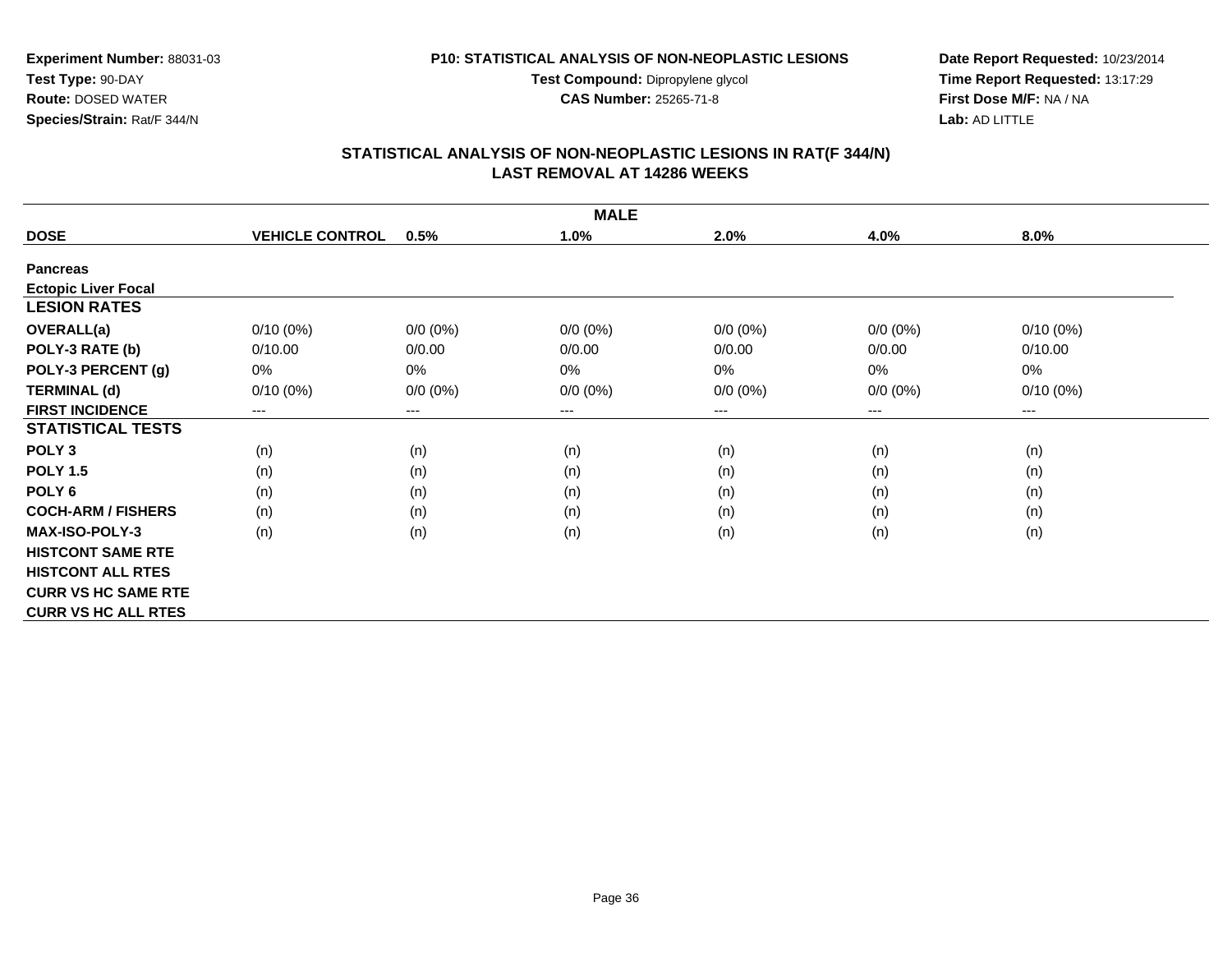**Test Compound:** Dipropylene glycol

**CAS Number:** 25265-71-8

**Date Report Requested:** 10/23/2014 **Time Report Requested:** 13:17:29**First Dose M/F:** NA / NA**Lab:** AD LITTLE

# **STATISTICAL ANALYSIS OF NON-NEOPLASTIC LESIONS IN RAT(F 344/N) LAST REMOVAL AT 14286 WEEKS**

|                            |                        |                        | <b>MALE</b> |             |                        |              |
|----------------------------|------------------------|------------------------|-------------|-------------|------------------------|--------------|
| <b>DOSE</b>                | <b>VEHICLE CONTROL</b> | 0.5%                   | 1.0%        | 2.0%        | 4.0%                   | 8.0%         |
| <b>Pancreas: Acinus</b>    |                        |                        |             |             |                        |              |
| <b>Atrophy Focal</b>       |                        |                        |             |             |                        |              |
| <b>LESION RATES</b>        |                        |                        |             |             |                        |              |
| <b>OVERALL(a)</b>          | 1/10 (10%)             | $0/0 (0\%)$            | $0/0 (0\%)$ | $0/0 (0\%)$ | $0/0 (0\%)$            | $0/10(0\%)$  |
| POLY-3 RATE (b)            | 1/10.00                | 0/0.00                 | 0/0.00      | 0/0.00      | 0/0.00                 | 0/10.00      |
| POLY-3 PERCENT (g)         | 10%                    | 0%                     | 0%          | $0\%$       | $0\%$                  | 0%           |
| <b>TERMINAL (d)</b>        | $1/10(10\%)$           | $0/0 (0\%)$            | $0/0 (0\%)$ | $0/0 (0\%)$ | $0/0 (0\%)$            | $0/10(0\%)$  |
| <b>FIRST INCIDENCE</b>     | 95(T)                  | $\qquad \qquad \cdots$ | ---         | ---         | $\qquad \qquad \cdots$ | $\cdots$     |
| <b>STATISTICAL TESTS</b>   |                        |                        |             |             |                        |              |
| POLY <sub>3</sub>          | (e)                    | (e)                    | (e)         | (e)         | (e)                    | $P = 0.500N$ |
| <b>POLY 1.5</b>            | (e)                    | (e)                    | (e)         | (e)         | (e)                    | $P = 0.500N$ |
| POLY <sub>6</sub>          | (e)                    | (e)                    | (e)         | (e)         | (e)                    | $P = 0.500N$ |
| <b>COCH-ARM / FISHERS</b>  | $P = 0.304N$           | (e)                    | (e)         | (e)         | (e)                    | $P = 0.500N$ |
| <b>MAX-ISO-POLY-3</b>      | (e)                    | (e)                    | (e)         | (e)         | (e)                    | $P = 0.159N$ |
| <b>HISTCONT SAME RTE</b>   |                        |                        |             |             |                        |              |
| <b>HISTCONT ALL RTES</b>   |                        |                        |             |             |                        |              |
| <b>CURR VS HC SAME RTE</b> |                        |                        |             |             |                        |              |
| <b>CURR VS HC ALL RTES</b> |                        |                        |             |             |                        |              |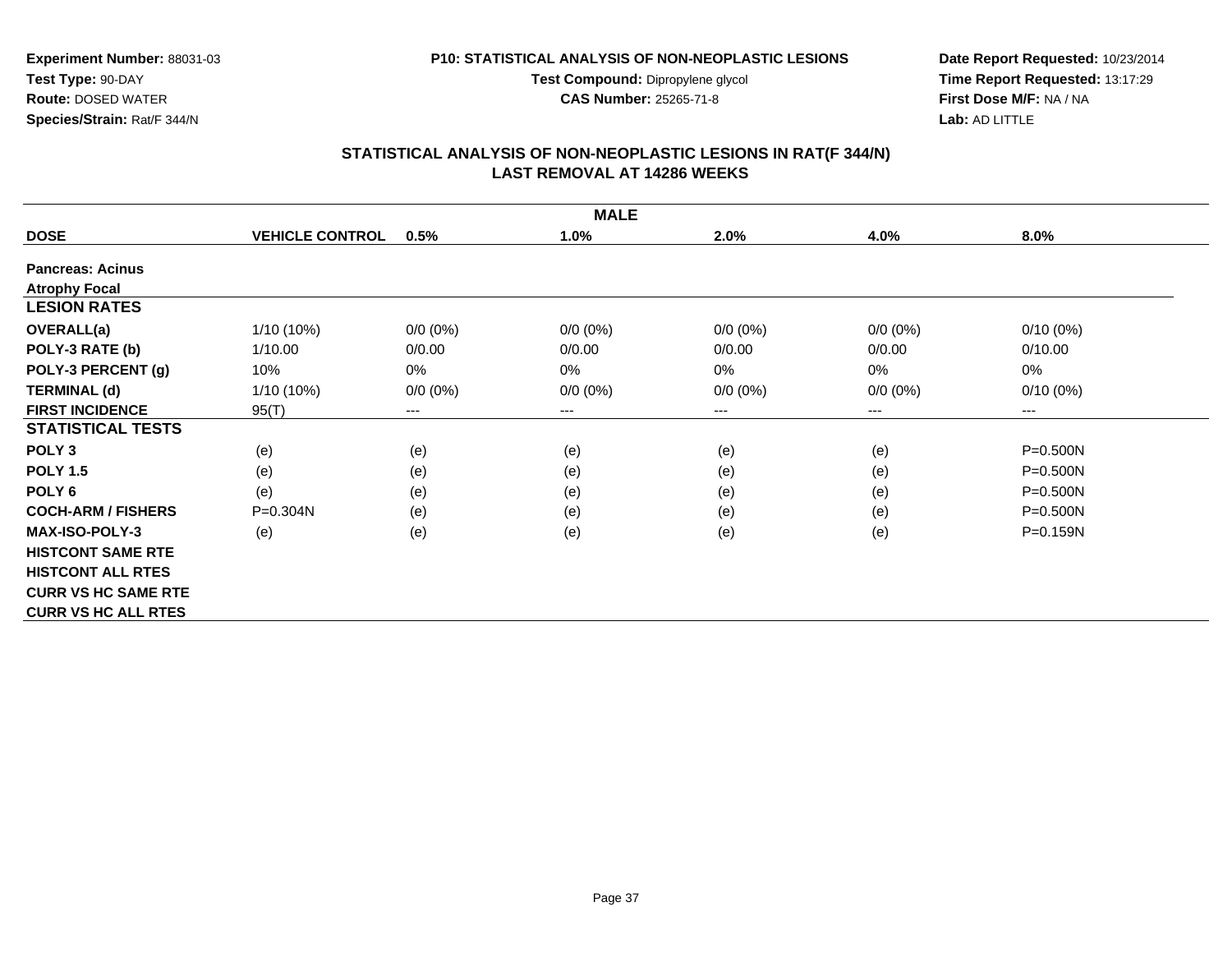**Test Compound:** Dipropylene glycol

**CAS Number:** 25265-71-8

**Date Report Requested:** 10/23/2014 **Time Report Requested:** 13:17:29**First Dose M/F:** NA / NA**Lab:** AD LITTLE

# **STATISTICAL ANALYSIS OF NON-NEOPLASTIC LESIONS IN RAT(F 344/N) LAST REMOVAL AT 14286 WEEKS**

|                                       |                        |                            | <b>MALE</b> |             |             |             |
|---------------------------------------|------------------------|----------------------------|-------------|-------------|-------------|-------------|
| <b>DOSE</b>                           | <b>VEHICLE CONTROL</b> | 0.5%                       | 1.0%        | 2.0%        | 4.0%        | 8.0%        |
| <b>Pituitary Gland: Pars Distalis</b> |                        |                            |             |             |             |             |
| <b>Hyperplasia Focal</b>              |                        |                            |             |             |             |             |
| <b>LESION RATES</b>                   |                        |                            |             |             |             |             |
| <b>OVERALL(a)</b>                     | $0/10(0\%)$            | $0/0 (0\%)$                | $0/0 (0\%)$ | $0/0 (0\%)$ | $0/0 (0\%)$ | $0/10(0\%)$ |
| POLY-3 RATE (b)                       | 0/10.00                | 0/0.00                     | 0/0.00      | 0/0.00      | 0/0.00      | 0/10.00     |
| POLY-3 PERCENT (g)                    | 0%                     | $0\%$                      | $0\%$       | 0%          | 0%          | 0%          |
| <b>TERMINAL (d)</b>                   | $0/10(0\%)$            | $0/0 (0\%)$                | $0/0 (0\%)$ | $0/0 (0\%)$ | $0/0 (0\%)$ | $0/10(0\%)$ |
| <b>FIRST INCIDENCE</b>                | ---                    | $\qquad \qquad - \qquad -$ | $--$        | ---         | ---         | $--$        |
| <b>STATISTICAL TESTS</b>              |                        |                            |             |             |             |             |
| POLY <sub>3</sub>                     | (n)                    | (n)                        | (n)         | (n)         | (n)         | (n)         |
| <b>POLY 1.5</b>                       | (n)                    | (n)                        | (n)         | (n)         | (n)         | (n)         |
| POLY 6                                | (n)                    | (n)                        | (n)         | (n)         | (n)         | (n)         |
| <b>COCH-ARM / FISHERS</b>             | (n)                    | (n)                        | (n)         | (n)         | (n)         | (n)         |
| <b>MAX-ISO-POLY-3</b>                 | (n)                    | (n)                        | (n)         | (n)         | (n)         | (n)         |
| <b>HISTCONT SAME RTE</b>              |                        |                            |             |             |             |             |
| <b>HISTCONT ALL RTES</b>              |                        |                            |             |             |             |             |
| <b>CURR VS HC SAME RTE</b>            |                        |                            |             |             |             |             |
| <b>CURR VS HC ALL RTES</b>            |                        |                            |             |             |             |             |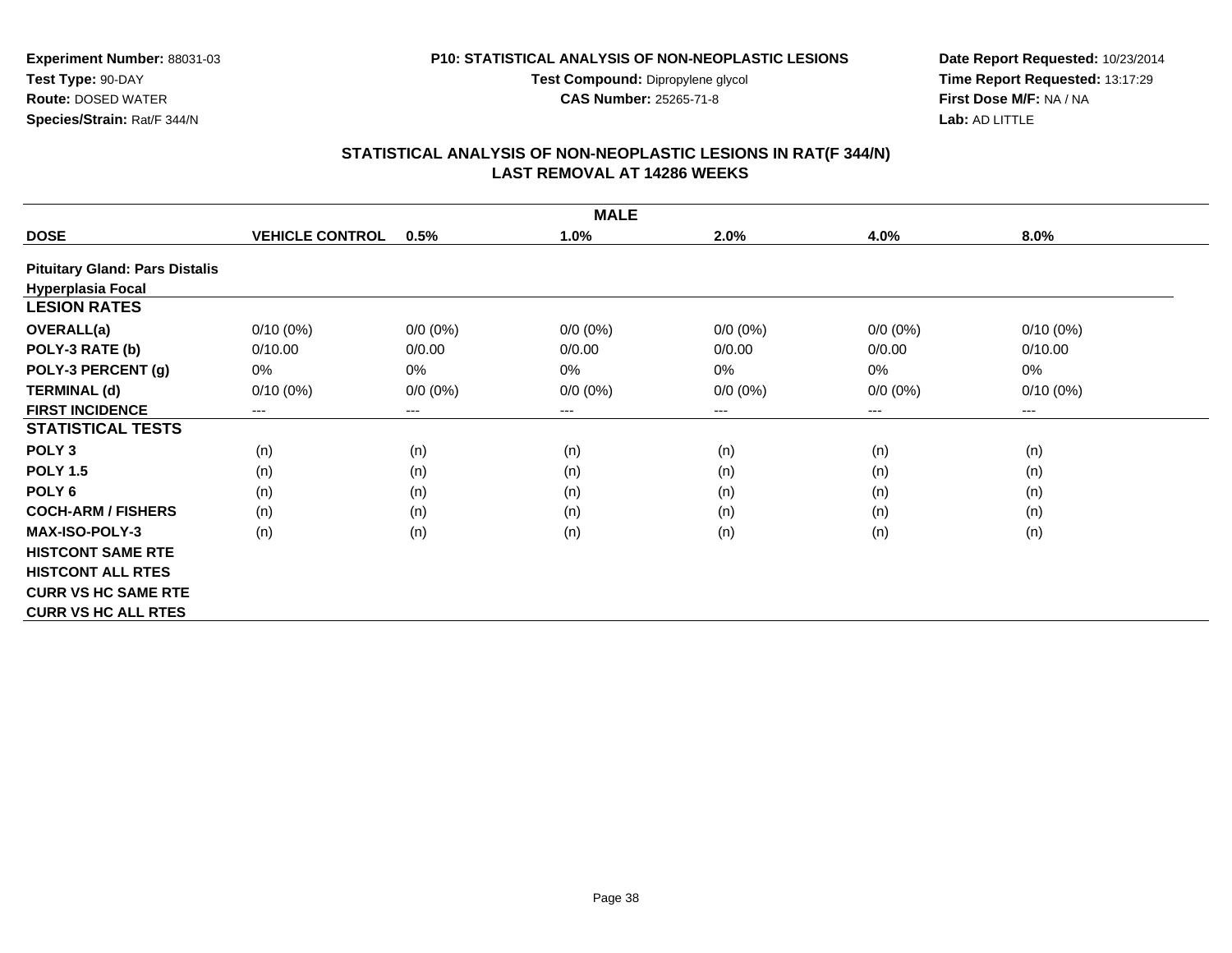**Test Compound:** Dipropylene glycol

**CAS Number:** 25265-71-8

**Date Report Requested:** 10/23/2014 **Time Report Requested:** 13:17:29**First Dose M/F:** NA / NA**Lab:** AD LITTLE

# **STATISTICAL ANALYSIS OF NON-NEOPLASTIC LESIONS IN RAT(F 344/N) LAST REMOVAL AT 14286 WEEKS**

|                            |                        |                        | <b>MALE</b>         |             |                        |            |
|----------------------------|------------------------|------------------------|---------------------|-------------|------------------------|------------|
| <b>DOSE</b>                | <b>VEHICLE CONTROL</b> | 0.5%                   | 1.0%                | 2.0%        | 4.0%                   | 8.0%       |
| <b>Preputial Gland</b>     |                        |                        |                     |             |                        |            |
| <b>Atrophy</b>             |                        |                        |                     |             |                        |            |
| <b>LESION RATES</b>        |                        |                        |                     |             |                        |            |
| <b>OVERALL(a)</b>          | $0/10(0\%)$            | $0/0 (0\%)$            | $0/0 (0\%)$         | $0/0 (0\%)$ | $0/10(0\%)$            | 5/10 (50%) |
| POLY-3 RATE (b)            | 0/10.00                | 0/0.00                 | 0/0.00              | 0/0.00      | 0/10.00                | 5/10.00    |
| POLY-3 PERCENT (g)         | $0\%$                  | 0%                     | $0\%$               | 0%          | 0%                     | 50%        |
| <b>TERMINAL (d)</b>        | $0/10(0\%)$            | $0/0 (0\%)$            | $0/0 (0\%)$         | $0/0 (0\%)$ | $0/10(0\%)$            | 5/10 (50%) |
| <b>FIRST INCIDENCE</b>     | ---                    | $\qquad \qquad \cdots$ | $\qquad \qquad - -$ | ---         | $\qquad \qquad \cdots$ | 95(T)      |
| <b>STATISTICAL TESTS</b>   |                        |                        |                     |             |                        |            |
| POLY <sub>3</sub>          | (e)                    | (e)                    | (e)                 | (e)         | (e)                    | P=0.008**  |
| <b>POLY 1.5</b>            | (e)                    | (e)                    | (e)                 | (e)         | (e)                    | P=0.008**  |
| POLY 6                     | (e)                    | (e)                    | (e)                 | (e)         | (e)                    | P=0.008**  |
| <b>COCH-ARM / FISHERS</b>  | $P=0.003**$            | (e)                    | (e)                 | (e)         | (e)                    | $P=0.016*$ |
| <b>MAX-ISO-POLY-3</b>      | (e)                    | (e)                    | (e)                 | (e)         | (e)                    | P<0.001**  |
| <b>HISTCONT SAME RTE</b>   |                        |                        |                     |             |                        |            |
| <b>HISTCONT ALL RTES</b>   |                        |                        |                     |             |                        |            |
| <b>CURR VS HC SAME RTE</b> |                        |                        |                     |             |                        |            |
| <b>CURR VS HC ALL RTES</b> |                        |                        |                     |             |                        |            |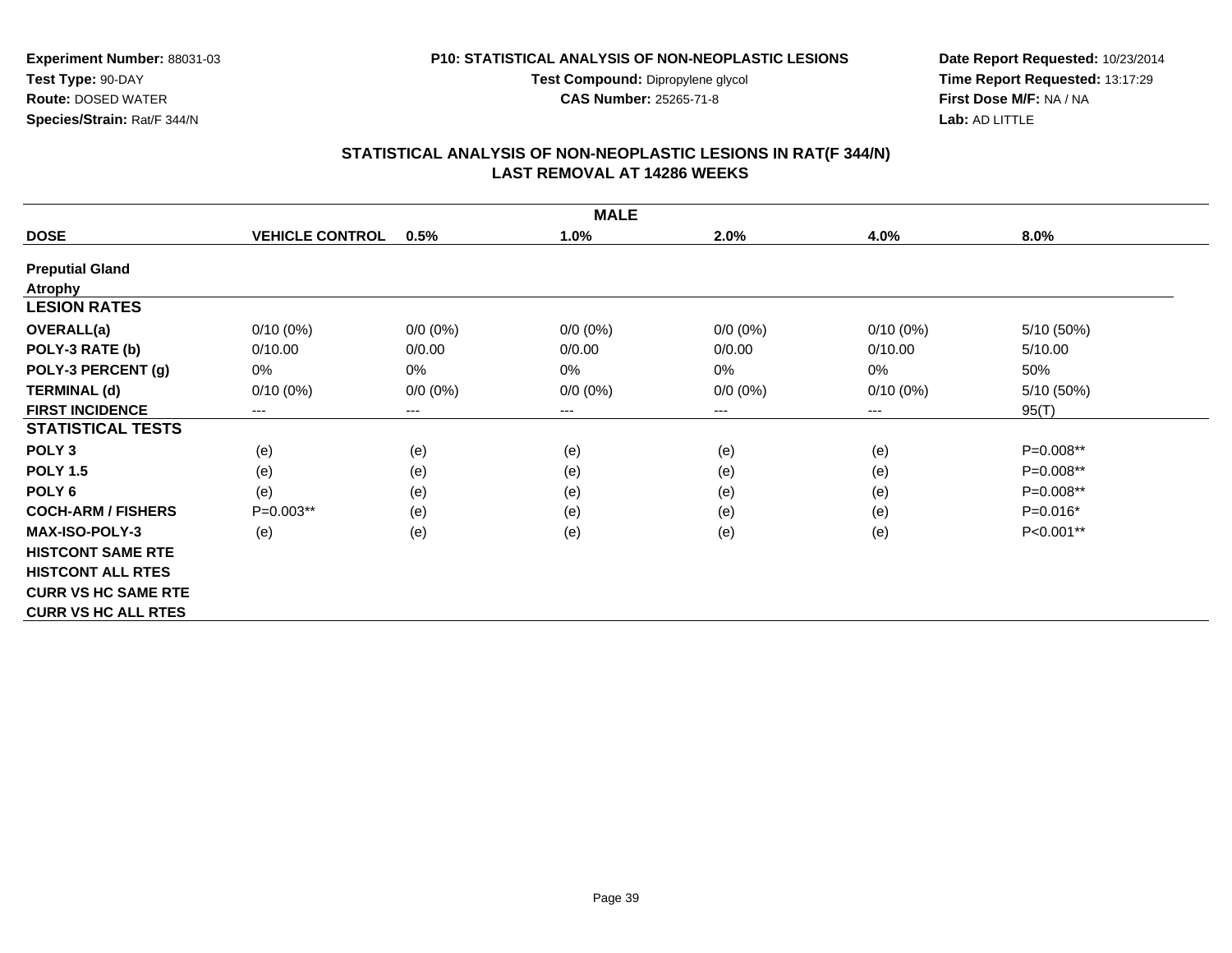**Test Compound:** Dipropylene glycol

**CAS Number:** 25265-71-8

**Date Report Requested:** 10/23/2014 **Time Report Requested:** 13:17:29**First Dose M/F:** NA / NA**Lab:** AD LITTLE

# **STATISTICAL ANALYSIS OF NON-NEOPLASTIC LESIONS IN RAT(F 344/N) LAST REMOVAL AT 14286 WEEKS**

|                            |                        |             | <b>MALE</b> |             |             |              |
|----------------------------|------------------------|-------------|-------------|-------------|-------------|--------------|
| <b>DOSE</b>                | <b>VEHICLE CONTROL</b> | 0.5%        | 1.0%        | 2.0%        | 4.0%        | 8.0%         |
| <b>Prostate</b>            |                        |             |             |             |             |              |
| <b>Inflammation Acute</b>  |                        |             |             |             |             |              |
| <b>LESION RATES</b>        |                        |             |             |             |             |              |
| OVERALL(a)                 | 2/10(20%)              | $0/0 (0\%)$ | $0/0 (0\%)$ | $0/0 (0\%)$ | $0/0 (0\%)$ | $0/10(0\%)$  |
| POLY-3 RATE (b)            | 2/10.00                | 0/0.00      | 0/0.00      | 0/0.00      | 0/0.00      | 0/10.00      |
| POLY-3 PERCENT (g)         | 20%                    | $0\%$       | $0\%$       | 0%          | 0%          | 0%           |
| <b>TERMINAL (d)</b>        | 2/10(20%)              | $0/0 (0\%)$ | $0/0 (0\%)$ | $0/0 (0\%)$ | $0/0 (0\%)$ | $0/10(0\%)$  |
| <b>FIRST INCIDENCE</b>     | 95(T)                  | $---$       | ---         | ---         | ---         | $--$         |
| <b>STATISTICAL TESTS</b>   |                        |             |             |             |             |              |
| POLY <sub>3</sub>          | (e)                    | (e)         | (e)         | (e)         | (e)         | P=0.227N     |
| <b>POLY 1.5</b>            | (e)                    | (e)         | (e)         | (e)         | (e)         | $P=0.227N$   |
| POLY <sub>6</sub>          | (e)                    | (e)         | (e)         | (e)         | (e)         | $P=0.227N$   |
| <b>COCH-ARM / FISHERS</b>  | $P = 0.132N$           | (e)         | (e)         | (e)         | (e)         | $P = 0.237N$ |
| <b>MAX-ISO-POLY-3</b>      | (e)                    | (e)         | (e)         | (e)         | (e)         | P=0.067N     |
| <b>HISTCONT SAME RTE</b>   |                        |             |             |             |             |              |
| <b>HISTCONT ALL RTES</b>   |                        |             |             |             |             |              |
| <b>CURR VS HC SAME RTE</b> |                        |             |             |             |             |              |
| <b>CURR VS HC ALL RTES</b> |                        |             |             |             |             |              |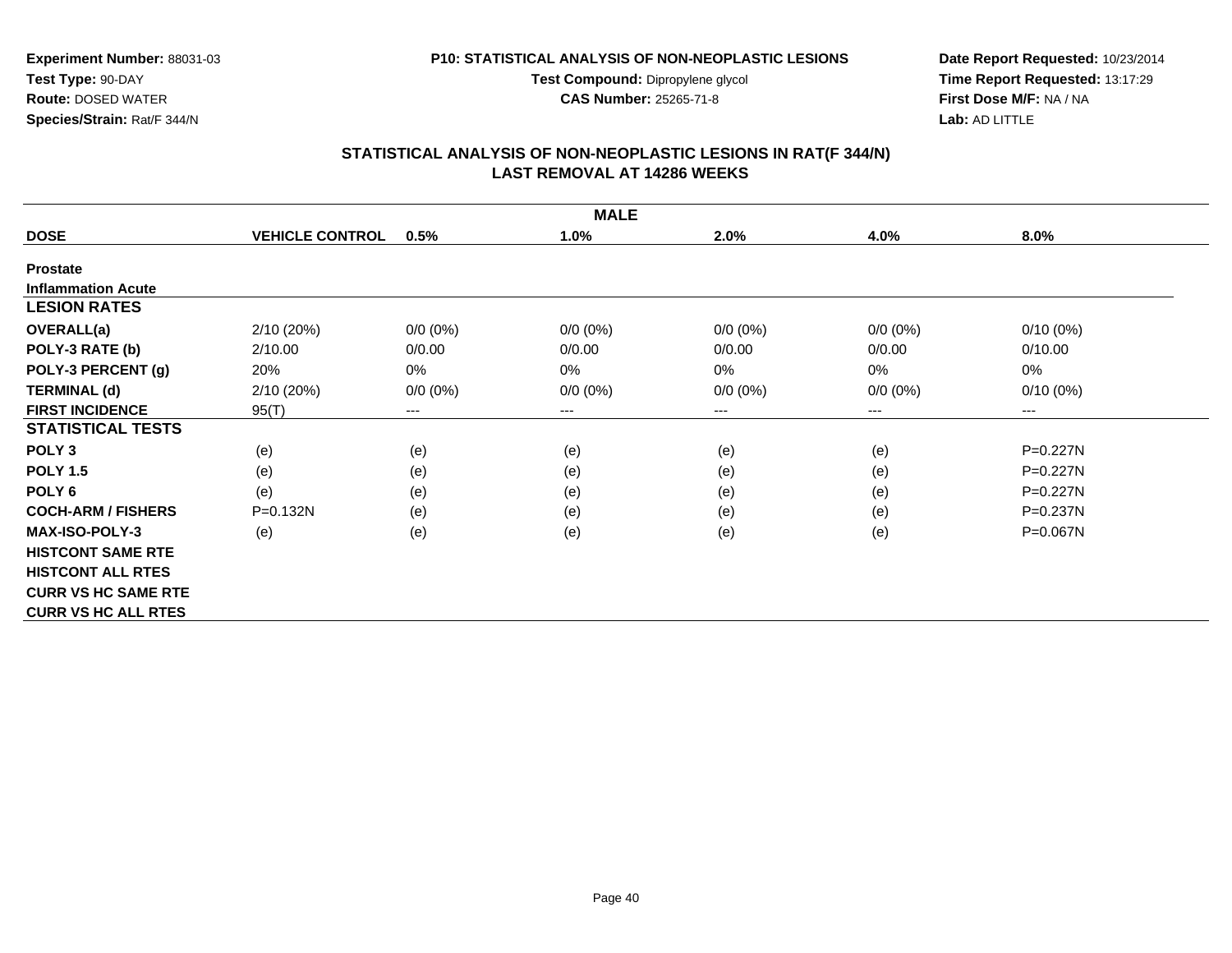**Test Compound:** Dipropylene glycol

**CAS Number:** 25265-71-8

**Date Report Requested:** 10/23/2014 **Time Report Requested:** 13:17:29**First Dose M/F:** NA / NA**Lab:** AD LITTLE

# **STATISTICAL ANALYSIS OF NON-NEOPLASTIC LESIONS IN RAT(F 344/N) LAST REMOVAL AT 14286 WEEKS**

|                            |                        |                        | <b>MALE</b> |             |             |             |
|----------------------------|------------------------|------------------------|-------------|-------------|-------------|-------------|
| <b>DOSE</b>                | <b>VEHICLE CONTROL</b> | 0.5%                   | 1.0%        | 2.0%        | 4.0%        | 8.0%        |
| <b>Seminal Vesicle</b>     |                        |                        |             |             |             |             |
| <b>Depletion Cellular</b>  |                        |                        |             |             |             |             |
| <b>LESION RATES</b>        |                        |                        |             |             |             |             |
| <b>OVERALL(a)</b>          | $0/10(0\%)$            | $0/0 (0\%)$            | $0/0 (0\%)$ | $0/0 (0\%)$ | $0/0 (0\%)$ | 2/10(20%)   |
| POLY-3 RATE (b)            | 0/10.00                | 0/0.00                 | 0/0.00      | 0/0.00      | 0/0.00      | 2/10.00     |
| POLY-3 PERCENT (g)         | $0\%$                  | 0%                     | 0%          | 0%          | 0%          | 20%         |
| <b>TERMINAL (d)</b>        | $0/10(0\%)$            | $0/0 (0\%)$            | $0/0 (0\%)$ | $0/0 (0\%)$ | $0/0 (0\%)$ | 2/10 (20%)  |
| <b>FIRST INCIDENCE</b>     | $---$                  | $\qquad \qquad \cdots$ | $--$        | ---         | ---         | 95(T)       |
| <b>STATISTICAL TESTS</b>   |                        |                        |             |             |             |             |
| POLY <sub>3</sub>          | (e)                    | (e)                    | (e)         | (e)         | (e)         | $P=0.227$   |
| <b>POLY 1.5</b>            | (e)                    | (e)                    | (e)         | (e)         | (e)         | $P=0.227$   |
| POLY <sub>6</sub>          | (e)                    | (e)                    | (e)         | (e)         | (e)         | $P=0.227$   |
| <b>COCH-ARM / FISHERS</b>  | $P = 0.132$            | (e)                    | (e)         | (e)         | (e)         | $P = 0.237$ |
| <b>MAX-ISO-POLY-3</b>      | (e)                    | (e)                    | (e)         | (e)         | (e)         | $P=0.067$   |
| <b>HISTCONT SAME RTE</b>   |                        |                        |             |             |             |             |
| <b>HISTCONT ALL RTES</b>   |                        |                        |             |             |             |             |
| <b>CURR VS HC SAME RTE</b> |                        |                        |             |             |             |             |
| <b>CURR VS HC ALL RTES</b> |                        |                        |             |             |             |             |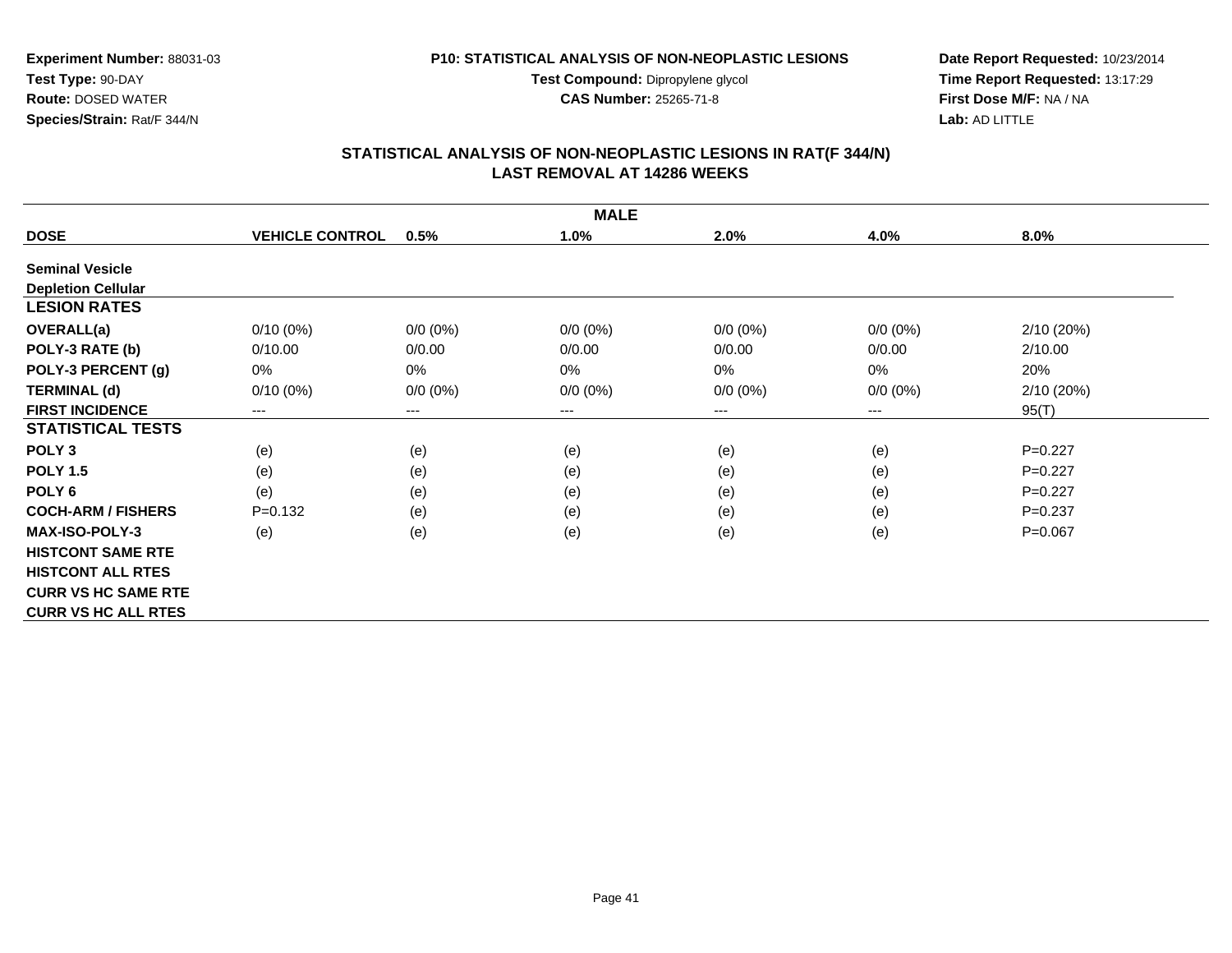**Test Compound:** Dipropylene glycol

**CAS Number:** 25265-71-8

**Date Report Requested:** 10/23/2014 **Time Report Requested:** 13:17:29**First Dose M/F:** NA / NA**Lab:** AD LITTLE

# **STATISTICAL ANALYSIS OF NON-NEOPLASTIC LESIONS IN RAT(F 344/N) LAST REMOVAL AT 14286 WEEKS**

|                            |                        |             | <b>MALE</b> |             |             |             |
|----------------------------|------------------------|-------------|-------------|-------------|-------------|-------------|
| <b>DOSE</b>                | <b>VEHICLE CONTROL</b> | 0.5%        | 1.0%        | 2.0%        | 4.0%        | 8.0%        |
| <b>Spleen</b>              |                        |             |             |             |             |             |
| <b>Ectopic Tissue</b>      |                        |             |             |             |             |             |
| <b>LESION RATES</b>        |                        |             |             |             |             |             |
| <b>OVERALL(a)</b>          | $0/10(0\%)$            | $0/0 (0\%)$ | $0/0 (0\%)$ | $0/0 (0\%)$ | $0/0 (0\%)$ | $0/10(0\%)$ |
| POLY-3 RATE (b)            | 0/10.00                | 0/0.00      | 0/0.00      | 0/0.00      | 0/0.00      | 0/10.00     |
| POLY-3 PERCENT (g)         | 0%                     | $0\%$       | 0%          | 0%          | 0%          | 0%          |
| <b>TERMINAL (d)</b>        | $0/10(0\%)$            | $0/0 (0\%)$ | $0/0 (0\%)$ | $0/0 (0\%)$ | $0/0 (0\%)$ | $0/10(0\%)$ |
| <b>FIRST INCIDENCE</b>     | $---$                  | $--$        | ---         | ---         | $---$       | $--$        |
| <b>STATISTICAL TESTS</b>   |                        |             |             |             |             |             |
| POLY <sub>3</sub>          | (n)                    | (n)         | (n)         | (n)         | (n)         | (n)         |
| <b>POLY 1.5</b>            | (n)                    | (n)         | (n)         | (n)         | (n)         | (n)         |
| POLY <sub>6</sub>          | (n)                    | (n)         | (n)         | (n)         | (n)         | (n)         |
| <b>COCH-ARM / FISHERS</b>  | (n)                    | (n)         | (n)         | (n)         | (n)         | (n)         |
| <b>MAX-ISO-POLY-3</b>      | (n)                    | (n)         | (n)         | (n)         | (n)         | (n)         |
| <b>HISTCONT SAME RTE</b>   |                        |             |             |             |             |             |
| <b>HISTCONT ALL RTES</b>   |                        |             |             |             |             |             |
| <b>CURR VS HC SAME RTE</b> |                        |             |             |             |             |             |
| <b>CURR VS HC ALL RTES</b> |                        |             |             |             |             |             |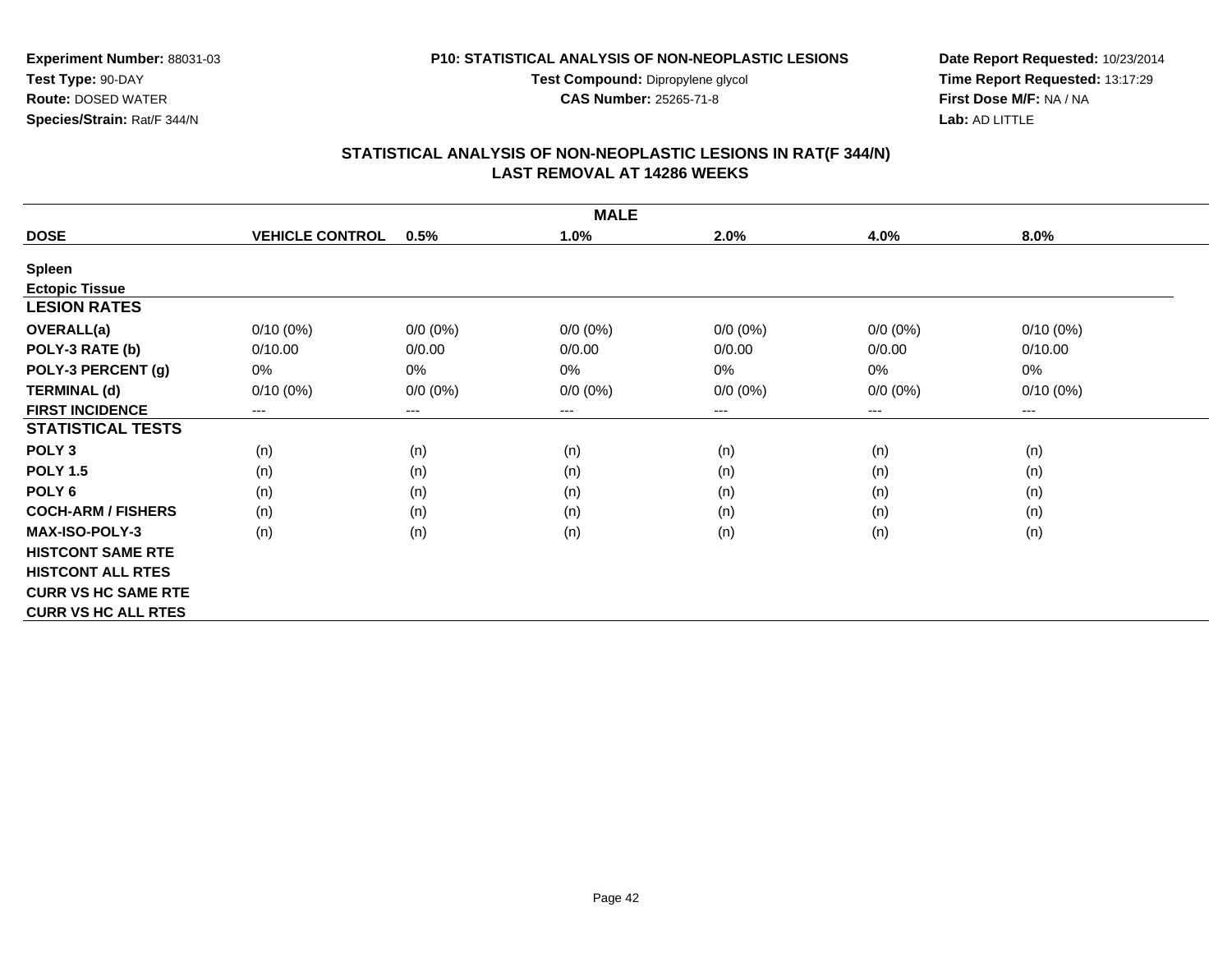**Test Compound:** Dipropylene glycol

**CAS Number:** 25265-71-8

**Date Report Requested:** 10/23/2014 **Time Report Requested:** 13:17:29**First Dose M/F:** NA / NA**Lab:** AD LITTLE

# **STATISTICAL ANALYSIS OF NON-NEOPLASTIC LESIONS IN RAT(F 344/N) LAST REMOVAL AT 14286 WEEKS**

|                            | <b>MALE</b>            |                        |             |             |                        |              |  |  |  |
|----------------------------|------------------------|------------------------|-------------|-------------|------------------------|--------------|--|--|--|
| <b>DOSE</b>                | <b>VEHICLE CONTROL</b> | 0.5%                   | 1.0%        | 2.0%        | 4.0%                   | 8.0%         |  |  |  |
| <b>Testes</b>              |                        |                        |             |             |                        |              |  |  |  |
| <b>Atrophy</b>             |                        |                        |             |             |                        |              |  |  |  |
| <b>LESION RATES</b>        |                        |                        |             |             |                        |              |  |  |  |
| <b>OVERALL(a)</b>          | $0/10(0\%)$            | $0/0 (0\%)$            | $0/0 (0\%)$ | $0/0 (0\%)$ | $0/10(0\%)$            | 10/10 (100%) |  |  |  |
| POLY-3 RATE (b)            | 0/10.00                | 0/0.00                 | 0/0.00      | 0/0.00      | 0/10.00                | 10/10.00     |  |  |  |
| POLY-3 PERCENT (g)         | 0%                     | 0%                     | 0%          | $0\%$       | 0%                     | 100%         |  |  |  |
| <b>TERMINAL (d)</b>        | $0/10(0\%)$            | $0/0 (0\%)$            | $0/0 (0\%)$ | $0/0 (0\%)$ | $0/10(0\%)$            | 10/10 (100%) |  |  |  |
| <b>FIRST INCIDENCE</b>     | ---                    | $\qquad \qquad \cdots$ | ---         | ---         | $\qquad \qquad \cdots$ | 95(T)        |  |  |  |
| <b>STATISTICAL TESTS</b>   |                        |                        |             |             |                        |              |  |  |  |
| POLY <sub>3</sub>          | (e)                    | (e)                    | (e)         | (e)         | (e)                    | $P = NA$     |  |  |  |
| <b>POLY 1.5</b>            | (e)                    | (e)                    | (e)         | (e)         | (e)                    | $P=NA$       |  |  |  |
| POLY <sub>6</sub>          | (e)                    | (e)                    | (e)         | (e)         | (e)                    | $P=NA$       |  |  |  |
| <b>COCH-ARM / FISHERS</b>  | P=0.000**              | (e)                    | (e)         | (e)         | (e)                    | P=0.000**    |  |  |  |
| MAX-ISO-POLY-3             | (e)                    | (e)                    | (e)         | (e)         | (e)                    | (e)          |  |  |  |
| <b>HISTCONT SAME RTE</b>   |                        |                        |             |             |                        |              |  |  |  |
| <b>HISTCONT ALL RTES</b>   |                        |                        |             |             |                        |              |  |  |  |
| <b>CURR VS HC SAME RTE</b> |                        |                        |             |             |                        |              |  |  |  |
| <b>CURR VS HC ALL RTES</b> |                        |                        |             |             |                        |              |  |  |  |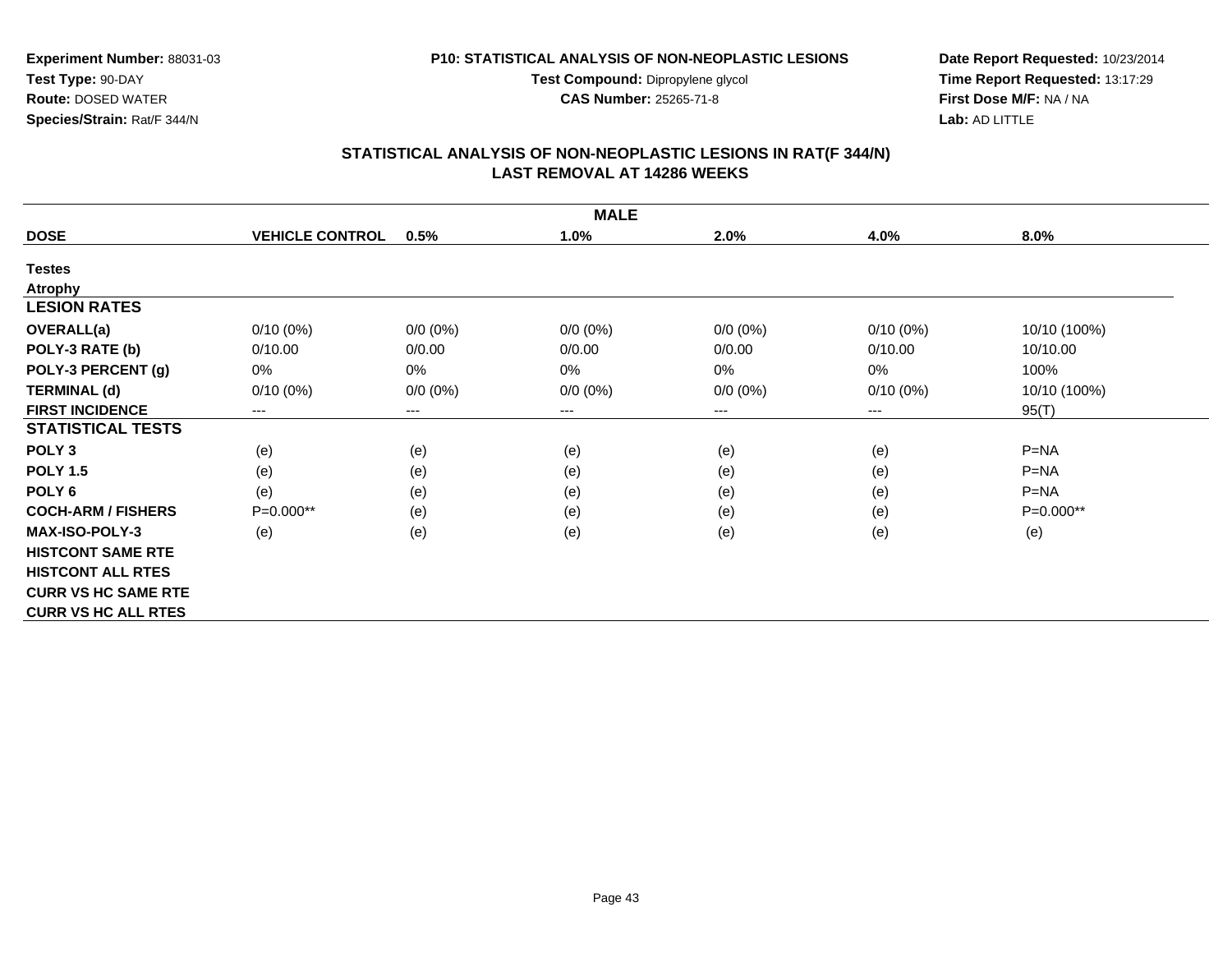**Test Compound:** Dipropylene glycol

**CAS Number:** 25265-71-8

**Date Report Requested:** 10/23/2014 **Time Report Requested:** 13:17:29**First Dose M/F:** NA / NA**Lab:** AD LITTLE

# **STATISTICAL ANALYSIS OF NON-NEOPLASTIC LESIONS IN RAT(F 344/N) LAST REMOVAL AT 14286 WEEKS**

|                            |                        |             | <b>MALE</b>            |             |             |             |
|----------------------------|------------------------|-------------|------------------------|-------------|-------------|-------------|
| <b>DOSE</b>                | <b>VEHICLE CONTROL</b> | 0.5%        | 1.0%                   | 2.0%        | 4.0%        | 8.0%        |
| <b>Thymus</b>              |                        |             |                        |             |             |             |
| Hemorrhage                 |                        |             |                        |             |             |             |
| <b>LESION RATES</b>        |                        |             |                        |             |             |             |
| <b>OVERALL(a)</b>          | $0/10(0\%)$            | $0/0 (0\%)$ | $0/0 (0\%)$            | $0/0 (0\%)$ | $0/0 (0\%)$ | 3/10(30%)   |
| POLY-3 RATE (b)            | 0/10.00                | 0/0.00      | 0/0.00                 | 0/0.00      | 0/0.00      | 3/10.00     |
| POLY-3 PERCENT (g)         | 0%                     | 0%          | 0%                     | 0%          | 0%          | 30%         |
| <b>TERMINAL (d)</b>        | $0/10(0\%)$            | $0/0 (0\%)$ | $0/0 (0\%)$            | $0/0 (0\%)$ | $0/0 (0\%)$ | 3/10(30%)   |
| <b>FIRST INCIDENCE</b>     | ---                    | ---         | $\qquad \qquad \cdots$ | ---         | ---         | 95(T)       |
| <b>STATISTICAL TESTS</b>   |                        |             |                        |             |             |             |
| POLY <sub>3</sub>          | (e)                    | (e)         | (e)                    | (e)         | (e)         | $P = 0.095$ |
| <b>POLY 1.5</b>            | (e)                    | (e)         | (e)                    | (e)         | (e)         | $P = 0.095$ |
| POLY <sub>6</sub>          | (e)                    | (e)         | (e)                    | (e)         | (e)         | $P = 0.095$ |
| <b>COCH-ARM / FISHERS</b>  | $P=0.059$              | (e)         | (e)                    | (e)         | (e)         | $P = 0.105$ |
| <b>MAX-ISO-POLY-3</b>      | (e)                    | (e)         | (e)                    | (e)         | (e)         | $P=0.025*$  |
| <b>HISTCONT SAME RTE</b>   |                        |             |                        |             |             |             |
| <b>HISTCONT ALL RTES</b>   |                        |             |                        |             |             |             |
| <b>CURR VS HC SAME RTE</b> |                        |             |                        |             |             |             |
| <b>CURR VS HC ALL RTES</b> |                        |             |                        |             |             |             |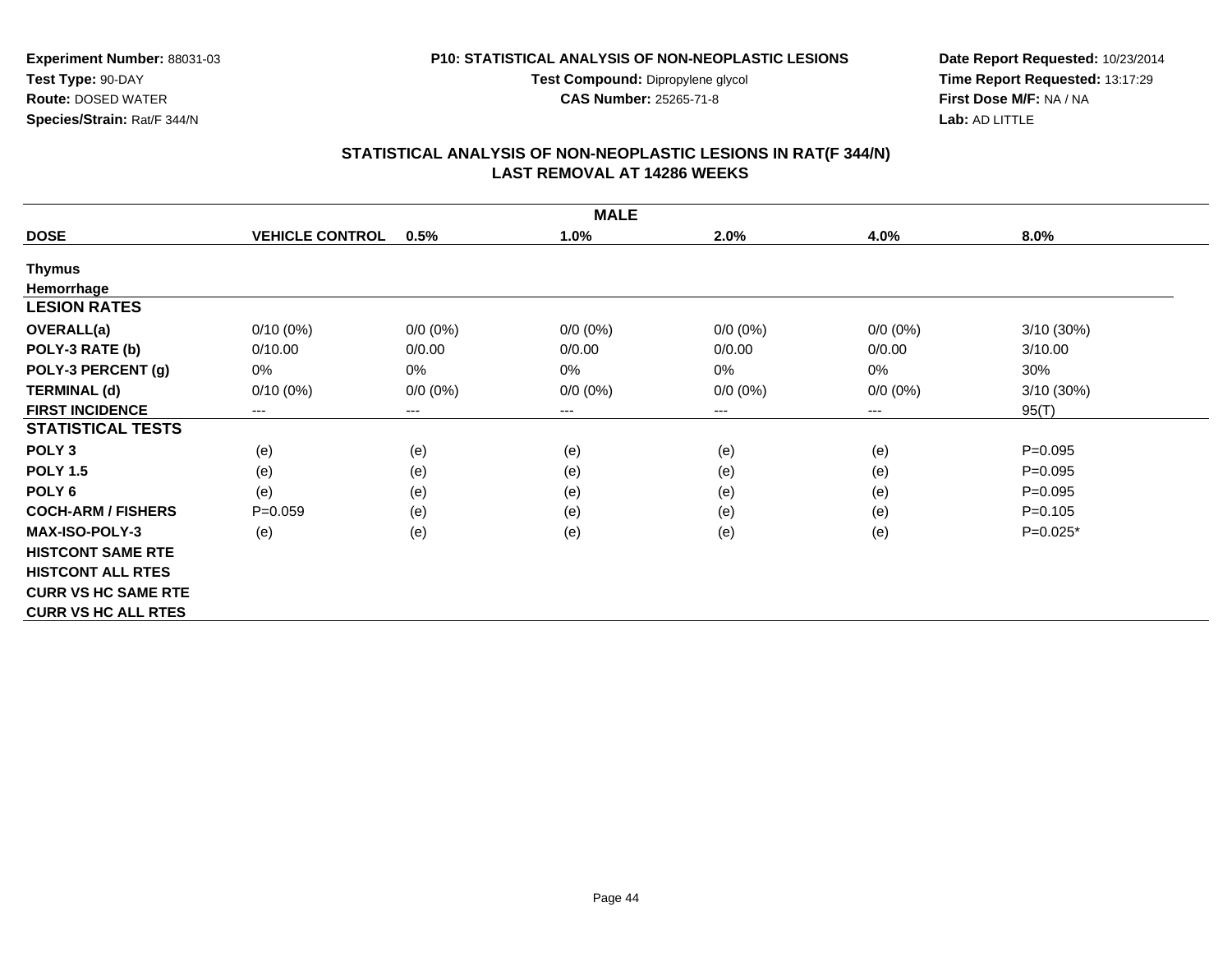**Test Compound:** Dipropylene glycol

**CAS Number:** 25265-71-8

**Date Report Requested:** 10/23/2014 **Time Report Requested:** 13:17:29**First Dose M/F:** NA / NA**Lab:** AD LITTLE

# **STATISTICAL ANALYSIS OF NON-NEOPLASTIC LESIONS IN RAT(F 344/N) LAST REMOVAL AT 14286 WEEKS**

|                            |                        |                            | <b>MALE</b> |             |             |            |
|----------------------------|------------------------|----------------------------|-------------|-------------|-------------|------------|
| <b>DOSE</b>                | <b>VEHICLE CONTROL</b> | 0.5%                       | 1.0%        | 2.0%        | 4.0%        | 8.0%       |
| <b>Tooth: Dentine</b>      |                        |                            |             |             |             |            |
| <b>Degeneration</b>        |                        |                            |             |             |             |            |
| <b>LESION RATES</b>        |                        |                            |             |             |             |            |
| OVERALL(a)                 | $0/0 (0\%)$            | $0/0 (0\%)$                | $0/0 (0\%)$ | $0/0 (0\%)$ | $0/0 (0\%)$ | 1/1 (100%) |
| POLY-3 RATE (b)            | 0/0.00                 | 0/0.00                     | 0/0.00      | 0/0.00      | 0/0.00      | 1/1.00     |
| POLY-3 PERCENT (g)         | $0\%$                  | $0\%$                      | 0%          | 0%          | 0%          | 100%       |
| <b>TERMINAL (d)</b>        | $0/0 (0\%)$            | $0/0 (0\%)$                | $0/0 (0\%)$ | $0/0 (0\%)$ | $0/0 (0\%)$ | 1/1 (100%) |
| <b>FIRST INCIDENCE</b>     | $---$                  | $\qquad \qquad - \qquad -$ | $--$        | ---         | ---         | 95(T)      |
| <b>STATISTICAL TESTS</b>   |                        |                            |             |             |             |            |
| POLY <sub>3</sub>          | (e)                    | (e)                        | (e)         | (e)         | (e)         | (e)        |
| <b>POLY 1.5</b>            | (e)                    | (e)                        | (e)         | (e)         | (e)         | (e)        |
| POLY <sub>6</sub>          | (e)                    | (e)                        | (e)         | (e)         | (e)         | (e)        |
| <b>COCH-ARM / FISHERS</b>  | (e)                    | (e)                        | (e)         | (e)         | (e)         | (e)        |
| MAX-ISO-POLY-3             | (e)                    | (e)                        | (e)         | (e)         | (e)         | (e)        |
| <b>HISTCONT SAME RTE</b>   |                        |                            |             |             |             |            |
| <b>HISTCONT ALL RTES</b>   |                        |                            |             |             |             |            |
| <b>CURR VS HC SAME RTE</b> |                        |                            |             |             |             |            |
| <b>CURR VS HC ALL RTES</b> |                        |                            |             |             |             |            |

**Test Type:** 90-DAY **Route:** DOSED WATER**Species/Strain:** Rat/F 344/N

**Experiment Number:** 88031-03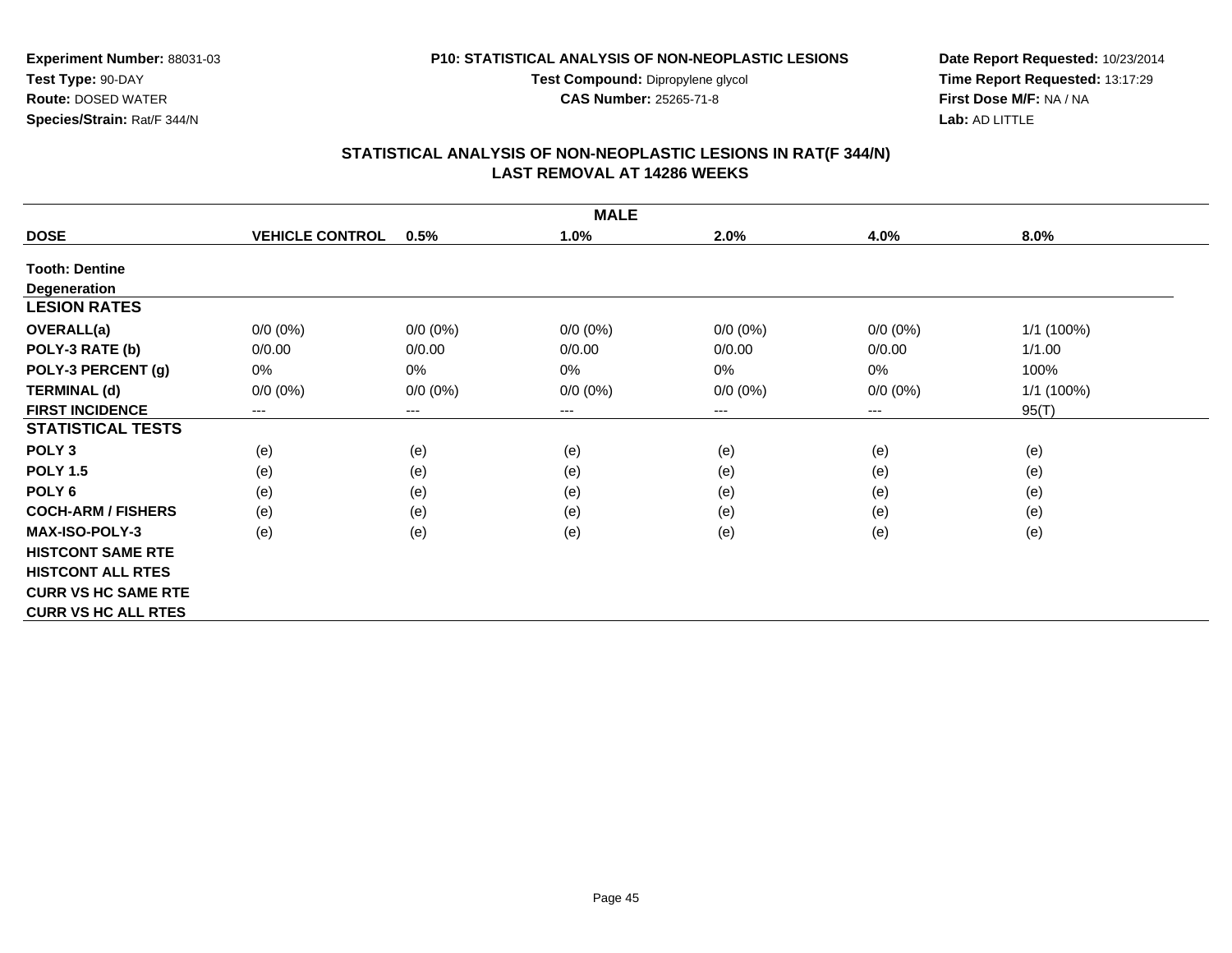#### **P10: STATISTICAL ANALYSIS OF NON-NEOPLASTIC LESIONS**

**Test Compound:** Dipropylene glycol **CAS Number:** 25265-71-8

**Date Report Requested:** 10/23/2014 **Time Report Requested:** 13:17:29**First Dose M/F:** NA / NA**Lab:** AD LITTLE

|                            |                        |              | <b>FEMALE</b> |              |              |              |
|----------------------------|------------------------|--------------|---------------|--------------|--------------|--------------|
| <b>DOSE</b>                | <b>VEHICLE CONTROL</b> | 0.5%         | 1.0%          | 2.0%         | 4.0%         | $8.0\%$      |
| <b>Adrenal Cortex</b>      |                        |              |               |              |              |              |
| <b>Hyperplasia Focal</b>   |                        |              |               |              |              |              |
| <b>LESION RATES</b>        |                        |              |               |              |              |              |
| OVERALL(a)                 | $1/10(10\%)$           | $0/10(0\%)$  | $0/10(0\%)$   | $0/10(0\%)$  | $0/10(0\%)$  | $0/10(0\%)$  |
| POLY-3 RATE (b)            | 1/10.00                | 0/10.00      | 0/10.00       | 0/10.00      | 0/10.00      | 0/10.00      |
| POLY-3 PERCENT (g)         | 10%                    | $0\%$        | $0\%$         | 0%           | 0%           | 0%           |
| <b>TERMINAL (d)</b>        | $1/10(10\%)$           | $0/10(0\%)$  | $0/10(0\%)$   | $0/10(0\%)$  | $0/10(0\%)$  | $0/10(0\%)$  |
| <b>FIRST INCIDENCE</b>     | 95(T)                  | $---$        | ---           | ---          | ---          | $---$        |
| <b>STATISTICAL TESTS</b>   |                        |              |               |              |              |              |
| POLY <sub>3</sub>          | $P = 0.416N$           | $P = 0.500N$ | $P = 0.500N$  | $P = 0.500N$ | $P = 0.500N$ | $P = 0.500N$ |
| <b>POLY 1.5</b>            | $P = 0.416N$           | $P = 0.500N$ | $P = 0.500N$  | $P = 0.500N$ | $P = 0.500N$ | $P = 0.500N$ |
| POLY <sub>6</sub>          | $P = 0.416N$           | $P = 0.500N$ | $P = 0.500N$  | $P = 0.500N$ | $P = 0.500N$ | $P = 0.500N$ |
| <b>COCH-ARM / FISHERS</b>  | $P = 0.415N$           | $P = 0.500N$ | $P = 0.500N$  | $P = 0.500N$ | $P = 0.500N$ | $P = 0.500N$ |
| <b>MAX-ISO-POLY-3</b>      | $P = 0.075N$           | $P = 0.159N$ | $P = 0.159N$  | $P = 0.159N$ | $P = 0.159N$ | $P = 0.159N$ |
| <b>HISTCONT SAME RTE</b>   |                        |              |               |              |              |              |
| <b>HISTCONT ALL RTES</b>   |                        |              |               |              |              |              |
| <b>CURR VS HC SAME RTE</b> |                        |              |               |              |              |              |
| <b>CURR VS HC ALL RTES</b> |                        |              |               |              |              |              |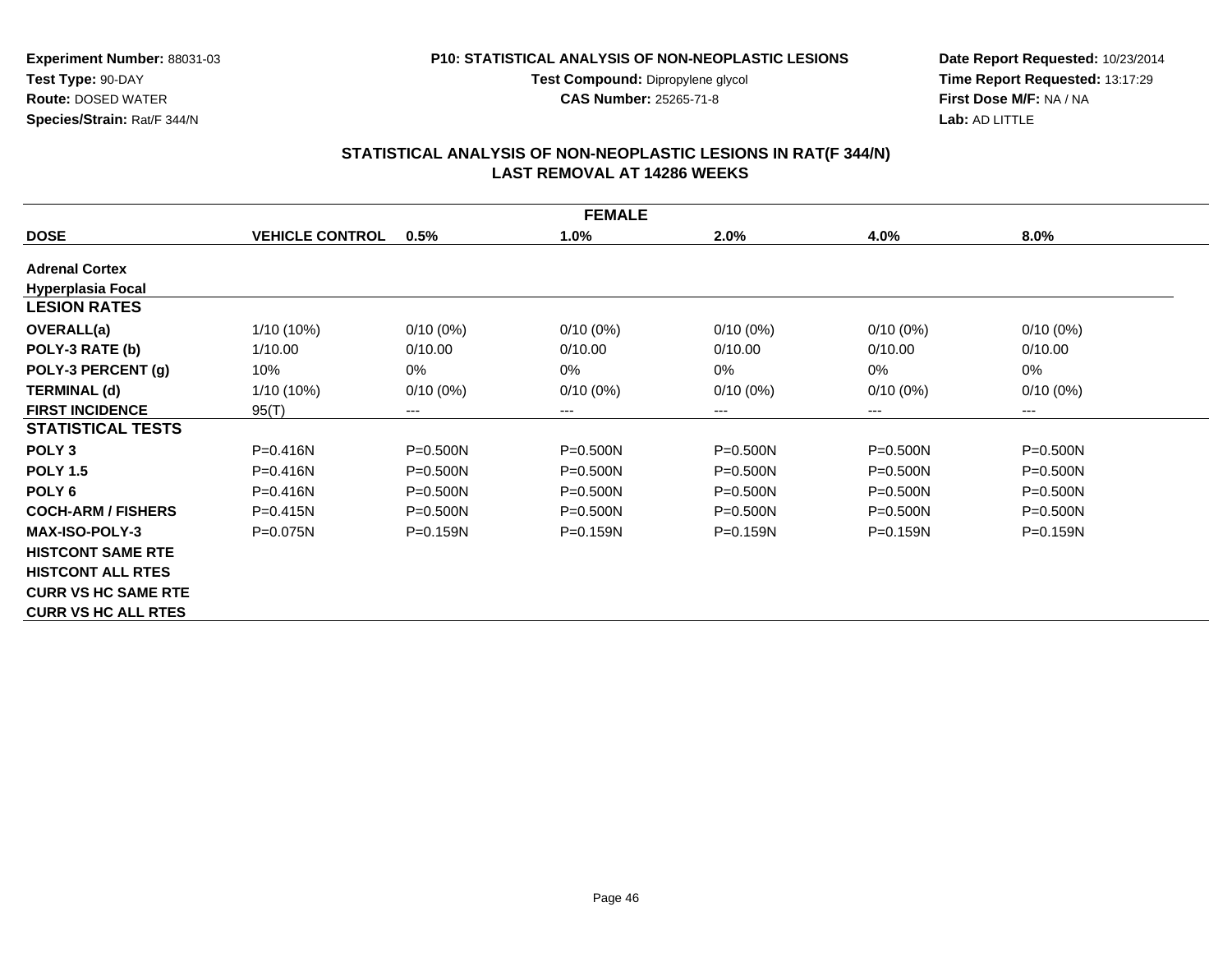**Experiment Number:** 88031-03**Test Type:** 90-DAY**Route:** DOSED WATER

**Species/Strain:** Rat/F 344/N

#### **P10: STATISTICAL ANALYSIS OF NON-NEOPLASTIC LESIONS**

**Test Compound:** Dipropylene glycol **CAS Number:** 25265-71-8

**Date Report Requested:** 10/23/2014 **Time Report Requested:** 13:17:29**First Dose M/F:** NA / NA**Lab:** AD LITTLE

|                            | <b>FEMALE</b>          |             |              |              |              |              |  |  |
|----------------------------|------------------------|-------------|--------------|--------------|--------------|--------------|--|--|
| <b>DOSE</b>                | <b>VEHICLE CONTROL</b> | 0.5%        | 1.0%         | 2.0%         | 4.0%         | 8.0%         |  |  |
| <b>Adrenal Cortex</b>      |                        |             |              |              |              |              |  |  |
| <b>Hypertrophy</b>         |                        |             |              |              |              |              |  |  |
| <b>LESION RATES</b>        |                        |             |              |              |              |              |  |  |
| OVERALL(a)                 | $0/10(0\%)$            | 8/10 (80%)  | 10/10 (100%) | 10/10 (100%) | 10/10 (100%) | $9/10(90\%)$ |  |  |
| POLY-3 RATE (b)            | 0/10.00                | 8/10.00     | 10/10.00     | 10/10.00     | 10/10.00     | 9/10.00      |  |  |
| POLY-3 PERCENT (g)         | 0%                     | 80%         | 100%         | 100%         | 100%         | 90%          |  |  |
| <b>TERMINAL (d)</b>        | $0/10(0\%)$            | 8/10 (80%)  | 10/10 (100%) | 10/10 (100%) | 10/10 (100%) | $9/10(90\%)$ |  |  |
| <b>FIRST INCIDENCE</b>     | ---                    | 95(T)       | 95(T)        | 95(T)        | 95(T)        | 95(T)        |  |  |
| <b>STATISTICAL TESTS</b>   |                        |             |              |              |              |              |  |  |
| POLY <sub>3</sub>          | $P=0.000**$            | P=0.000**   | $P=NA$       | $P=NA$       | $P=NA$       | P=0.000**    |  |  |
| <b>POLY 1.5</b>            | $P=0.000**$            | $P=0.000**$ | $P=NA$       | $P=NA$       | $P=NA$       | $P=0.000**$  |  |  |
| POLY <sub>6</sub>          | P=0.000**              | $P=0.000**$ | $P=NA$       | $P=NA$       | $P=NA$       | P=0.000**    |  |  |
| <b>COCH-ARM / FISHERS</b>  | $P=0.005**$            | $P=0.000**$ | $P=0.000**$  | $P=0.000**$  | $P=0.000**$  | $P=0.000**$  |  |  |
| <b>MAX-ISO-POLY-3</b>      | $P=0.000**$            | $P=0.000**$ | (e)          | (e)          | (e)          | $P=0.000**$  |  |  |
| <b>HISTCONT SAME RTE</b>   |                        |             |              |              |              |              |  |  |
| <b>HISTCONT ALL RTES</b>   |                        |             |              |              |              |              |  |  |
| <b>CURR VS HC SAME RTE</b> |                        |             |              |              |              |              |  |  |
| <b>CURR VS HC ALL RTES</b> |                        |             |              |              |              |              |  |  |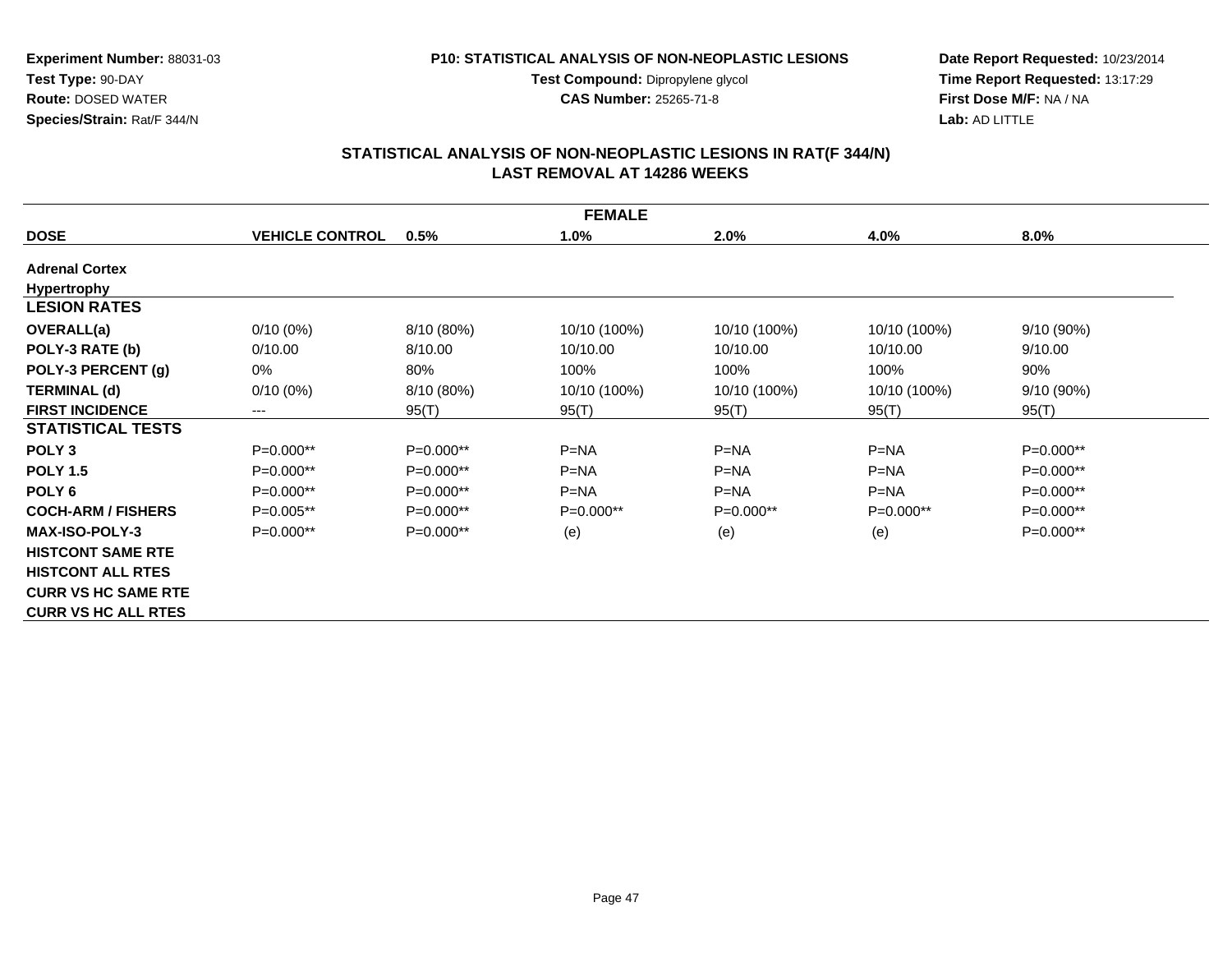#### **P10: STATISTICAL ANALYSIS OF NON-NEOPLASTIC LESIONS**

**Test Compound:** Dipropylene glycol **CAS Number:** 25265-71-8

**Date Report Requested:** 10/23/2014 **Time Report Requested:** 13:17:29**First Dose M/F:** NA / NA**Lab:** AD LITTLE

|                                        |                        |                        | <b>FEMALE</b> |             |             |             |
|----------------------------------------|------------------------|------------------------|---------------|-------------|-------------|-------------|
| <b>DOSE</b>                            | <b>VEHICLE CONTROL</b> | 0.5%                   | 1.0%          | 2.0%        | 4.0%        | 8.0%        |
| <b>Adrenal Cortex</b>                  |                        |                        |               |             |             |             |
| <b>Vacuolization Cytoplasmic Focal</b> |                        |                        |               |             |             |             |
| <b>LESION RATES</b>                    |                        |                        |               |             |             |             |
| <b>OVERALL(a)</b>                      | $0/10(0\%)$            | $0/10(0\%)$            | $0/10(0\%)$   | $0/10(0\%)$ | $0/10(0\%)$ | $0/10(0\%)$ |
| POLY-3 RATE (b)                        | 0/10.00                | 0/10.00                | 0/10.00       | 0/10.00     | 0/10.00     | 0/10.00     |
| POLY-3 PERCENT (g)                     | 0%                     | 0%                     | 0%            | 0%          | 0%          | 0%          |
| <b>TERMINAL (d)</b>                    | $0/10(0\%)$            | $0/10(0\%)$            | $0/10(0\%)$   | $0/10(0\%)$ | $0/10(0\%)$ | $0/10(0\%)$ |
| <b>FIRST INCIDENCE</b>                 | $\qquad \qquad \cdots$ | $\qquad \qquad \cdots$ | ---           | ---         | ---         | $--$        |
| <b>STATISTICAL TESTS</b>               |                        |                        |               |             |             |             |
| POLY <sub>3</sub>                      | (n)                    | (n)                    | (n)           | (n)         | (n)         | (n)         |
| <b>POLY 1.5</b>                        | (n)                    | (n)                    | (n)           | (n)         | (n)         | (n)         |
| POLY <sub>6</sub>                      | (n)                    | (n)                    | (n)           | (n)         | (n)         | (n)         |
| <b>COCH-ARM / FISHERS</b>              | (n)                    | (n)                    | (n)           | (n)         | (n)         | (n)         |
| <b>MAX-ISO-POLY-3</b>                  | (n)                    | (n)                    | (n)           | (n)         | (n)         | (n)         |
| <b>HISTCONT SAME RTE</b>               |                        |                        |               |             |             |             |
| <b>HISTCONT ALL RTES</b>               |                        |                        |               |             |             |             |
| <b>CURR VS HC SAME RTE</b>             |                        |                        |               |             |             |             |
| <b>CURR VS HC ALL RTES</b>             |                        |                        |               |             |             |             |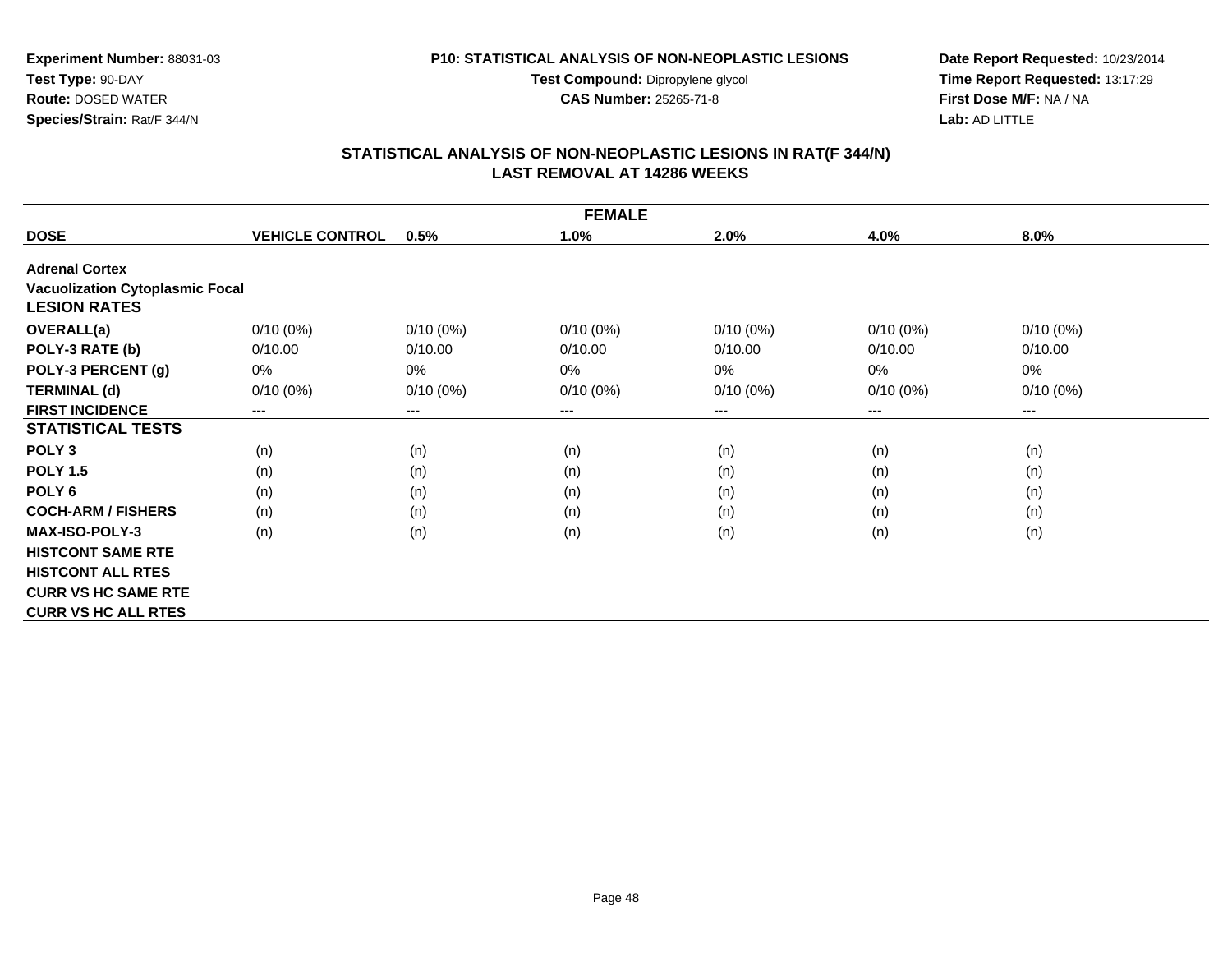#### **P10: STATISTICAL ANALYSIS OF NON-NEOPLASTIC LESIONS**

**Test Compound:** Dipropylene glycol **CAS Number:** 25265-71-8

**Date Report Requested:** 10/23/2014 **Time Report Requested:** 13:17:29**First Dose M/F:** NA / NA**Lab:** AD LITTLE

| <b>FEMALE</b>                  |                        |             |             |             |             |                        |  |  |  |  |
|--------------------------------|------------------------|-------------|-------------|-------------|-------------|------------------------|--|--|--|--|
| <b>DOSE</b>                    | <b>VEHICLE CONTROL</b> | 0.5%        | 1.0%        | 2.0%        | 4.0%        | 8.0%                   |  |  |  |  |
| <b>Adrenal Cortex: Capsule</b> |                        |             |             |             |             |                        |  |  |  |  |
| <b>Fibrosis Focal</b>          |                        |             |             |             |             |                        |  |  |  |  |
| <b>LESION RATES</b>            |                        |             |             |             |             |                        |  |  |  |  |
| OVERALL(a)                     | $0/10(0\%)$            | $0/10(0\%)$ | $0/10(0\%)$ | $0/10(0\%)$ | $0/10(0\%)$ | $0/10(0\%)$            |  |  |  |  |
| POLY-3 RATE (b)                | 0/10.00                | 0/10.00     | 0/10.00     | 0/10.00     | 0/10.00     | 0/10.00                |  |  |  |  |
| POLY-3 PERCENT (g)             | 0%                     | 0%          | 0%          | $0\%$       | 0%          | 0%                     |  |  |  |  |
| <b>TERMINAL (d)</b>            | $0/10(0\%)$            | $0/10(0\%)$ | $0/10(0\%)$ | $0/10(0\%)$ | $0/10(0\%)$ | $0/10(0\%)$            |  |  |  |  |
| <b>FIRST INCIDENCE</b>         | $---$                  | $--$        | ---         | ---         | ---         | $\qquad \qquad \cdots$ |  |  |  |  |
| <b>STATISTICAL TESTS</b>       |                        |             |             |             |             |                        |  |  |  |  |
| POLY <sub>3</sub>              | (n)                    | (n)         | (n)         | (n)         | (n)         | (n)                    |  |  |  |  |
| <b>POLY 1.5</b>                | (n)                    | (n)         | (n)         | (n)         | (n)         | (n)                    |  |  |  |  |
| POLY <sub>6</sub>              | (n)                    | (n)         | (n)         | (n)         | (n)         | (n)                    |  |  |  |  |
| <b>COCH-ARM / FISHERS</b>      | (n)                    | (n)         | (n)         | (n)         | (n)         | (n)                    |  |  |  |  |
| <b>MAX-ISO-POLY-3</b>          | (n)                    | (n)         | (n)         | (n)         | (n)         | (n)                    |  |  |  |  |
| <b>HISTCONT SAME RTE</b>       |                        |             |             |             |             |                        |  |  |  |  |
| <b>HISTCONT ALL RTES</b>       |                        |             |             |             |             |                        |  |  |  |  |
| <b>CURR VS HC SAME RTE</b>     |                        |             |             |             |             |                        |  |  |  |  |
| <b>CURR VS HC ALL RTES</b>     |                        |             |             |             |             |                        |  |  |  |  |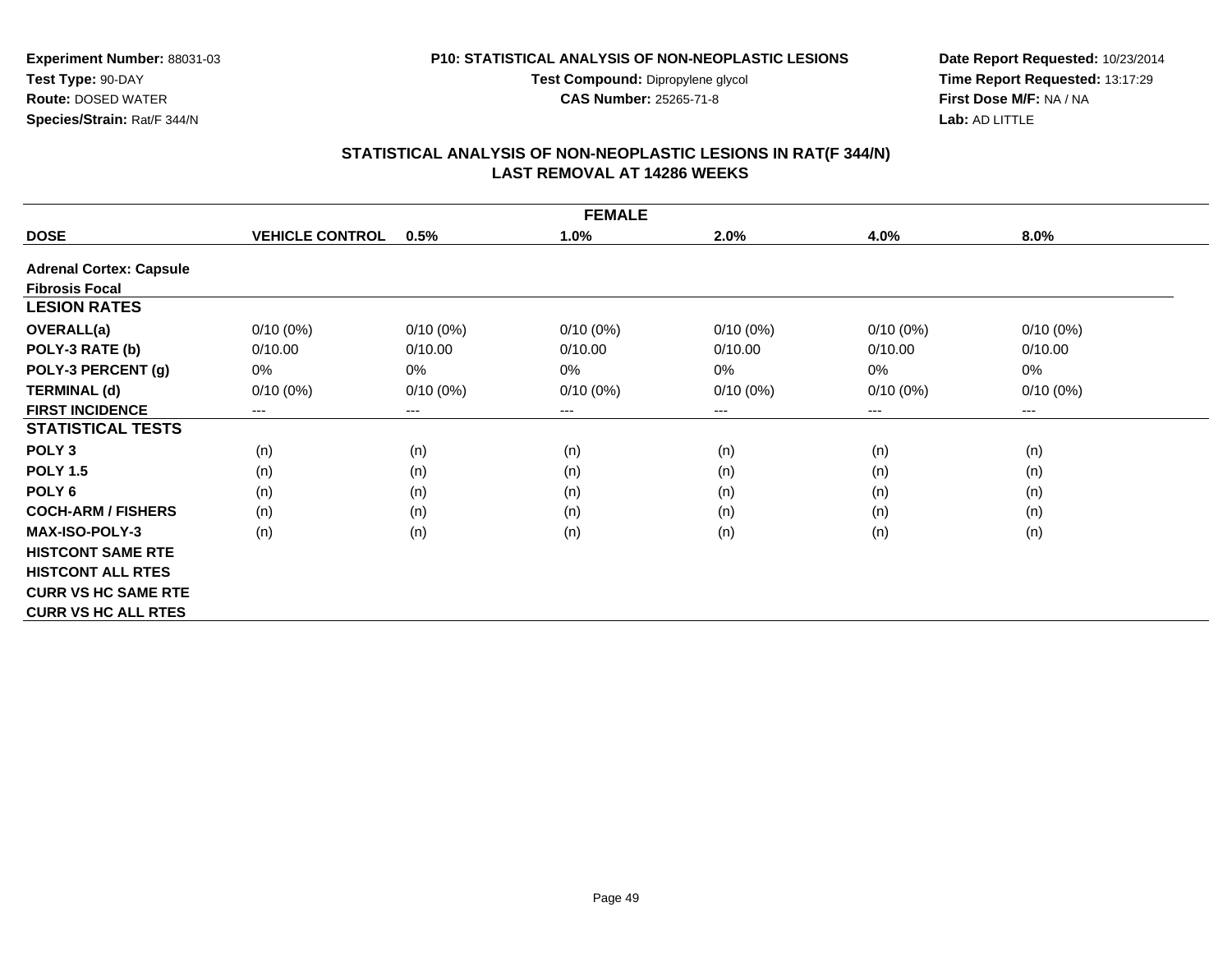**Test Compound:** Dipropylene glycol

**CAS Number:** 25265-71-8

**Date Report Requested:** 10/23/2014 **Time Report Requested:** 13:17:29**First Dose M/F:** NA / NA**Lab:** AD LITTLE

# **STATISTICAL ANALYSIS OF NON-NEOPLASTIC LESIONS IN RAT(F 344/N) LAST REMOVAL AT 14286 WEEKS**

| <b>FEMALE</b>              |                        |                        |             |             |             |             |  |  |  |  |
|----------------------------|------------------------|------------------------|-------------|-------------|-------------|-------------|--|--|--|--|
| <b>DOSE</b>                | <b>VEHICLE CONTROL</b> | 0.5%                   | 1.0%        | 2.0%        | 4.0%        | 8.0%        |  |  |  |  |
| Heart                      |                        |                        |             |             |             |             |  |  |  |  |
| Cardiomyopathy             |                        |                        |             |             |             |             |  |  |  |  |
| <b>LESION RATES</b>        |                        |                        |             |             |             |             |  |  |  |  |
| <b>OVERALL(a)</b>          | $0/10(0\%)$            | $0/0 (0\%)$            | $0/0 (0\%)$ | $0/0 (0\%)$ | $0/0 (0\%)$ | 1/10 (10%)  |  |  |  |  |
| POLY-3 RATE (b)            | 0/10.00                | 0/0.00                 | 0/0.00      | 0/0.00      | 0/0.00      | 1/10.00     |  |  |  |  |
| POLY-3 PERCENT (g)         | 0%                     | 0%                     | 0%          | $0\%$       | 0%          | 10%         |  |  |  |  |
| <b>TERMINAL (d)</b>        | $0/10(0\%)$            | $0/0 (0\%)$            | $0/0 (0\%)$ | $0/0 (0\%)$ | $0/0 (0\%)$ | 1/10 (10%)  |  |  |  |  |
| <b>FIRST INCIDENCE</b>     | $\qquad \qquad \cdots$ | $\qquad \qquad \cdots$ | ---         | ---         | $---$       | 95(T)       |  |  |  |  |
| <b>STATISTICAL TESTS</b>   |                        |                        |             |             |             |             |  |  |  |  |
| POLY <sub>3</sub>          | (e)                    | (e)                    | (e)         | (e)         | (e)         | $P = 0.500$ |  |  |  |  |
| <b>POLY 1.5</b>            | (e)                    | (e)                    | (e)         | (e)         | (e)         | $P = 0.500$ |  |  |  |  |
| POLY <sub>6</sub>          | (e)                    | (e)                    | (e)         | (e)         | (e)         | $P = 0.500$ |  |  |  |  |
| <b>COCH-ARM / FISHERS</b>  | $P=0.304$              | (e)                    | (e)         | (e)         | (e)         | $P = 0.500$ |  |  |  |  |
| <b>MAX-ISO-POLY-3</b>      | (e)                    | (e)                    | (e)         | (e)         | (e)         | $P = 0.159$ |  |  |  |  |
| <b>HISTCONT SAME RTE</b>   |                        |                        |             |             |             |             |  |  |  |  |
| <b>HISTCONT ALL RTES</b>   |                        |                        |             |             |             |             |  |  |  |  |
| <b>CURR VS HC SAME RTE</b> |                        |                        |             |             |             |             |  |  |  |  |
| <b>CURR VS HC ALL RTES</b> |                        |                        |             |             |             |             |  |  |  |  |

Page 50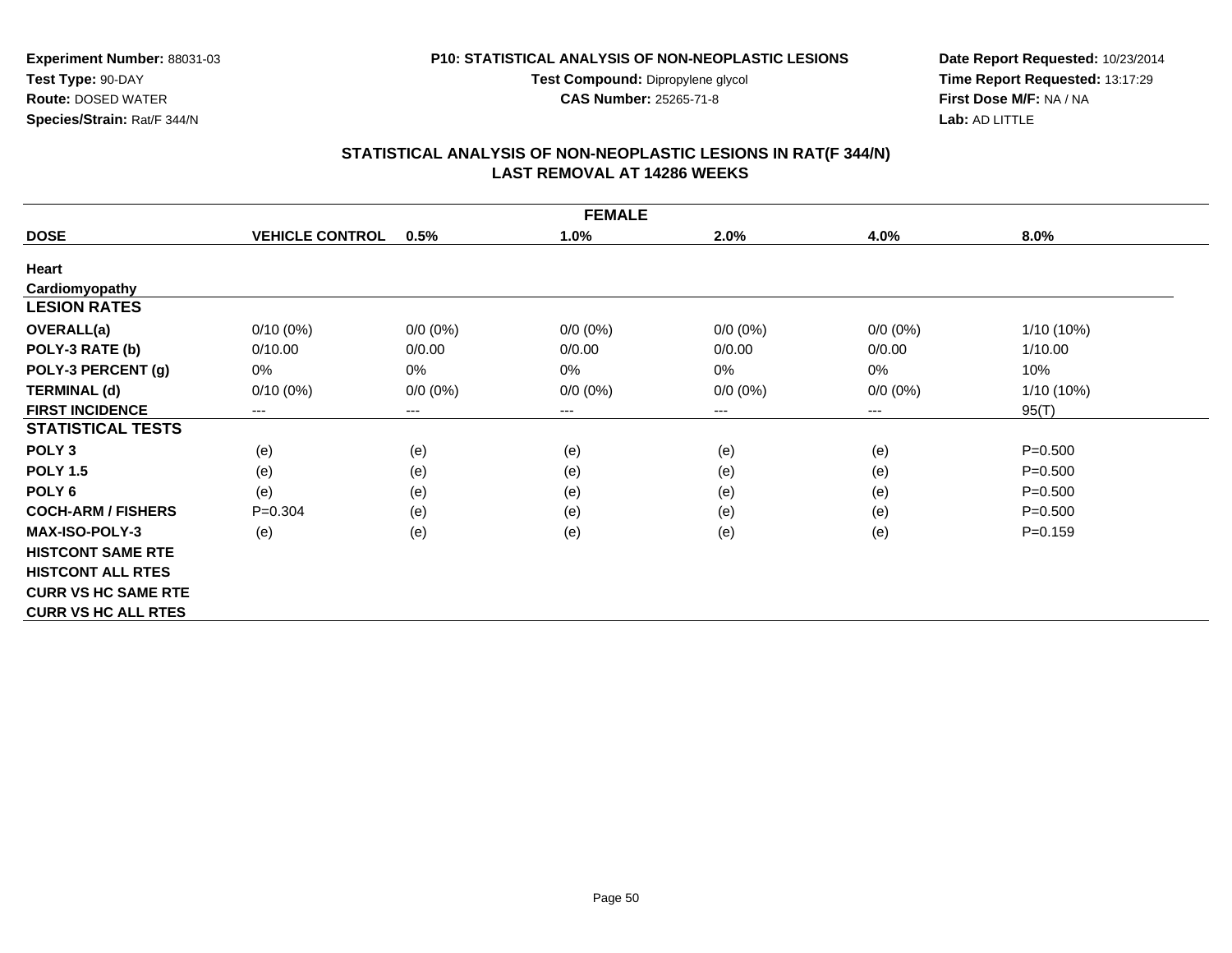#### **P10: STATISTICAL ANALYSIS OF NON-NEOPLASTIC LESIONS**

**Test Compound:** Dipropylene glycol **CAS Number:** 25265-71-8

**Date Report Requested:** 10/23/2014 **Time Report Requested:** 13:17:29**First Dose M/F:** NA / NA**Lab:** AD LITTLE

|                                         |                        |             | <b>FEMALE</b> |             |                            |            |
|-----------------------------------------|------------------------|-------------|---------------|-------------|----------------------------|------------|
| <b>DOSE</b>                             | <b>VEHICLE CONTROL</b> | 0.5%        | 1.0%          | 2.0%        | 4.0%                       | 8.0%       |
| Kidney                                  |                        |             |               |             |                            |            |
| <b>Infiltration Cellular Lymphocyte</b> |                        |             |               |             |                            |            |
| <b>LESION RATES</b>                     |                        |             |               |             |                            |            |
| <b>OVERALL(a)</b>                       | $0/10(0\%)$            | $0/10(0\%)$ | $0/10(0\%)$   | $0/10(0\%)$ | $0/10(0\%)$                | 2/10(20%)  |
| POLY-3 RATE (b)                         | 0/10.00                | 0/10.00     | 0/10.00       | 0/10.00     | 0/10.00                    | 2/10.00    |
| POLY-3 PERCENT (g)                      | 0%                     | 0%          | $0\%$         | 0%          | 0%                         | 20%        |
| <b>TERMINAL (d)</b>                     | $0/10(0\%)$            | $0/10(0\%)$ | $0/10(0\%)$   | $0/10(0\%)$ | $0/10(0\%)$                | 2/10 (20%) |
| <b>FIRST INCIDENCE</b>                  | $---$                  | ---         | ---           | ---         | $\qquad \qquad - \qquad -$ | 95(T)      |
| <b>STATISTICAL TESTS</b>                |                        |             |               |             |                            |            |
| POLY <sub>3</sub>                       | P=0.008**              | (e)         | (e)           | (e)         | (e)                        | $P=0.227$  |
| <b>POLY 1.5</b>                         | P=0.008**              | (e)         | (e)           | (e)         | (e)                        | $P=0.227$  |
| POLY <sub>6</sub>                       | P=0.008**              | (e)         | (e)           | (e)         | (e)                        | $P=0.227$  |
| <b>COCH-ARM / FISHERS</b>               | P=0.010**              | (e)         | (e)           | (e)         | (e)                        | $P=0.237$  |
| <b>MAX-ISO-POLY-3</b>                   | P=0.008**              | (e)         | (e)           | (e)         | (e)                        | $P=0.067$  |
| <b>HISTCONT SAME RTE</b>                |                        |             |               |             |                            |            |
| <b>HISTCONT ALL RTES</b>                |                        |             |               |             |                            |            |
| <b>CURR VS HC SAME RTE</b>              |                        |             |               |             |                            |            |
| <b>CURR VS HC ALL RTES</b>              |                        |             |               |             |                            |            |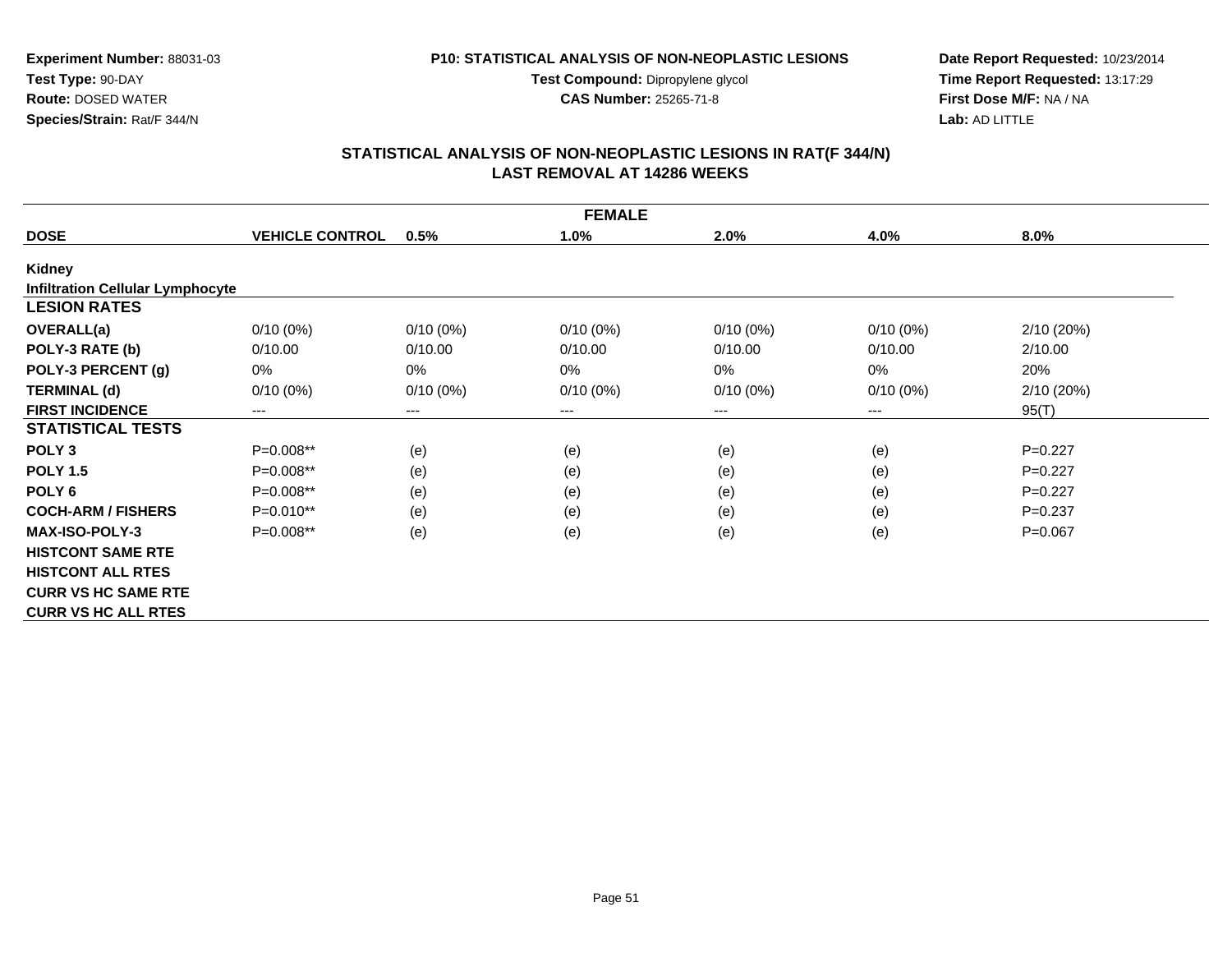#### **P10: STATISTICAL ANALYSIS OF NON-NEOPLASTIC LESIONS**

**Test Compound:** Dipropylene glycol **CAS Number:** 25265-71-8

**Date Report Requested:** 10/23/2014 **Time Report Requested:** 13:17:29**First Dose M/F:** NA / NA**Lab:** AD LITTLE

|                             |                        |             | <b>FEMALE</b> |             |             |             |
|-----------------------------|------------------------|-------------|---------------|-------------|-------------|-------------|
| <b>DOSE</b>                 | <b>VEHICLE CONTROL</b> | 0.5%        | 1.0%          | 2.0%        | 4.0%        | 8.0%        |
| <b>Kidney: Renal Tubule</b> |                        |             |               |             |             |             |
| <b>Casts Protein</b>        |                        |             |               |             |             |             |
| <b>LESION RATES</b>         |                        |             |               |             |             |             |
| OVERALL(a)                  | $0/10(0\%)$            | $0/10(0\%)$ | $0/10(0\%)$   | $0/10(0\%)$ | $0/10(0\%)$ | 8/10 (80%)  |
| POLY-3 RATE (b)             | 0/10.00                | 0/10.00     | 0/10.00       | 0/10.00     | 0/10.00     | 8/10.00     |
| POLY-3 PERCENT (g)          | 0%                     | 0%          | 0%            | $0\%$       | 0%          | 80%         |
| <b>TERMINAL (d)</b>         | $0/10(0\%)$            | $0/10(0\%)$ | $0/10(0\%)$   | $0/10(0\%)$ | $0/10(0\%)$ | 8/10 (80%)  |
| <b>FIRST INCIDENCE</b>      | $---$                  | $---$       | ---           | $---$       | ---         | 95(T)       |
| <b>STATISTICAL TESTS</b>    |                        |             |               |             |             |             |
| POLY <sub>3</sub>           | P=0.000**              | (e)         | (e)           | (e)         | (e)         | $P=0.000**$ |
| <b>POLY 1.5</b>             | P=0.000**              | (e)         | (e)           | (e)         | (e)         | $P=0.000**$ |
| POLY <sub>6</sub>           | P=0.000**              | (e)         | (e)           | (e)         | (e)         | P=0.000**   |
| <b>COCH-ARM / FISHERS</b>   | $P=0.000**$            | (e)         | (e)           | (e)         | (e)         | $P=0.000**$ |
| <b>MAX-ISO-POLY-3</b>       | P=0.000**              | (e)         | (e)           | (e)         | (e)         | P=0.000**   |
| <b>HISTCONT SAME RTE</b>    |                        |             |               |             |             |             |
| <b>HISTCONT ALL RTES</b>    |                        |             |               |             |             |             |
| <b>CURR VS HC SAME RTE</b>  |                        |             |               |             |             |             |
| <b>CURR VS HC ALL RTES</b>  |                        |             |               |             |             |             |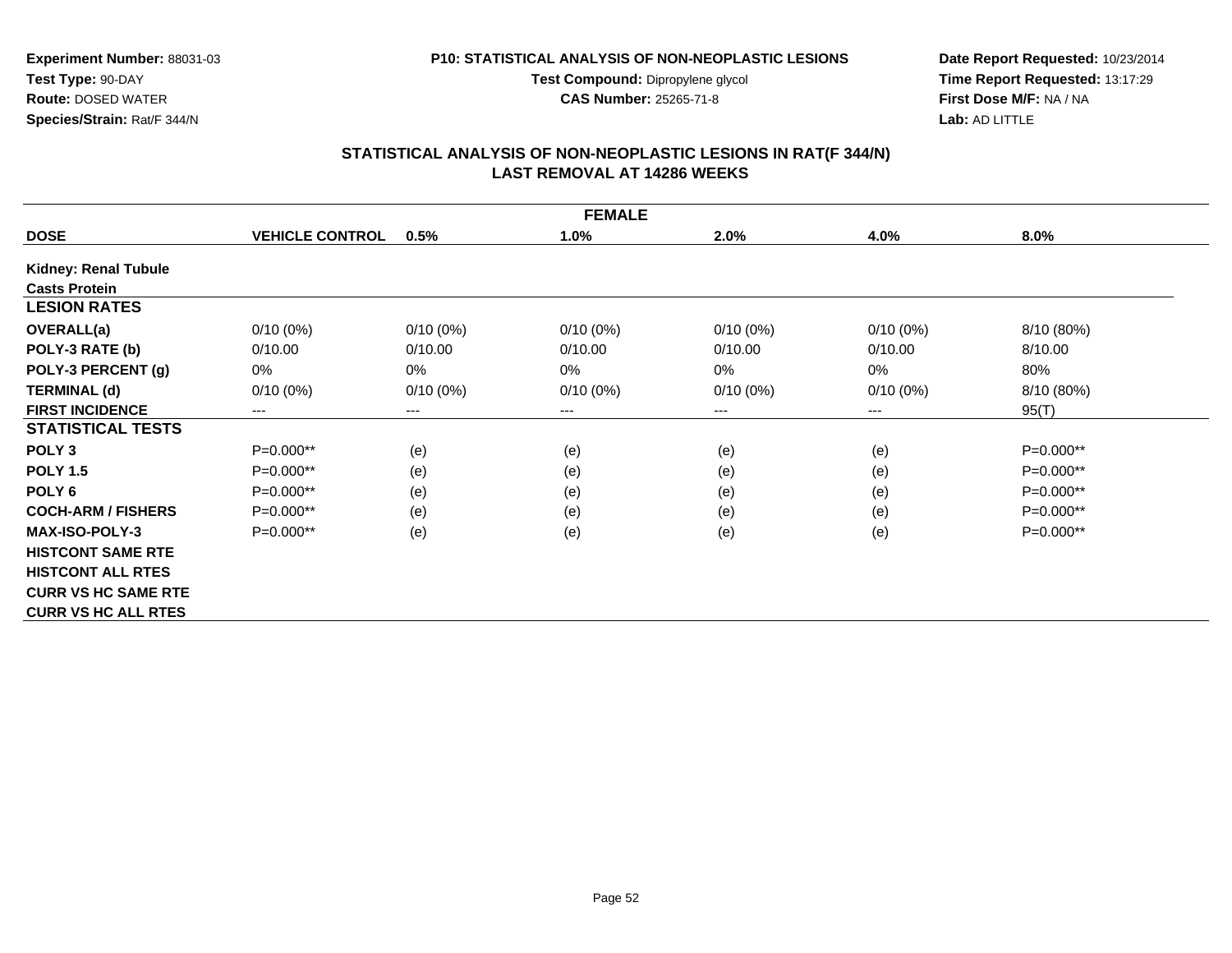#### **P10: STATISTICAL ANALYSIS OF NON-NEOPLASTIC LESIONS**

**Test Compound:** Dipropylene glycol **CAS Number:** 25265-71-8

**Date Report Requested:** 10/23/2014 **Time Report Requested:** 13:17:29**First Dose M/F:** NA / NA**Lab:** AD LITTLE

|                            | <b>FEMALE</b>          |             |             |             |             |             |  |  |  |  |  |
|----------------------------|------------------------|-------------|-------------|-------------|-------------|-------------|--|--|--|--|--|
| <b>DOSE</b>                | <b>VEHICLE CONTROL</b> | 0.5%        | 1.0%        | 2.0%        | 4.0%        | 8.0%        |  |  |  |  |  |
| Kidney: Renal Tubule       |                        |             |             |             |             |             |  |  |  |  |  |
| Hemorrhage                 |                        |             |             |             |             |             |  |  |  |  |  |
| <b>LESION RATES</b>        |                        |             |             |             |             |             |  |  |  |  |  |
| OVERALL(a)                 | $0/10(0\%)$            | $0/10(0\%)$ | $0/10(0\%)$ | $0/10(0\%)$ | $0/10(0\%)$ | $0/10(0\%)$ |  |  |  |  |  |
| POLY-3 RATE (b)            | 0/10.00                | 0/10.00     | 0/10.00     | 0/10.00     | 0/10.00     | 0/10.00     |  |  |  |  |  |
| POLY-3 PERCENT (g)         | 0%                     | 0%          | 0%          | 0%          | 0%          | $0\%$       |  |  |  |  |  |
| <b>TERMINAL (d)</b>        | $0/10(0\%)$            | $0/10(0\%)$ | $0/10(0\%)$ | $0/10(0\%)$ | $0/10(0\%)$ | $0/10(0\%)$ |  |  |  |  |  |
| <b>FIRST INCIDENCE</b>     | $---$                  | $--$        | ---         | ---         | ---         | $--$        |  |  |  |  |  |
| <b>STATISTICAL TESTS</b>   |                        |             |             |             |             |             |  |  |  |  |  |
| POLY <sub>3</sub>          | (n)                    | (n)         | (n)         | (n)         | (n)         | (n)         |  |  |  |  |  |
| <b>POLY 1.5</b>            | (n)                    | (n)         | (n)         | (n)         | (n)         | (n)         |  |  |  |  |  |
| POLY <sub>6</sub>          | (n)                    | (n)         | (n)         | (n)         | (n)         | (n)         |  |  |  |  |  |
| <b>COCH-ARM / FISHERS</b>  | (n)                    | (n)         | (n)         | (n)         | (n)         | (n)         |  |  |  |  |  |
| <b>MAX-ISO-POLY-3</b>      | (n)                    | (n)         | (n)         | (n)         | (n)         | (n)         |  |  |  |  |  |
| <b>HISTCONT SAME RTE</b>   |                        |             |             |             |             |             |  |  |  |  |  |
| <b>HISTCONT ALL RTES</b>   |                        |             |             |             |             |             |  |  |  |  |  |
| <b>CURR VS HC SAME RTE</b> |                        |             |             |             |             |             |  |  |  |  |  |
| <b>CURR VS HC ALL RTES</b> |                        |             |             |             |             |             |  |  |  |  |  |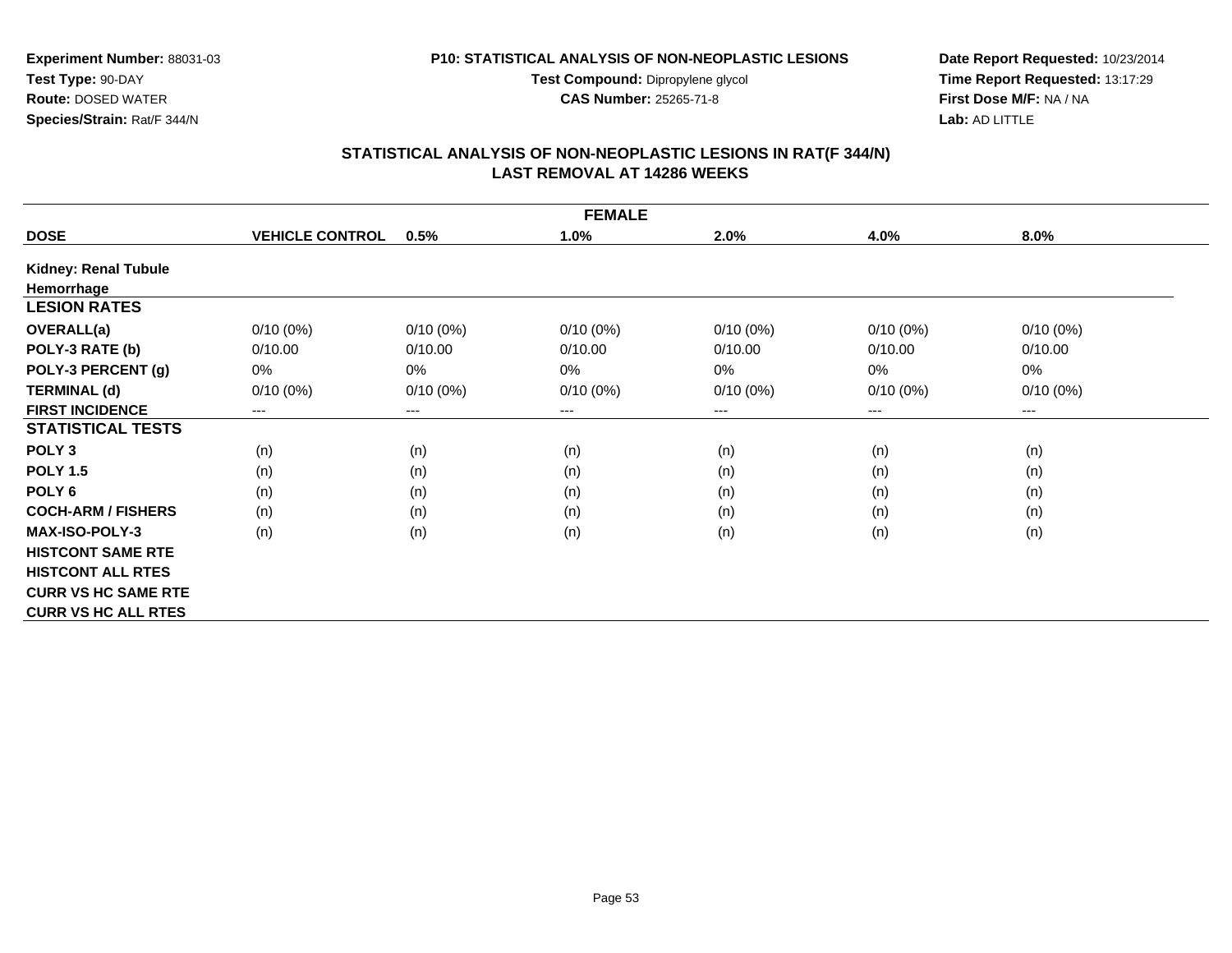#### **P10: STATISTICAL ANALYSIS OF NON-NEOPLASTIC LESIONS**

**Test Compound:** Dipropylene glycol **CAS Number:** 25265-71-8

**Date Report Requested:** 10/23/2014 **Time Report Requested:** 13:17:29**First Dose M/F:** NA / NA**Lab:** AD LITTLE

|                            |                        |             | <b>FEMALE</b> |             |             |            |
|----------------------------|------------------------|-------------|---------------|-------------|-------------|------------|
| <b>DOSE</b>                | <b>VEHICLE CONTROL</b> | 0.5%        | 1.0%          | 2.0%        | 4.0%        | 8.0%       |
| Kidney: Renal Tubule       |                        |             |               |             |             |            |
| Regeneration               |                        |             |               |             |             |            |
| <b>LESION RATES</b>        |                        |             |               |             |             |            |
| <b>OVERALL(a)</b>          | $0/10(0\%)$            | $0/10(0\%)$ | $0/10(0\%)$   | $0/10(0\%)$ | $0/10(0\%)$ | 4/10 (40%) |
| POLY-3 RATE (b)            | 0/10.00                | 0/10.00     | 0/10.00       | 0/10.00     | 0/10.00     | 4/10.00    |
| POLY-3 PERCENT (g)         | 0%                     | 0%          | 0%            | 0%          | 0%          | 40%        |
| <b>TERMINAL (d)</b>        | $0/10(0\%)$            | $0/10(0\%)$ | $0/10(0\%)$   | $0/10(0\%)$ | $0/10(0\%)$ | 4/10 (40%) |
| <b>FIRST INCIDENCE</b>     | ---                    | $---$       | ---           | ---         | ---         | 95(T)      |
| <b>STATISTICAL TESTS</b>   |                        |             |               |             |             |            |
| POLY <sub>3</sub>          | $P=0.000**$            | (e)         | (e)           | (e)         | (e)         | $P=0.033*$ |
| <b>POLY 1.5</b>            | P=0.000**              | (e)         | (e)           | (e)         | (e)         | $P=0.033*$ |
| POLY <sub>6</sub>          | P=0.000**              | (e)         | (e)           | (e)         | (e)         | $P=0.033*$ |
| <b>COCH-ARM / FISHERS</b>  | $P=0.000**$            | (e)         | (e)           | (e)         | (e)         | $P=0.043*$ |
| <b>MAX-ISO-POLY-3</b>      | P=0.000**              | (e)         | (e)           | (e)         | (e)         | P=0.007**  |
| <b>HISTCONT SAME RTE</b>   |                        |             |               |             |             |            |
| <b>HISTCONT ALL RTES</b>   |                        |             |               |             |             |            |
| <b>CURR VS HC SAME RTE</b> |                        |             |               |             |             |            |
| <b>CURR VS HC ALL RTES</b> |                        |             |               |             |             |            |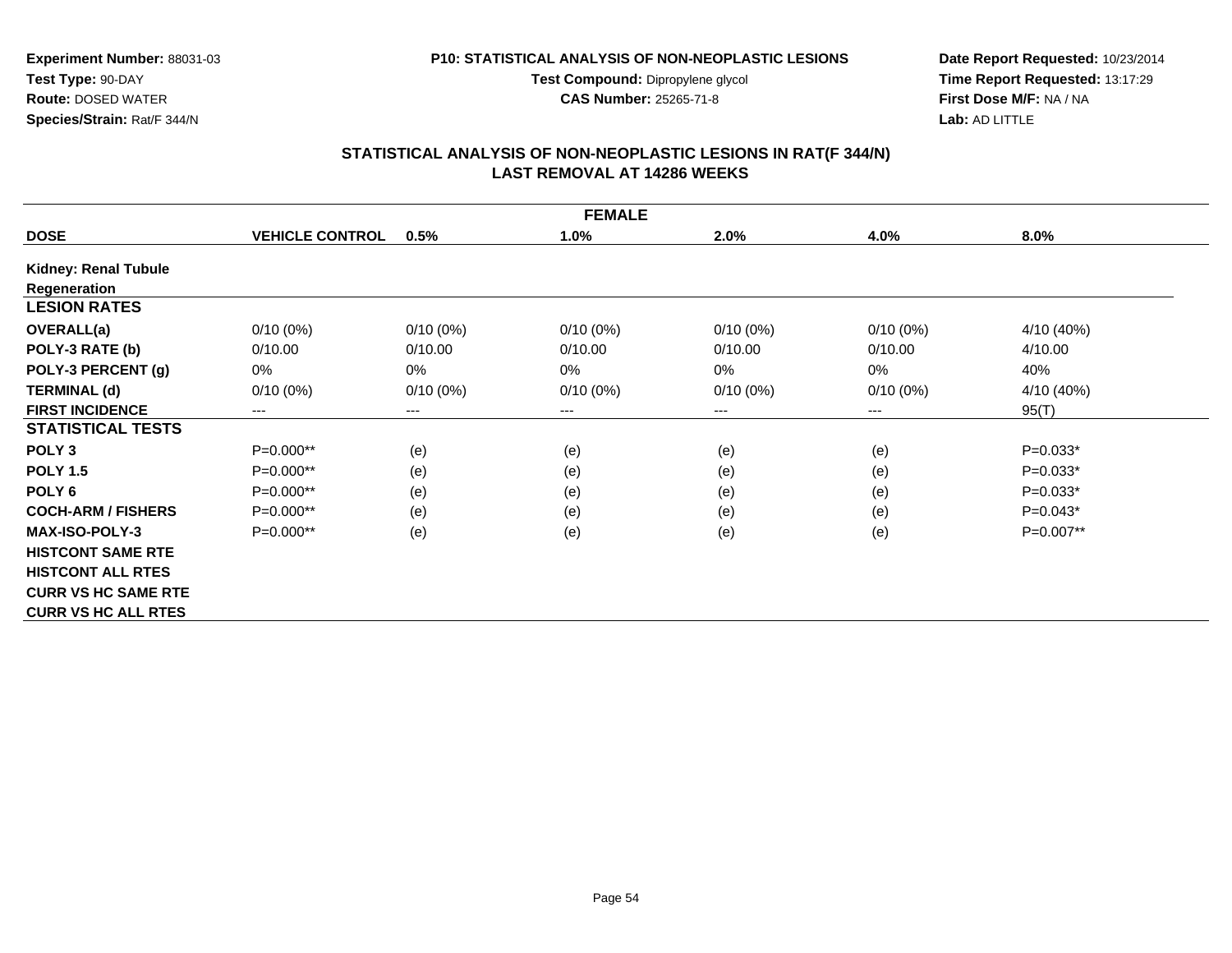**Test Compound:** Dipropylene glycol

**CAS Number:** 25265-71-8

**Date Report Requested:** 10/23/2014 **Time Report Requested:** 13:17:29**First Dose M/F:** NA / NA**Lab:** AD LITTLE

## **STATISTICAL ANALYSIS OF NON-NEOPLASTIC LESIONS IN RAT(F 344/N) LAST REMOVAL AT 14286 WEEKS**

| <b>FEMALE</b>              |                        |                        |            |         |             |              |  |  |  |  |
|----------------------------|------------------------|------------------------|------------|---------|-------------|--------------|--|--|--|--|
| <b>DOSE</b>                | <b>VEHICLE CONTROL</b> | 0.5%                   | 1.0%       | 2.0%    | 4.0%        | 8.0%         |  |  |  |  |
| Liver                      |                        |                        |            |         |             |              |  |  |  |  |
| <b>Atypical Focus</b>      |                        |                        |            |         |             |              |  |  |  |  |
| <b>LESION RATES</b>        |                        |                        |            |         |             |              |  |  |  |  |
| OVERALL(a)                 | $0/10(0\%)$            | $0/0 (0\%)$            | $0/1$ (0%) | 0/3(0%) | $0/10(0\%)$ | $1/10(10\%)$ |  |  |  |  |
| POLY-3 RATE (b)            | 0/10.00                | 0/0.00                 | 0/1.00     | 0/3.00  | 0/10.00     | 1/10.00      |  |  |  |  |
| POLY-3 PERCENT (g)         | 0%                     | 0%                     | 0%         | 0%      | 0%          | 10%          |  |  |  |  |
| <b>TERMINAL (d)</b>        | $0/10(0\%)$            | $0/0 (0\%)$            | $0/1$ (0%) | 0/3(0%) | $0/10(0\%)$ | $1/10(10\%)$ |  |  |  |  |
| <b>FIRST INCIDENCE</b>     | $\qquad \qquad \cdots$ | $\qquad \qquad \cdots$ | ---        | ---     | ---         | 95(T)        |  |  |  |  |
| <b>STATISTICAL TESTS</b>   |                        |                        |            |         |             |              |  |  |  |  |
| POLY <sub>3</sub>          | (e)                    | (e)                    | (e)        | (e)     | (e)         | $P = 0.500$  |  |  |  |  |
| <b>POLY 1.5</b>            | (e)                    | (e)                    | (e)        | (e)     | (e)         | $P = 0.500$  |  |  |  |  |
| POLY <sub>6</sub>          | (e)                    | (e)                    | (e)        | (e)     | (e)         | $P = 0.500$  |  |  |  |  |
| <b>COCH-ARM / FISHERS</b>  | $P = 0.233$            | (e)                    | (e)        | (e)     | (e)         | $P = 0.500$  |  |  |  |  |
| <b>MAX-ISO-POLY-3</b>      | (e)                    | (e)                    | (e)        | (e)     | (e)         | $P=0.159$    |  |  |  |  |
| <b>HISTCONT SAME RTE</b>   |                        |                        |            |         |             |              |  |  |  |  |
| <b>HISTCONT ALL RTES</b>   |                        |                        |            |         |             |              |  |  |  |  |
| <b>CURR VS HC SAME RTE</b> |                        |                        |            |         |             |              |  |  |  |  |
| <b>CURR VS HC ALL RTES</b> |                        |                        |            |         |             |              |  |  |  |  |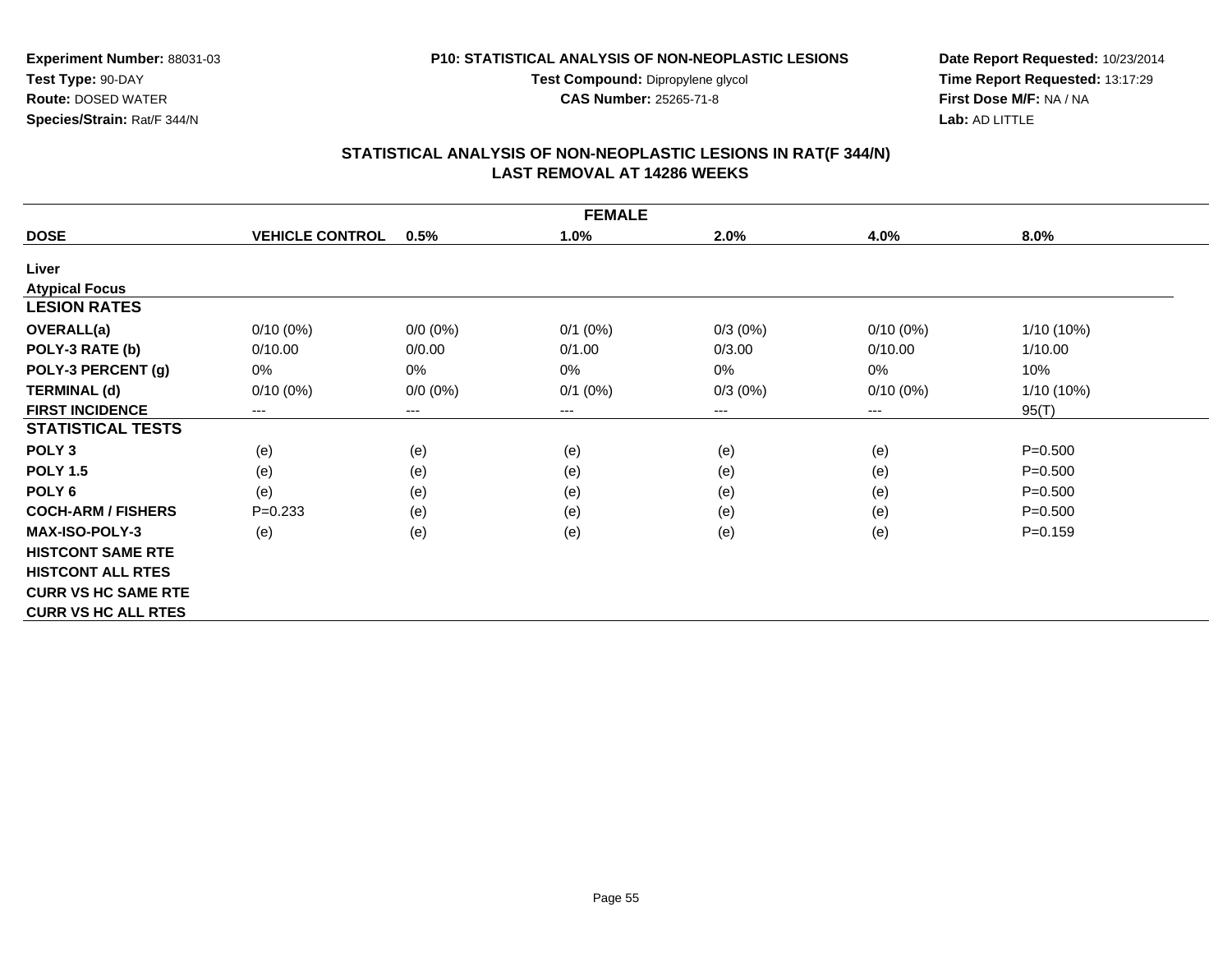**Test Compound:** Dipropylene glycol

**CAS Number:** 25265-71-8

**Date Report Requested:** 10/23/2014 **Time Report Requested:** 13:17:29**First Dose M/F:** NA / NA**Lab:** AD LITTLE

# **STATISTICAL ANALYSIS OF NON-NEOPLASTIC LESIONS IN RAT(F 344/N) LAST REMOVAL AT 14286 WEEKS**

| <b>FEMALE</b>              |                        |                            |              |         |             |                        |  |  |  |  |
|----------------------------|------------------------|----------------------------|--------------|---------|-------------|------------------------|--|--|--|--|
| <b>DOSE</b>                | <b>VEHICLE CONTROL</b> | 0.5%                       | 1.0%         | 2.0%    | 4.0%        | 8.0%                   |  |  |  |  |
| Liver                      |                        |                            |              |         |             |                        |  |  |  |  |
| <b>Congestion</b>          |                        |                            |              |         |             |                        |  |  |  |  |
| <b>LESION RATES</b>        |                        |                            |              |         |             |                        |  |  |  |  |
| <b>OVERALL(a)</b>          | $0/10(0\%)$            | $0/0 (0\%)$                | $0/1$ (0%)   | 0/3(0%) | $0/10(0\%)$ | $0/10(0\%)$            |  |  |  |  |
| POLY-3 RATE (b)            | 0/10.00                | 0/0.00                     | 0/1.00       | 0/3.00  | 0/10.00     | 0/10.00                |  |  |  |  |
| POLY-3 PERCENT (g)         | 0%                     | 0%                         | 0%           | 0%      | 0%          | $0\%$                  |  |  |  |  |
| <b>TERMINAL (d)</b>        | $0/10(0\%)$            | $0/0 (0\%)$                | $0/1$ $(0%)$ | 0/3(0%) | $0/10(0\%)$ | $0/10(0\%)$            |  |  |  |  |
| <b>FIRST INCIDENCE</b>     | ---                    | $\qquad \qquad - \qquad -$ | $---$        | ---     | ---         | $\qquad \qquad \cdots$ |  |  |  |  |
| <b>STATISTICAL TESTS</b>   |                        |                            |              |         |             |                        |  |  |  |  |
| POLY <sub>3</sub>          | (n)                    | (n)                        | (n)          | (n)     | (n)         | (n)                    |  |  |  |  |
| <b>POLY 1.5</b>            | (n)                    | (n)                        | (n)          | (n)     | (n)         | (n)                    |  |  |  |  |
| POLY <sub>6</sub>          | (n)                    | (n)                        | (n)          | (n)     | (n)         | (n)                    |  |  |  |  |
| <b>COCH-ARM / FISHERS</b>  | (n)                    | (n)                        | (n)          | (n)     | (n)         | (n)                    |  |  |  |  |
| <b>MAX-ISO-POLY-3</b>      | (n)                    | (n)                        | (n)          | (n)     | (n)         | (n)                    |  |  |  |  |
| <b>HISTCONT SAME RTE</b>   |                        |                            |              |         |             |                        |  |  |  |  |
| <b>HISTCONT ALL RTES</b>   |                        |                            |              |         |             |                        |  |  |  |  |
| <b>CURR VS HC SAME RTE</b> |                        |                            |              |         |             |                        |  |  |  |  |
| <b>CURR VS HC ALL RTES</b> |                        |                            |              |         |             |                        |  |  |  |  |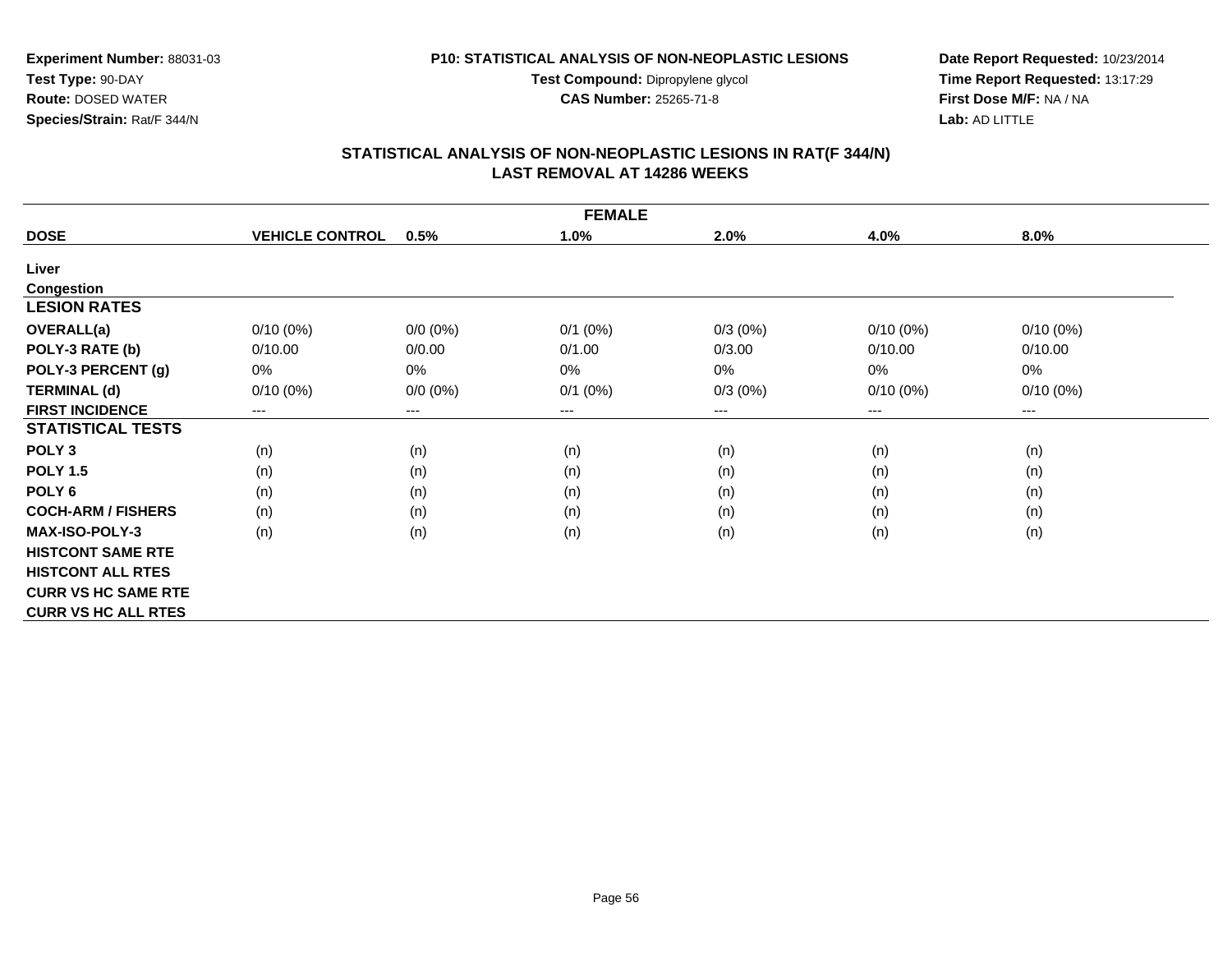**Test Compound:** Dipropylene glycol

**CAS Number:** 25265-71-8

**Date Report Requested:** 10/23/2014 **Time Report Requested:** 13:17:29**First Dose M/F:** NA / NA**Lab:** AD LITTLE

# **STATISTICAL ANALYSIS OF NON-NEOPLASTIC LESIONS IN RAT(F 344/N) LAST REMOVAL AT 14286 WEEKS**

| <b>FEMALE</b>                           |                        |             |              |              |                            |              |  |  |  |  |
|-----------------------------------------|------------------------|-------------|--------------|--------------|----------------------------|--------------|--|--|--|--|
| <b>DOSE</b>                             | <b>VEHICLE CONTROL</b> | 0.5%        | 1.0%         | 2.0%         | 4.0%                       | 8.0%         |  |  |  |  |
| Liver                                   |                        |             |              |              |                            |              |  |  |  |  |
| <b>Developmental Malformation Focal</b> |                        |             |              |              |                            |              |  |  |  |  |
| <b>LESION RATES</b>                     |                        |             |              |              |                            |              |  |  |  |  |
| <b>OVERALL(a)</b>                       | 1/10 (10%)             | $0/0 (0\%)$ | $0/1$ (0%)   | $0/3(0\%)$   | $0/10(0\%)$                | $0/10(0\%)$  |  |  |  |  |
| POLY-3 RATE (b)                         | 1/10.00                | 0/0.00      | 0/1.00       | 0/3.00       | 0/10.00                    | 0/10.00      |  |  |  |  |
| POLY-3 PERCENT (g)                      | 10%                    | 0%          | 0%           | 0%           | 0%                         | 0%           |  |  |  |  |
| <b>TERMINAL (d)</b>                     | $1/10(10\%)$           | $0/0 (0\%)$ | $0/1$ (0%)   | $0/3(0\%)$   | $0/10(0\%)$                | $0/10(0\%)$  |  |  |  |  |
| <b>FIRST INCIDENCE</b>                  | 95(T)                  | ---         | ---          | ---          | $\qquad \qquad - \qquad -$ | $---$        |  |  |  |  |
| <b>STATISTICAL TESTS</b>                |                        |             |              |              |                            |              |  |  |  |  |
| POLY <sub>3</sub>                       | (e)                    | (e)         | P=0.913N     | P=0.732N     | $P = 0.500N$               | P=0.500N     |  |  |  |  |
| <b>POLY 1.5</b>                         | (e)                    | (e)         | P=0.913N     | $P=0.732N$   | $P = 0.500N$               | $P = 0.500N$ |  |  |  |  |
| POLY <sub>6</sub>                       | (e)                    | (e)         | P=0.913N     | $P=0.732N$   | $P = 0.500N$               | $P = 0.500N$ |  |  |  |  |
| <b>COCH-ARM / FISHERS</b>               | $P = 0.288N$           | (e)         | $P = 0.909N$ | $P = 0.769N$ | $P = 0.500N$               | $P = 0.500N$ |  |  |  |  |
| <b>MAX-ISO-POLY-3</b>                   | (e)                    | (e)         | $P = 0.411N$ | $P = 0.334N$ | $P = 0.159N$               | $P = 0.159N$ |  |  |  |  |
| <b>HISTCONT SAME RTE</b>                |                        |             |              |              |                            |              |  |  |  |  |
| <b>HISTCONT ALL RTES</b>                |                        |             |              |              |                            |              |  |  |  |  |
| <b>CURR VS HC SAME RTE</b>              |                        |             |              |              |                            |              |  |  |  |  |
| <b>CURR VS HC ALL RTES</b>              |                        |             |              |              |                            |              |  |  |  |  |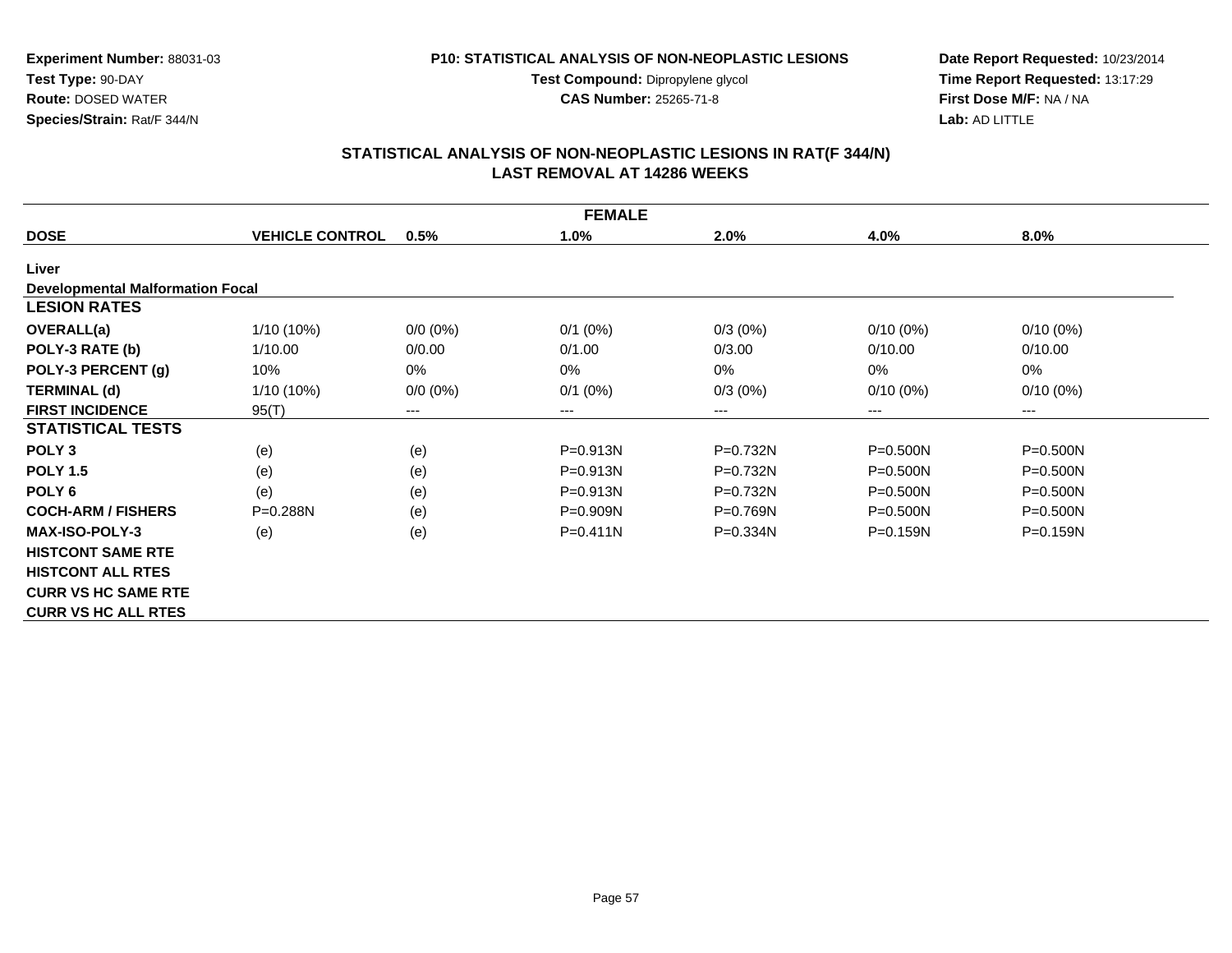**Test Compound:** Dipropylene glycol

**CAS Number:** 25265-71-8

**Date Report Requested:** 10/23/2014 **Time Report Requested:** 13:17:29**First Dose M/F:** NA / NA**Lab:** AD LITTLE

# **STATISTICAL ANALYSIS OF NON-NEOPLASTIC LESIONS IN RAT(F 344/N) LAST REMOVAL AT 14286 WEEKS**

| <b>FEMALE</b>              |                        |             |              |            |             |              |  |  |  |  |
|----------------------------|------------------------|-------------|--------------|------------|-------------|--------------|--|--|--|--|
| <b>DOSE</b>                | <b>VEHICLE CONTROL</b> | 0.5%        | 1.0%         | 2.0%       | 4.0%        | 8.0%         |  |  |  |  |
| Liver                      |                        |             |              |            |             |              |  |  |  |  |
| <b>Fatty Change</b>        |                        |             |              |            |             |              |  |  |  |  |
| <b>LESION RATES</b>        |                        |             |              |            |             |              |  |  |  |  |
| <b>OVERALL(a)</b>          | $0/10(0\%)$            | $0/0 (0\%)$ | $0/1$ (0%)   | $0/3(0\%)$ | $0/10(0\%)$ | 10/10 (100%) |  |  |  |  |
| POLY-3 RATE (b)            | 0/10.00                | 0/0.00      | 0/1.00       | 0/3.00     | 0/10.00     | 10/10.00     |  |  |  |  |
| POLY-3 PERCENT (g)         | 0%                     | 0%          | 0%           | $0\%$      | 0%          | 100%         |  |  |  |  |
| <b>TERMINAL (d)</b>        | $0/10(0\%)$            | $0/0 (0\%)$ | $0/1$ $(0%)$ | $0/3(0\%)$ | $0/10(0\%)$ | 10/10 (100%) |  |  |  |  |
| <b>FIRST INCIDENCE</b>     | $---$                  | $---$       | ---          | ---        | $---$       | 95(T)        |  |  |  |  |
| <b>STATISTICAL TESTS</b>   |                        |             |              |            |             |              |  |  |  |  |
| POLY <sub>3</sub>          | (e)                    | (e)         | (e)          | (e)        | (e)         | $P = NA$     |  |  |  |  |
| <b>POLY 1.5</b>            | (e)                    | (e)         | (e)          | (e)        | (e)         | $P = NA$     |  |  |  |  |
| POLY <sub>6</sub>          | (e)                    | (e)         | (e)          | (e)        | (e)         | $P=NA$       |  |  |  |  |
| <b>COCH-ARM / FISHERS</b>  | $P=0.000**$            | (e)         | (e)          | (e)        | (e)         | $P=0.000**$  |  |  |  |  |
| <b>MAX-ISO-POLY-3</b>      | (e)                    | (e)         | (e)          | (e)        | (e)         | (e)          |  |  |  |  |
| <b>HISTCONT SAME RTE</b>   |                        |             |              |            |             |              |  |  |  |  |
| <b>HISTCONT ALL RTES</b>   |                        |             |              |            |             |              |  |  |  |  |
| <b>CURR VS HC SAME RTE</b> |                        |             |              |            |             |              |  |  |  |  |
| <b>CURR VS HC ALL RTES</b> |                        |             |              |            |             |              |  |  |  |  |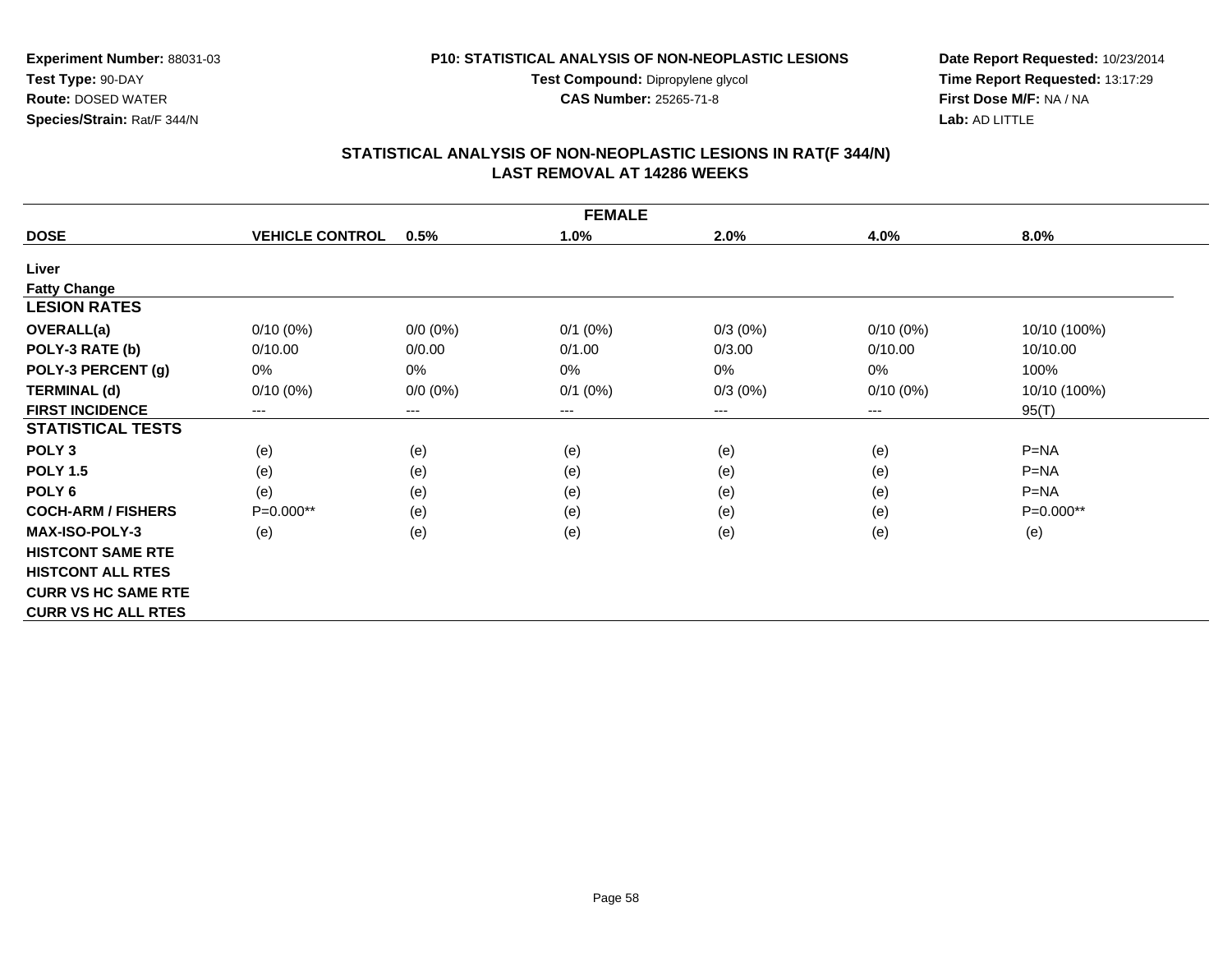**Test Compound:** Dipropylene glycol

**CAS Number:** 25265-71-8

**Date Report Requested:** 10/23/2014 **Time Report Requested:** 13:17:29**First Dose M/F:** NA / NA**Lab:** AD LITTLE

# **STATISTICAL ANALYSIS OF NON-NEOPLASTIC LESIONS IN RAT(F 344/N) LAST REMOVAL AT 14286 WEEKS**

| <b>FEMALE</b>              |                        |             |              |            |             |             |  |  |  |  |
|----------------------------|------------------------|-------------|--------------|------------|-------------|-------------|--|--|--|--|
| <b>DOSE</b>                | <b>VEHICLE CONTROL</b> | 0.5%        | 1.0%         | 2.0%       | 4.0%        | 8.0%        |  |  |  |  |
| Liver                      |                        |             |              |            |             |             |  |  |  |  |
| <b>Fibrosis Focal</b>      |                        |             |              |            |             |             |  |  |  |  |
| <b>LESION RATES</b>        |                        |             |              |            |             |             |  |  |  |  |
| <b>OVERALL(a)</b>          | $0/10(0\%)$            | $0/0 (0\%)$ | $0/1$ $(0%)$ | $0/3(0\%)$ | $0/10(0\%)$ | $0/10(0\%)$ |  |  |  |  |
| POLY-3 RATE (b)            | 0/10.00                | 0/0.00      | 0/1.00       | 0/3.00     | 0/10.00     | 0/10.00     |  |  |  |  |
| POLY-3 PERCENT (g)         | 0%                     | 0%          | $0\%$        | $0\%$      | 0%          | 0%          |  |  |  |  |
| <b>TERMINAL (d)</b>        | $0/10(0\%)$            | $0/0 (0\%)$ | $0/1$ $(0%)$ | $0/3(0\%)$ | $0/10(0\%)$ | $0/10(0\%)$ |  |  |  |  |
| <b>FIRST INCIDENCE</b>     | $--$                   | $---$       | ---          | ---        | $---$       | $---$       |  |  |  |  |
| <b>STATISTICAL TESTS</b>   |                        |             |              |            |             |             |  |  |  |  |
| POLY <sub>3</sub>          | (n)                    | (n)         | (n)          | (n)        | (n)         | (n)         |  |  |  |  |
| <b>POLY 1.5</b>            | (n)                    | (n)         | (n)          | (n)        | (n)         | (n)         |  |  |  |  |
| POLY <sub>6</sub>          | (n)                    | (n)         | (n)          | (n)        | (n)         | (n)         |  |  |  |  |
| <b>COCH-ARM / FISHERS</b>  | (n)                    | (n)         | (n)          | (n)        | (n)         | (n)         |  |  |  |  |
| <b>MAX-ISO-POLY-3</b>      | (n)                    | (n)         | (n)          | (n)        | (n)         | (n)         |  |  |  |  |
| <b>HISTCONT SAME RTE</b>   |                        |             |              |            |             |             |  |  |  |  |
| <b>HISTCONT ALL RTES</b>   |                        |             |              |            |             |             |  |  |  |  |
| <b>CURR VS HC SAME RTE</b> |                        |             |              |            |             |             |  |  |  |  |
| <b>CURR VS HC ALL RTES</b> |                        |             |              |            |             |             |  |  |  |  |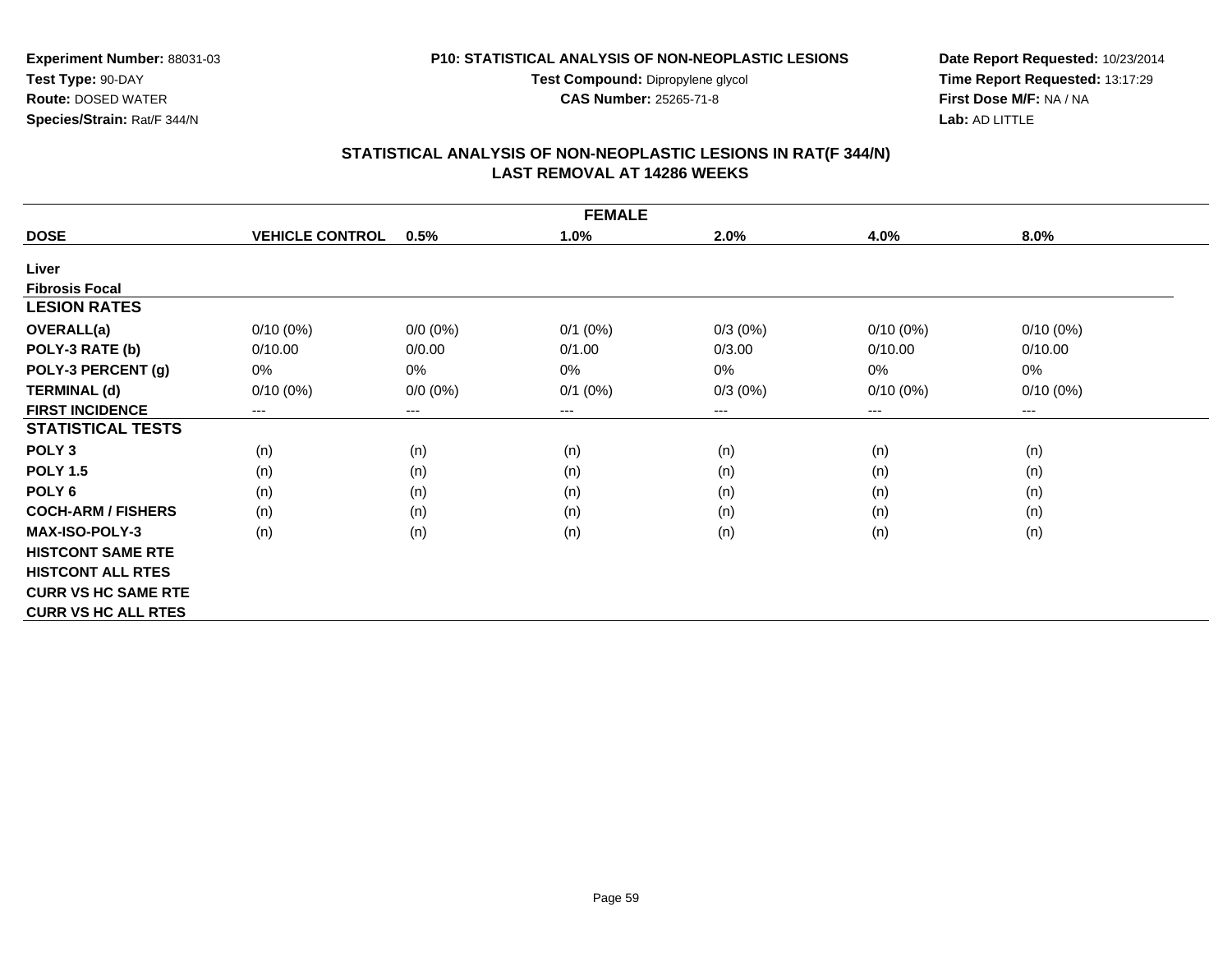**Test Compound:** Dipropylene glycol

**CAS Number:** 25265-71-8

**Date Report Requested:** 10/23/2014 **Time Report Requested:** 13:17:29**First Dose M/F:** NA / NA**Lab:** AD LITTLE

# **STATISTICAL ANALYSIS OF NON-NEOPLASTIC LESIONS IN RAT(F 344/N) LAST REMOVAL AT 14286 WEEKS**

|                            | <b>FEMALE</b>          |             |             |             |              |              |  |  |  |  |  |
|----------------------------|------------------------|-------------|-------------|-------------|--------------|--------------|--|--|--|--|--|
| <b>DOSE</b>                | <b>VEHICLE CONTROL</b> | 0.5%        | 1.0%        | 2.0%        | 4.0%         | 8.0%         |  |  |  |  |  |
| Liver                      |                        |             |             |             |              |              |  |  |  |  |  |
| Hepatodiaphragmatic Nodule |                        |             |             |             |              |              |  |  |  |  |  |
| <b>LESION RATES</b>        |                        |             |             |             |              |              |  |  |  |  |  |
| <b>OVERALL(a)</b>          | 1/10 (10%)             | $0/0 (0\%)$ | 1/1(100%)   | 2/3(67%)    | 1/10 (10%)   | 1/10 (10%)   |  |  |  |  |  |
| POLY-3 RATE (b)            | 1/10.00                | 0/0.00      | 1/1.00      | 2/3.00      | 1/10.00      | 1/10.00      |  |  |  |  |  |
| POLY-3 PERCENT (g)         | 10%                    | 0%          | 100%        | 66.7%       | 10%          | 10%          |  |  |  |  |  |
| <b>TERMINAL (d)</b>        | $1/10(10\%)$           | $0/0 (0\%)$ | 1/1(100%)   | 2/3(67%)    | 1/10 (10%)   | 1/10 (10%)   |  |  |  |  |  |
| <b>FIRST INCIDENCE</b>     | 95(T)                  | ---         | 95(T)       | 95(T)       | 95(T)        | 95(T)        |  |  |  |  |  |
| <b>STATISTICAL TESTS</b>   |                        |             |             |             |              |              |  |  |  |  |  |
| POLY <sub>3</sub>          | (e)                    | (e)         | $P = 0.146$ | $P=0.079$   | $P = 0.760$  | $P = 0.760$  |  |  |  |  |  |
| <b>POLY 1.5</b>            | (e)                    | (e)         | $P=0.146$   | $P=0.079$   | $P=0.760$    | $P=0.760$    |  |  |  |  |  |
| POLY <sub>6</sub>          | (e)                    | (e)         | $P = 0.146$ | $P=0.079$   | $P = 0.760$  | $P = 0.760$  |  |  |  |  |  |
| <b>COCH-ARM / FISHERS</b>  | $P = 0.313N$           | (e)         | $P = 0.182$ | $P = 0.108$ | $P = 0.763N$ | $P = 0.763N$ |  |  |  |  |  |
| <b>MAX-ISO-POLY-3</b>      | (e)                    | (e)         | $P=0.022*$  | $P=0.033*$  | $P = 1.000$  | $P = 1.000$  |  |  |  |  |  |
| <b>HISTCONT SAME RTE</b>   |                        |             |             |             |              |              |  |  |  |  |  |
| <b>HISTCONT ALL RTES</b>   |                        |             |             |             |              |              |  |  |  |  |  |
| <b>CURR VS HC SAME RTE</b> |                        |             |             |             |              |              |  |  |  |  |  |
| <b>CURR VS HC ALL RTES</b> |                        |             |             |             |              |              |  |  |  |  |  |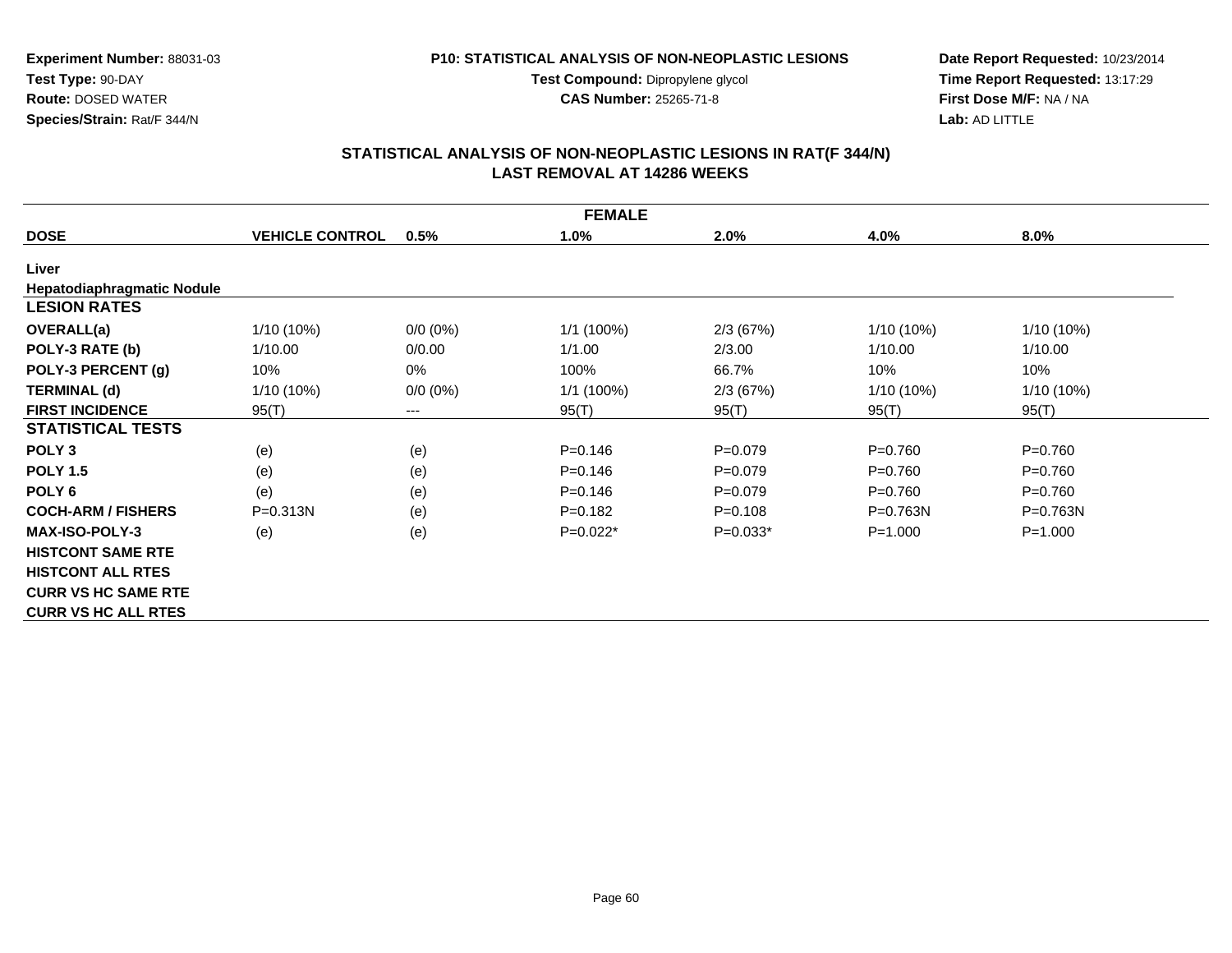**Test Compound:** Dipropylene glycol

**CAS Number:** 25265-71-8

**Date Report Requested:** 10/23/2014 **Time Report Requested:** 13:17:29**First Dose M/F:** NA / NA**Lab:** AD LITTLE

# **STATISTICAL ANALYSIS OF NON-NEOPLASTIC LESIONS IN RAT(F 344/N) LAST REMOVAL AT 14286 WEEKS**

| <b>FEMALE</b>              |                        |                            |              |            |             |                        |  |  |
|----------------------------|------------------------|----------------------------|--------------|------------|-------------|------------------------|--|--|
| <b>DOSE</b>                | <b>VEHICLE CONTROL</b> | 0.5%                       | 1.0%         | 2.0%       | 4.0%        | 8.0%                   |  |  |
| Liver                      |                        |                            |              |            |             |                        |  |  |
| <b>Necrosis Focal</b>      |                        |                            |              |            |             |                        |  |  |
| <b>LESION RATES</b>        |                        |                            |              |            |             |                        |  |  |
| <b>OVERALL(a)</b>          | $0/10(0\%)$            | $0/0 (0\%)$                | $0/1$ (0%)   | $0/3(0\%)$ | $0/10(0\%)$ | $0/10(0\%)$            |  |  |
| POLY-3 RATE (b)            | 0/10.00                | 0/0.00                     | 0/1.00       | 0/3.00     | 0/10.00     | 0/10.00                |  |  |
| POLY-3 PERCENT (g)         | 0%                     | $0\%$                      | 0%           | 0%         | 0%          | $0\%$                  |  |  |
| <b>TERMINAL (d)</b>        | $0/10(0\%)$            | $0/0 (0\%)$                | $0/1$ $(0%)$ | $0/3(0\%)$ | $0/10(0\%)$ | $0/10(0\%)$            |  |  |
| <b>FIRST INCIDENCE</b>     | $---$                  | $\qquad \qquad - \qquad -$ | $--$         | ---        | ---         | $\qquad \qquad \cdots$ |  |  |
| <b>STATISTICAL TESTS</b>   |                        |                            |              |            |             |                        |  |  |
| POLY <sub>3</sub>          | (n)                    | (n)                        | (n)          | (n)        | (n)         | (n)                    |  |  |
| <b>POLY 1.5</b>            | (n)                    | (n)                        | (n)          | (n)        | (n)         | (n)                    |  |  |
| POLY <sub>6</sub>          | (n)                    | (n)                        | (n)          | (n)        | (n)         | (n)                    |  |  |
| <b>COCH-ARM / FISHERS</b>  | (n)                    | (n)                        | (n)          | (n)        | (n)         | (n)                    |  |  |
| MAX-ISO-POLY-3             | (n)                    | (n)                        | (n)          | (n)        | (n)         | (n)                    |  |  |
| <b>HISTCONT SAME RTE</b>   |                        |                            |              |            |             |                        |  |  |
| <b>HISTCONT ALL RTES</b>   |                        |                            |              |            |             |                        |  |  |
| <b>CURR VS HC SAME RTE</b> |                        |                            |              |            |             |                        |  |  |
| <b>CURR VS HC ALL RTES</b> |                        |                            |              |            |             |                        |  |  |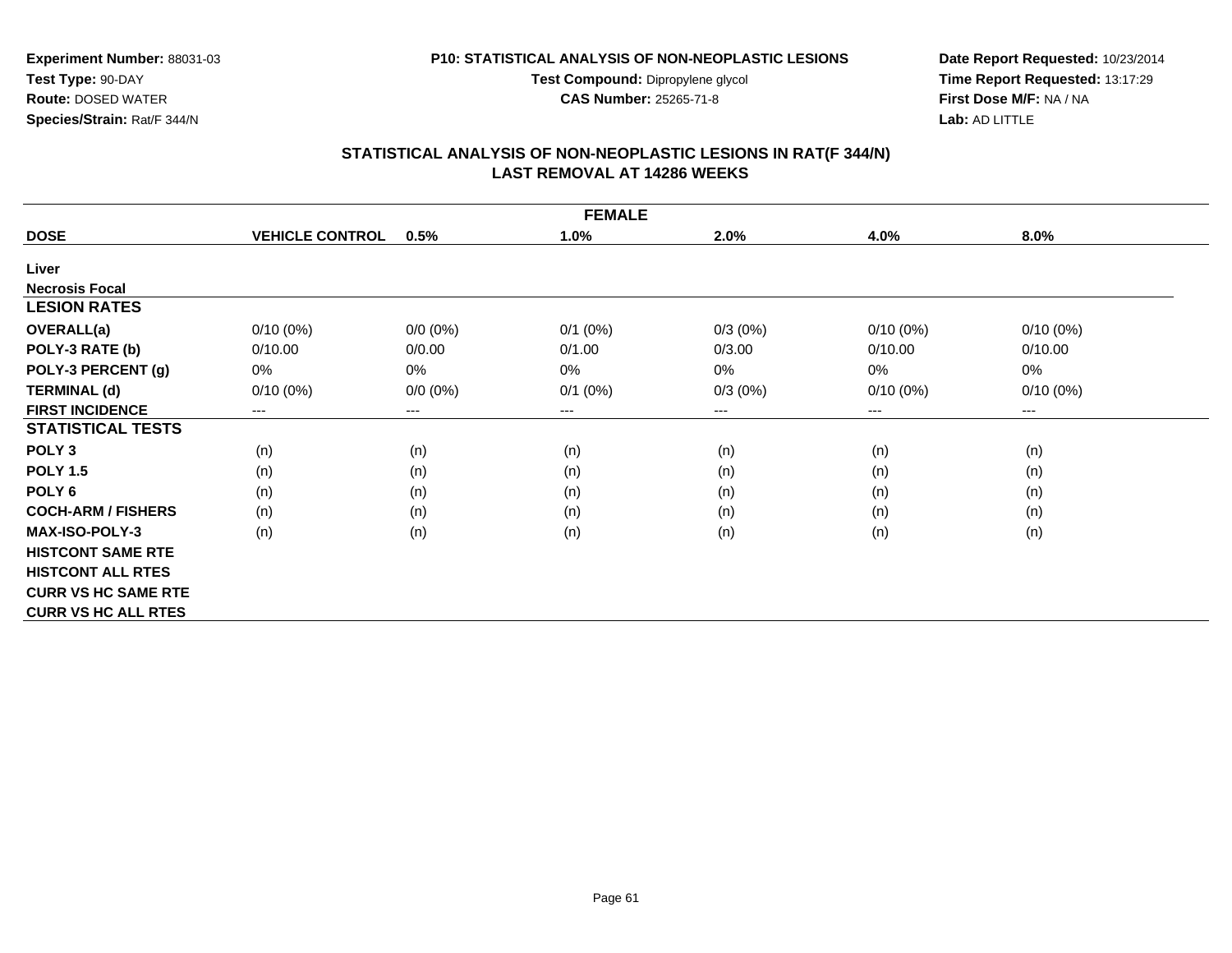**Test Compound:** Dipropylene glycol

**CAS Number:** 25265-71-8

**Date Report Requested:** 10/23/2014 **Time Report Requested:** 13:17:29**First Dose M/F:** NA / NA**Lab:** AD LITTLE

# **STATISTICAL ANALYSIS OF NON-NEOPLASTIC LESIONS IN RAT(F 344/N) LAST REMOVAL AT 14286 WEEKS**

| <b>FEMALE</b>              |                        |             |             |             |             |              |  |  |
|----------------------------|------------------------|-------------|-------------|-------------|-------------|--------------|--|--|
| <b>DOSE</b>                | <b>VEHICLE CONTROL</b> | 0.5%        | 1.0%        | 2.0%        | 4.0%        | 8.0%         |  |  |
| Lung                       |                        |             |             |             |             |              |  |  |
| <b>Hemorrhage Focal</b>    |                        |             |             |             |             |              |  |  |
| <b>LESION RATES</b>        |                        |             |             |             |             |              |  |  |
| OVERALL(a)                 | 3/10(30%)              | $0/0 (0\%)$ | $0/0 (0\%)$ | $0/0 (0\%)$ | $0/0 (0\%)$ | 1/10 (10%)   |  |  |
| POLY-3 RATE (b)            | 3/10.00                | 0/0.00      | 0/0.00      | 0/0.00      | 0/0.00      | 1/10.00      |  |  |
| POLY-3 PERCENT (g)         | 30%                    | $0\%$       | $0\%$       | 0%          | $0\%$       | 10%          |  |  |
| <b>TERMINAL (d)</b>        | 3/10(30%)              | $0/0 (0\%)$ | $0/0 (0\%)$ | $0/0 (0\%)$ | $0/0 (0\%)$ | 1/10 (10%)   |  |  |
| <b>FIRST INCIDENCE</b>     | 95(T)                  | $---$       | ---         | $---$       | ---         | 95(T)        |  |  |
| <b>STATISTICAL TESTS</b>   |                        |             |             |             |             |              |  |  |
| POLY <sub>3</sub>          | (e)                    | (e)         | (e)         | (e)         | (e)         | P=0.292N     |  |  |
| <b>POLY 1.5</b>            | (e)                    | (e)         | (e)         | (e)         | (e)         | P=0.292N     |  |  |
| POLY <sub>6</sub>          | (e)                    | (e)         | (e)         | (e)         | (e)         | P=0.292N     |  |  |
| <b>COCH-ARM / FISHERS</b>  | $P = 0.201N$           | (e)         | (e)         | (e)         | (e)         | $P = 0.291N$ |  |  |
| <b>MAX-ISO-POLY-3</b>      | (e)                    | (e)         | (e)         | (e)         | (e)         | P=0.138N     |  |  |
| <b>HISTCONT SAME RTE</b>   |                        |             |             |             |             |              |  |  |
| <b>HISTCONT ALL RTES</b>   |                        |             |             |             |             |              |  |  |
| <b>CURR VS HC SAME RTE</b> |                        |             |             |             |             |              |  |  |
| <b>CURR VS HC ALL RTES</b> |                        |             |             |             |             |              |  |  |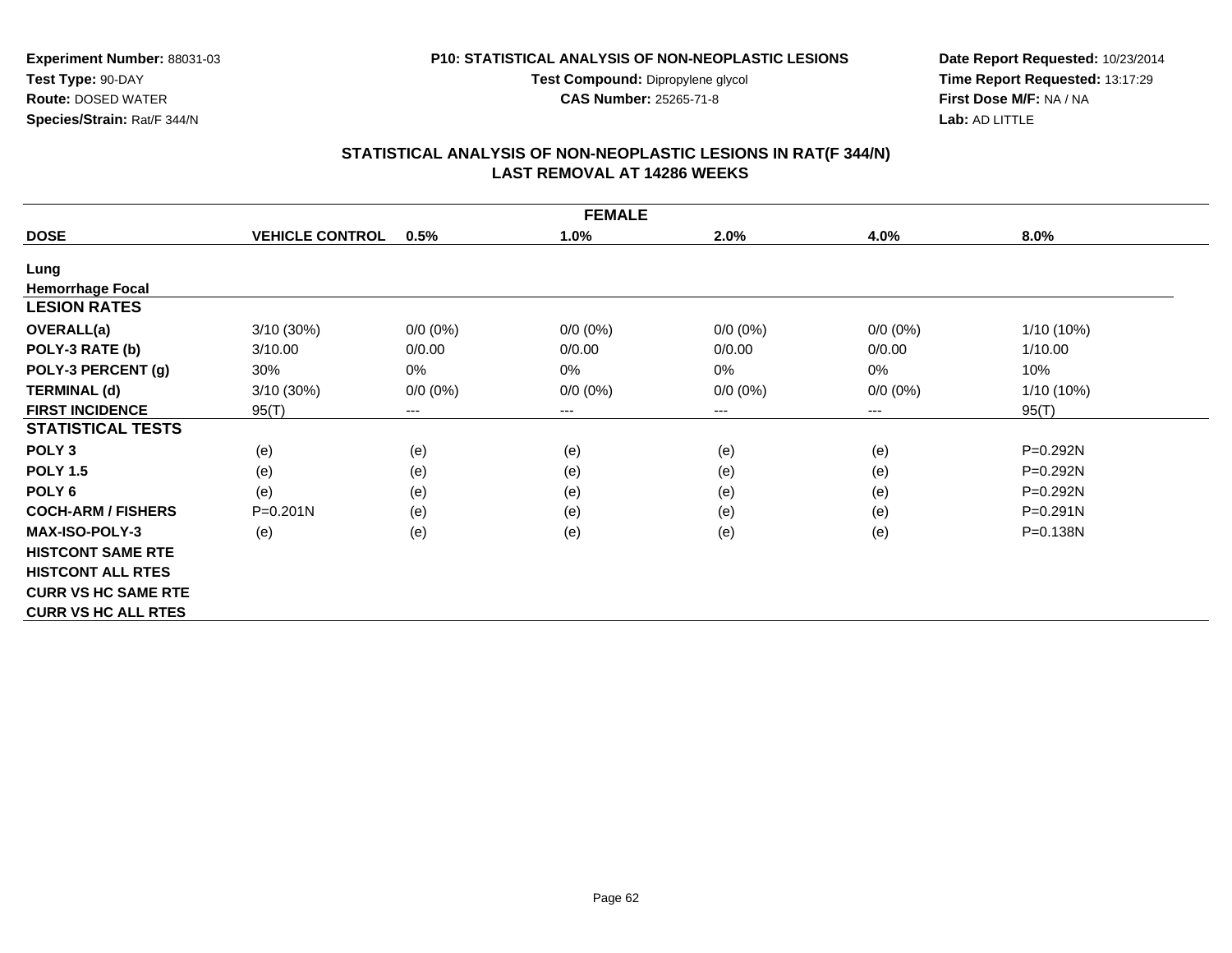**Test Compound:** Dipropylene glycol

**CAS Number:** 25265-71-8

**Date Report Requested:** 10/23/2014 **Time Report Requested:** 13:17:29**First Dose M/F:** NA / NA**Lab:** AD LITTLE

# **STATISTICAL ANALYSIS OF NON-NEOPLASTIC LESIONS IN RAT(F 344/N) LAST REMOVAL AT 14286 WEEKS**

| <b>FEMALE</b>                           |                        |                            |             |             |             |              |  |  |  |
|-----------------------------------------|------------------------|----------------------------|-------------|-------------|-------------|--------------|--|--|--|
| <b>DOSE</b>                             | <b>VEHICLE CONTROL</b> | 0.5%                       | 1.0%        | 2.0%        | 4.0%        | 8.0%         |  |  |  |
| Lung                                    |                        |                            |             |             |             |              |  |  |  |
| <b>Infiltration Cellular Lymphocyte</b> |                        |                            |             |             |             |              |  |  |  |
| <b>LESION RATES</b>                     |                        |                            |             |             |             |              |  |  |  |
| OVERALL(a)                              | 2/10(20%)              | $0/0 (0\%)$                | $0/0 (0\%)$ | $0/0 (0\%)$ | $0/0 (0\%)$ | $0/10(0\%)$  |  |  |  |
| POLY-3 RATE (b)                         | 2/10.00                | 0/0.00                     | 0/0.00      | 0/0.00      | 0/0.00      | 0/10.00      |  |  |  |
| POLY-3 PERCENT (g)                      | 20%                    | 0%                         | $0\%$       | 0%          | 0%          | 0%           |  |  |  |
| <b>TERMINAL (d)</b>                     | 2/10(20%)              | $0/0 (0\%)$                | $0/0 (0\%)$ | $0/0 (0\%)$ | $0/0 (0\%)$ | $0/10(0\%)$  |  |  |  |
| <b>FIRST INCIDENCE</b>                  | 95(T)                  | $\qquad \qquad - \qquad -$ | ---         | ---         | ---         | ---          |  |  |  |
| <b>STATISTICAL TESTS</b>                |                        |                            |             |             |             |              |  |  |  |
| POLY <sub>3</sub>                       | (e)                    | (e)                        | (e)         | (e)         | (e)         | P=0.227N     |  |  |  |
| <b>POLY 1.5</b>                         | (e)                    | (e)                        | (e)         | (e)         | (e)         | $P = 0.227N$ |  |  |  |
| POLY <sub>6</sub>                       | (e)                    | (e)                        | (e)         | (e)         | (e)         | $P = 0.227N$ |  |  |  |
| <b>COCH-ARM / FISHERS</b>               | $P = 0.132N$           | (e)                        | (e)         | (e)         | (e)         | $P = 0.237N$ |  |  |  |
| <b>MAX-ISO-POLY-3</b>                   | (e)                    | (e)                        | (e)         | (e)         | (e)         | $P = 0.067N$ |  |  |  |
| <b>HISTCONT SAME RTE</b>                |                        |                            |             |             |             |              |  |  |  |
| <b>HISTCONT ALL RTES</b>                |                        |                            |             |             |             |              |  |  |  |
| <b>CURR VS HC SAME RTE</b>              |                        |                            |             |             |             |              |  |  |  |
| <b>CURR VS HC ALL RTES</b>              |                        |                            |             |             |             |              |  |  |  |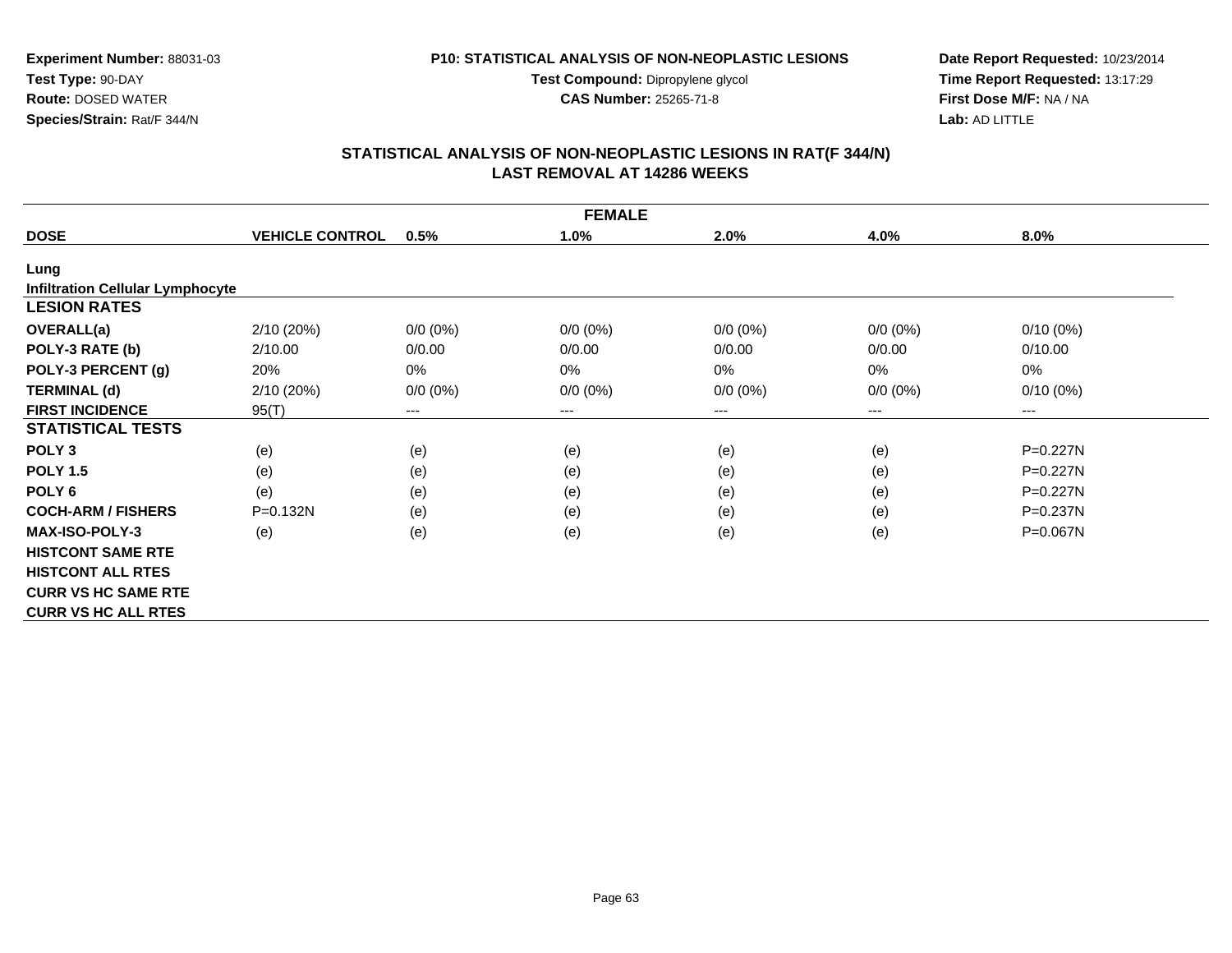**Test Compound:** Dipropylene glycol

**CAS Number:** 25265-71-8

**Date Report Requested:** 10/23/2014 **Time Report Requested:** 13:17:29**First Dose M/F:** NA / NA**Lab:** AD LITTLE

# **STATISTICAL ANALYSIS OF NON-NEOPLASTIC LESIONS IN RAT(F 344/N) LAST REMOVAL AT 14286 WEEKS**

| <b>FEMALE</b>                   |                        |                        |             |             |                            |              |  |  |  |
|---------------------------------|------------------------|------------------------|-------------|-------------|----------------------------|--------------|--|--|--|
| <b>DOSE</b>                     | <b>VEHICLE CONTROL</b> | 0.5%                   | 1.0%        | 2.0%        | 4.0%                       | 8.0%         |  |  |  |
| Lung                            |                        |                        |             |             |                            |              |  |  |  |
| <b>Inflammation Acute Focal</b> |                        |                        |             |             |                            |              |  |  |  |
| <b>LESION RATES</b>             |                        |                        |             |             |                            |              |  |  |  |
| <b>OVERALL(a)</b>               | $1/10(10\%)$           | $0/0 (0\%)$            | $0/0 (0\%)$ | $0/0 (0\%)$ | $0/0 (0\%)$                | $0/10(0\%)$  |  |  |  |
| POLY-3 RATE (b)                 | 1/10.00                | 0/0.00                 | 0/0.00      | 0/0.00      | 0/0.00                     | 0/10.00      |  |  |  |
| POLY-3 PERCENT (g)              | 10%                    | $0\%$                  | 0%          | $0\%$       | 0%                         | 0%           |  |  |  |
| <b>TERMINAL (d)</b>             | $1/10(10\%)$           | $0/0 (0\%)$            | $0/0 (0\%)$ | $0/0 (0\%)$ | $0/0 (0\%)$                | $0/10(0\%)$  |  |  |  |
| <b>FIRST INCIDENCE</b>          | 95(T)                  | $\qquad \qquad \cdots$ | ---         | $---$       | $\qquad \qquad - \qquad -$ | $\cdots$     |  |  |  |
| <b>STATISTICAL TESTS</b>        |                        |                        |             |             |                            |              |  |  |  |
| POLY <sub>3</sub>               | (e)                    | (e)                    | (e)         | (e)         | (e)                        | $P = 0.500N$ |  |  |  |
| <b>POLY 1.5</b>                 | (e)                    | (e)                    | (e)         | (e)         | (e)                        | $P = 0.500N$ |  |  |  |
| POLY <sub>6</sub>               | (e)                    | (e)                    | (e)         | (e)         | (e)                        | $P = 0.500N$ |  |  |  |
| <b>COCH-ARM / FISHERS</b>       | $P = 0.304N$           | (e)                    | (e)         | (e)         | (e)                        | $P = 0.500N$ |  |  |  |
| <b>MAX-ISO-POLY-3</b>           | (e)                    | (e)                    | (e)         | (e)         | (e)                        | P=0.159N     |  |  |  |
| <b>HISTCONT SAME RTE</b>        |                        |                        |             |             |                            |              |  |  |  |
| <b>HISTCONT ALL RTES</b>        |                        |                        |             |             |                            |              |  |  |  |
| <b>CURR VS HC SAME RTE</b>      |                        |                        |             |             |                            |              |  |  |  |
| <b>CURR VS HC ALL RTES</b>      |                        |                        |             |             |                            |              |  |  |  |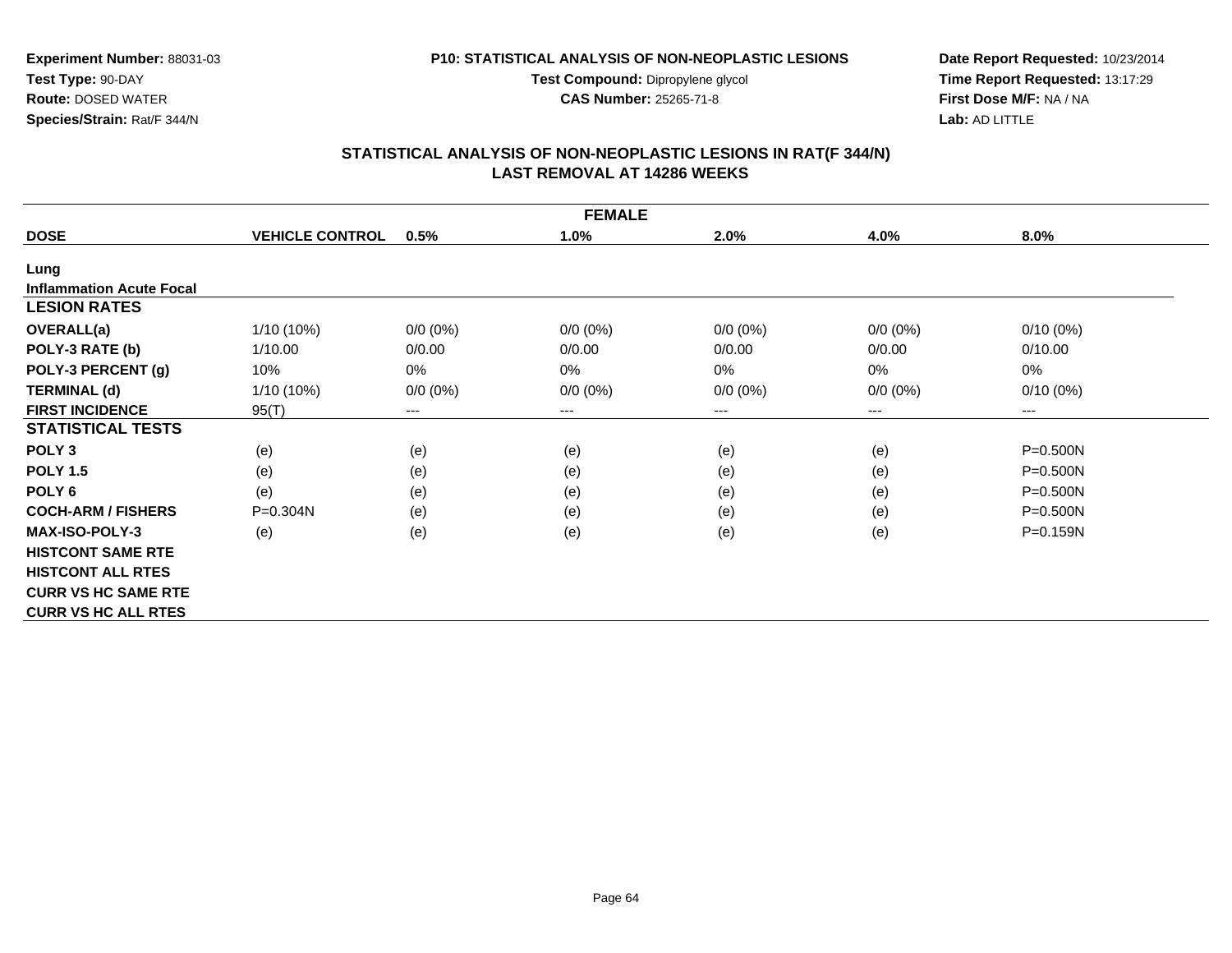**Test Compound:** Dipropylene glycol

**CAS Number:** 25265-71-8

**Date Report Requested:** 10/23/2014 **Time Report Requested:** 13:17:29**First Dose M/F:** NA / NA**Lab:** AD LITTLE

# **STATISTICAL ANALYSIS OF NON-NEOPLASTIC LESIONS IN RAT(F 344/N) LAST REMOVAL AT 14286 WEEKS**

|                            | <b>FEMALE</b>          |             |             |             |             |             |  |  |  |
|----------------------------|------------------------|-------------|-------------|-------------|-------------|-------------|--|--|--|
| <b>DOSE</b>                | <b>VEHICLE CONTROL</b> | 0.5%        | 1.0%        | 2.0%        | 4.0%        | 8.0%        |  |  |  |
| Lung: Alveolar Epith       |                        |             |             |             |             |             |  |  |  |
| <b>Hyperplasia Focal</b>   |                        |             |             |             |             |             |  |  |  |
| <b>LESION RATES</b>        |                        |             |             |             |             |             |  |  |  |
| <b>OVERALL(a)</b>          | $0/10(0\%)$            | $0/0 (0\%)$ | $0/0 (0\%)$ | $0/0 (0\%)$ | $0/0 (0\%)$ | $0/10(0\%)$ |  |  |  |
| POLY-3 RATE (b)            | 0/10.00                | 0/0.00      | 0/0.00      | 0/0.00      | 0/0.00      | 0/10.00     |  |  |  |
| POLY-3 PERCENT (g)         | 0%                     | 0%          | 0%          | 0%          | 0%          | 0%          |  |  |  |
| <b>TERMINAL (d)</b>        | $0/10(0\%)$            | $0/0 (0\%)$ | $0/0 (0\%)$ | $0/0 (0\%)$ | $0/0 (0\%)$ | $0/10(0\%)$ |  |  |  |
| <b>FIRST INCIDENCE</b>     | ---                    | ---         | $--$        | ---         | ---         | $--$        |  |  |  |
| <b>STATISTICAL TESTS</b>   |                        |             |             |             |             |             |  |  |  |
| POLY <sub>3</sub>          | (n)                    | (n)         | (n)         | (n)         | (n)         | (n)         |  |  |  |
| <b>POLY 1.5</b>            | (n)                    | (n)         | (n)         | (n)         | (n)         | (n)         |  |  |  |
| POLY <sub>6</sub>          | (n)                    | (n)         | (n)         | (n)         | (n)         | (n)         |  |  |  |
| <b>COCH-ARM / FISHERS</b>  | (n)                    | (n)         | (n)         | (n)         | (n)         | (n)         |  |  |  |
| <b>MAX-ISO-POLY-3</b>      | (n)                    | (n)         | (n)         | (n)         | (n)         | (n)         |  |  |  |
| <b>HISTCONT SAME RTE</b>   |                        |             |             |             |             |             |  |  |  |
| <b>HISTCONT ALL RTES</b>   |                        |             |             |             |             |             |  |  |  |
| <b>CURR VS HC SAME RTE</b> |                        |             |             |             |             |             |  |  |  |
| <b>CURR VS HC ALL RTES</b> |                        |             |             |             |             |             |  |  |  |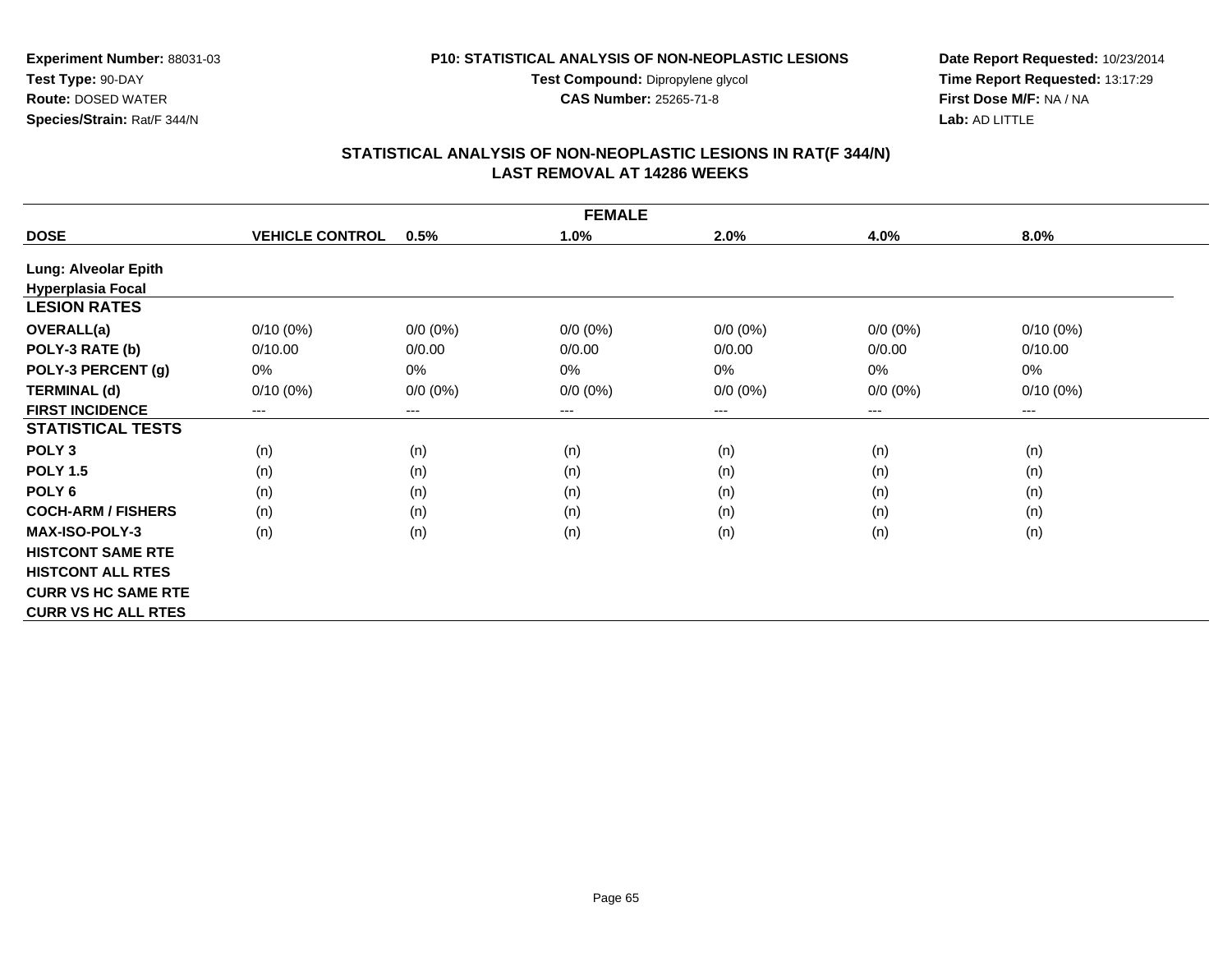#### **P10: STATISTICAL ANALYSIS OF NON-NEOPLASTIC LESIONS**

**Test Compound:** Dipropylene glycol **CAS Number:** 25265-71-8

**Date Report Requested:** 10/23/2014 **Time Report Requested:** 13:17:29**First Dose M/F:** NA / NA**Lab:** AD LITTLE

| <b>FEMALE</b>              |                        |                        |             |             |             |              |  |  |  |
|----------------------------|------------------------|------------------------|-------------|-------------|-------------|--------------|--|--|--|
| <b>DOSE</b>                | <b>VEHICLE CONTROL</b> | 0.5%                   | 1.0%        | 2.0%        | 4.0%        | 8.0%         |  |  |  |
| Lymph Node, Mandibular     |                        |                        |             |             |             |              |  |  |  |
| Hemorrhage                 |                        |                        |             |             |             |              |  |  |  |
| <b>LESION RATES</b>        |                        |                        |             |             |             |              |  |  |  |
| <b>OVERALL(a)</b>          | 2/10(20%)              | $0/1$ (0%)             | 1/1 (100%)  | 2/2 (100%)  | $0/0 (0\%)$ | 1/10 (10%)   |  |  |  |
| POLY-3 RATE (b)            | 2/10.00                | 0/1.00                 | 1/1.00      | 2/2.00      | 0/0.00      | 1/10.00      |  |  |  |
| POLY-3 PERCENT (g)         | 20%                    | 0%                     | 100%        | 100%        | 0%          | 10%          |  |  |  |
| <b>TERMINAL (d)</b>        | 2/10(20%)              | $0/1$ (0%)             | 1/1 (100%)  | 2/2 (100%)  | $0/0 (0\%)$ | $1/10(10\%)$ |  |  |  |
| <b>FIRST INCIDENCE</b>     | 95(T)                  | $\qquad \qquad \cdots$ | 95(T)       | 95(T)       | ---         | 95(T)        |  |  |  |
| <b>STATISTICAL TESTS</b>   |                        |                        |             |             |             |              |  |  |  |
| POLY <sub>3</sub>          | (e)                    | $P=0.786N$             | $P = 0.286$ | $P=0.053$   | (e)         | $P = 0.500N$ |  |  |  |
| <b>POLY 1.5</b>            | (e)                    | $P=0.786N$             | $P = 0.286$ | $P=0.053$   | (e)         | $P = 0.500N$ |  |  |  |
| POLY <sub>6</sub>          | (e)                    | $P=0.786N$             | $P = 0.286$ | $P=0.053$   | (e)         | $P = 0.500N$ |  |  |  |
| <b>COCH-ARM / FISHERS</b>  | $P = 0.214N$           | $P = 0.818N$           | $P=0.273$   | $P = 0.091$ | (e)         | $P = 0.500N$ |  |  |  |
| <b>MAX-ISO-POLY-3</b>      | (e)                    | $P = 0.369N$           | $P=0.090$   | $P=0.023*$  | (e)         | $P=0.274N$   |  |  |  |
| <b>HISTCONT SAME RTE</b>   |                        |                        |             |             |             |              |  |  |  |
| <b>HISTCONT ALL RTES</b>   |                        |                        |             |             |             |              |  |  |  |
| <b>CURR VS HC SAME RTE</b> |                        |                        |             |             |             |              |  |  |  |
| <b>CURR VS HC ALL RTES</b> |                        |                        |             |             |             |              |  |  |  |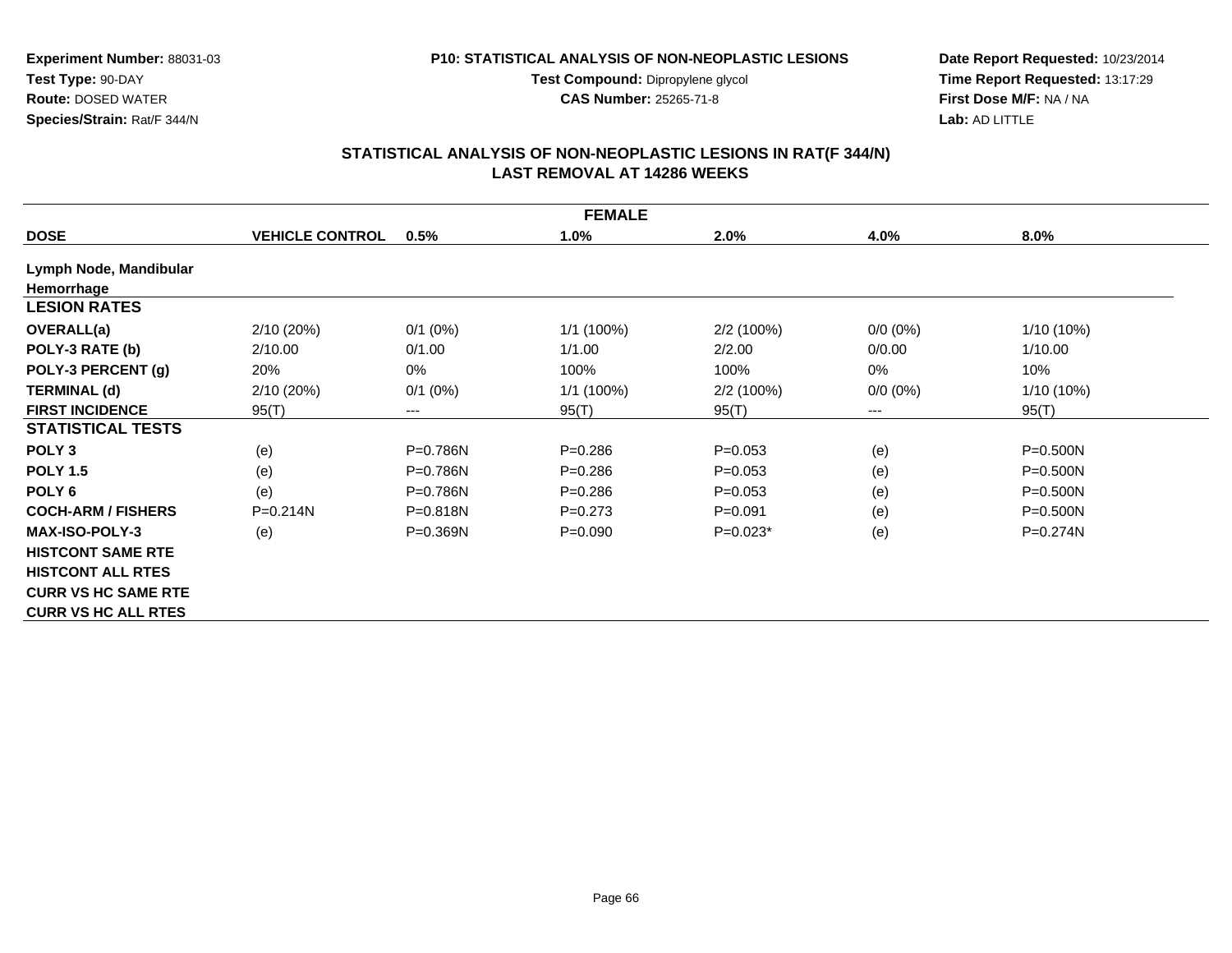#### **P10: STATISTICAL ANALYSIS OF NON-NEOPLASTIC LESIONS**

**Test Compound:** Dipropylene glycol **CAS Number:** 25265-71-8

**Date Report Requested:** 10/23/2014 **Time Report Requested:** 13:17:29**First Dose M/F:** NA / NA**Lab:** AD LITTLE

| <b>FEMALE</b>              |                        |              |              |         |             |             |  |  |  |
|----------------------------|------------------------|--------------|--------------|---------|-------------|-------------|--|--|--|
| <b>DOSE</b>                | <b>VEHICLE CONTROL</b> | 0.5%         | 1.0%         | 2.0%    | 4.0%        | 8.0%        |  |  |  |
| Lymph Node, Mandibular     |                        |              |              |         |             |             |  |  |  |
| Hyperplasia Lymphoid       |                        |              |              |         |             |             |  |  |  |
| <b>LESION RATES</b>        |                        |              |              |         |             |             |  |  |  |
| OVERALL(a)                 | $0/10(0\%)$            | $0/1$ $(0%)$ | $0/1$ $(0%)$ | 0/2(0%) | $0/0 (0\%)$ | $0/10(0\%)$ |  |  |  |
| POLY-3 RATE (b)            | 0/10.00                | 0/1.00       | 0/1.00       | 0/2.00  | 0/0.00      | 0/10.00     |  |  |  |
| POLY-3 PERCENT (g)         | 0%                     | 0%           | 0%           | 0%      | 0%          | $0\%$       |  |  |  |
| <b>TERMINAL (d)</b>        | $0/10(0\%)$            | $0/1$ (0%)   | $0/1$ (0%)   | 0/2(0%) | $0/0 (0\%)$ | $0/10(0\%)$ |  |  |  |
| <b>FIRST INCIDENCE</b>     | ---                    | $---$        | $---$        | ---     | $---$       | ---         |  |  |  |
| <b>STATISTICAL TESTS</b>   |                        |              |              |         |             |             |  |  |  |
| POLY <sub>3</sub>          | (n)                    | (n)          | (n)          | (n)     | (n)         | (n)         |  |  |  |
| <b>POLY 1.5</b>            | (n)                    | (n)          | (n)          | (n)     | (n)         | (n)         |  |  |  |
| POLY <sub>6</sub>          | (n)                    | (n)          | (n)          | (n)     | (n)         | (n)         |  |  |  |
| <b>COCH-ARM / FISHERS</b>  | (n)                    | (n)          | (n)          | (n)     | (n)         | (n)         |  |  |  |
| <b>MAX-ISO-POLY-3</b>      | (n)                    | (n)          | (n)          | (n)     | (n)         | (n)         |  |  |  |
| <b>HISTCONT SAME RTE</b>   |                        |              |              |         |             |             |  |  |  |
| <b>HISTCONT ALL RTES</b>   |                        |              |              |         |             |             |  |  |  |
| <b>CURR VS HC SAME RTE</b> |                        |              |              |         |             |             |  |  |  |
| <b>CURR VS HC ALL RTES</b> |                        |              |              |         |             |             |  |  |  |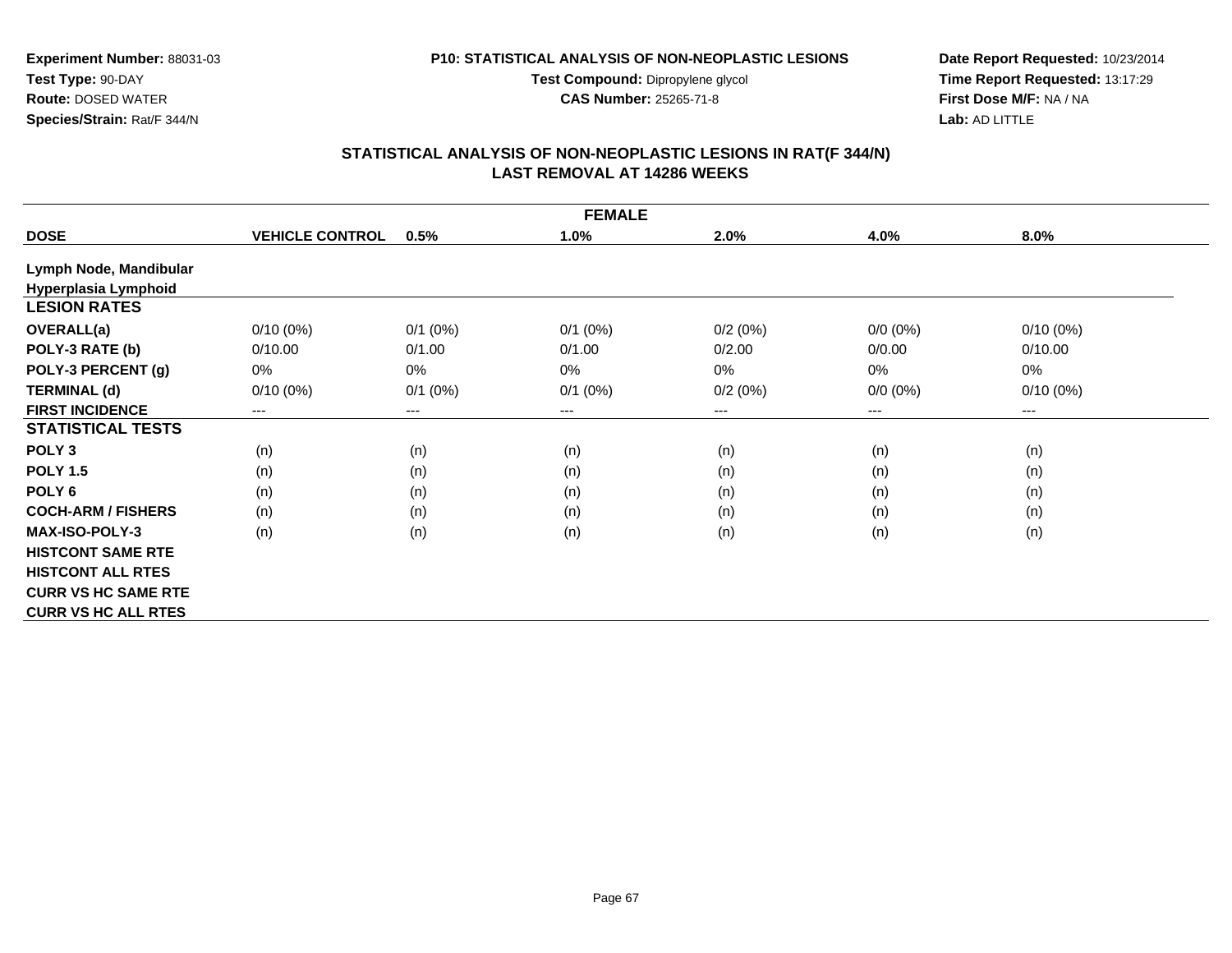#### **P10: STATISTICAL ANALYSIS OF NON-NEOPLASTIC LESIONS**

**Test Compound:** Dipropylene glycol **CAS Number:** 25265-71-8

**Date Report Requested:** 10/23/2014 **Time Report Requested:** 13:17:29**First Dose M/F:** NA / NA**Lab:** AD LITTLE

|                            | <b>FEMALE</b>          |             |              |              |              |             |  |  |  |
|----------------------------|------------------------|-------------|--------------|--------------|--------------|-------------|--|--|--|
| <b>DOSE</b>                | <b>VEHICLE CONTROL</b> | 0.5%        | 1.0%         | 2.0%         | 4.0%         | 8.0%        |  |  |  |
| Lymph Node: Bronchial      |                        |             |              |              |              |             |  |  |  |
| Hemorrhage                 |                        |             |              |              |              |             |  |  |  |
| <b>LESION RATES</b>        |                        |             |              |              |              |             |  |  |  |
| <b>OVERALL(a)</b>          | 1/1 (100%)             | $0/0 (0\%)$ | $0/1$ $(0%)$ | 0/2(0%)      | $0/1$ $(0%)$ | $0/0 (0\%)$ |  |  |  |
| POLY-3 RATE (b)            | 1/1.00                 | 0/0.00      | 0/1.00       | 0/2.00       | 0/1.00       | 0/0.00      |  |  |  |
| POLY-3 PERCENT (g)         | 100%                   | 0%          | 0%           | 0%           | 0%           | $0\%$       |  |  |  |
| <b>TERMINAL (d)</b>        | 1/1 (100%)             | $0/0 (0\%)$ | $0/1$ (0%)   | 0/2(0%)      | $0/1$ (0%)   | $0/0 (0\%)$ |  |  |  |
| <b>FIRST INCIDENCE</b>     | 95(T)                  | $\cdots$    | $---$        | ---          | $---$        | ---         |  |  |  |
| <b>STATISTICAL TESTS</b>   |                        |             |              |              |              |             |  |  |  |
| POLY <sub>3</sub>          | (e)                    | (e)         | (e)          | $P=NA$       | (e)          | (e)         |  |  |  |
| <b>POLY 1.5</b>            | (e)                    | (e)         | (e)          | $P=NA$       | (e)          | (e)         |  |  |  |
| POLY <sub>6</sub>          | (e)                    | (e)         | (e)          | $P=NA$       | (e)          | (e)         |  |  |  |
| <b>COCH-ARM / FISHERS</b>  | $P = 0.567N$           | (e)         | $P = 0.500N$ | $P = 0.333N$ | P=0.500N     | (e)         |  |  |  |
| <b>MAX-ISO-POLY-3</b>      | (e)                    | (e)         | (e)          | (e)          | (e)          | (e)         |  |  |  |
| <b>HISTCONT SAME RTE</b>   |                        |             |              |              |              |             |  |  |  |
| <b>HISTCONT ALL RTES</b>   |                        |             |              |              |              |             |  |  |  |
| <b>CURR VS HC SAME RTE</b> |                        |             |              |              |              |             |  |  |  |
| <b>CURR VS HC ALL RTES</b> |                        |             |              |              |              |             |  |  |  |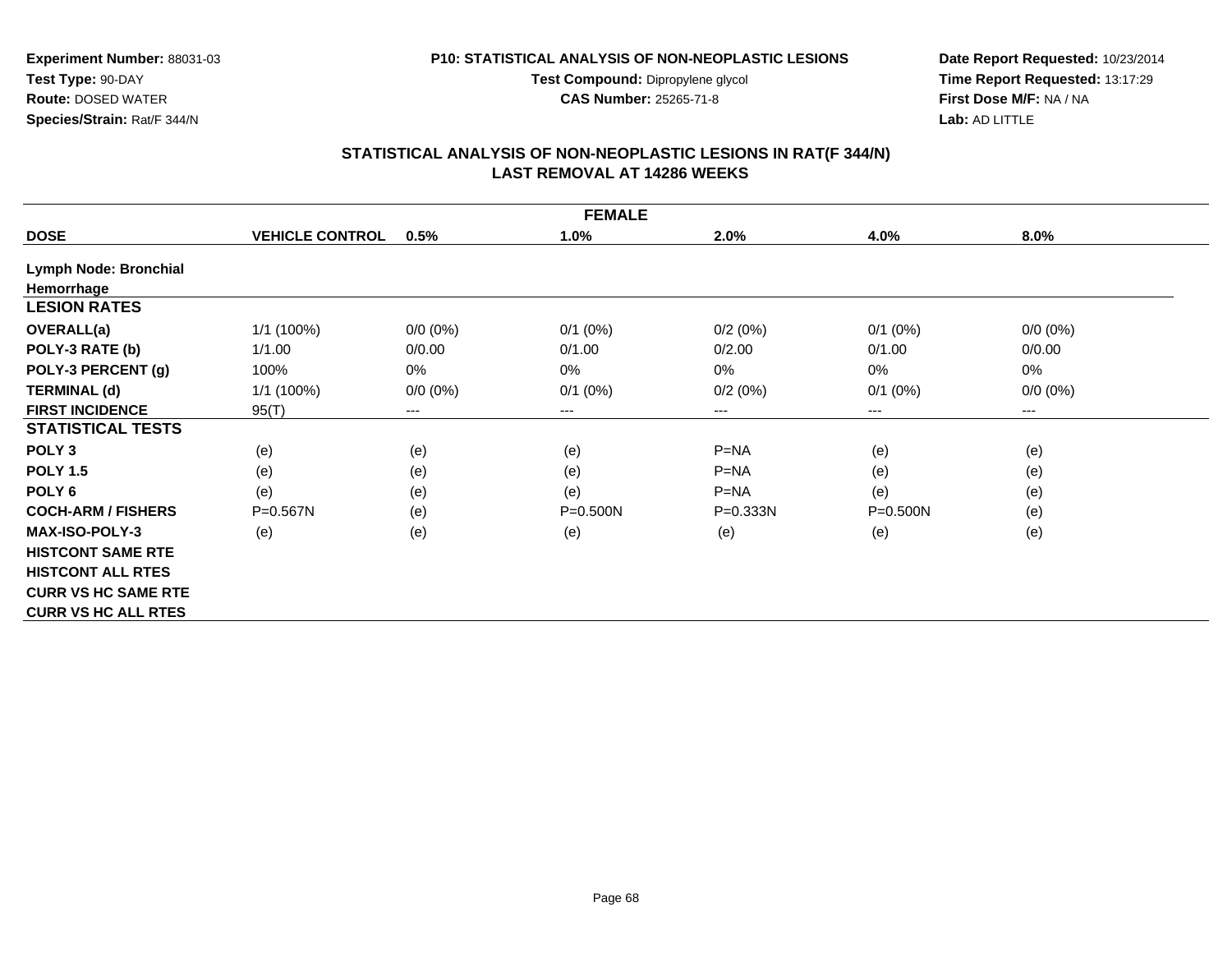**Test Compound:** Dipropylene glycol **CAS Number:** 25265-71-8

**Date Report Requested:** 10/23/2014 **Time Report Requested:** 13:17:29**First Dose M/F:** NA / NA**Lab:** AD LITTLE

# **STATISTICAL ANALYSIS OF NON-NEOPLASTIC LESIONS IN RAT(F 344/N) LAST REMOVAL AT 14286 WEEKS**

|                            | <b>FEMALE</b>          |             |              |         |              |             |  |  |  |  |  |  |
|----------------------------|------------------------|-------------|--------------|---------|--------------|-------------|--|--|--|--|--|--|
| <b>DOSE</b>                | <b>VEHICLE CONTROL</b> | 0.5%        | 1.0%         | 2.0%    | 4.0%         | 8.0%        |  |  |  |  |  |  |
| Lymph Node: Lumbar         |                        |             |              |         |              |             |  |  |  |  |  |  |
| <b>Pigmentation Focal</b>  |                        |             |              |         |              |             |  |  |  |  |  |  |
| <b>LESION RATES</b>        |                        |             |              |         |              |             |  |  |  |  |  |  |
| <b>OVERALL(a)</b>          | $0/1$ $(0%)$           | $0/0 (0\%)$ | $0/1$ $(0%)$ | 0/2(0%) | $0/1$ (0%)   | $0/0 (0\%)$ |  |  |  |  |  |  |
| POLY-3 RATE (b)            | 0/1.00                 | 0/0.00      | 0/1.00       | 0/2.00  | 0/1.00       | 0/0.00      |  |  |  |  |  |  |
| POLY-3 PERCENT (g)         | 0%                     | 0%          | 0%           | $0\%$   | 0%           | 0%          |  |  |  |  |  |  |
| <b>TERMINAL (d)</b>        | $0/1$ (0%)             | $0/0 (0\%)$ | $0/1$ (0%)   | 0/2(0%) | $0/1$ $(0%)$ | $0/0 (0\%)$ |  |  |  |  |  |  |
| <b>FIRST INCIDENCE</b>     | ---                    | ---         | $--$         | ---     | ---          | ---         |  |  |  |  |  |  |
| <b>STATISTICAL TESTS</b>   |                        |             |              |         |              |             |  |  |  |  |  |  |
| POLY <sub>3</sub>          | (n)                    | (n)         | (n)          | (n)     | (n)          | (n)         |  |  |  |  |  |  |
| <b>POLY 1.5</b>            | (n)                    | (n)         | (n)          | (n)     | (n)          | (n)         |  |  |  |  |  |  |
| POLY <sub>6</sub>          | (n)                    | (n)         | (n)          | (n)     | (n)          | (n)         |  |  |  |  |  |  |
| <b>COCH-ARM / FISHERS</b>  | (n)                    | (n)         | (n)          | (n)     | (n)          | (n)         |  |  |  |  |  |  |
| <b>MAX-ISO-POLY-3</b>      | (n)                    | (n)         | (n)          | (n)     | (n)          | (n)         |  |  |  |  |  |  |
| <b>HISTCONT SAME RTE</b>   |                        |             |              |         |              |             |  |  |  |  |  |  |
| <b>HISTCONT ALL RTES</b>   |                        |             |              |         |              |             |  |  |  |  |  |  |
| <b>CURR VS HC SAME RTE</b> |                        |             |              |         |              |             |  |  |  |  |  |  |
| <b>CURR VS HC ALL RTES</b> |                        |             |              |         |              |             |  |  |  |  |  |  |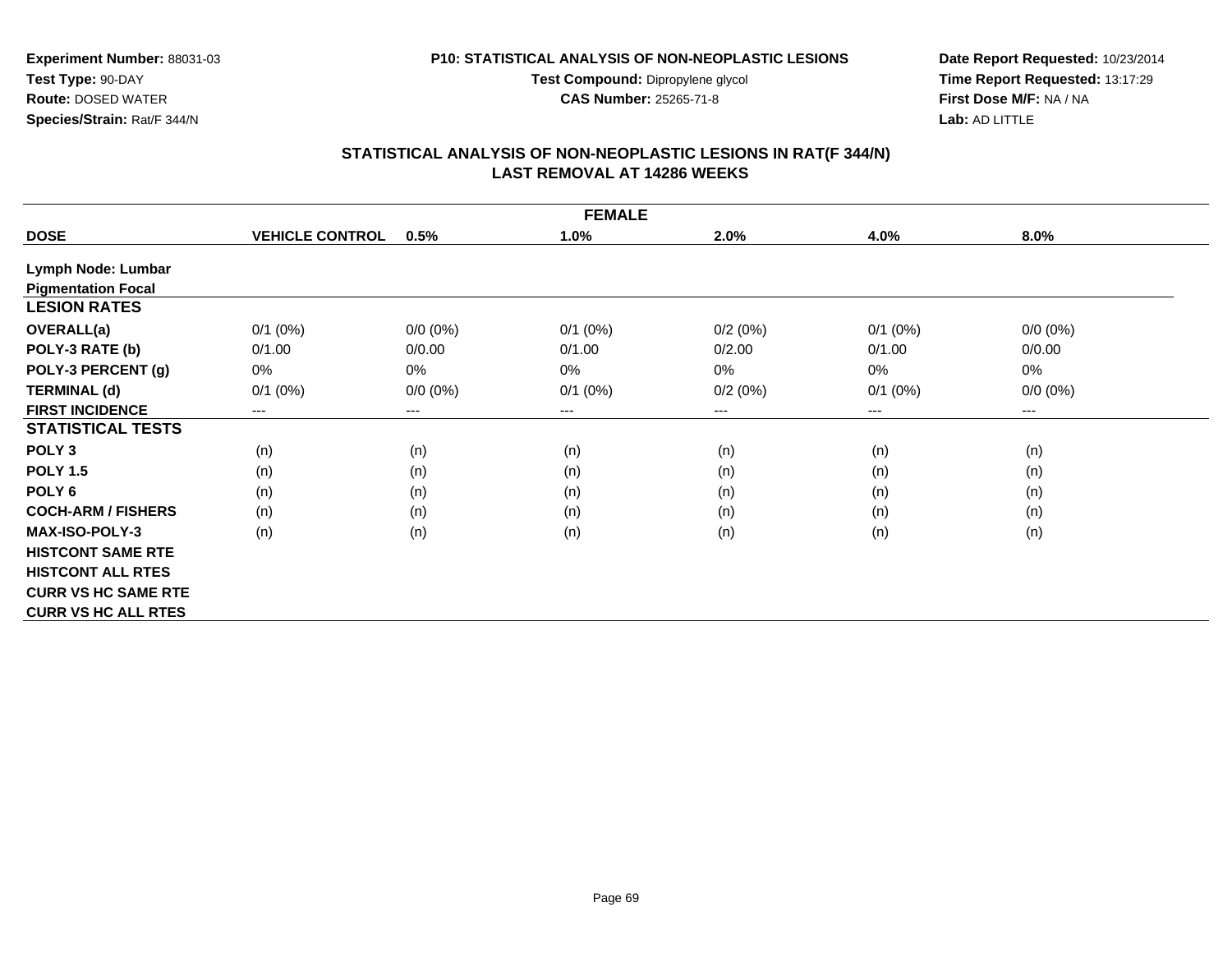#### **P10: STATISTICAL ANALYSIS OF NON-NEOPLASTIC LESIONS**

**Test Compound:** Dipropylene glycol **CAS Number:** 25265-71-8

**Date Report Requested:** 10/23/2014 **Time Report Requested:** 13:17:29**First Dose M/F:** NA / NA**Lab:** AD LITTLE

|                                |                        |                            | <b>FEMALE</b> |             |              |             |  |
|--------------------------------|------------------------|----------------------------|---------------|-------------|--------------|-------------|--|
| <b>DOSE</b>                    | <b>VEHICLE CONTROL</b> | 0.5%                       | 1.0%          | 2.0%        | 4.0%         | 8.0%        |  |
| <b>Lymph Node: Mediastinal</b> |                        |                            |               |             |              |             |  |
| Hemorrhage                     |                        |                            |               |             |              |             |  |
| <b>LESION RATES</b>            |                        |                            |               |             |              |             |  |
| <b>OVERALL(a)</b>              | $0/1$ (0%)             | $0/0 (0\%)$                | 1/1 (100%)    | 2/2 (100%)  | $0/1$ (0%)   | $0/0 (0\%)$ |  |
| POLY-3 RATE (b)                | 0/1.00                 | 0/0.00                     | 1/1.00        | 2/2.00      | 0/1.00       | 0/0.00      |  |
| POLY-3 PERCENT (g)             | 0%                     | 0%                         | 100%          | 100%        | 0%           | 0%          |  |
| <b>TERMINAL (d)</b>            | $0/1$ (0%)             | $0/0 (0\%)$                | 1/1 (100%)    | 2/2 (100%)  | $0/1$ $(0%)$ | $0/0 (0\%)$ |  |
| <b>FIRST INCIDENCE</b>         | ---                    | $\qquad \qquad - \qquad -$ | 95(T)         | 95(T)       | $---$        | $---$       |  |
| <b>STATISTICAL TESTS</b>       |                        |                            |               |             |              |             |  |
| POLY <sub>3</sub>              | (e)                    | (e)                        | (e)           | $P = 0.333$ | (e)          | (e)         |  |
| <b>POLY 1.5</b>                | (e)                    | (e)                        | (e)           | $P = 0.333$ | (e)          | (e)         |  |
| POLY <sub>6</sub>              | (e)                    | (e)                        | (e)           | $P = 0.333$ | (e)          | (e)         |  |
| <b>COCH-ARM / FISHERS</b>      | $P = 0.865N$           | (e)                        | $P = 0.500$   | $P = 0.333$ | (e)          | (e)         |  |
| <b>MAX-ISO-POLY-3</b>          | (e)                    | (e)                        | (e)           | (e)         | (e)          | (e)         |  |
| <b>HISTCONT SAME RTE</b>       |                        |                            |               |             |              |             |  |
| <b>HISTCONT ALL RTES</b>       |                        |                            |               |             |              |             |  |
| <b>CURR VS HC SAME RTE</b>     |                        |                            |               |             |              |             |  |
| <b>CURR VS HC ALL RTES</b>     |                        |                            |               |             |              |             |  |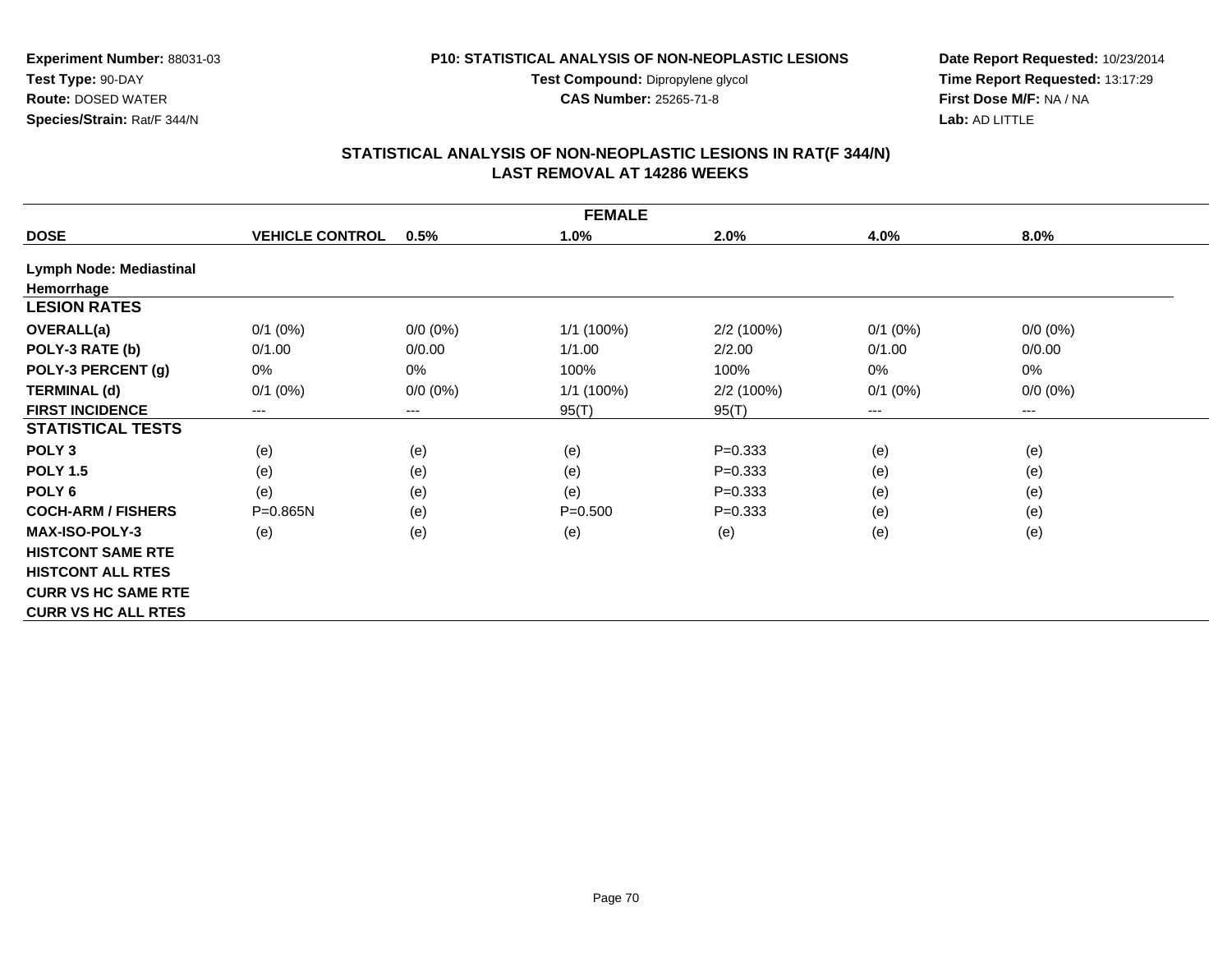**Test Compound:** Dipropylene glycol

**CAS Number:** 25265-71-8

**Date Report Requested:** 10/23/2014 **Time Report Requested:** 13:17:29**First Dose M/F:** NA / NA**Lab:** AD LITTLE

# **STATISTICAL ANALYSIS OF NON-NEOPLASTIC LESIONS IN RAT(F 344/N) LAST REMOVAL AT 14286 WEEKS**

|                            | <b>FEMALE</b>          |             |              |         |             |             |  |  |  |  |
|----------------------------|------------------------|-------------|--------------|---------|-------------|-------------|--|--|--|--|
| <b>DOSE</b>                | <b>VEHICLE CONTROL</b> | 0.5%        | 1.0%         | 2.0%    | 4.0%        | $8.0\%$     |  |  |  |  |
| Lymph Node: Renal          |                        |             |              |         |             |             |  |  |  |  |
| Hemorrhage                 |                        |             |              |         |             |             |  |  |  |  |
| <b>LESION RATES</b>        |                        |             |              |         |             |             |  |  |  |  |
| <b>OVERALL(a)</b>          | $0/1$ $(0%)$           | $0/0 (0\%)$ | $0/1$ $(0%)$ | 0/2(0%) | 1/1(100%)   | $0/0 (0\%)$ |  |  |  |  |
| POLY-3 RATE (b)            | 0/1.00                 | 0/0.00      | 0/1.00       | 0/2.00  | 1/1.00      | 0/0.00      |  |  |  |  |
| POLY-3 PERCENT (g)         | 0%                     | 0%          | 0%           | $0\%$   | 100%        | 0%          |  |  |  |  |
| <b>TERMINAL (d)</b>        | $0/1$ $(0%)$           | $0/0 (0\%)$ | $0/1$ (0%)   | 0/2(0%) | 1/1 (100%)  | $0/0 (0\%)$ |  |  |  |  |
| <b>FIRST INCIDENCE</b>     | ---                    | ---         | ---          | ---     | 95(T)       | ---         |  |  |  |  |
| <b>STATISTICAL TESTS</b>   |                        |             |              |         |             |             |  |  |  |  |
| POLY <sub>3</sub>          | (e)                    | (e)         | (e)          | (e)     | (e)         | (e)         |  |  |  |  |
| <b>POLY 1.5</b>            | (e)                    | (e)         | (e)          | (e)     | (e)         | (e)         |  |  |  |  |
| POLY <sub>6</sub>          | (e)                    | (e)         | (e)          | (e)     | (e)         | (e)         |  |  |  |  |
| <b>COCH-ARM / FISHERS</b>  | $P=0.433$              | (e)         | (e)          | (e)     | $P = 0.500$ | (e)         |  |  |  |  |
| <b>MAX-ISO-POLY-3</b>      | (e)                    | (e)         | (e)          | (e)     | (e)         | (e)         |  |  |  |  |
| <b>HISTCONT SAME RTE</b>   |                        |             |              |         |             |             |  |  |  |  |
| <b>HISTCONT ALL RTES</b>   |                        |             |              |         |             |             |  |  |  |  |
| <b>CURR VS HC SAME RTE</b> |                        |             |              |         |             |             |  |  |  |  |
| <b>CURR VS HC ALL RTES</b> |                        |             |              |         |             |             |  |  |  |  |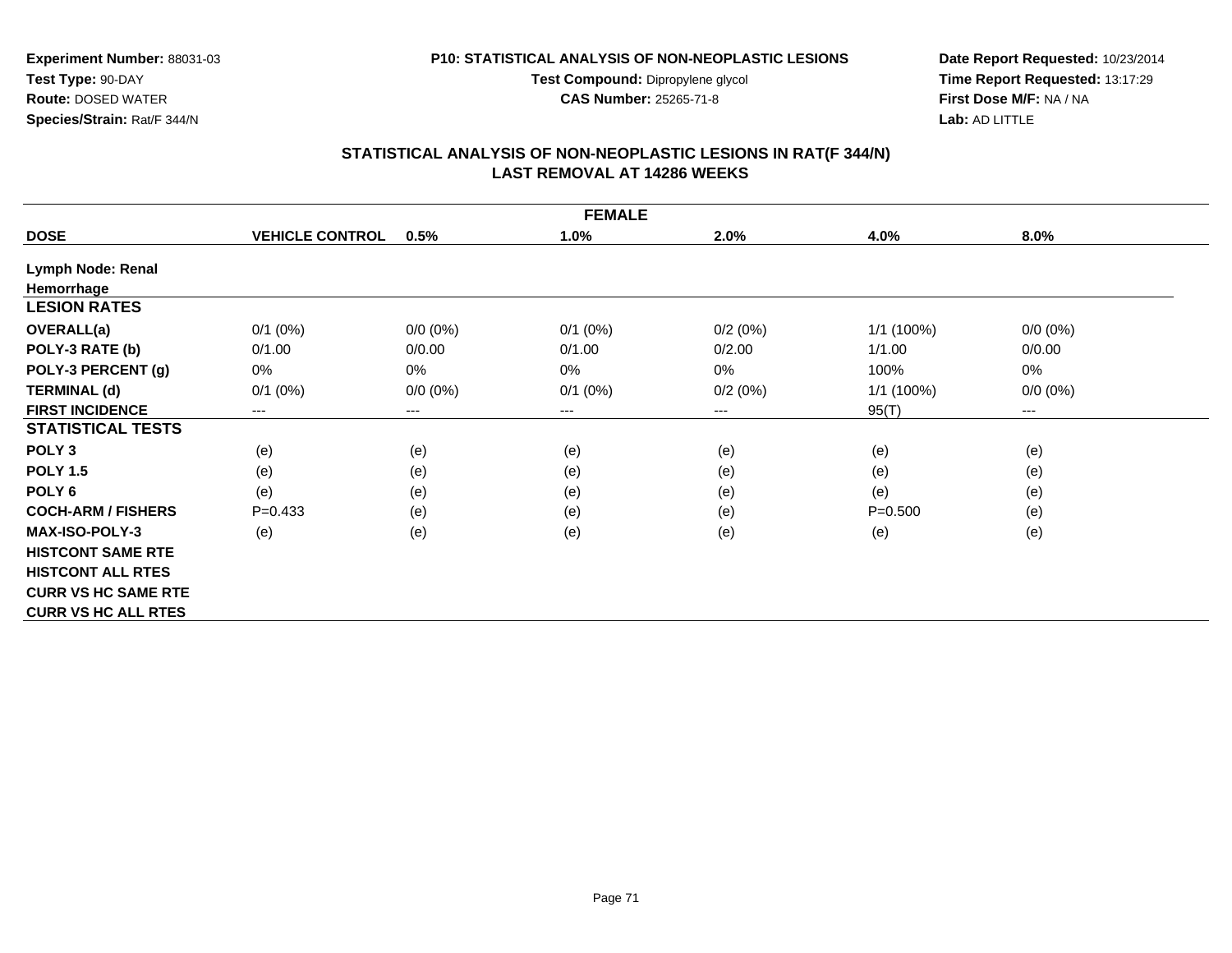**Test Compound:** Dipropylene glycol

**CAS Number:** 25265-71-8

**Date Report Requested:** 10/23/2014 **Time Report Requested:** 13:17:29**First Dose M/F:** NA / NA**Lab:** AD LITTLE

# **STATISTICAL ANALYSIS OF NON-NEOPLASTIC LESIONS IN RAT(F 344/N) LAST REMOVAL AT 14286 WEEKS**

| <b>FEMALE</b>              |                        |                        |             |             |             |                        |  |  |  |
|----------------------------|------------------------|------------------------|-------------|-------------|-------------|------------------------|--|--|--|
| <b>DOSE</b>                | <b>VEHICLE CONTROL</b> | 0.5%                   | 1.0%        | 2.0%        | 4.0%        | 8.0%                   |  |  |  |
| <b>Nose</b>                |                        |                        |             |             |             |                        |  |  |  |
| <b>Fungus</b>              |                        |                        |             |             |             |                        |  |  |  |
| <b>LESION RATES</b>        |                        |                        |             |             |             |                        |  |  |  |
| OVERALL(a)                 | $0/10(0\%)$            | $0/0 (0\%)$            | $0/0 (0\%)$ | $0/0 (0\%)$ | $0/10(0\%)$ | $0/10(0\%)$            |  |  |  |
| POLY-3 RATE (b)            | 0/10.00                | 0/0.00                 | 0/0.00      | 0/0.00      | 0/10.00     | 0/10.00                |  |  |  |
| POLY-3 PERCENT (g)         | 0%                     | 0%                     | 0%          | 0%          | 0%          | 0%                     |  |  |  |
| <b>TERMINAL (d)</b>        | $0/10(0\%)$            | $0/0 (0\%)$            | $0/0 (0\%)$ | $0/0 (0\%)$ | $0/10(0\%)$ | $0/10(0\%)$            |  |  |  |
| <b>FIRST INCIDENCE</b>     | ---                    | $\qquad \qquad \cdots$ | $---$       | ---         | $---$       | $\qquad \qquad \cdots$ |  |  |  |
| <b>STATISTICAL TESTS</b>   |                        |                        |             |             |             |                        |  |  |  |
| POLY <sub>3</sub>          | (n)                    | (n)                    | (n)         | (n)         | (n)         | (n)                    |  |  |  |
| <b>POLY 1.5</b>            | (n)                    | (n)                    | (n)         | (n)         | (n)         | (n)                    |  |  |  |
| POLY 6                     | (n)                    | (n)                    | (n)         | (n)         | (n)         | (n)                    |  |  |  |
| <b>COCH-ARM / FISHERS</b>  | (n)                    | (n)                    | (n)         | (n)         | (n)         | (n)                    |  |  |  |
| <b>MAX-ISO-POLY-3</b>      | (n)                    | (n)                    | (n)         | (n)         | (n)         | (n)                    |  |  |  |
| <b>HISTCONT SAME RTE</b>   |                        |                        |             |             |             |                        |  |  |  |
| <b>HISTCONT ALL RTES</b>   |                        |                        |             |             |             |                        |  |  |  |
| <b>CURR VS HC SAME RTE</b> |                        |                        |             |             |             |                        |  |  |  |
| <b>CURR VS HC ALL RTES</b> |                        |                        |             |             |             |                        |  |  |  |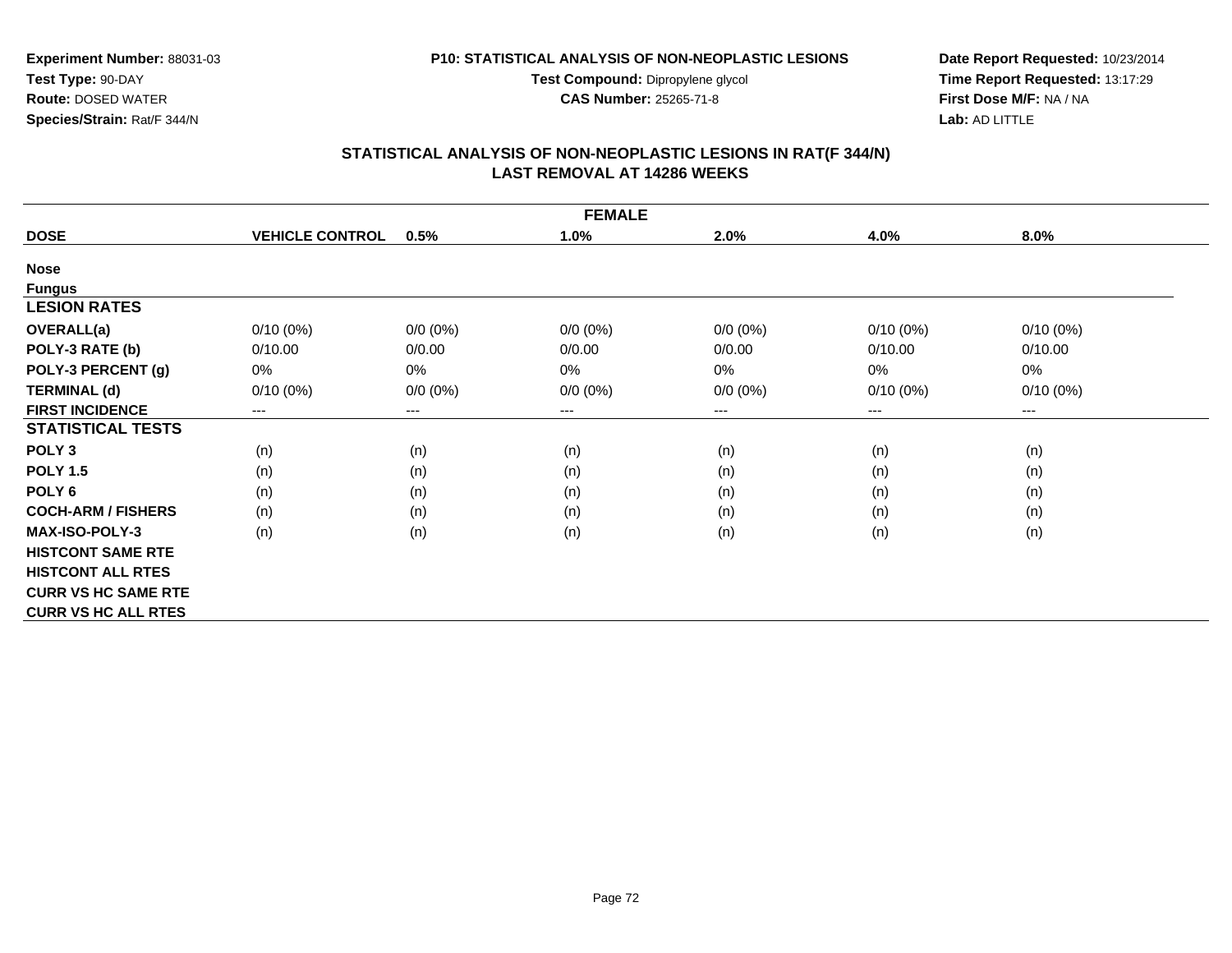**Test Compound:** Dipropylene glycol

**CAS Number:** 25265-71-8

**Date Report Requested:** 10/23/2014 **Time Report Requested:** 13:17:29**First Dose M/F:** NA / NA**Lab:** AD LITTLE

#### **STATISTICAL ANALYSIS OF NON-NEOPLASTIC LESIONS IN RAT(F 344/N) LAST REMOVAL AT 14286 WEEKS**

| <b>FEMALE</b>              |                        |             |             |             |             |             |  |  |
|----------------------------|------------------------|-------------|-------------|-------------|-------------|-------------|--|--|
| <b>DOSE</b>                | <b>VEHICLE CONTROL</b> | 0.5%        | 1.0%        | 2.0%        | 4.0%        | 8.0%        |  |  |
| <b>Nose</b>                |                        |             |             |             |             |             |  |  |
| Hemorrhage                 |                        |             |             |             |             |             |  |  |
| <b>LESION RATES</b>        |                        |             |             |             |             |             |  |  |
| <b>OVERALL(a)</b>          | $0/10(0\%)$            | $0/0 (0\%)$ | $0/0 (0\%)$ | $0/0 (0\%)$ | $0/10(0\%)$ | $0/10(0\%)$ |  |  |
| POLY-3 RATE (b)            | 0/10.00                | 0/0.00      | 0/0.00      | 0/0.00      | 0/10.00     | 0/10.00     |  |  |
| POLY-3 PERCENT (g)         | 0%                     | 0%          | $0\%$       | 0%          | 0%          | 0%          |  |  |
| <b>TERMINAL (d)</b>        | $0/10(0\%)$            | $0/0 (0\%)$ | $0/0 (0\%)$ | $0/0 (0\%)$ | $0/10(0\%)$ | $0/10(0\%)$ |  |  |
| <b>FIRST INCIDENCE</b>     | $---$                  | $---$       | ---         | ---         | $---$       | $---$       |  |  |
| <b>STATISTICAL TESTS</b>   |                        |             |             |             |             |             |  |  |
| POLY <sub>3</sub>          | (n)                    | (n)         | (n)         | (n)         | (n)         | (n)         |  |  |
| <b>POLY 1.5</b>            | (n)                    | (n)         | (n)         | (n)         | (n)         | (n)         |  |  |
| POLY <sub>6</sub>          | (n)                    | (n)         | (n)         | (n)         | (n)         | (n)         |  |  |
| <b>COCH-ARM / FISHERS</b>  | (n)                    | (n)         | (n)         | (n)         | (n)         | (n)         |  |  |
| <b>MAX-ISO-POLY-3</b>      | (n)                    | (n)         | (n)         | (n)         | (n)         | (n)         |  |  |
| <b>HISTCONT SAME RTE</b>   |                        |             |             |             |             |             |  |  |
| <b>HISTCONT ALL RTES</b>   |                        |             |             |             |             |             |  |  |
| <b>CURR VS HC SAME RTE</b> |                        |             |             |             |             |             |  |  |
| <b>CURR VS HC ALL RTES</b> |                        |             |             |             |             |             |  |  |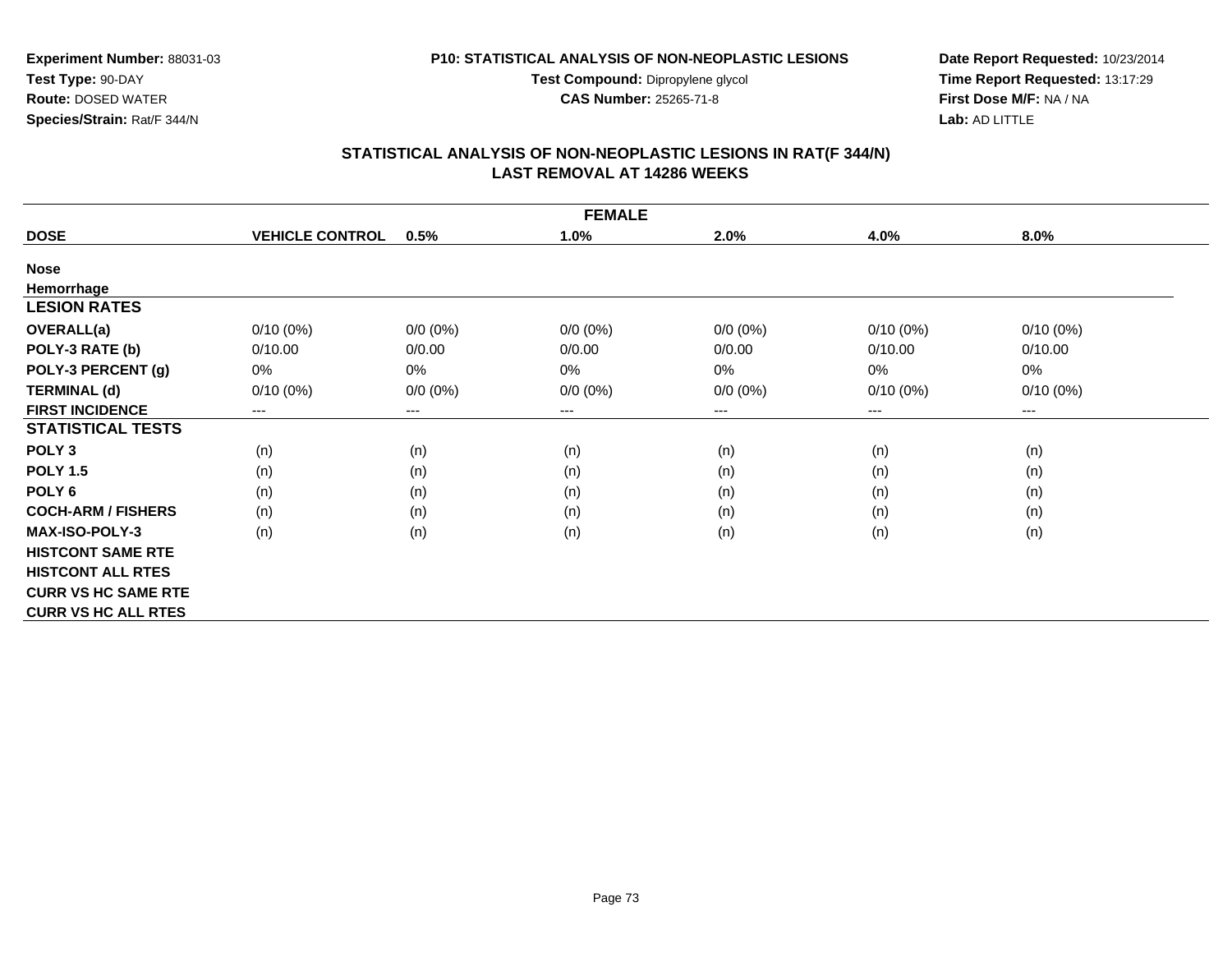**Test Compound:** Dipropylene glycol

**CAS Number:** 25265-71-8

**Date Report Requested:** 10/23/2014 **Time Report Requested:** 13:17:29**First Dose M/F:** NA / NA**Lab:** AD LITTLE

# **STATISTICAL ANALYSIS OF NON-NEOPLASTIC LESIONS IN RAT(F 344/N) LAST REMOVAL AT 14286 WEEKS**

| <b>FEMALE</b>              |                        |                        |             |             |             |             |  |  |
|----------------------------|------------------------|------------------------|-------------|-------------|-------------|-------------|--|--|
| <b>DOSE</b>                | <b>VEHICLE CONTROL</b> | 0.5%                   | 1.0%        | 2.0%        | 4.0%        | 8.0%        |  |  |
| <b>Nose</b>                |                        |                        |             |             |             |             |  |  |
| <b>Inflammation Acute</b>  |                        |                        |             |             |             |             |  |  |
| <b>LESION RATES</b>        |                        |                        |             |             |             |             |  |  |
| <b>OVERALL(a)</b>          | $0/10(0\%)$            | $0/0 (0\%)$            | $0/0 (0\%)$ | $0/0 (0\%)$ | $0/10(0\%)$ | $0/10(0\%)$ |  |  |
| POLY-3 RATE (b)            | 0/10.00                | 0/0.00                 | 0/0.00      | 0/0.00      | 0/10.00     | 0/10.00     |  |  |
| POLY-3 PERCENT (g)         | $0\%$                  | 0%                     | $0\%$       | 0%          | 0%          | 0%          |  |  |
| <b>TERMINAL (d)</b>        | $0/10(0\%)$            | $0/0 (0\%)$            | $0/0 (0\%)$ | $0/0 (0\%)$ | $0/10(0\%)$ | $0/10(0\%)$ |  |  |
| <b>FIRST INCIDENCE</b>     | ---                    | $\qquad \qquad \cdots$ | $--$        | ---         | ---         | $--$        |  |  |
| <b>STATISTICAL TESTS</b>   |                        |                        |             |             |             |             |  |  |
| POLY <sub>3</sub>          | (n)                    | (n)                    | (n)         | (n)         | (n)         | (n)         |  |  |
| <b>POLY 1.5</b>            | (n)                    | (n)                    | (n)         | (n)         | (n)         | (n)         |  |  |
| POLY <sub>6</sub>          | (n)                    | (n)                    | (n)         | (n)         | (n)         | (n)         |  |  |
| <b>COCH-ARM / FISHERS</b>  | (n)                    | (n)                    | (n)         | (n)         | (n)         | (n)         |  |  |
| <b>MAX-ISO-POLY-3</b>      | (n)                    | (n)                    | (n)         | (n)         | (n)         | (n)         |  |  |
| <b>HISTCONT SAME RTE</b>   |                        |                        |             |             |             |             |  |  |
| <b>HISTCONT ALL RTES</b>   |                        |                        |             |             |             |             |  |  |
| <b>CURR VS HC SAME RTE</b> |                        |                        |             |             |             |             |  |  |
| <b>CURR VS HC ALL RTES</b> |                        |                        |             |             |             |             |  |  |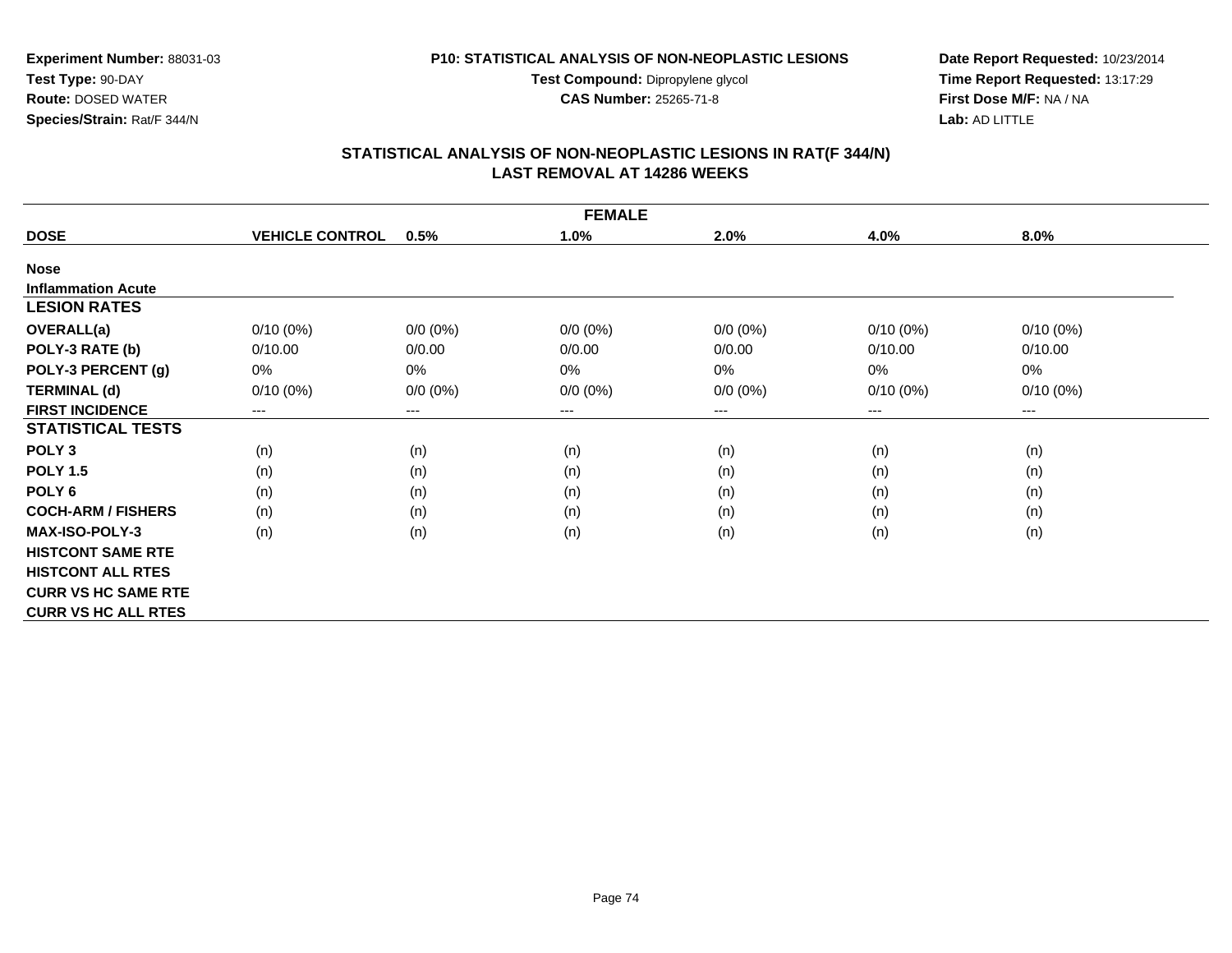**Test Compound:** Dipropylene glycol

**CAS Number:** 25265-71-8

**Date Report Requested:** 10/23/2014 **Time Report Requested:** 13:17:29**First Dose M/F:** NA / NA**Lab:** AD LITTLE

# **STATISTICAL ANALYSIS OF NON-NEOPLASTIC LESIONS IN RAT(F 344/N) LAST REMOVAL AT 14286 WEEKS**

| <b>FEMALE</b>              |                        |             |             |             |             |              |  |  |
|----------------------------|------------------------|-------------|-------------|-------------|-------------|--------------|--|--|
| <b>DOSE</b>                | <b>VEHICLE CONTROL</b> | 0.5%        | 1.0%        | 2.0%        | 4.0%        | 8.0%         |  |  |
| <b>Nose: Olfactory Epi</b> |                        |             |             |             |             |              |  |  |
| <b>Degeneration Focal</b>  |                        |             |             |             |             |              |  |  |
| <b>LESION RATES</b>        |                        |             |             |             |             |              |  |  |
| <b>OVERALL(a)</b>          | $0/10(0\%)$            | $0/0 (0\%)$ | $0/0 (0\%)$ | $0/0 (0\%)$ | $0/10(0\%)$ | 10/10 (100%) |  |  |
| POLY-3 RATE (b)            | 0/10.00                | 0/0.00      | 0/0.00      | 0/0.00      | 0/10.00     | 10/10.00     |  |  |
| POLY-3 PERCENT (g)         | 0%                     | 0%          | 0%          | 0%          | 0%          | 100%         |  |  |
| <b>TERMINAL (d)</b>        | $0/10(0\%)$            | $0/0 (0\%)$ | $0/0 (0\%)$ | $0/0 (0\%)$ | $0/10(0\%)$ | 10/10 (100%) |  |  |
| <b>FIRST INCIDENCE</b>     | $---$                  | $---$       | ---         | ---         | $---$       | 95(T)        |  |  |
| <b>STATISTICAL TESTS</b>   |                        |             |             |             |             |              |  |  |
| POLY <sub>3</sub>          | (e)                    | (e)         | (e)         | (e)         | (e)         | $P = NA$     |  |  |
| <b>POLY 1.5</b>            | (e)                    | (e)         | (e)         | (e)         | (e)         | $P = NA$     |  |  |
| POLY <sub>6</sub>          | (e)                    | (e)         | (e)         | (e)         | (e)         | $P=NA$       |  |  |
| <b>COCH-ARM / FISHERS</b>  | $P=0.000**$            | (e)         | (e)         | (e)         | (e)         | $P=0.000**$  |  |  |
| <b>MAX-ISO-POLY-3</b>      | (e)                    | (e)         | (e)         | (e)         | (e)         | (e)          |  |  |
| <b>HISTCONT SAME RTE</b>   |                        |             |             |             |             |              |  |  |
| <b>HISTCONT ALL RTES</b>   |                        |             |             |             |             |              |  |  |
| <b>CURR VS HC SAME RTE</b> |                        |             |             |             |             |              |  |  |
| <b>CURR VS HC ALL RTES</b> |                        |             |             |             |             |              |  |  |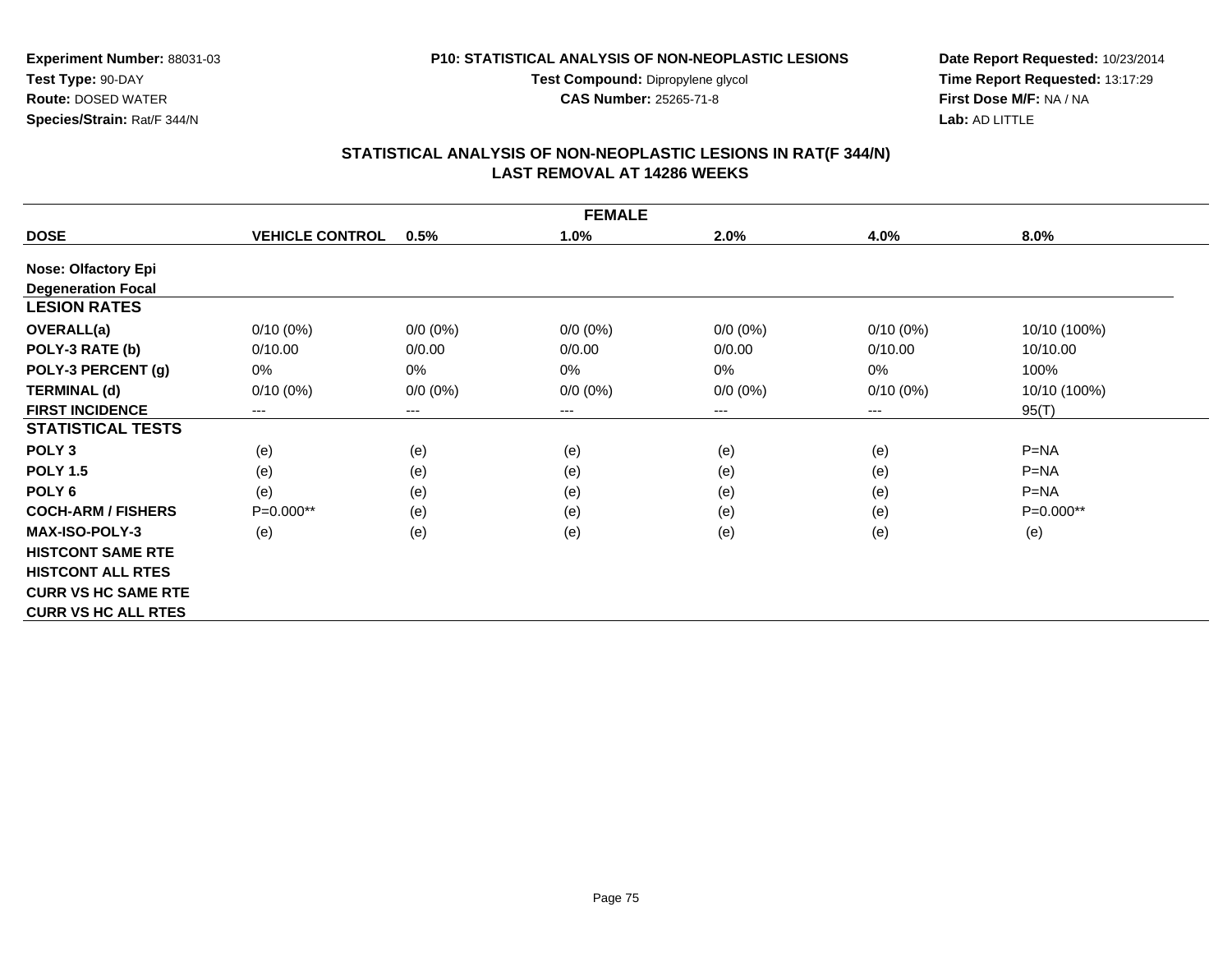**Test Compound:** Dipropylene glycol

**CAS Number:** 25265-71-8

**Date Report Requested:** 10/23/2014 **Time Report Requested:** 13:17:29**First Dose M/F:** NA / NA**Lab:** AD LITTLE

# **STATISTICAL ANALYSIS OF NON-NEOPLASTIC LESIONS IN RAT(F 344/N) LAST REMOVAL AT 14286 WEEKS**

| <b>FEMALE</b>               |                        |             |             |             |             |              |  |  |
|-----------------------------|------------------------|-------------|-------------|-------------|-------------|--------------|--|--|
| <b>DOSE</b>                 | <b>VEHICLE CONTROL</b> | 0.5%        | 1.0%        | 2.0%        | 4.0%        | 8.0%         |  |  |
| <b>Nose: Respirat Epith</b> |                        |             |             |             |             |              |  |  |
| <b>Degeneration Focal</b>   |                        |             |             |             |             |              |  |  |
| <b>LESION RATES</b>         |                        |             |             |             |             |              |  |  |
| <b>OVERALL(a)</b>           | $0/10(0\%)$            | $0/0 (0\%)$ | $0/0 (0\%)$ | $0/0 (0\%)$ | $0/10(0\%)$ | $1/10(10\%)$ |  |  |
| POLY-3 RATE (b)             | 0/10.00                | 0/0.00      | 0/0.00      | 0/0.00      | 0/10.00     | 1/10.00      |  |  |
| POLY-3 PERCENT (g)          | $0\%$                  | $0\%$       | $0\%$       | 0%          | 0%          | 10%          |  |  |
| <b>TERMINAL (d)</b>         | $0/10(0\%)$            | $0/0 (0\%)$ | $0/0 (0\%)$ | $0/0 (0\%)$ | $0/10(0\%)$ | 1/10 (10%)   |  |  |
| <b>FIRST INCIDENCE</b>      | $---$                  | $---$       | $---$       | ---         | ---         | 95(T)        |  |  |
| <b>STATISTICAL TESTS</b>    |                        |             |             |             |             |              |  |  |
| POLY <sub>3</sub>           | (e)                    | (e)         | (e)         | (e)         | (e)         | $P = 0.500$  |  |  |
| <b>POLY 1.5</b>             | (e)                    | (e)         | (e)         | (e)         | (e)         | $P = 0.500$  |  |  |
| POLY <sub>6</sub>           | (e)                    | (e)         | (e)         | (e)         | (e)         | $P = 0.500$  |  |  |
| <b>COCH-ARM / FISHERS</b>   | $P = 0.267$            | (e)         | (e)         | (e)         | (e)         | $P = 0.500$  |  |  |
| <b>MAX-ISO-POLY-3</b>       | (e)                    | (e)         | (e)         | (e)         | (e)         | $P = 0.159$  |  |  |
| <b>HISTCONT SAME RTE</b>    |                        |             |             |             |             |              |  |  |
| <b>HISTCONT ALL RTES</b>    |                        |             |             |             |             |              |  |  |
| <b>CURR VS HC SAME RTE</b>  |                        |             |             |             |             |              |  |  |
| <b>CURR VS HC ALL RTES</b>  |                        |             |             |             |             |              |  |  |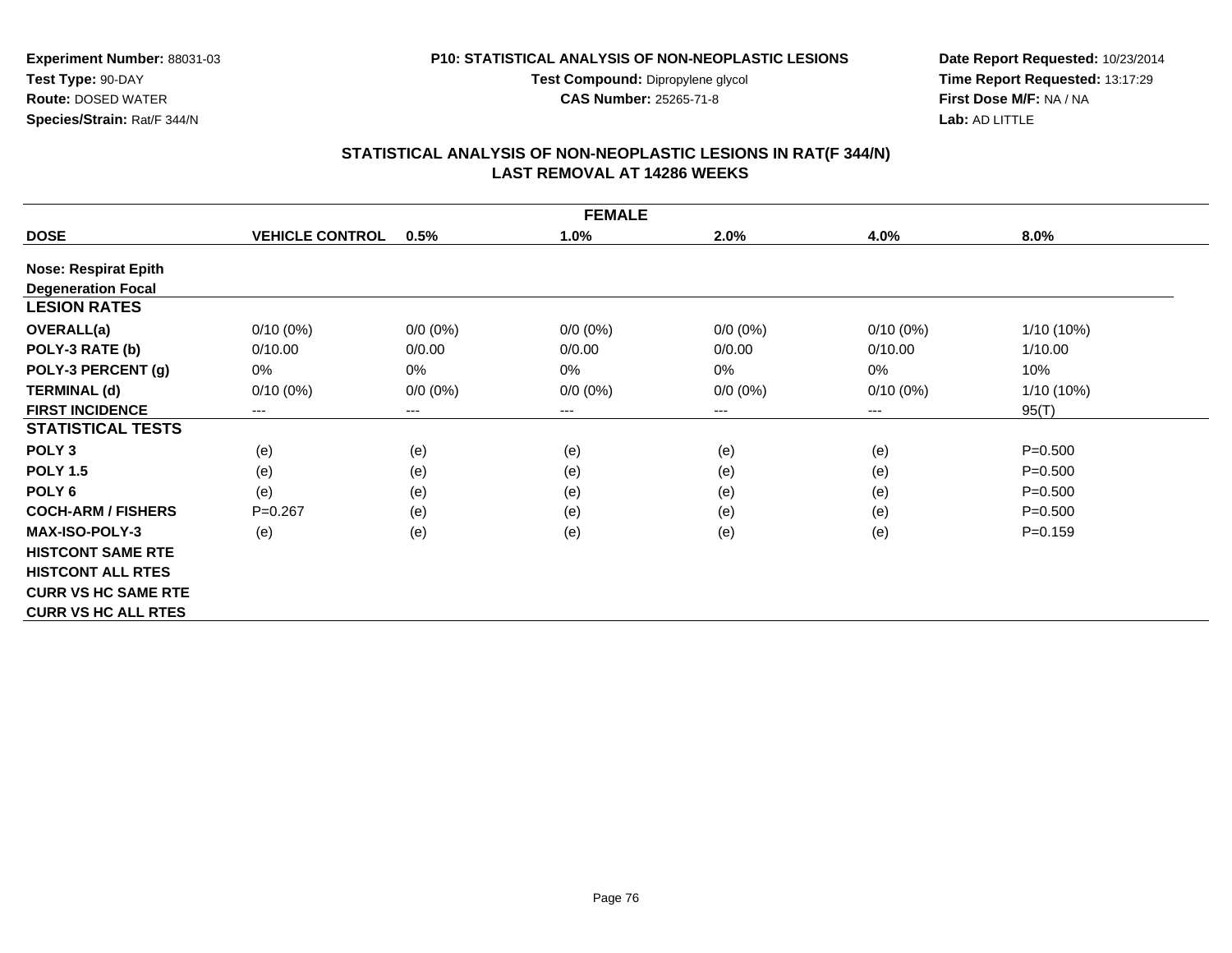**Test Compound:** Dipropylene glycol

**CAS Number:** 25265-71-8

**Date Report Requested:** 10/23/2014 **Time Report Requested:** 13:17:29**First Dose M/F:** NA / NA**Lab:** AD LITTLE

# **STATISTICAL ANALYSIS OF NON-NEOPLASTIC LESIONS IN RAT(F 344/N) LAST REMOVAL AT 14286 WEEKS**

| <b>FEMALE</b>              |                        |                        |            |             |             |             |  |  |
|----------------------------|------------------------|------------------------|------------|-------------|-------------|-------------|--|--|
| <b>DOSE</b>                | <b>VEHICLE CONTROL</b> | 0.5%                   | 1.0%       | 2.0%        | 4.0%        | 8.0%        |  |  |
| Ovary                      |                        |                        |            |             |             |             |  |  |
| Cyst                       |                        |                        |            |             |             |             |  |  |
| <b>LESION RATES</b>        |                        |                        |            |             |             |             |  |  |
| <b>OVERALL(a)</b>          | $0/10(0\%)$            | $0/0 (0\%)$            | $0/3(0\%)$ | $0/0 (0\%)$ | 1/1 (100%)  | $0/10(0\%)$ |  |  |
| POLY-3 RATE (b)            | 0/10.00                | 0/0.00                 | 0/3.00     | 0/0.00      | 1/1.00      | 0/10.00     |  |  |
| POLY-3 PERCENT (g)         | $0\%$                  | 0%                     | 0%         | 0%          | 100%        | 0%          |  |  |
| <b>TERMINAL (d)</b>        | $0/10(0\%)$            | $0/0 (0\%)$            | $0/3(0\%)$ | $0/0 (0\%)$ | 1/1 (100%)  | $0/10(0\%)$ |  |  |
| <b>FIRST INCIDENCE</b>     | ---                    | $\qquad \qquad \cdots$ | ---        | ---         | 95(T)       | $--$        |  |  |
| <b>STATISTICAL TESTS</b>   |                        |                        |            |             |             |             |  |  |
| POLY <sub>3</sub>          | (e)                    | (e)                    | (e)        | (e)         | $P = 0.091$ | (e)         |  |  |
| <b>POLY 1.5</b>            | (e)                    | (e)                    | (e)        | (e)         | $P = 0.091$ | (e)         |  |  |
| POLY <sub>6</sub>          | (e)                    | (e)                    | (e)        | (e)         | $P = 0.091$ | (e)         |  |  |
| <b>COCH-ARM / FISHERS</b>  | $P = 0.670$            | (e)                    | (e)        | (e)         | $P = 0.091$ | (e)         |  |  |
| <b>MAX-ISO-POLY-3</b>      | (e)                    | (e)                    | (e)        | (e)         | $P=0.000**$ | (e)         |  |  |
| <b>HISTCONT SAME RTE</b>   |                        |                        |            |             |             |             |  |  |
| <b>HISTCONT ALL RTES</b>   |                        |                        |            |             |             |             |  |  |
| <b>CURR VS HC SAME RTE</b> |                        |                        |            |             |             |             |  |  |
| <b>CURR VS HC ALL RTES</b> |                        |                        |            |             |             |             |  |  |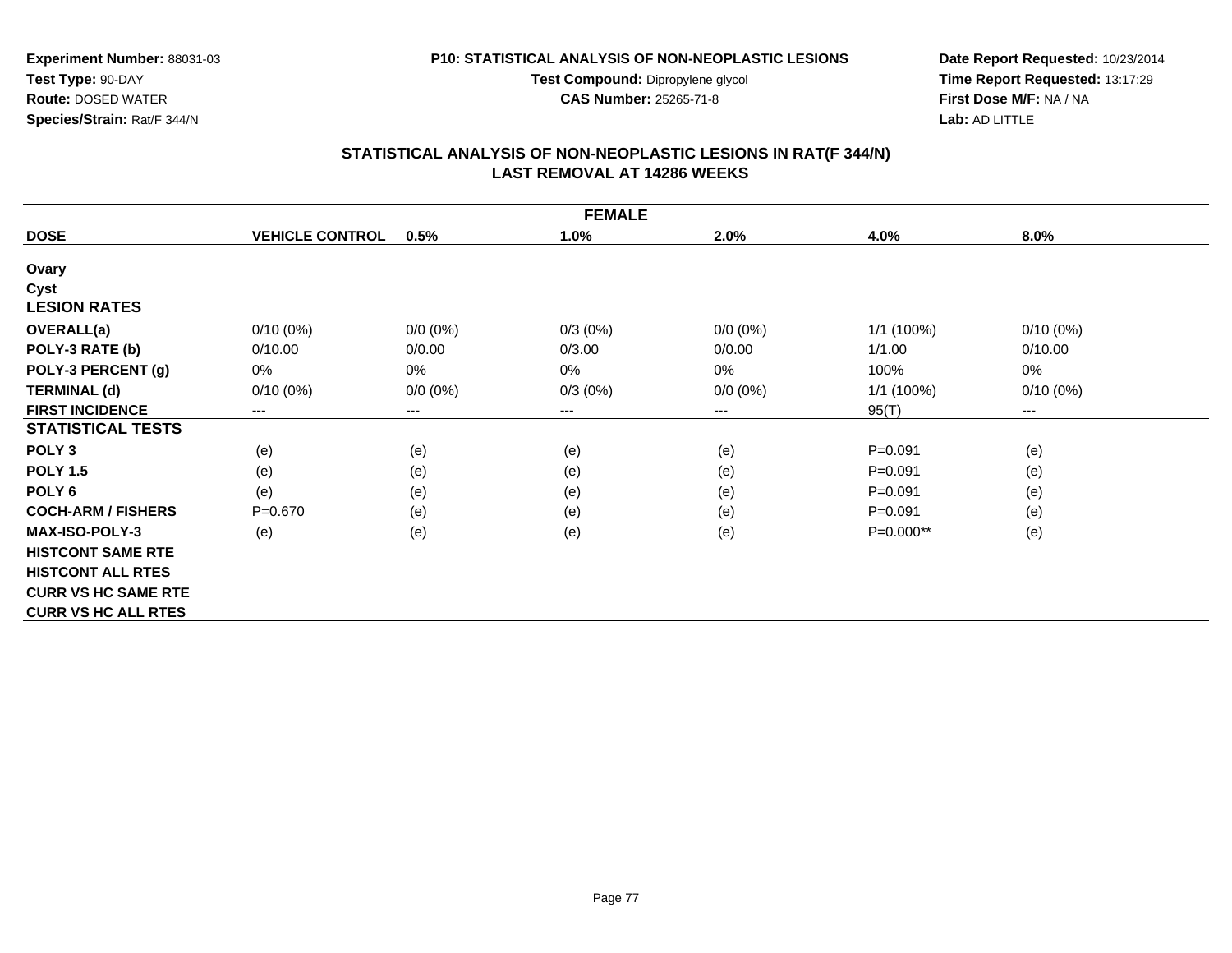**Test Compound:** Dipropylene glycol

**CAS Number:** 25265-71-8

**Date Report Requested:** 10/23/2014 **Time Report Requested:** 13:17:29**First Dose M/F:** NA / NA**Lab:** AD LITTLE

# **STATISTICAL ANALYSIS OF NON-NEOPLASTIC LESIONS IN RAT(F 344/N) LAST REMOVAL AT 14286 WEEKS**

| <b>FEMALE</b>              |                        |             |             |             |             |             |  |  |
|----------------------------|------------------------|-------------|-------------|-------------|-------------|-------------|--|--|
| <b>DOSE</b>                | <b>VEHICLE CONTROL</b> | 0.5%        | 1.0%        | 2.0%        | 4.0%        | 8.0%        |  |  |
| <b>Pancreas</b>            |                        |             |             |             |             |             |  |  |
| <b>Ectopic Liver Focal</b> |                        |             |             |             |             |             |  |  |
| <b>LESION RATES</b>        |                        |             |             |             |             |             |  |  |
| <b>OVERALL(a)</b>          | $0/10(0\%)$            | $0/0 (0\%)$ | $0/0 (0\%)$ | $0/0 (0\%)$ | $0/0(0\%)$  | 1/10 (10%)  |  |  |
| POLY-3 RATE (b)            | 0/10.00                | 0/0.00      | 0/0.00      | 0/0.00      | 0/0.00      | 1/10.00     |  |  |
| POLY-3 PERCENT (g)         | 0%                     | 0%          | $0\%$       | $0\%$       | 0%          | 10%         |  |  |
| <b>TERMINAL (d)</b>        | $0/10(0\%)$            | $0/0 (0\%)$ | $0/0 (0\%)$ | $0/0 (0\%)$ | $0/0 (0\%)$ | 1/10 (10%)  |  |  |
| <b>FIRST INCIDENCE</b>     | $--$                   | $---$       | ---         | ---         | $\cdots$    | 95(T)       |  |  |
| <b>STATISTICAL TESTS</b>   |                        |             |             |             |             |             |  |  |
| POLY <sub>3</sub>          | (e)                    | (e)         | (e)         | (e)         | (e)         | $P = 0.500$ |  |  |
| <b>POLY 1.5</b>            | (e)                    | (e)         | (e)         | (e)         | (e)         | $P = 0.500$ |  |  |
| POLY <sub>6</sub>          | (e)                    | (e)         | (e)         | (e)         | (e)         | $P = 0.500$ |  |  |
| <b>COCH-ARM / FISHERS</b>  | $P = 0.304$            | (e)         | (e)         | (e)         | (e)         | $P = 0.500$ |  |  |
| <b>MAX-ISO-POLY-3</b>      | (e)                    | (e)         | (e)         | (e)         | (e)         | $P = 0.159$ |  |  |
| <b>HISTCONT SAME RTE</b>   |                        |             |             |             |             |             |  |  |
| <b>HISTCONT ALL RTES</b>   |                        |             |             |             |             |             |  |  |
| <b>CURR VS HC SAME RTE</b> |                        |             |             |             |             |             |  |  |
| <b>CURR VS HC ALL RTES</b> |                        |             |             |             |             |             |  |  |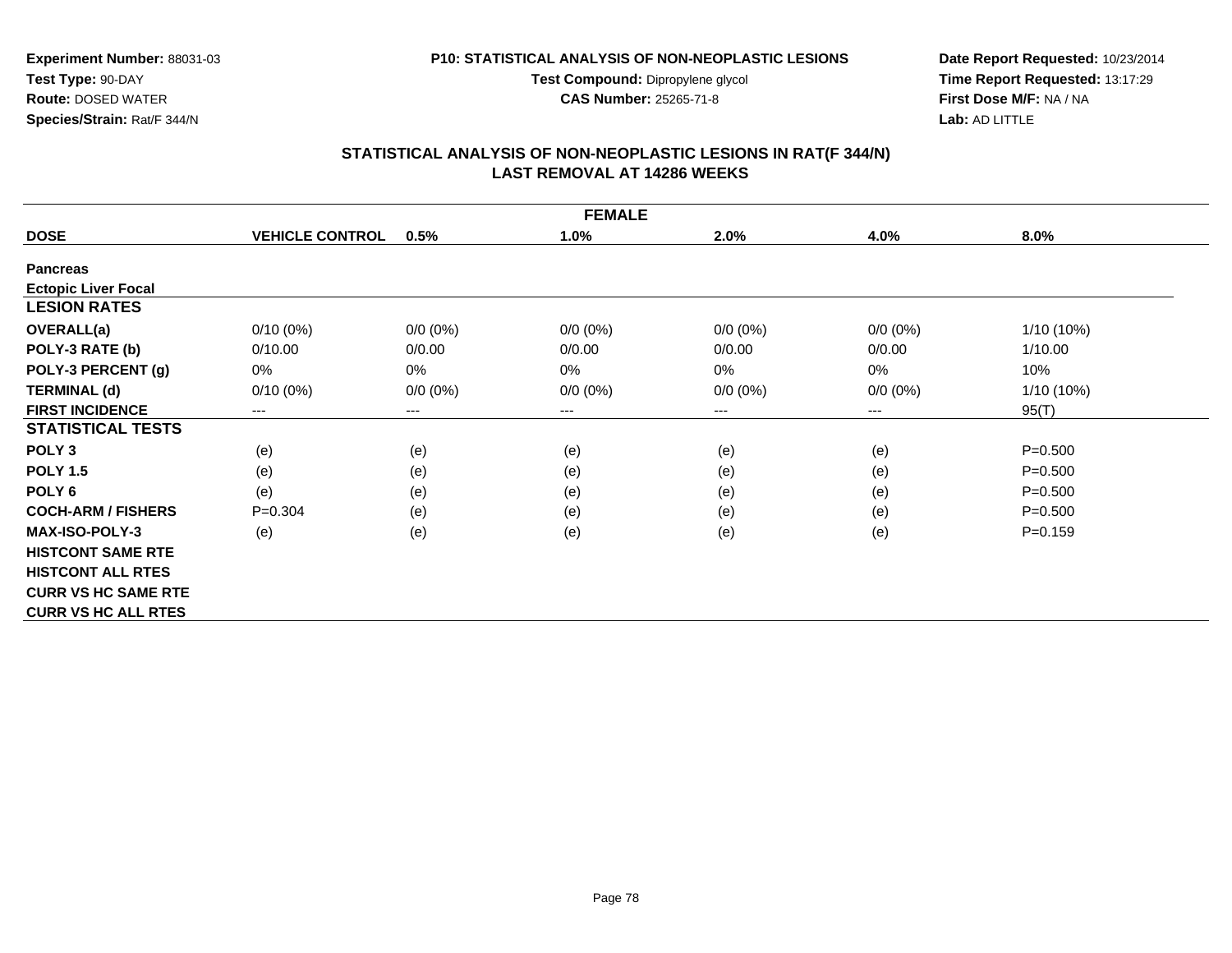**Test Compound:** Dipropylene glycol

**CAS Number:** 25265-71-8

**Date Report Requested:** 10/23/2014 **Time Report Requested:** 13:17:29**First Dose M/F:** NA / NA**Lab:** AD LITTLE

# **STATISTICAL ANALYSIS OF NON-NEOPLASTIC LESIONS IN RAT(F 344/N) LAST REMOVAL AT 14286 WEEKS**

|                            | <b>FEMALE</b>          |                        |                     |             |                        |              |  |  |  |
|----------------------------|------------------------|------------------------|---------------------|-------------|------------------------|--------------|--|--|--|
| <b>DOSE</b>                | <b>VEHICLE CONTROL</b> | 0.5%                   | 1.0%                | 2.0%        | 4.0%                   | 8.0%         |  |  |  |
| <b>Pancreas: Acinus</b>    |                        |                        |                     |             |                        |              |  |  |  |
| <b>Atrophy Focal</b>       |                        |                        |                     |             |                        |              |  |  |  |
| <b>LESION RATES</b>        |                        |                        |                     |             |                        |              |  |  |  |
| <b>OVERALL(a)</b>          | 2/10 (20%)             | $0/0 (0\%)$            | $0/0 (0\%)$         | $0/0 (0\%)$ | $0/0 (0\%)$            | $1/10(10\%)$ |  |  |  |
| POLY-3 RATE (b)            | 2/10.00                | 0/0.00                 | 0/0.00              | 0/0.00      | 0/0.00                 | 1/10.00      |  |  |  |
| POLY-3 PERCENT (g)         | 20%                    | $0\%$                  | $0\%$               | 0%          | 0%                     | 10%          |  |  |  |
| <b>TERMINAL (d)</b>        | 2/10 (20%)             | $0/0 (0\%)$            | $0/0 (0\%)$         | $0/0 (0\%)$ | $0/0 (0\%)$            | 1/10 (10%)   |  |  |  |
| <b>FIRST INCIDENCE</b>     | 95(T)                  | $\qquad \qquad \cdots$ | $\qquad \qquad - -$ | ---         | $\qquad \qquad \cdots$ | 95(T)        |  |  |  |
| <b>STATISTICAL TESTS</b>   |                        |                        |                     |             |                        |              |  |  |  |
| POLY <sub>3</sub>          | (e)                    | (e)                    | (e)                 | (e)         | (e)                    | $P = 0.500N$ |  |  |  |
| <b>POLY 1.5</b>            | (e)                    | (e)                    | (e)                 | (e)         | (e)                    | $P = 0.500N$ |  |  |  |
| POLY <sub>6</sub>          | (e)                    | (e)                    | (e)                 | (e)         | (e)                    | $P = 0.500N$ |  |  |  |
| <b>COCH-ARM / FISHERS</b>  | $P = 0.377N$           | (e)                    | (e)                 | (e)         | (e)                    | $P = 0.500N$ |  |  |  |
| <b>MAX-ISO-POLY-3</b>      | (e)                    | (e)                    | (e)                 | (e)         | (e)                    | P=0.274N     |  |  |  |
| <b>HISTCONT SAME RTE</b>   |                        |                        |                     |             |                        |              |  |  |  |
| <b>HISTCONT ALL RTES</b>   |                        |                        |                     |             |                        |              |  |  |  |
| <b>CURR VS HC SAME RTE</b> |                        |                        |                     |             |                        |              |  |  |  |
| <b>CURR VS HC ALL RTES</b> |                        |                        |                     |             |                        |              |  |  |  |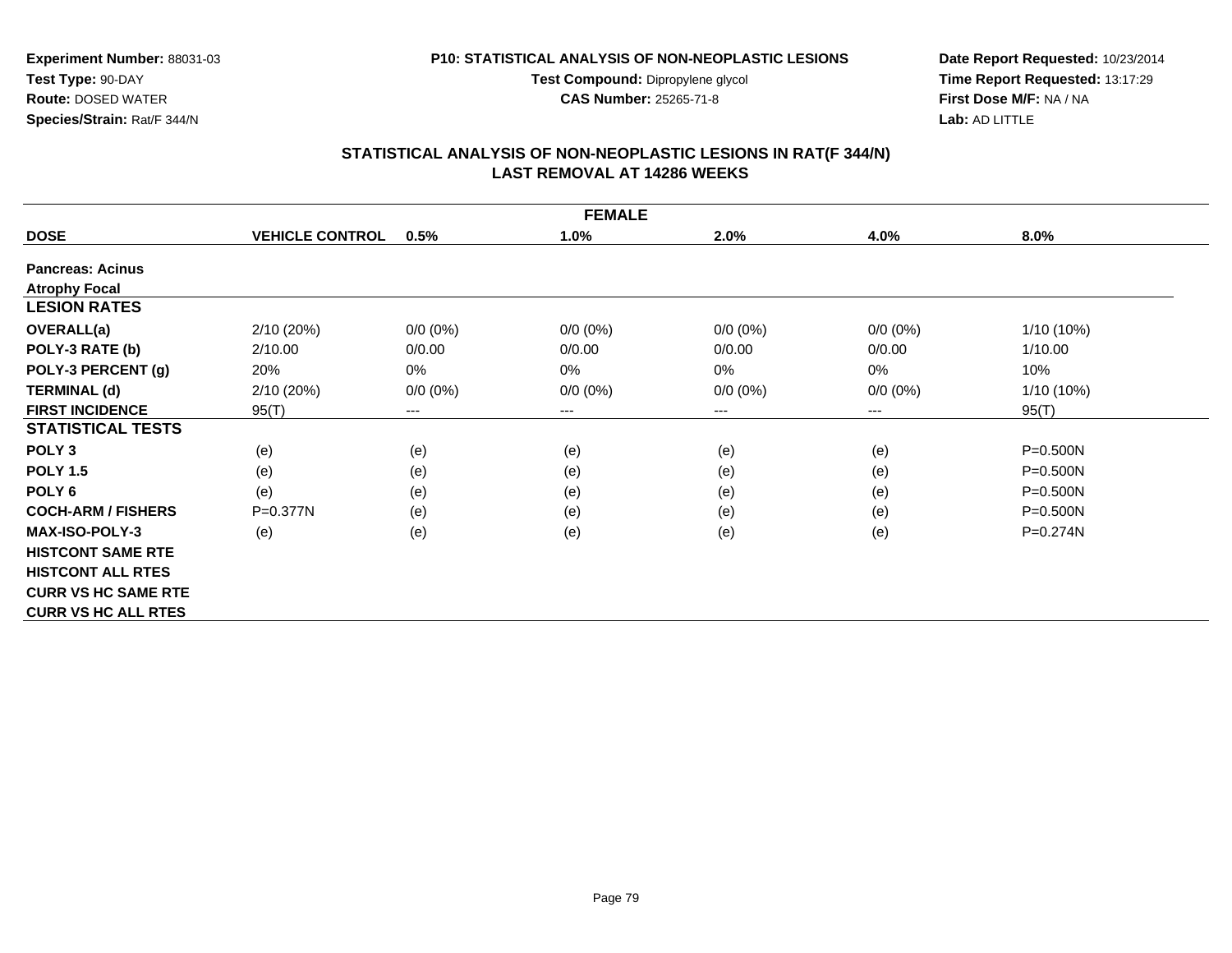**Experiment Number:** 88031-03**Test Type:** 90-DAY **Route:** DOSED WATER**Species/Strain:** Rat/F 344/N

#### **P10: STATISTICAL ANALYSIS OF NON-NEOPLASTIC LESIONS**

**Test Compound:** Dipropylene glycol **CAS Number:** 25265-71-8

**Date Report Requested:** 10/23/2014 **Time Report Requested:** 13:17:29**First Dose M/F:** NA / NA**Lab:** AD LITTLE

# **STATISTICAL ANALYSIS OF NON-NEOPLASTIC LESIONS IN RAT(F 344/N) LAST REMOVAL AT 14286 WEEKS**

|                                       | <b>FEMALE</b>          |             |             |             |             |             |  |  |  |
|---------------------------------------|------------------------|-------------|-------------|-------------|-------------|-------------|--|--|--|
| <b>DOSE</b>                           | <b>VEHICLE CONTROL</b> | 0.5%        | 1.0%        | 2.0%        | 4.0%        | 8.0%        |  |  |  |
| <b>Pituitary Gland: Pars Distalis</b> |                        |             |             |             |             |             |  |  |  |
| <b>Hyperplasia Focal</b>              |                        |             |             |             |             |             |  |  |  |
| <b>LESION RATES</b>                   |                        |             |             |             |             |             |  |  |  |
| OVERALL(a)                            | $0/10(0\%)$            | $0/0 (0\%)$ | 1/1 (100%)  | $0/0 (0\%)$ | $0/0 (0\%)$ | $0/10(0\%)$ |  |  |  |
| POLY-3 RATE (b)                       | 0/10.00                | 0/0.00      | 1/1.00      | 0/0.00      | 0/0.00      | 0/10.00     |  |  |  |
| POLY-3 PERCENT (g)                    | 0%                     | 0%          | 100%        | $0\%$       | 0%          | 0%          |  |  |  |
| <b>TERMINAL (d)</b>                   | $0/10(0\%)$            | $0/0 (0\%)$ | 1/1 (100%)  | $0/0 (0\%)$ | $0/0 (0\%)$ | $0/10(0\%)$ |  |  |  |
| <b>FIRST INCIDENCE</b>                | $---$                  | $---$       | 95(T)       | ---         | ---         | $\cdots$    |  |  |  |
| <b>STATISTICAL TESTS</b>              |                        |             |             |             |             |             |  |  |  |
| POLY <sub>3</sub>                     | (e)                    | (e)         | $P = 0.091$ | (e)         | (e)         | (e)         |  |  |  |
| <b>POLY 1.5</b>                       | (e)                    | (e)         | $P = 0.091$ | (e)         | (e)         | (e)         |  |  |  |
| POLY <sub>6</sub>                     | (e)                    | (e)         | $P = 0.091$ | (e)         | (e)         | (e)         |  |  |  |
| <b>COCH-ARM / FISHERS</b>             | $P = 0.412N$           | (e)         | $P = 0.091$ | (e)         | (e)         | (e)         |  |  |  |
| <b>MAX-ISO-POLY-3</b>                 | (e)                    | (e)         | P=0.000**   | (e)         | (e)         | (e)         |  |  |  |
| <b>HISTCONT SAME RTE</b>              |                        |             |             |             |             |             |  |  |  |
| <b>HISTCONT ALL RTES</b>              |                        |             |             |             |             |             |  |  |  |
| <b>CURR VS HC SAME RTE</b>            |                        |             |             |             |             |             |  |  |  |
| <b>CURR VS HC ALL RTES</b>            |                        |             |             |             |             |             |  |  |  |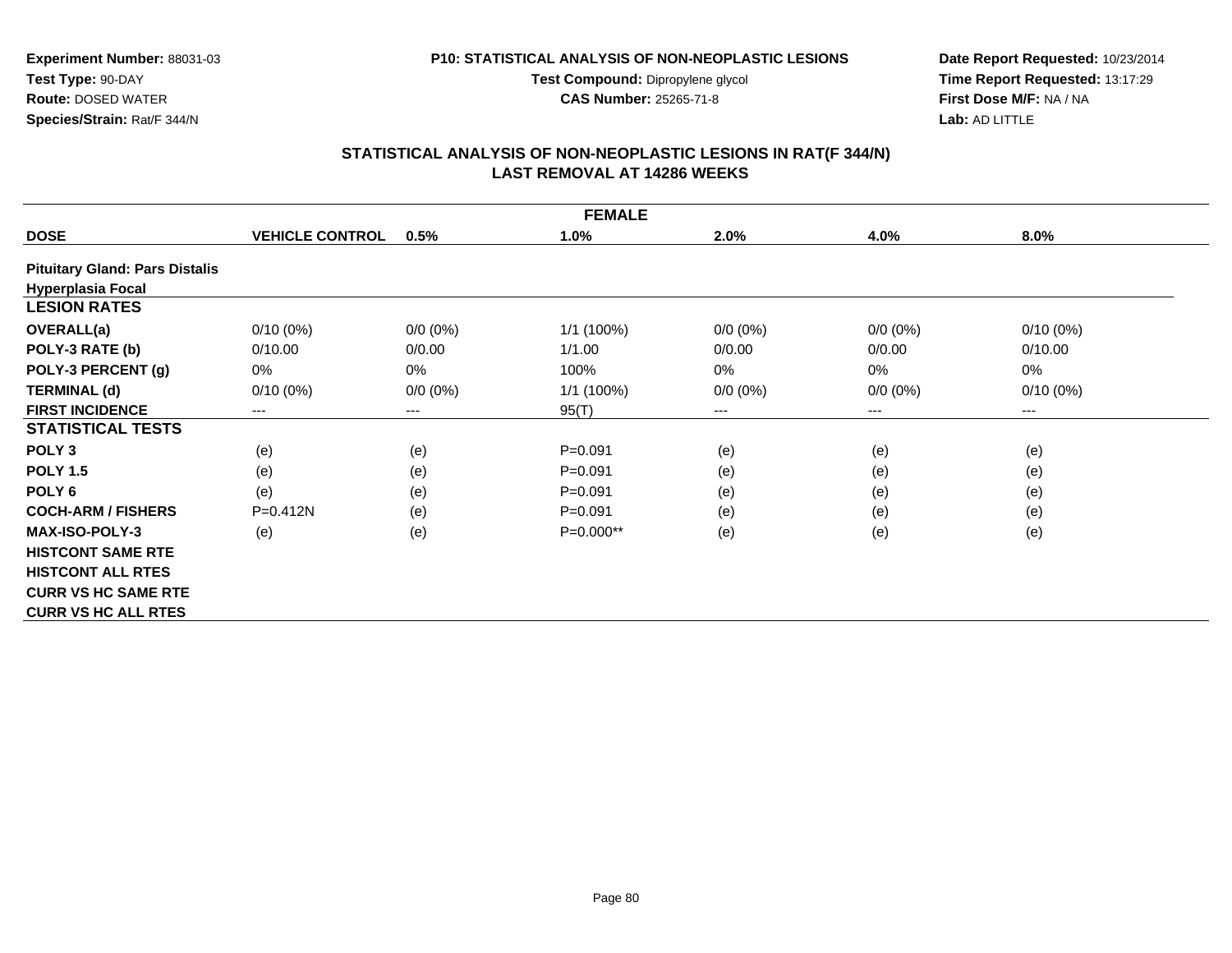**Test Compound:** Dipropylene glycol

**CAS Number:** 25265-71-8

**Date Report Requested:** 10/23/2014 **Time Report Requested:** 13:17:29**First Dose M/F:** NA / NA**Lab:** AD LITTLE

# **STATISTICAL ANALYSIS OF NON-NEOPLASTIC LESIONS IN RAT(F 344/N) LAST REMOVAL AT 14286 WEEKS**

| <b>FEMALE</b>              |                        |             |             |             |             |             |  |  |
|----------------------------|------------------------|-------------|-------------|-------------|-------------|-------------|--|--|
| <b>DOSE</b>                | <b>VEHICLE CONTROL</b> | 0.5%        | 1.0%        | 2.0%        | 4.0%        | 8.0%        |  |  |
| <b>Spleen</b>              |                        |             |             |             |             |             |  |  |
| <b>Ectopic Tissue</b>      |                        |             |             |             |             |             |  |  |
| <b>LESION RATES</b>        |                        |             |             |             |             |             |  |  |
| <b>OVERALL(a)</b>          | $0/10(0\%)$            | $0/0 (0\%)$ | $0/0 (0\%)$ | $0/0 (0\%)$ | $0/0 (0\%)$ | 1/10 (10%)  |  |  |
| POLY-3 RATE (b)            | 0/10.00                | 0/0.00      | 0/0.00      | 0/0.00      | 0/0.00      | 1/10.00     |  |  |
| POLY-3 PERCENT (g)         | 0%                     | 0%          | 0%          | 0%          | $0\%$       | 10%         |  |  |
| <b>TERMINAL (d)</b>        | $0/10(0\%)$            | $0/0 (0\%)$ | $0/0 (0\%)$ | $0/0 (0\%)$ | $0/0 (0\%)$ | 1/10 (10%)  |  |  |
| <b>FIRST INCIDENCE</b>     | $---$                  | $---$       | $---$       | ---         | $---$       | 95(T)       |  |  |
| <b>STATISTICAL TESTS</b>   |                        |             |             |             |             |             |  |  |
| POLY <sub>3</sub>          | (e)                    | (e)         | (e)         | (e)         | (e)         | $P = 0.500$ |  |  |
| <b>POLY 1.5</b>            | (e)                    | (e)         | (e)         | (e)         | (e)         | $P = 0.500$ |  |  |
| POLY <sub>6</sub>          | (e)                    | (e)         | (e)         | (e)         | (e)         | $P = 0.500$ |  |  |
| <b>COCH-ARM / FISHERS</b>  | $P = 0.304$            | (e)         | (e)         | (e)         | (e)         | $P = 0.500$ |  |  |
| <b>MAX-ISO-POLY-3</b>      | (e)                    | (e)         | (e)         | (e)         | (e)         | $P = 0.159$ |  |  |
| <b>HISTCONT SAME RTE</b>   |                        |             |             |             |             |             |  |  |
| <b>HISTCONT ALL RTES</b>   |                        |             |             |             |             |             |  |  |
| <b>CURR VS HC SAME RTE</b> |                        |             |             |             |             |             |  |  |
| <b>CURR VS HC ALL RTES</b> |                        |             |             |             |             |             |  |  |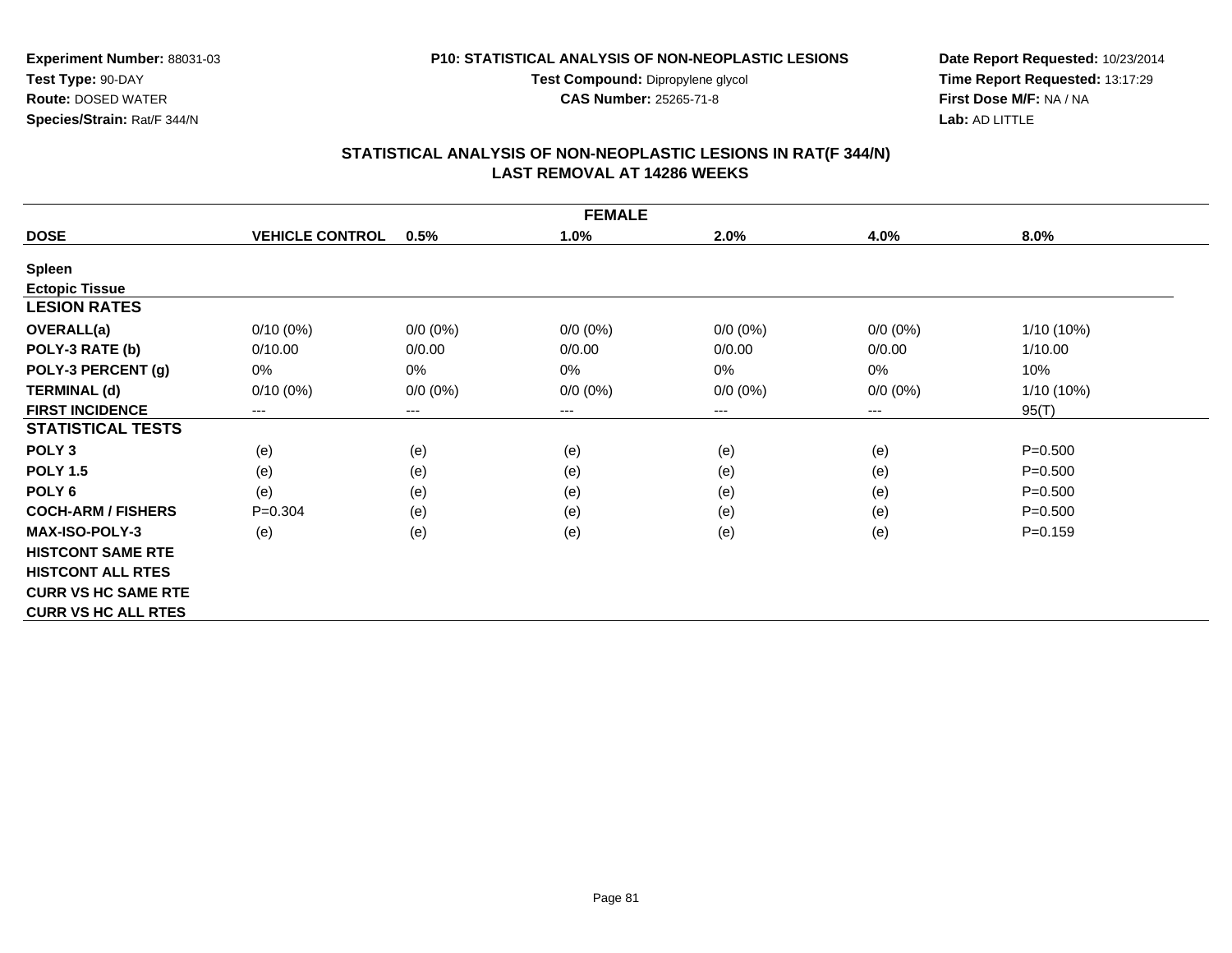**Test Compound:** Dipropylene glycol

**CAS Number:** 25265-71-8

**Date Report Requested:** 10/23/2014 **Time Report Requested:** 13:17:29**First Dose M/F:** NA / NA**Lab:** AD LITTLE

# **STATISTICAL ANALYSIS OF NON-NEOPLASTIC LESIONS IN RAT(F 344/N) LAST REMOVAL AT 14286 WEEKS**

| <b>FEMALE</b>              |                        |                        |             |             |              |              |  |  |
|----------------------------|------------------------|------------------------|-------------|-------------|--------------|--------------|--|--|
| <b>DOSE</b>                | <b>VEHICLE CONTROL</b> | 0.5%                   | 1.0%        | 2.0%        | 4.0%         | 8.0%         |  |  |
| <b>Thymus</b>              |                        |                        |             |             |              |              |  |  |
| Hemorrhage                 |                        |                        |             |             |              |              |  |  |
| <b>LESION RATES</b>        |                        |                        |             |             |              |              |  |  |
| <b>OVERALL(a)</b>          | $1/10(10\%)$           | 0/2(0%)                | 1/1 (100%)  | $0/0 (0\%)$ | $0/1$ (0%)   | $0/10(0\%)$  |  |  |
| POLY-3 RATE (b)            | 1/10.00                | 0/2.00                 | 1/1.00      | 0/0.00      | 0/1.00       | 0/10.00      |  |  |
| POLY-3 PERCENT (g)         | 10%                    | 0%                     | 100%        | 0%          | 0%           | 0%           |  |  |
| <b>TERMINAL (d)</b>        | $1/10(10\%)$           | 0/2(0%)                | 1/1(100%)   | $0/0 (0\%)$ | $0/1$ (0%)   | $0/10(0\%)$  |  |  |
| <b>FIRST INCIDENCE</b>     | 95(T)                  | $\qquad \qquad \cdots$ | 95(T)       | ---         | $---$        | ---          |  |  |
| <b>STATISTICAL TESTS</b>   |                        |                        |             |             |              |              |  |  |
| POLY <sub>3</sub>          | (e)                    | P=0.805N               | $P = 0.146$ | (e)         | $P = 0.913N$ | $P = 0.500N$ |  |  |
| <b>POLY 1.5</b>            | (e)                    | P=0.805N               | $P = 0.146$ | (e)         | P=0.913N     | $P = 0.500N$ |  |  |
| POLY <sub>6</sub>          | (e)                    | $P = 0.805N$           | $P = 0.146$ | (e)         | P=0.913N     | $P = 0.500N$ |  |  |
| <b>COCH-ARM / FISHERS</b>  | $P = 0.210N$           | $P = 0.833N$           | $P = 0.182$ | (e)         | P=0.909N     | $P = 0.500N$ |  |  |
| <b>MAX-ISO-POLY-3</b>      | (e)                    | P=0.369N               | $P=0.022*$  | (e)         | $P = 0.411N$ | $P = 0.159N$ |  |  |
| <b>HISTCONT SAME RTE</b>   |                        |                        |             |             |              |              |  |  |
| <b>HISTCONT ALL RTES</b>   |                        |                        |             |             |              |              |  |  |
| <b>CURR VS HC SAME RTE</b> |                        |                        |             |             |              |              |  |  |
| <b>CURR VS HC ALL RTES</b> |                        |                        |             |             |              |              |  |  |

**Experiment Number:** 88031-03

**Test Type:** 90-DAY **Route:** DOSED WATER**Species/Strain:** Rat/F 344/N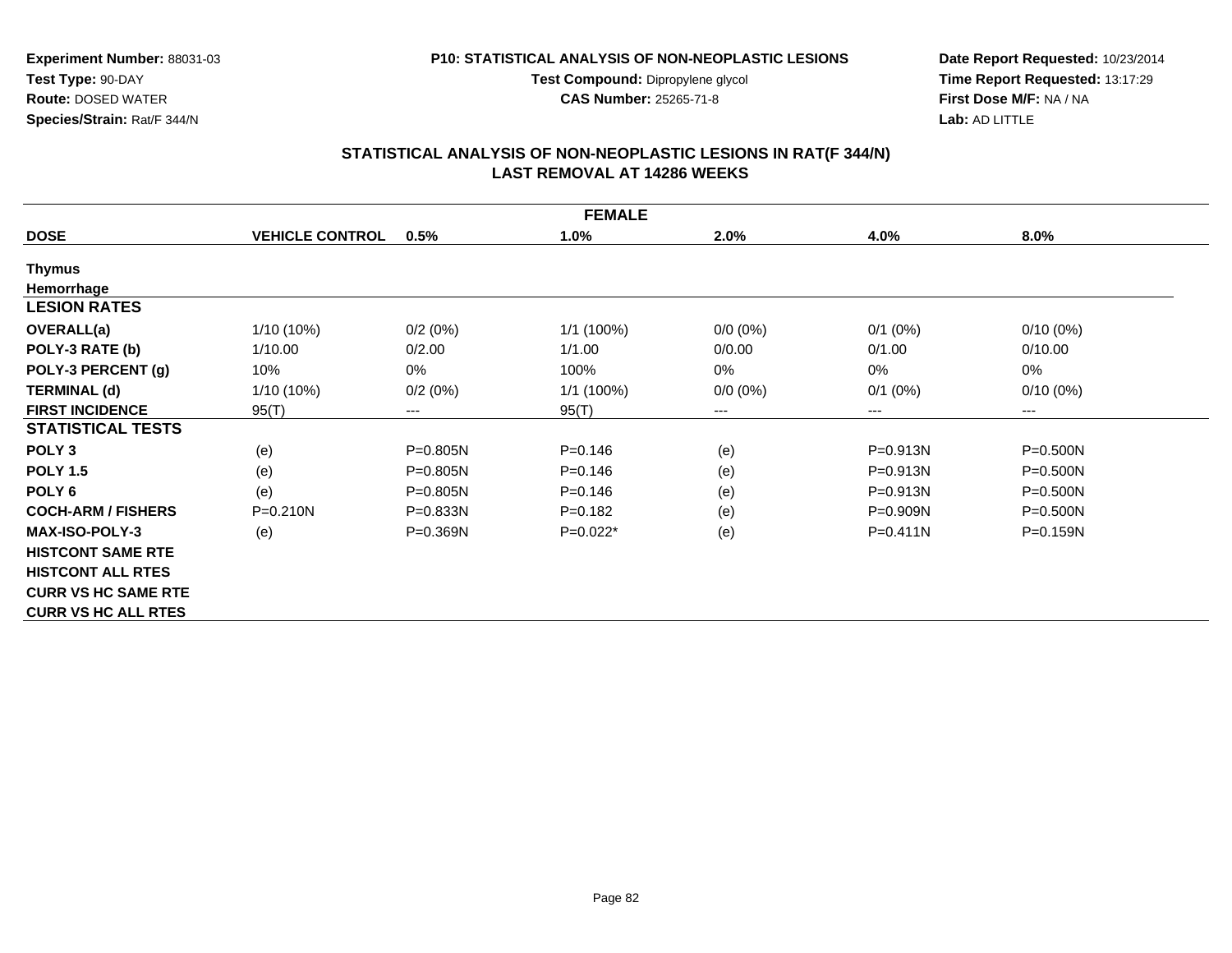**Test Compound:** Dipropylene glycol

**CAS Number:** 25265-71-8

**Date Report Requested:** 10/23/2014 **Time Report Requested:** 13:17:29**First Dose M/F:** NA / NA**Lab:** AD LITTLE

# **STATISTICAL ANALYSIS OF NON-NEOPLASTIC LESIONS IN RAT(F 344/N) LAST REMOVAL AT 14286 WEEKS**

| <b>FEMALE</b>              |                            |                            |             |             |                        |                        |  |  |
|----------------------------|----------------------------|----------------------------|-------------|-------------|------------------------|------------------------|--|--|
| <b>DOSE</b>                | <b>VEHICLE CONTROL</b>     | 0.5%                       | 1.0%        | 2.0%        | 4.0%                   | 8.0%                   |  |  |
| <b>Tooth: Dentine</b>      |                            |                            |             |             |                        |                        |  |  |
| <b>Degeneration</b>        |                            |                            |             |             |                        |                        |  |  |
| <b>LESION RATES</b>        |                            |                            |             |             |                        |                        |  |  |
| <b>OVERALL(a)</b>          | $0/0 (0\%)$                | $0/0 (0\%)$                | $0/0 (0\%)$ | $0/0 (0\%)$ | $0/0(0\%)$             | $0/0 (0\%)$            |  |  |
| POLY-3 RATE (b)            | 0/0.00                     | 0/0.00                     | 0/0.00      | 0/0.00      | 0/0.00                 | 0/0.00                 |  |  |
| POLY-3 PERCENT (g)         | 0%                         | 0%                         | 0%          | 0%          | $0\%$                  | $0\%$                  |  |  |
| <b>TERMINAL (d)</b>        | $0/0 (0\%)$                | $0/0 (0\%)$                | $0/0 (0\%)$ | $0/0 (0\%)$ | $0/0(0\%)$             | $0/0 (0\%)$            |  |  |
| <b>FIRST INCIDENCE</b>     | $\qquad \qquad - \qquad -$ | $\qquad \qquad - \qquad -$ | $---$       | ---         | $\qquad \qquad \cdots$ | $\qquad \qquad \cdots$ |  |  |
| <b>STATISTICAL TESTS</b>   |                            |                            |             |             |                        |                        |  |  |
| POLY <sub>3</sub>          | (n)                        | (n)                        | (n)         | (n)         | (n)                    | (n)                    |  |  |
| <b>POLY 1.5</b>            | (n)                        | (n)                        | (n)         | (n)         | (n)                    | (n)                    |  |  |
| POLY <sub>6</sub>          | (n)                        | (n)                        | (n)         | (n)         | (n)                    | (n)                    |  |  |
| <b>COCH-ARM / FISHERS</b>  | (n)                        | (n)                        | (n)         | (n)         | (n)                    | (n)                    |  |  |
| <b>MAX-ISO-POLY-3</b>      | (n)                        | (n)                        | (n)         | (n)         | (n)                    | (n)                    |  |  |
| <b>HISTCONT SAME RTE</b>   |                            |                            |             |             |                        |                        |  |  |
| <b>HISTCONT ALL RTES</b>   |                            |                            |             |             |                        |                        |  |  |
| <b>CURR VS HC SAME RTE</b> |                            |                            |             |             |                        |                        |  |  |
| <b>CURR VS HC ALL RTES</b> |                            |                            |             |             |                        |                        |  |  |

**Test Type:** 90-DAY **Route:** DOSED WATER**Species/Strain:** Rat/F 344/N

**Experiment Number:** 88031-03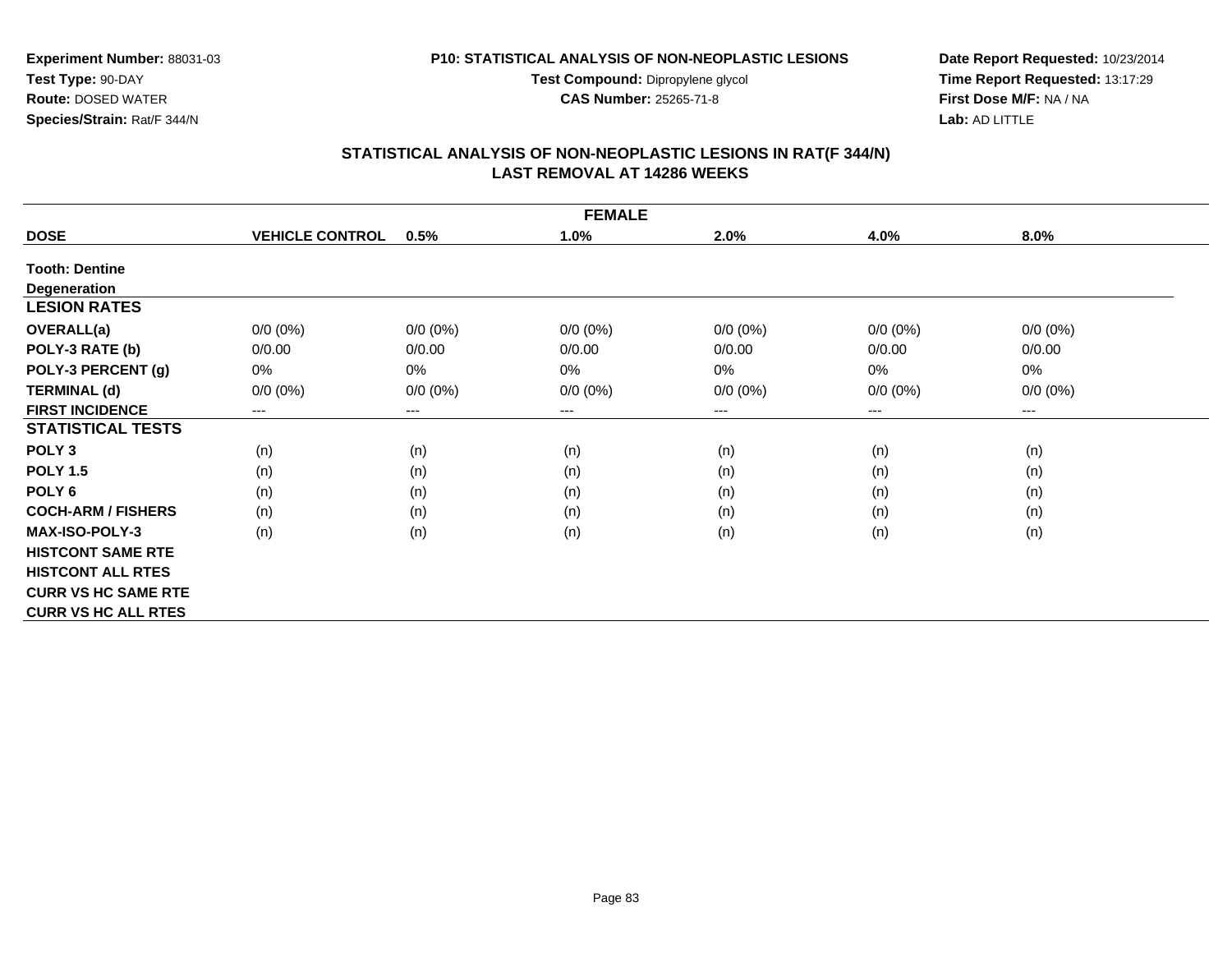**Test Compound:** Dipropylene glycol

**CAS Number:** 25265-71-8

**Date Report Requested:** 10/23/2014 **Time Report Requested:** 13:17:29**First Dose M/F:** NA / NA**Lab:** AD LITTLE

# **STATISTICAL ANALYSIS OF NON-NEOPLASTIC LESIONS IN RAT(F 344/N) LAST REMOVAL AT 14286 WEEKS**

| <b>FEMALE</b>              |                        |                            |            |            |                            |            |  |  |
|----------------------------|------------------------|----------------------------|------------|------------|----------------------------|------------|--|--|
| <b>DOSE</b>                | <b>VEHICLE CONTROL</b> | 0.5%                       | 1.0%       | 2.0%       | 4.0%                       | 8.0%       |  |  |
| <b>Uterus</b>              |                        |                            |            |            |                            |            |  |  |
| <b>Atrophy</b>             |                        |                            |            |            |                            |            |  |  |
| <b>LESION RATES</b>        |                        |                            |            |            |                            |            |  |  |
| <b>OVERALL(a)</b>          | $0/10(0\%)$            | $0/1$ (0%)                 | $0/1$ (0%) | $0/3(0\%)$ | $0/3(0\%)$                 | 2/10(20%)  |  |  |
| POLY-3 RATE (b)            | 0/10.00                | 0/1.00                     | 0/1.00     | 0/3.00     | 0/3.00                     | 2/10.00    |  |  |
| POLY-3 PERCENT (g)         | 0%                     | 0%                         | 0%         | 0%         | $0\%$                      | 20%        |  |  |
| <b>TERMINAL (d)</b>        | $0/10(0\%)$            | $0/1$ (0%)                 | $0/1$ (0%) | $0/3(0\%)$ | $0/3(0\%)$                 | 2/10 (20%) |  |  |
| <b>FIRST INCIDENCE</b>     | ---                    | $\qquad \qquad - \qquad -$ | $---$      | ---        | $\qquad \qquad - \qquad -$ | 95(T)      |  |  |
| <b>STATISTICAL TESTS</b>   |                        |                            |            |            |                            |            |  |  |
| POLY <sub>3</sub>          | $P = 0.085$            | (e)                        | (e)        | (e)        | (e)                        | $P=0.227$  |  |  |
| <b>POLY 1.5</b>            | $P = 0.085$            | (e)                        | (e)        | (e)        | (e)                        | $P=0.227$  |  |  |
| POLY <sub>6</sub>          | $P = 0.085$            | (e)                        | (e)        | (e)        | (e)                        | $P=0.227$  |  |  |
| <b>COCH-ARM / FISHERS</b>  | $P = 0.076$            | (e)                        | (e)        | (e)        | (e)                        | $P=0.237$  |  |  |
| <b>MAX-ISO-POLY-3</b>      | $P=0.087$              | (e)                        | (e)        | (e)        | (e)                        | $P=0.067$  |  |  |
| <b>HISTCONT SAME RTE</b>   |                        |                            |            |            |                            |            |  |  |
| <b>HISTCONT ALL RTES</b>   |                        |                            |            |            |                            |            |  |  |
| <b>CURR VS HC SAME RTE</b> |                        |                            |            |            |                            |            |  |  |
| <b>CURR VS HC ALL RTES</b> |                        |                            |            |            |                            |            |  |  |

**Test Type:** 90-DAY **Route:** DOSED WATER**Species/Strain:** Rat/F 344/N

**Experiment Number:** 88031-03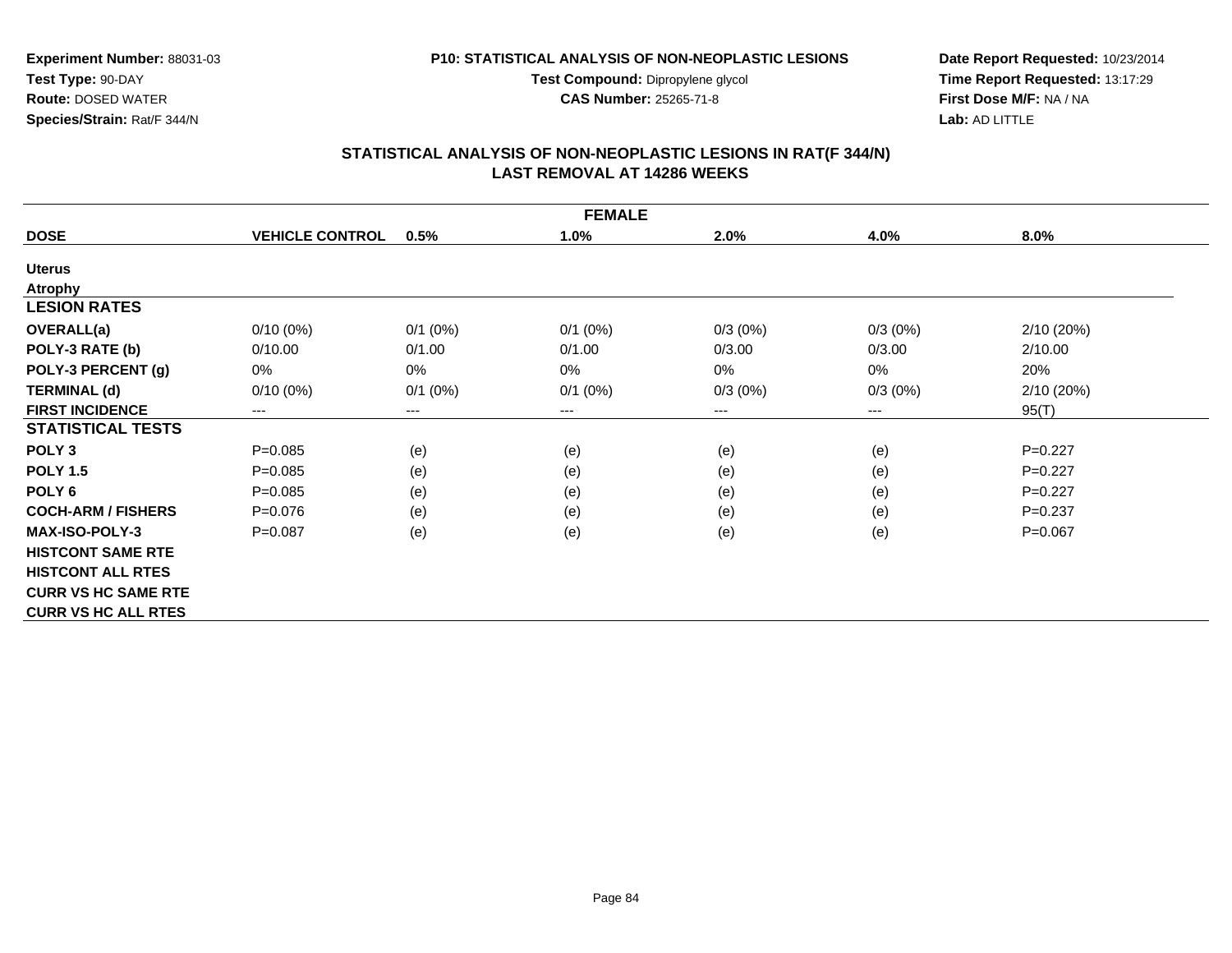**Test Compound:** Dipropylene glycol

**CAS Number:** 25265-71-8

**Date Report Requested:** 10/23/2014 **Time Report Requested:** 13:17:29**First Dose M/F:** NA / NA**Lab:** AD LITTLE

# **STATISTICAL ANALYSIS OF NON-NEOPLASTIC LESIONS IN RAT(F 344/N) LAST REMOVAL AT 14286 WEEKS**

| <b>FEMALE</b>              |                        |              |              |              |             |              |
|----------------------------|------------------------|--------------|--------------|--------------|-------------|--------------|
| <b>DOSE</b>                | <b>VEHICLE CONTROL</b> | 0.5%         | 1.0%         | 2.0%         | 4.0%        | 8.0%         |
| <b>Uterus</b>              |                        |              |              |              |             |              |
| <b>Dilatation</b>          |                        |              |              |              |             |              |
| <b>LESION RATES</b>        |                        |              |              |              |             |              |
| <b>OVERALL(a)</b>          | 1/10 (10%)             | 1/1(100%)    | 1/1 (100%)   | $3/3(100\%)$ | 2/3(67%)    | 1/10 (10%)   |
| POLY-3 RATE (b)            | 1/10.00                | 1/1.00       | 1/1.00       | 3/3.00       | 2/3.00      | 1/10.00      |
| POLY-3 PERCENT (g)         | 10%                    | 100%         | 100%         | 100%         | 66.7%       | 10%          |
| <b>TERMINAL (d)</b>        | $1/10(10\%)$           | $1/1$ (100%) | $1/1$ (100%) | 3/3(100%)    | 2/3(67%)    | 1/10 (10%)   |
| <b>FIRST INCIDENCE</b>     | 95(T)                  | 95(T)        | 95(T)        | 95(T)        | 95(T)       | 95(T)        |
| <b>STATISTICAL TESTS</b>   |                        |              |              |              |             |              |
| POLY <sub>3</sub>          | P=0.150N               | $P = 0.146$  | $P = 0.146$  | $P=0.000**$  | $P=0.079$   | $P = 0.760$  |
| <b>POLY 1.5</b>            | $P = 0.150N$           | $P = 0.146$  | $P=0.146$    | $P=0.000**$  | $P = 0.079$ | $P=0.760$    |
| POLY <sub>6</sub>          | $P = 0.150N$           | $P = 0.146$  | $P = 0.146$  | P=0.000**    | $P=0.079$   | $P = 0.760$  |
| <b>COCH-ARM / FISHERS</b>  | $P = 0.228N$           | $P = 0.182$  | $P = 0.182$  | $P=0.014*$   | $P = 0.108$ | $P = 0.763N$ |
| <b>MAX-ISO-POLY-3</b>      | $P=0.019*$             | $P=0.022*$   | $P=0.022*$   | $P=0.000**$  | $P=0.033*$  | $P = 1.000$  |
| <b>HISTCONT SAME RTE</b>   |                        |              |              |              |             |              |
| <b>HISTCONT ALL RTES</b>   |                        |              |              |              |             |              |
| <b>CURR VS HC SAME RTE</b> |                        |              |              |              |             |              |
| <b>CURR VS HC ALL RTES</b> |                        |              |              |              |             |              |

**Species/Strain:** Rat/F 344/N

**Test Type:** 90-DAY**Route:** DOSED WATER

**Experiment Number:** 88031-03